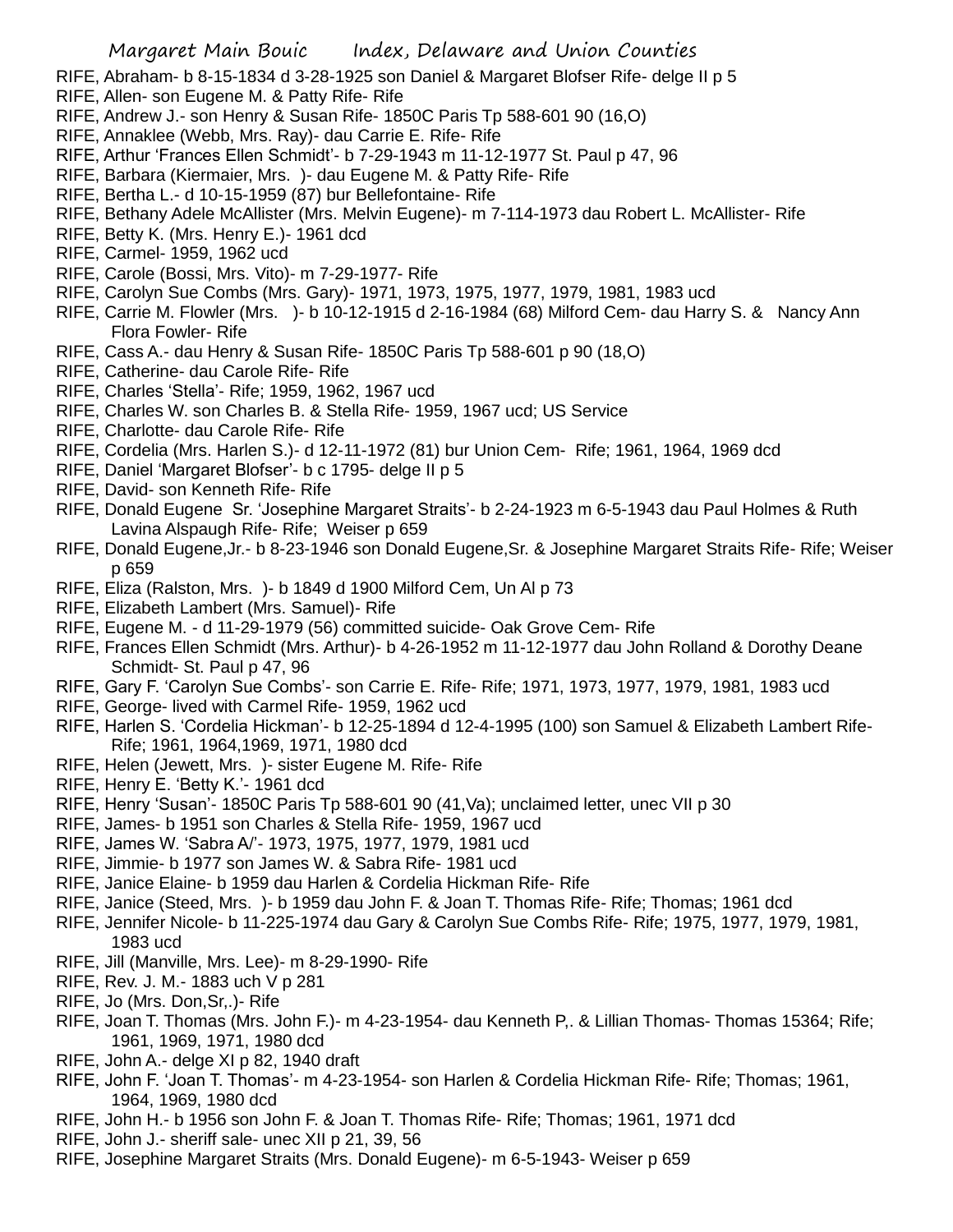- RIFE, Kenneth- son Harlen & Cordelia Rife- Rife
- RIFE, Kimberly Colleen dau Gary & Carolyn Sue Combs Rife- Rife; 1975, 1977, 1979, 1981, 1983 ucd
- RIFE, Larry Arthur- d 112-21-1964 (5) son Kenneth Rife- Rife
- RIFE, Larry- d 1964- grandson Harlen Rife- Rife
- RIFE, Lisa- dau Henry E. & Betty K. Rife- 1961 dcd (2)
- RIFE, Louisa- dau Henry & Susan Rife- 1850C Paris Tp 588-601 p 90 (10,O)
- RIFE, Louise (Van Brimmer, Mrs. )- sister Eugene M. Rife- Rife
- RIFE, Lynda (Mitchell, Mrs. William)- dau Carrie E. Rife- Rife
- RIFE, Margaret Blofser (Mrs. Daniel)- b 1804; delge II p 5
- RIFE, Mary- dau Charles & Stella Rife- 1959 ucd
- RIFE, Mary Jane (Kitchen, Mrs. Paul Frederick)- b 12-9-1920 m 11-19-1942 dau Paul Holmes & Ruth Lavina Alspaugh Rife- Weiser p 659
- RIFE, Mary J.- dau Henry & Susan Rife- 1850C Paris Tp 588-601 p 90 (21,O)
- RIFE, Melvin Eugene 'Bethany Adele McAllister'- m 7-14-1973 son Eugene & Patty Rife- Rife- son Eugene M. Rife- Rife
- RIFE, Nancy (Florea, Mrs. Gary)- b 2-10-1949 dau Donald Eugene,Sr. & Josephine Margaret Straits Rife-Rife; Weiser p 659
- RIFE, Pamela- dau Henry E. & Betty K. Rife- 1961 dcd (4)
- RIFE, Patricia (Barry, Mrs. Robert)- m 9-3-1966 1985 uch p 8
- RIFE, Patricia- dau Charles & Stella Rife- Rife; 1959 ucd
- RIFE, Paul Holmes 'Ruth Lavina Alspaugh'- b 12-16-1894 m 11-24-1919- Weiser p 659
- RIFE, Rebecca E.- dau Henry & Susan Rife- 1850C Paris Tp 588-601 p 90 (12,O)
- RIFE, Rebecca (Parkhill, Mrs. David E.)- Powers p 203
- RIFE, Rena Lewis (Mrs. ) sister Robert Lewis- Rife
- RIFE, Mrs. Robert- query- delge V p 5
- RIFE, Ruth Lavina Alspaugh (Mrs. Paul Holmes)- b 9-29-1892 m 11-24-1919 d 2-19-1956 dau Levi Renaldo & Ann E. Smith Alspaugh- Weiser p 659
- RIFE, Sabra A. (Mrs. James W.)- 1973, 1975, 1977, 1979, 1981, 1983 ucd
- RIFE, Samuel 'Elizabeth Lambert'- Rife
- RIFE, Stella (Mrs. Charles)- 1959, 1962, 1967 ucd
- RIFE, Sue (Mrs. Gary)- Rife
- RIFE, Susan (Mrs. Henry)- 1850C Paris Tp 588-601 p 90 (40,O)
- RIFE, Susan- dau Henry & Susan Rife- 1850C Paris Tp 588-601 p 90 (8,O)
- RIFE, Billy- son Henry E. & Betty K. Rife- 1961 dcd (14)
- RIFE, William- b 1837 son Daniel & Margaret Blofser Rife-delge II p 5
- RIFE, William M.- son Henry & Susan Rife- 1850C Paris Tp 588-601 p 90 (4,O)
- RIFFE, Alice (Hager, Mrs. Ernest Delmer0- m 6-24-1925 d 8-15-1979- Riffe
- RIFFEE, Genevieve Beck (Mrs. Howard)- b 9-9-1917 d 9-29-1993 (76) Marion Mausoleum- dau Fred A. & Nellie Robinson Beck- Riffee
- RIFFEE, Howard 'Genevieve Beck'- b 8-17-1911 d 10-13-1988 (77) Marion Mausolem- Riffee
- RIFFEE, Larry- foster son Howard & Genevieve Beck Riffee- Rioffee
- RIFFEE, Milford- foster son of Howard & Genevieve Beck Riffee- Riffee
- RIFFEE, Naomi (Beckel, Mrs. )- dau Howard & Genevieve Beck Riffee- Riffee
- RIFFEE, Rosemary- dau Howard & Genevieve Beck Riffee- Riffee
- RIFFEE, Ruth (Amato, Mrs. )- dau Howard & Genevieve Beck Riffee- Riffee
- RIFFER, John P.- letter 1845; unec XI p 29
- RIFFLE, Alice (Hager, Mrs. Ernest)- dau Alva O. & Matilda Dickinson Riffle- Riffle
- RIFFLE, Alva O. 'Matilda Dickinson'- m 5-23-1895 d 11-6-1933- Riffle
- RIFFLE, Billy- son Gladys Lucille Riffle- 1964 dcd (7)
- RIFFLE, Carl 'Gloria'- 1961 dcd
- RIFFLE, Danny- son Carl & Gloria L. Riffle- 1961 (7), 1964 dcd
- RIFFLE, Genevieve (Mrs. Harvey E.)- Riffle
- RIFFLE, Gertrude Windle (Pinyard, Mrs. Floyd) (Mrs. Bill)- b 5-16-1920 d 7-2-1998 (78) Oakdale Cem- dau Robert & Sarah Livingston Windle- Riffle
- RIFFLE, Gladys (Young, Mrs. Rev. J. Otis)- dau Alva O. & Matilda Dickinson Riffle- Riffle
- RIFFLE, Gloria Lucille (Mrs. Carl)- 1961, 1964 dcd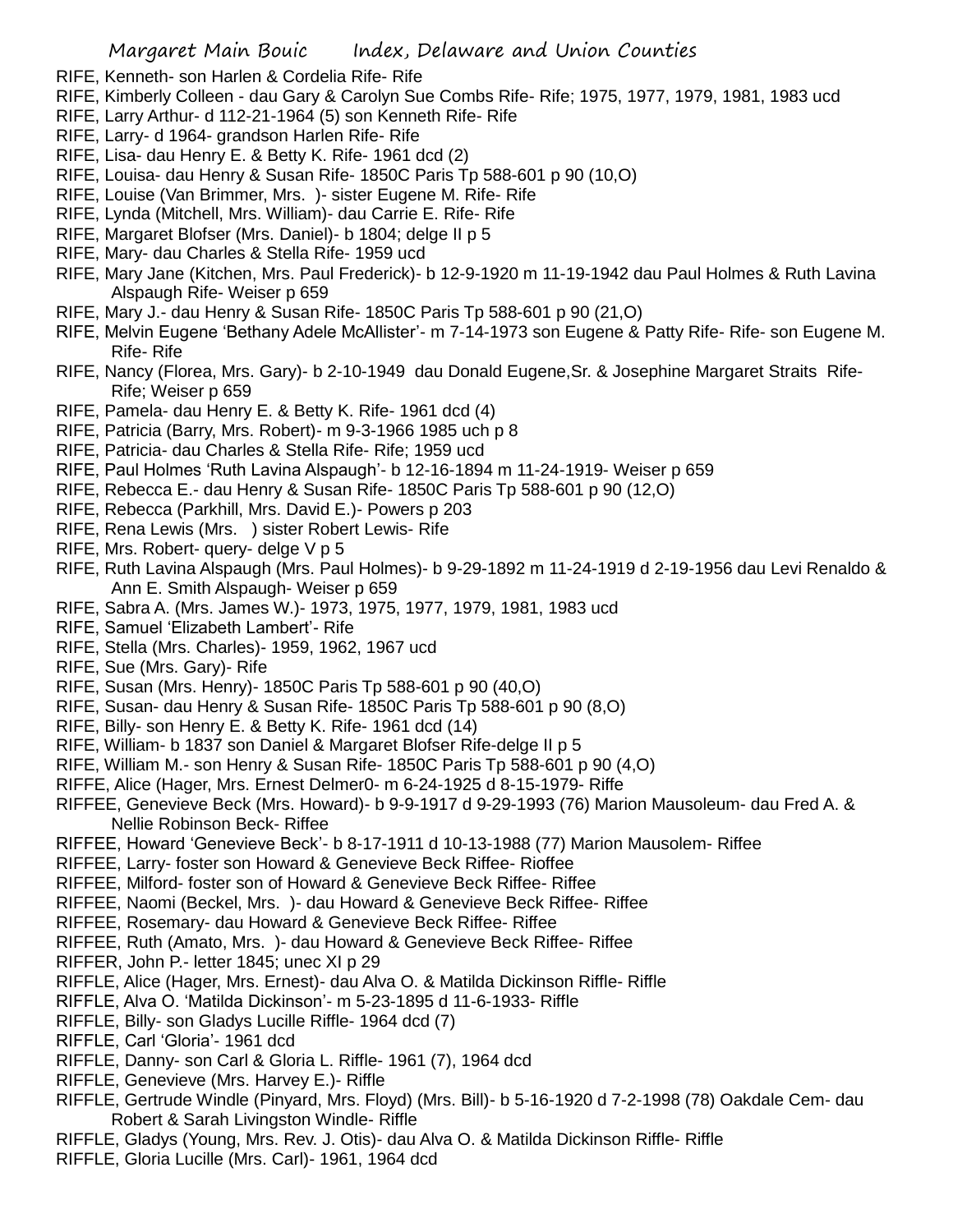- RIFFLE, Grace (Corwin, Mrs. Asa)- dau Alva O. & Matilda Dickinson Riffle- Riffle
- RIFFLE, Harvey E. 'Genevieve'- d 10-18-1986 (73) Franklin Hills Cem- Riffle
- RIFFLE, Harvey, Jr.- son Harvey E. & Genevieve Riffle- Riffle
- RIFFLE, Helen- dau Carl & Gloria L. Riffle- 1961(6), 1964 dcd
- RIFFLE, Jason- b 1977 son Rick D. & Leslie L. Riffle- 1977, 1979 ucd
- RIFFLE, Jeffrey- son G. Lucille Riffle- 1964 dcd (5 1/2 mo)
- RIFFLE, Karen (Mrs. Randy)- 1979 ucd
- RIFFLE, Lawrence 'Mary'- 1973, 1975, 1977, 1979, 1981, 1983 ucd
- RIFFLE, Leslie L. (Mrs. Rick D.)- 1977, 1979, 1981 ucd
- RIFFLE, Lois (Clark, Mrs. )- dau Harvey E. & Genevieve Riffle- Riffle
- RIFFLE, Mary (Mrs. Lawrence)- 1973, 1975, 1977, 1979, 1981, 1983 ucd
- RIFFLE, Mary Lou (Jackson, Mrs. )- dau Harvey E. & Genevieve Riffle- Riffle
- RIFFLE, Matilda Dickinson (Mrs. Alva O.)- b 3-5-1876 m 5-23-1895 d 4-9-1960 East Liberty Cem- dau Richard & Mary Etta Vernon Dickinson- Riffle
- RIFFLE, Randall- b 1977 son Randy & Karen Riffle- 1979 ucd
- RIFFLE, Randall "Randy"- b 1956 son Lawrence & Mary Riffle- 1973, 1975, 1977, 1979, 1981, 1983 ucd
- RIFFLE, Randy 'Karen'- 1979 ucd, Claib. Tp
- RIFFLE, Rick- b 1957 son Lawrence & Mary Riffle- 1973, 1975, 1977, 1979 ucd
- RIFFLE, Rick D. 'Leslie L.'- 1977, 1979, 1981 ucd
- RIFFLE, Robert- son Harvey E. & Genevieve Riffle- Riffle
- RIFFLE, Robert- b 1965 son Lawrence & Mary Riffle- 1973, 1975, 1977, 1979, 1981, 1983 ucd
- RIFFLE, Rodney- b 1973 son Lawrence & Mary Riffle- 1973, 1975, 1977, 1979, 1981, 1983 ucd
- RIFFLE, William- son Carl & Gloria L. Riffle- 1961 dcd (3)
- RIGA, Frances Virginia- b 1910 d 1960 Claibourne Cem 37
- RIGANO, Charles- Rigano
- RIGANO, James Nels 'Susan Amy Frey'- m 9-18-1981 son Charles Rigano- Rigano
- RIGANO, Susan Amy Frey (Mrs. James Nels)- m 9-18-1981 dau Andrew Frey- Rigano
- RIGAR, Isaac- Liberty Tp 400 A; unec XII p 51
- RIGBY, Mary Elizabeth (Freshwater, Mrs. Ralph Douglas)- m 9-19-1941- Freshwater p 135, 138
- RIGDON, —family of Rev. Frank Spindler #105; unec V p 14, VI p 14, VII p 2
- RIGDON, Alfred J.- b 2-3-1902 d 1-12-1956 (53) Milford Cem Un Al p 65- son William J. & Lucy T. Rigdon, obit, mlib. obit William, mlib
- RIGDON, Alfred J. 'Mary J.'- b 9-1836 d 1919 Milford Cem, Un Al p 60; 1915 uch p 264; Un Al p 17; unec IV p 43;1870C Milford 24 p 2 (34,Md); 1880C Milford 81 p 37 (42,Md,Md,Md); 1900C Milford 43-46 p 2B (63,Md,Md,Md)
- RIGDON, Allura May Dohm (Mrs. Lester E.)- Rigdon
- RIGDON, Amos 'Bessie Wetzel'- m 11-12-1892 ucm (Hearl)
- RIGDON, Bessie Wetzel (Mrs. Amos)- m 11-12-1892 (Hearl)
- RIGDON, Beverly- b 1935 dau Charles W. & Hazel Lee Rigdon- Rigdon
- RIGDON, Charles 'Lydia'- unec IX p 4
- RIGDON, Charles W. 'Hazel Lee'- b 4-27-1907 m 11-9-1929 d 8-15-1979 Milford Cem, UN Al p 67- son William & Lucy Teall Rigdon- Rigdon
- RIGDON, Elisha 'Nancy Harbert'- m 3-18-1830 Madison Co, unec V p 40
- RIGDON, Elizabeth (Mrs. William J.)- 1870C Oxford Tp p 433 (68)
- RIDGON, Ella (Hayns, Mrs. )- dau Alfred J. & Mary J. Rigdon- unec IV p 43 obit from Milford Center Ohioan 11-25-1926; 1880C Milford 181 p 37 (6,O,Md,Pa)
- RIGDON, Emaline (Bates, Mrs. Thomas)- m 12-7-1846 Madison Co, unec X 18
- RIGDON, Frankie- d 1-31-1869 (5m4d) son Alfred J. & Mary J.- Milford Cem, Un Al p 17
- RIGDON, Geneva M. (Price, Mrs. John W.)- b 12-6-1925 m 3-28-1946 d 6-9-1992 (66) Price Cem- dau Lester E. & Allura May Dohm Rigdon- Rigdon
- RIDGON, Grace (Cluff, Mrs. )- dau Lester E. & Allura May Dohm Rigdon- Rigdon
- RIGDON, Harriet Jane/Jennie (McDonald, Mrs. Frank Pearl)- m 2-5-1885 ucm (Hearl) d 1-7-1924- dau Alfred J. & Mary J. Rigdon- ; unec IV p 42; 1870C Milford 24 2 (6,Pa)
- RIGDON, Hazel Lee (Mrs. Charles W.)- b 1908 m 11-9-1929 Un Al p 67; Rigdon
- RIGDON, Hubert E.- son Lester E. & Allura May Dohm Rigdon- Rigdon
- RIGDON, Ida- b 8-1866 d 1950 Milford Cem Un Al p 60- dau Alfred J. & Mary J. Rigdon- 1870C Milford 224 p 2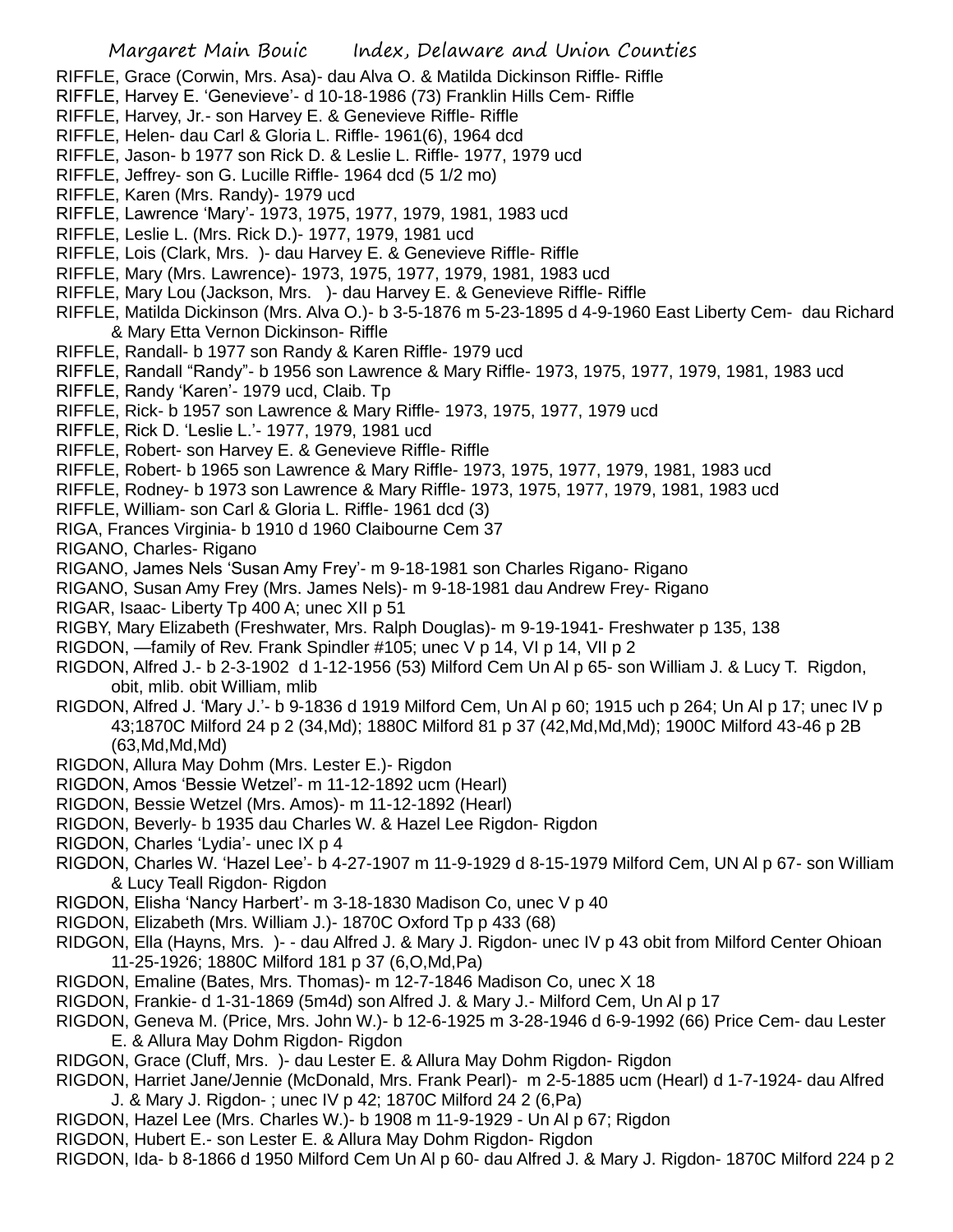Margaret Main Bouic Index, Delaware and Union Counties (3,O); 1900C Milford 43-46 p 2B (33,O,Md,Pa) RIGDON, Jane Clark (Mrs. Robert M.)- m 2-27-1867or 3-19-1867, delge X p 75, XII p 29; Pabst 8 p 20; 1869 wsc RIGDON, July Ann (Bates, Mrs. Calvin)- m 10-19-1843 Madison Co, unec IX p 66 RIDGON, Lester E. 'Allura May Dohm'- Rigdon RIDGON, Lester E.,Jr- son Lester E. & Allura May Dohm Rigdon- Rigdon RIGDON, Lucy Teall (Mrs. William)- b 1873 d 1914 Milford Cem, Un Al p 65; obit Alfred, mlib; Rigdon RIGDON, Margaret E."Maggie" (Overacker, Mrs. Darius)- b 6-13-1861 m 7-18-1887 ucm (Hearl) d 8-11-1908; unec IV p 43, 2 ch RIGDON, Lydia (Mrs. Charles)- d Thursday (72) Madison Co Democrat 5-7-1879, unec IX p 4 RIGDON, Maggie E.- dau Alfred J. & Mary J. Rigdon- 1880C Milford 181 p 37 (15) RIGDON, Mary E.- dau Alfred J. & Mary J. Rigdon- 1870C Milford 24 p 2 (9,Pa); 1880C Milford 81 p 37 (17,Pa, Md,Pa) RIGDON, Mary Jane Singleton (Mrs. Alfred J.)- b 5-1843 m 12-29-1859 d 12-10-1908 (65-7-2) Milford Cem, Un Al p 17, 60; unec IV p 43; Milford Center Ohioan 12-17-1908; 1870C Milford 24 p 2 (27,Pa); 1880C Milford 81 p 37 (37,Pa,Pa,Pa);1900C Milford 43-46 p 2B (56,Pa,Pa,Pa) m 40y, 11 ch RIGDON, Mary (Wood, Mrs. William F.)- m 10-11-1894 ucm (Hearl) RIGDON, Minnie (Overfield, Mrs. Gould)- m 11-24-1891 ucm (Hearl)- dau Alfred J. & Mary J. Rigdon- 1880C Milford 181 p 37 (10, Md, Md,Pa) RIGDON, Nancy Harbert (Mrs. Elisha)- m 3-18-1830 Madison Co, unec V p 40 RIGDON, Non (Knight, Mrs. )- dau Lester E. & Allura May Dohm Rigdon- Rigdon RIGDON, Rilla (Christman, Mrs. )- dau Lester E. & Allura May Dohm Rigdon- Rigdon RIGDON, Robert M. 'Jane Clark'- m 3-19-1867 Pabst 8 p 20; 1869 wsc; delge X p 75, XII p 29 RIGDON, William C.- b 1-1876 committed suicide 1-4-1911 (35) son Alfred J. & Mary J. Rigdon, obit, mlib; unec IV p 43; 1880C Milford 181 p 37 (4,O,Md,Pa); 1900C Milford 43-446 p 2B (24,O,Md,Pa) RIGDON, William J. 'Elizabeth'- 1870C Oxford Tp p 433 (67\*) RIGDON, William J. 'Lucy Teall'- b 1876 d 1910 Milford Cem, Un Al p 65; obit Alfred, mlib; Rigdon RIGDON, William P.- d 10-11-1875 (32) Milford Cem GAR Un Al p 17; 1883 uch IV p 541 FRIGE P.- unec  $X$  p 55 (letter, 1844) RIGEL, Dolly (Mrs. Forest)- 1975 ucd RIGEL, Forest 'Dolly'- 1975 ucd RIGEL, Izora Belle Carven/r (Mrs. George)- b1- 1862 d 1946 Claibourne Cem p 38; Rigel; 1900C Claibourne Tp 233-249 p 10B (38,O,O,O) m 19y, 5 ch, 3 living RIGEL, Floyd G.- b 4-1896- son George & Izora Pearl Rigel- 1900 Claibourne Tp 233-249 p 10B (4,O,ILL,O) RIGEL, Forrest Benton 'Opal Ruth Fryman'- b 11-21-1900 m 1927 d 3-30-1971 Shoup Cem- son George & Belle Carven Rigel- Rigel; Fryman; 1973 ucd RIGEL, George O. 'Izora Belle Carven/r'- b 2-1858 d 1926 Claibourne Cem p 38; Rigel; 1900C Claibourne Tp 233-249 p 10B (42,ILL,O,O) m 19y RIGEL, Golda Belle (Johnston, Mrs. Carl Wright)- b 3-31-1894 m 4-1-1912 d 2-1-1979 (84) dau George & Belle Carver Rigel- Rigel; 1985 uch p 83; 1900C Claibourne Tp 233-2249 p 10B (6,O,ILL,O) RIGEL, Howard Carver- b 9-22-1888 d 3-6-1893 Claibourne Cem p 38 RIGEL, Kollin Andrew- b 11-3-1998 son Tony & Lisa Rigel- Rigel RIGEL, Lisa (Mrs. Tony)- Rigel RIGEL, Lolo Opal- b 10-28-1884 d 3-3-1893 Claibourne Cem p 38 RIGEL, Olive Pearl- b 112-9-1881 d 7-20-1901 Claibourne Cem p 38- dau George & Izora Belle Rigel- 1900C Claibourne Tp 233-249 p 10B (18, ILL,ILL,O)

- RIGEL, Opal Ruth Fryman (Mrs. Forrest Benton)- b 10-18-1902 m 1927 d 7 -8-1975 dau Scott & Orpha Darling Fryman- Rigel; Fryman
- RIGEL, Tony 'Lisa'- Rigel
- RIGG, Dale Roy 'Wilhelmina Anna Leininger'- m 4-9-1939
- RIGG, Henry- Nash p 110
- RIGG, Roy' Sharon'- son Dale Roy & Wilhelmina Anna Leininger Rigg- Rigg
- RIGG, Sharon (Mrs. Roy)- Rigg
- RIGG, Thomas- Nash p 123
- RIGG, Wilhelmina Anna Leininger (Mrs. Dale Roy)- b 10-20-1915 m 4-9-1939 d 11-17-2000 (85) bur Archbold,O.- dau George Solomon & Wilhelmina Dorthea Brandt Leininger- Rigg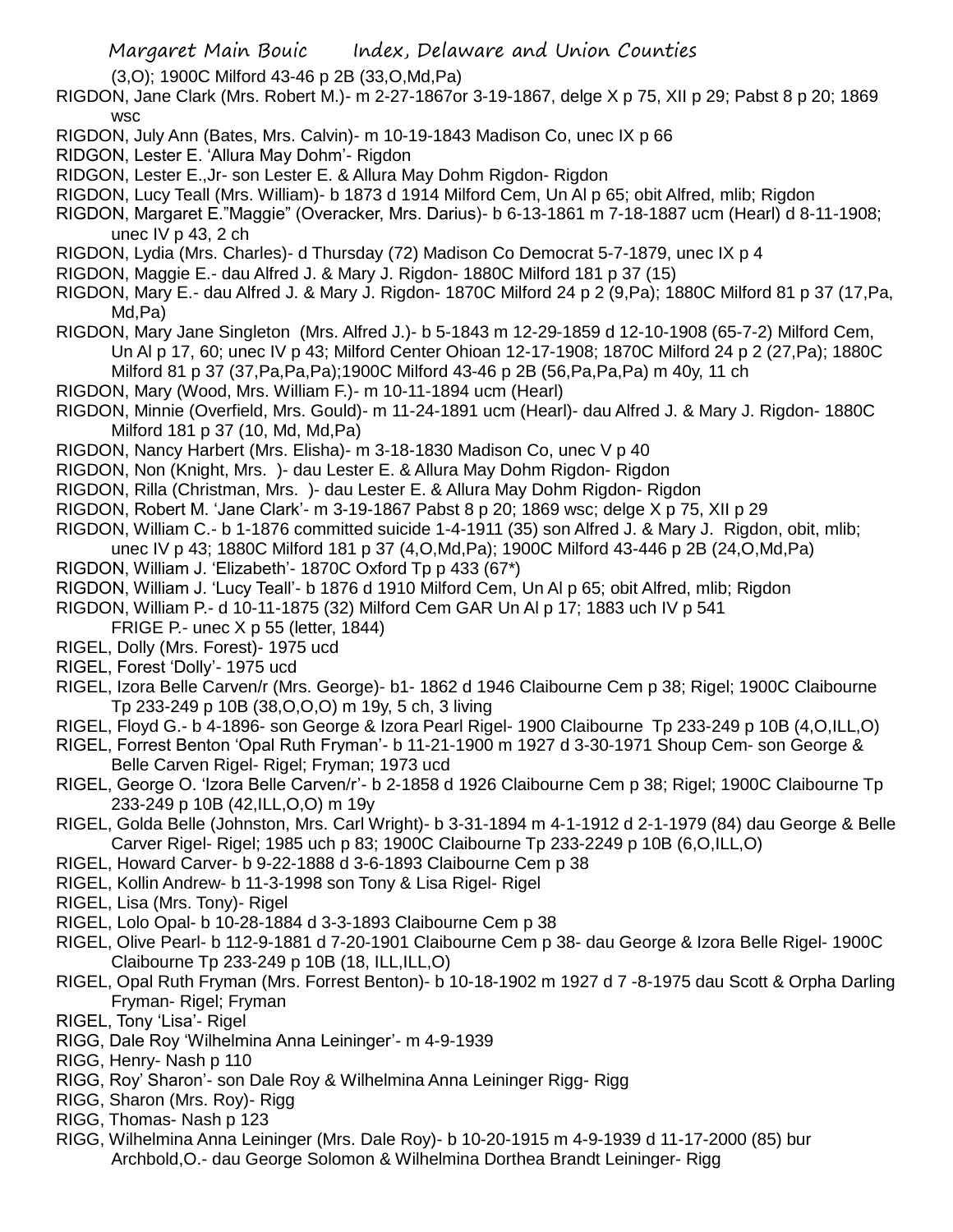RIGG, Willadene Edna (Rausch, Mrs. David)- m 9-28-1963 dau Dale Roy & Wilhelmina Anna Leininger Rigg-Rigg; Rausch (142113), (16253)

- RIGGEBY, Katherine Cox Buxton (Mrs. William)- delge XI p 55
- RIGGEBY, William 'Katherine Cox Buxton'- delge XI p 55
- RIGGERS, Harry-Ost p 1; 1880 dch p 410, 486; 1908 dch p 486
- RIGGILO, Michael J. ' Baughman'- Baughman
- RIGGILO, ----Baughman (Mrs. Michael J.)- Baughman
- RIGGILO, —b 10-27-1975 dau Dr. Michael J. & —Baughman Riggilo- Baughman
- RIGGIN, Dale 'Jenny'- son John E. Riggin- Riggin
- RIGGIN, Emily (Freeman, Mrs. )- sister John E. Riggin- Riggin
- RIGGIN, George- brother John E. Riggin- Riggin
- RIGGIN, Jenny (Mrs. Dale)- Riggins
- RIGGIN, John E. ' ' 'Ruby Wilson Shively'- m 1-6-1979 d 6-13-1984 (80) Fairview Mem. Pk- Riggin
- RIGGIN, Marie (Boldoser, Mrs. )- sister John E. Riggin- Riggin
- RIGGIN, Martha (Bennett, Mrs. )- sister John E. Riggin- Riggin
- RIGGIN, Ruby Wilson ( Shively, Mrs. ) (Mrs. John)- b 10-4-1906 m(2) 1-6-1979 Fairview Mem. Pk- dau Jefferson & Laura Bell Wright Wilson- Riggin
- RIGGINS, Eliza Jane (Weeks, Mrs. James Franklin)- b 1859 d 1898- ped Judith Lorene Killion Weber #91 11; unec VI p 64
- RIGGLE, Andrew D. 'Kelly Louise Kreisher'- m 7-27-1996 son David & Faith Riggle- Riggle
- RIGGLE, Andrew H. 'Dorothy'- b 11-23-1913 d 4-27-1995 (81) -son Thomas A. & Cora Hamilton Riggle- Riggle
- RIGGLE, Anna Meek (Mrs. Jacob)- b 6-3-1807 d 5-21-1901(93) Rich Hill Cem- mother of Mrs. George Brookens- dg 5-29-1901 Cry Ab p 83
- RIGGLE, —(Gray, Mrs. James)- dau Jacob & Anna Meek Riggle- dg 5-29-1901 Cry Ab p 83
- RIGGLE, —(Brookens, Mrs. George)- dau Jacob & Anna Meek Riggle- dg 5-29-1901 Cry Ab p 83
- RIGGLE, Blanch- b 2-28-1880 Porter Tp dau E. W. & Martha Page Riggle- dcb
- RIGGLE, Carl 'Genene'- son Andrew H. & Dorothy Riggle- Riggle
- RIGGLE, Carolyn- delge XI p 34
- RIGGLE, Cora Hamilton (Mrs. Thomas A.)- Riggle
- RIGGLE, David 'Faith''Carolyn'- son Andrew H. & Dorothy Riggle- Riggle
- RIGGLE, Donald L. 'La Netta M.'- 1964, 1969 dcd
- RIGGLE, Donna Meige (Rehling, Mrs. James Bernard)- m 9-3-1988 Riggle
- RIGGLE, Dorothy (Mercer, Mrs. Jim)- dau Andrew H. & Dorothy Riggle- Riggle
- RIGGLE, Ellen (Gray, Mrs. James)- dau William & Mary Riggle- dumch p 403
- RIGGLE, Ellis W.- d 9-7-1890 (46-2-16) Porter Tp b Pa- dcdeaths
- RIGGLE, Faith (Mrs. David)(Cole, Mrs. Chet)- Riggle
- RIGGLE, Genene (Mrs. Carl)- Riggle
- RIGGLE, Grace (Jones, Mrs. John William)- Freshwater 159
- RIGGLE, Hawlis (Cowan, Mrs. )- dau Thomas A. & Cora Hamilton Riggle- Riggle
- RIGGLE, Hazel (Black, Mrs. )- dau Thomas A. & Cora Hamilton Riggle- Riggle
- RIGGLE, Ida (Woods, Mrs. )- dau Thomas A. & Cora Hamilton Riggle- Riggle
- RIGGLE, Jacob 'Anna Meek'- d 1851 dg 5-29-1901 Cry Ab p 83
- RIGGLE, James- b 1959 son Donald L. & La Netta M. Riggle- 1964, 1969 dcd
- RIGGLE, Jane Lee (McCarty, Mrs. )- dau Thomas A. & Cora Hamilton Riggle- Riggle
- RIGGLE, Kathy- 1959 dau Donald l. & La Netta M. Riggle- 1964, 1969 dcd
- RIGGLE, Kelly Louise Kreisher (Mrs. Andrew D.)- m 7-27-1996 dau Richard & Lynn Kreisher- Riggle
- RIGGLE, La Netta M. (Mrs. Donald L.)- 1964, 1969 dcd
- RIGGLE, Leslie A.- dau David E. & Faith Riggle- Riggle- engaged to Jeremy A. Miller
- RIGGLE, Loretta Wonderly (Mrs. Paul A)- d 7-22-1984 (82) Union Cem, Cols.; 1961, 1964, 1969 dcd, 1975 ucd
- RIGGLE, Marthy- d 9-11-1890 (44-4-20) Porter Tp, dcdeaths; delge XV p 24
- RIGGLE, Mary (Mrs. William)- dumch p 403
- RIGGLE, Paul A. 'Loretta'- 1961, 1964, 1969 dcd; 1975 ucd
- RIGGLE, Royal- son Thomas A. & Cora Hamilton Riggle- Riggle
- RIGGLE, Sarah- dau Thomas A. & Cora Hamilton Riggle- Riggle
- RIGGLE, Thomas A. 'Cora Hamilton'- Riggle
- RIGGLE, Williamj 'Mary'- dumch p 403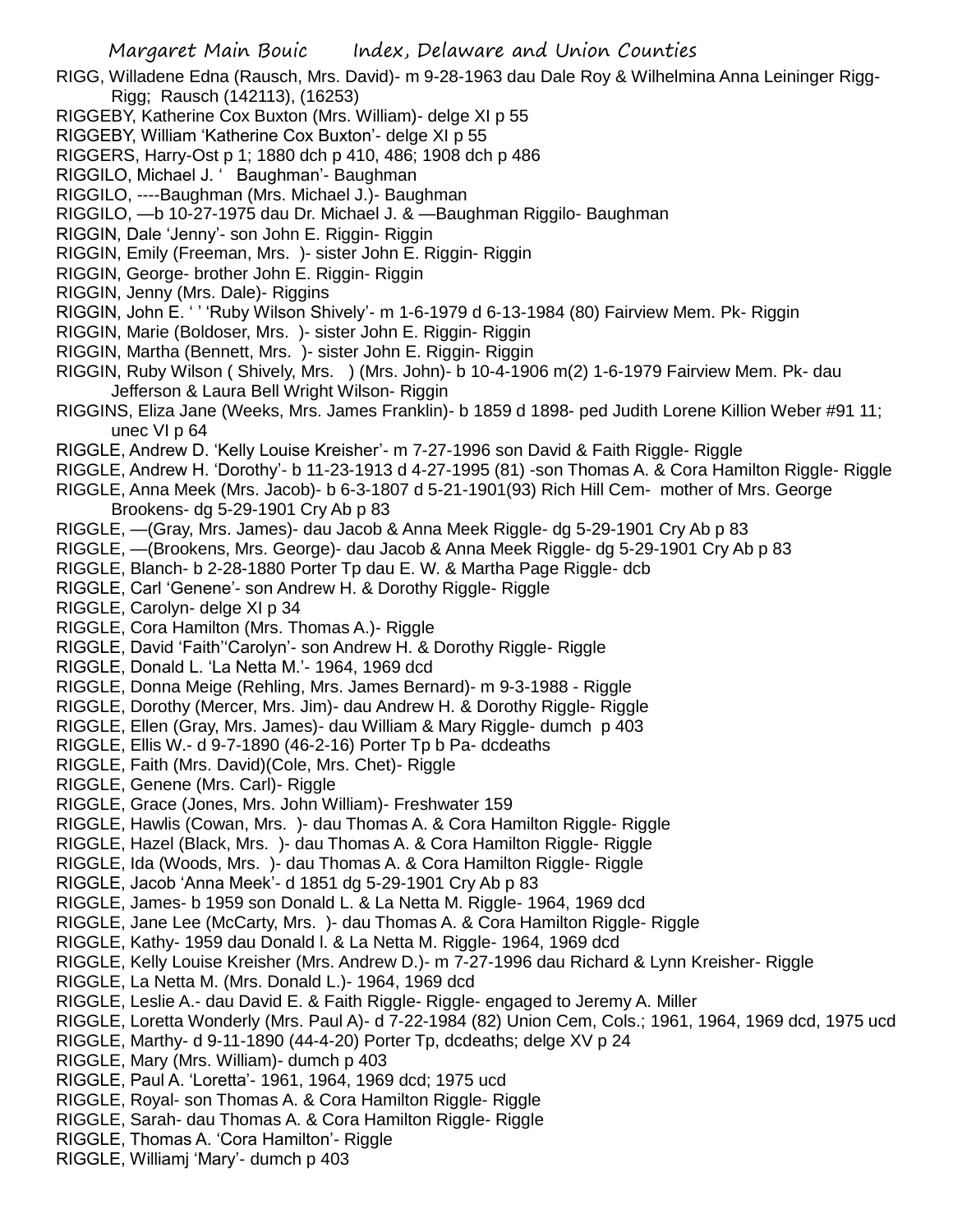- RIGGLEMAN, Bernice (Gatton, Mrs. )- dau Cora Pearl Riggleman- Riggleman
- RIGGLEMAN, Cora Pearl (Mrs. )- d 7-26-1972 (83) Oak Grove Cem- Riggleman
- RIGGLEMAN, Helen (Orr, Mrs. )- dau Cora Pearl Riggleman- Riggleman
- RIGGLEMAN, Thomas- son Cora Pearl Riggleman- Riggleman
- RIGGLES, Ann- 1870C Porter Tp p 449 (63\*)
- RIGGLES, Eliza- 1870C Porter Tp p 449 (22)
- RIGGLES, Ellis 'Martha'- d Sunday, dg 9-23-1890 Cry Ab p 32
- RIGGLES, Martha (Mrs. Ellis)- d Thursday (40)- dg 9-23-1890 Cry Ab p 32
- RIGGLES, W. L.- uca p 64
- RIGGS, Albert F. 'Ann'- 1961 dcd
- RIGGS, Albert- son Albert F. & Ann Riggs- 1961 dcd (1 1/2)
- RIGGS, Alton B. 'Louise'- 1961 dcd
- RIGGS, Ann (Mrs. Albert F.)- 1961 dcd
- RIGGS, Annabelle (Vandermont, Mrs. )- dau Walter & Effie Pearsall Riggs- Weiser p 700
- RIGGS, Audrey Lynn- b 2-16-1984 dau Jerry Lee & Vicki Kirkpatrick Riggs- Riggs
- RIGGS, Barbara Nann (Schmitt, Mrs. Jeffrey E.)(Gickler, Mrs. Michael)- m 8-26-1967 dau Lemuel E. & Violet Riebe Riggs- Riggs
- RIGGS, Benjamin- unec III p 27 (1852)
- RIGGS, Bertha M. (Mrs. Rev. Clarence A.)- Riggs
- RIGGS, Betty (Fizer, Mrs. Pete)- dau Guy & Hazel M. Hiles Riggs- Riggs
- RIGGS, Cathy Jo Nichols (Mrs. Steven)- m 6-12-1976 dau Robert Nichols- Riggs; 1983 ucd
- RIGGS, Celia Thompson (Mrs. Wayne)- d 9-11-1940 dau Solomon & Nancy Ball Thompson- dcc Larry Jackson 11
- RIGGS, Rev. Clarence A. 'Bertha M.'- d 11-6-1960 (80) bur Elyria- Riggs; dg 9-18-1913, dg 9-26-1913, Cry Ab p 60, 61, dg 2-15-1918 Cry Ab p 14
- RIGGS, —(Bonar, Mrs. E. M.)- sister Rev. Clarence A. Riggs- Riggs
- RIGGS, Cynthia (Nash, Mrs. John)- m 1-8-1847- Nash p 207
- RIGGS, Dan James 'Patricia Ann Peirce'- m 12-28-1970 son James D. & Eileen Riggs- Riggs
- RIGGS, Darrell- son Alton B. & Louise Riggs- 1961 (13) 1980 dcd
- RIGGS, Darrick Brian- b 10-16-1977 son Steven & Cathy Jo Nichols Riggs- Riggs; 1983 ucd
- RIGGS, Donald L.'Delores'- son Lemuel E. Riggs- Riggs
- RIGGS, Effie Pearsall (Mrs. Walter)- dau Rev. Winfield & Narcissa Florence Kahle Pearsall- Weiser p 700
- RIGGS, Eileen (Mrs. James D.)(Davenport, Mrs. )- Riggs; 1949 ucd
- RIGGS, Elizabeth- dau Albert F. & Ann Riggs- 1961 dcd (3)
- RIGGS, Eugene W. 'Fanny L.'- b 1893 Milford Cem, Un Al p 92
- RIGGS, Fanny L. (Mrs. Eugene W.)- b 1894 d 1964 Milford Cem, Un Al p 92
- RIGGS, Guy 'Hazel M. Hiles'- d 4-17-1983- Riggs
- RIGGS, Hazel M. Hiles (Mrs. Guy)- b 12-10-1914 d 8-31-1993 (78) Alton Cem, Cols.- dau Tommy & Rose Coleman Hiles- Riggs
- RIGGS, Herman- brother Rev. Clarence A. Riggs- Riggs
- RIGGS, Hilda E. (Rinehart, Mrs. )(Mrs. )- d 6-21-1982 bur Upper Sandusky- Riggs
- RIGGS, James D.- son Rev. Clarence A. & Bertha M. Riggs- Riggs
- RIGGS, James D. 'Eileen'- son Lulu Kent Riggs- Riggs; 1949 ucd
- RIGGS, Jerry Lee'Vicki Lynn Kirkpatrick'- b 1962 m 10-18-1980 son Patrick C. & Norma Riggs- Riggs; 1977, 1979, 1981, 1983 ucd
- RIGGS, John S.- unec III p 40, unclaimed letter
- RIGGS, Joseph- delge VI p 50 (1864, Porter Tp)
- RIGGS, Joshua James- b 1-26-1981 son Dan Riggs- Riggs
- RIGGS, Kelly Colleen McDonnell (Mrs. Richard Alan)- m 9-29-1984 dau Theodore & Phyllis McDonnell- Riggs
- RIGGS, L. E.- brother Rev. Clarence A. Riggs- Riggs
- RIGGS, Lemuel E. 'Violet Riebe'- m 5-8-1943 d 8-15-1979 (78) Oak Grove Cem- Riggs; Riebe
- RIGGS, Louise (Mrs. Alton B.)- 1961 dcd
- RIGGS, Lucille (Nash, Mrs. )- dau Lulu Kent Riggs- Riggs
- RIGGS, Lulu Kent (Mrs. )- d 12-23-1964 (76) Oller Cem- Riggs
- RIGGS, —(Wheeler, Mrs. Ralph)- dau Lulu Kent Riggs- Riggs
- RIGGS, —(Woolam, Mrs. Ray)- dau Lulu Kent Riggs- Riggs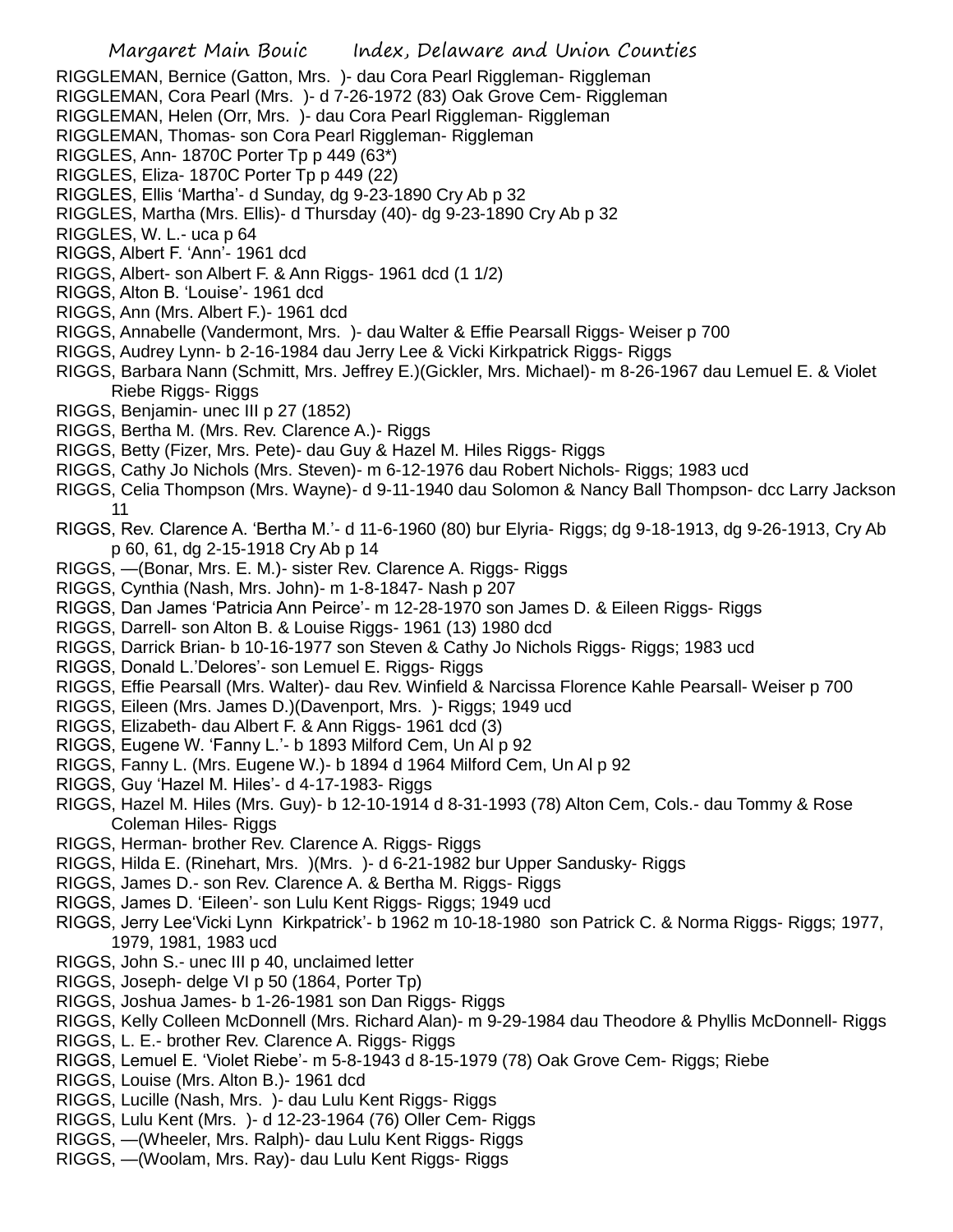- RIGGS, —(Crumb, Mrs. Paul)- dau Lulu Kent Riggs- Riggs
- RIGGS, Marjorie (Burns, Mrs. )- dau Lulu Kent Riggs- Riggs
- RIGGS, Mary (Crumb, Mrs. Paul Marvin)- m 12-8-1935- Freshwater p 96
- RIGGS, Merritt 'Millie'- wood-carver- Riggs
- RIGGS, Mertie (Jackson, Mrs. Lucian)- b 3-6-1907 d 10-23- dcc Larry Jackson 5
- RIGGS, Millie (Mrs. Merritt)- Riggs
- RIGGS, Moses D. 'Nancy Christian'- son Thomas Riggs- dcc Larry Jackson 20
- RIGGS, Nancy Christian (Mrs. Moses)- dau Thomas Christian- dcc Larry Jackson 21
- RIGGS, Norma Rausch (Mrs. Patrick)- b 12-17-1933 m 6-13-1954 dau George Casper & Eda Elizabeth Kleiber Rausch- Rausch 11435; 1975, 1977, 1979, 1981, 1983 ucd
- RIGGS, Norma (Stackhouse, Mrs. )- dau Lemuel E. Riggs- Riggs
- RIGGS, Patricia Ann Pierce (Mrs. Dan James)- m 12-28-1970 dau Robert I. Pierce,Jr.- Riggs
- RIGGS, Patrick 'Norma Rausch'- b 12-16-1930 m 6-13-1954 Rausch (11435); 1975, 1977, 1979, 1981 ucd
- RIGGS, Richard Alan 'Kelly Colleen McDonnell'- b 11-21-1960 m 9-29-1984 son Patrick & Norma Rausch Riggs- Rausch 114352 1979 ucd
- RIGGS, Robert- brother Rev. Clarence A. Riggs- Riggs
- RIGGS, Steven Patrick- b 10-16-1957 son Patrick & Norma Rausch Riggs- Rausch 114351; 1979, 1981 ucd
- RIGGS, Steven 'Cathy Jo Nichols'- m 6-12-1976 son Patrick Riggs- Riggs; 1983 ucd
- RIGGS, Teri- ch James D. & Eileen Riggs- Riggs
- RIGGS, Thomas- dcc Larry Jackson 40
- RIGGS, Velvet- ch Alton B. & Louise Riggs- 1961 dcd (15)
- RIGGS, Vicki Lynn Kirkpatrick (Mrs. Jerry Lee)- m 10-18-1980 dau James Kirkpatrick- Riggs
- RIGGS, Violet Riebe (Mrs. Lemuel)- b (1)2- 2- 1921 m 5-8-1943 d 3-3-1998 (76) Oak Grove Cem- dau William & Florence Glouser Riebe- Riggs
- RIGGS, Walter 'Effie Pearsall'- Weiser p 700
- RIGGS, Wayne 'Celia Thompson'- b 9-4-1871 d 8-7-1958 son Moses & Nancy Christian Riggs- dcc Larry Jackson 10
- RIGGS, William P.- 1980 dcd
- RIGHT- see Wright
- RIGHT, Catherine Dildine (Mrs. John)- m 4-3-1806 onwq I
- RIGHT, Douglas- son Kathryn Carmany Right- Right
- RIGHT, Evelyn- dau Kathryn Carmany Right- Right
- RIGHT, John 'Catherine Dildine'- m 4-3-1806 onwq I
- RIGHT, Kathryn Carmany (Mrs. ) b 4-9-1931 d 6-21-1990 (59) dau Harold & Zelma Temple Carmany- Right
- RIGHT, Myrtle- b 3-26-1868 d 5-20-1907 Morehouse Cem, Powell p 339
- RIGHT, --- dau Ruby A. Right d age 1y5m, Morehouse Cem, Powell p 339
- RIGHT, Paul- son Kathryn Carmany Right- Right
- RIGHTER, Julia M. (Mrs. )- d 1-10-1986 (88) Wesley Chapel Cem- Righter
- RIGHTER, LuVerna (Price, Mrs. )- dau Julia M. Righter- Righter
- RIGHTMIRE, Byron- son Harry Rightmire- obit Harry, mlib
- RIGHTMIRE, Harry- d 8-2-1944 California, obit, mlib
- RIGHTMIRE, Jay- son Harry Rightmire- obit Harry, mlib
- RIGHTMIRE, Velma- dau Harry Rightmire- obit Harry, mlib
- RIGHTMIRE, Walter Leonard- son Harry Rightmire- obit Harry, mlib
- RIGLE, Elsie (Martin, Mrs. Robert E.)- Maugans Anc p 132, 202, 223
- RIGLEY, Westrel- 1820C Big Rock Tp
- RIGLIN, George Michael- b 6-26-1958 son Michael Edward & Susan Wagner Riglin- Weiser p 781
- RIGLIN, Margaret Ann Wagner- b 4-26-1956 dau Michael Edward & Susan Wagner Riglin- Weiser p 781
- RIGLIN, Michael Edward 'Susan Wagner'- b 8-30-1934 m 10-15-1955- Weiser p 780
- RIGLIN, Susan Wagner (Mrs. Michael Edward)- b 7-14-1936 m 10-15-1955 dau Charles H,. & Fay Kisling Wagner- Weiser p 780
- RIGNEY, Albert- son Noah E. & Mary E. Rigney- Rigney
- RIGNEY, Brett- b 1970 son Robert B. & Sharon L. Rigney- 1980 dcd
- RIGNEY, Faye (Meston, Mrs. )- dau Noah E. & Mary E. Rigney- Rigney
- RIGNEY, Geoffrey- b 1963 son Robert B. & Sharon L. Rigney- 1980 dcd
- RIGNEY, James- son Noah E. & Mary E. Rigney- Rigney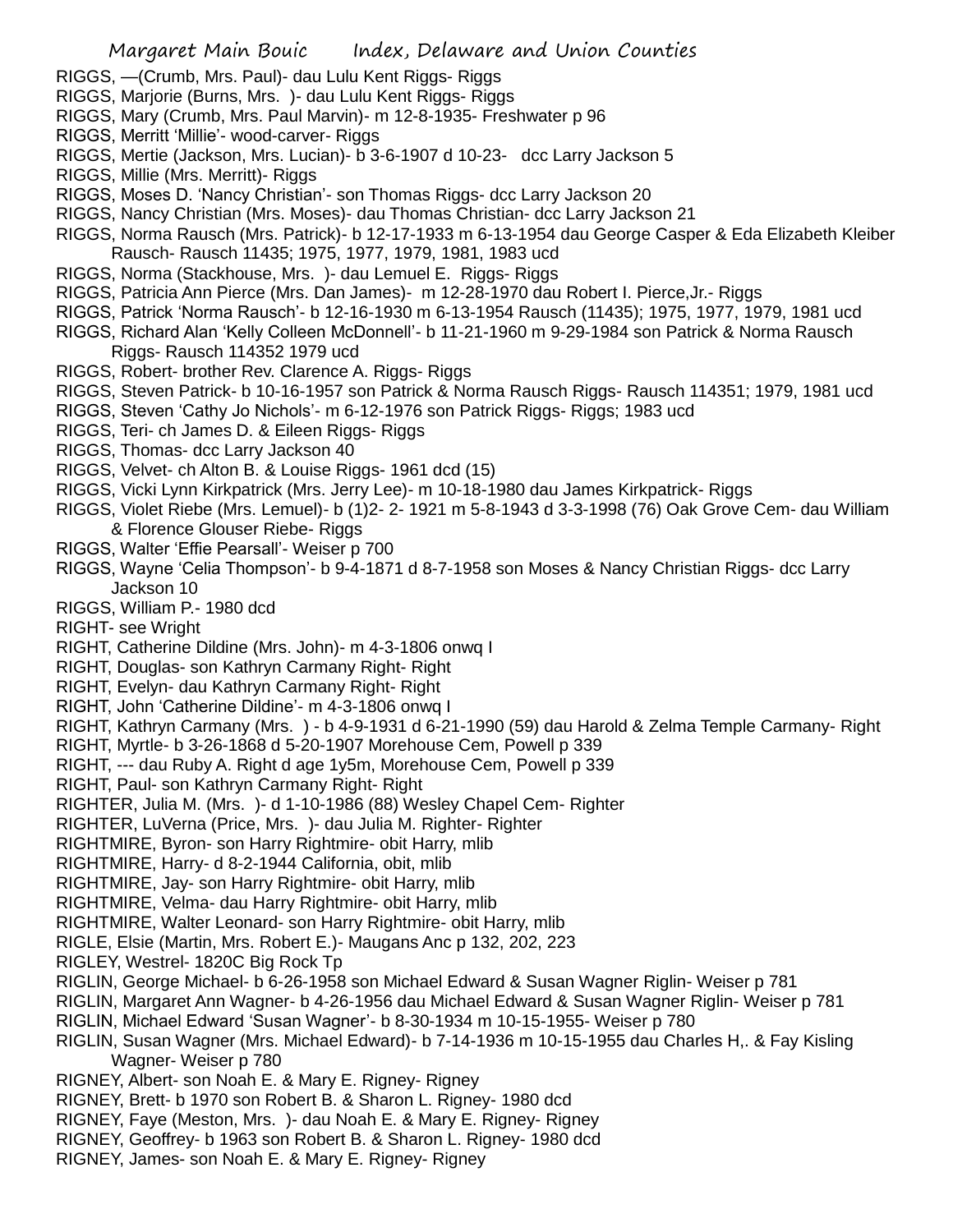- RIGNEY, Kimberly- b 1966 ch Robert B. & Sharon L. Rigney- 1980 dcd
- RIGNEY, Kisha Lynn- dau Russell Rigney- Rigney- engaged to Mark Brenzo- Rigney
- RIGNEY, Leona D. (Ruoff, Mrs. )- dau Noah E. & Maye E. Rigney- Rigney
- RIGNEY, Maye (Mrs. Noah E.)- d 1-12-1977 (83) Trenton Cem- Rigney; 1961 dcd
- RIGNEY, Noah E. 'Maye E.'- d 4-18-1977 (82) Trenton Cem- Rigney; 1961 dcd

RIGNEY, Robert B. 'Sharon'- son Noah E. & Faye E. Rigney- Rigney;1980 dcd

- RIGNEY, Russell- Rigney
- RIGNEY, Sharon L. (Mrs. Robert B.)- 1980 dcd
- RIGO, Anna (Ross, Mrs. )- dau Victor & Esther Cambio Rigo- riogo
- RIGO, Esther Cambio (Mrs. Victor)- b 9-15-1912 d 7-22-1985 (72) Claibourne Cem p 108 sister John Cambio-Rigo; 1975 ucd
- RIGO, Esther (Powers, Mrs. )- dau Victor & Esther Cambio Rigo- Rigo
- RIGO, George- son Victor & Esther Cambio Rigo- Rigo
- RIGO, M. A.- 1983 ucd
- RIGO, Victor 'Esther Cambio'- d 1967- Rigo
- RIGO, Victor- son Victor & Esther Cambio Rigo- Rigo
- RIGO(U)R, Henry 'Sally Dunlap'- Powers p 98; 1835 men p 24 #174 p 39 Delaware Tp; dcga p 45 Del Pa & Fr Chron 10-16-1828; delge I p 30, X p 11;rec p 9
- RIGOR, Henry- son Henry & Sally Dunlap Rigor- Powers p 98
- RIGOR, Joseph Dunlap- son Henry & Sally Dunlap Rigor- Powers p 98
- RIGOR, Sally Dunlap (Mrs. Henry)- b 10-23-1795 dau Joseph & Margaret Alexander Flenniken Dunlap-Powers p 98; delge I p 20
- RIGOUR,RIGOR, Henry-1880 dch p 319; 1840C Scioto Tp (40-50); Pabst 8 p 4, 8; 1976 dch p 11
- RIGOUR, Agnes (Codding, Mrs. )- dau Elizabeth C. Rigour- Powers p 131
- RIGOUR, Elizabeth C. (Mrs. )- Powers p 131
- RIGOUR, Harry- rec p 11
- RIGOUR, Henry- delge V p 66, 67, VI p 55, XV p 11; 1826 Delaware;
- RIGOUR, James- chair maker- delge IX p 53
- RIGOUR, Joseph- son Elizabeth C. Rigour- Powers p 131
- RIGOUR, Sarah Dunlap (Mrs. Henry)- d 10-6-1828 dau Joseph Dunlap- Pabst 8 p 8
- RIGSBY, Alice (Jones, Mrs. Paul)- dau Lon F. & Caroline Louise Gibson Rigsby- Rigsby
- RIGSBY, Alonza 'Cynthia Rigsby'- Rigsby
- RIGSBY, Ashley Nicole- d 11-28-1986 (7 weeks) Unionville Cem- dau Paula J. Rigsby & Danny Mullins- Rigsby
- RIGSBY, Betty (Eades, Mrs. Robert)- dau Lon F. & Caroline Louise Gibson Rigsby- Rigsby
- RIGSBY, Beulah (Matthews, Mrs. )- dau Alonza & Cynthia Rigsby Rigsby- Rigsby
- RIGSBY, Bonnie Mae (Loudermilk, Mrs. Lee)- b 3-25-1914 m 3-29-1931 d 1-11-2000 (85) Wesley Chapel Cem, Hilliard- dau Alonza & Cynthia Rigsby Rigsby- Rigsby
- RIGSBY, Caroline Louise Gibson (Mrs. Lon F.)- b 1-1-1900 d 8-5-1986 (86) Plumwood Cem- dau Frank & Sarah Hall Gibson- Rigsby
- RIGSBY, Catherine "Kate" (Bailey, Mrs. Asberry "Bee")- b 11-24-1857 m 8-2-1876 d 9-29-1945 dau Henry & Sarah "Sally"Cole Rigsby- ped Elaine Dotson Mohler #441 13; unec XV 80
- RIGSBY, Chester- son Alonza & Cynthia Rigsby Rigsby- Rigsby
- RIGSBY, Christopher- brother Kimberly Dawn Rigsby- Rigsby
- RIGSBY, Clyde- son Lon F. & Caroline Louise Gibson Rigsby- Rigsby
- RIGSBY, Courtney Jill- sister Kimberly Dawn Rigsby- Rigsby
- RIGSBY, Cynthia Rigsby (Mrs. Alonza)- Rigsby
- RIGSBY, Donna J. McFadden (Mrs. Jeffrey Paul )(Reames, Mrs. )- dau Victor & Delores McFadden- Rigsby; 1979, 1981, 1983 ucd
- RIGSBY, Edgar- son Alonza & Cynthia Rigsby Rigsby- Rigsby
- RIGSBY, Eileen (Rutherford, Mrs. Harry)- dau Lon F. & Caroline Louise Gibson Rigsby- Rigsby
- RIGSBY, Eugene-son Lon F. & Caroline Louise Gibson Rigsby- Rigsby
- RIGSBY, Flora (Sparks, Mrs. )- dau Alonza & Cynthia Rigsby Rigsby- Rigsby
- RIGSBY, Geneva (Sarks, Mrs. Willie L.)- dau Alonza & Cynthia Rigsby Rigsby- Rigsby
- RIGSBY, Greg- b 1963 son Jay Paul & Shelby Rigsby. 1979, 1981, 1983 ucd- Rigsby- engaged to Sherry Atwell
- RIGSBY, Henry 'Sarah Cole'- b 1832 d 1865 ped Elaine Dotson Mohler #441 26; unec XV p 80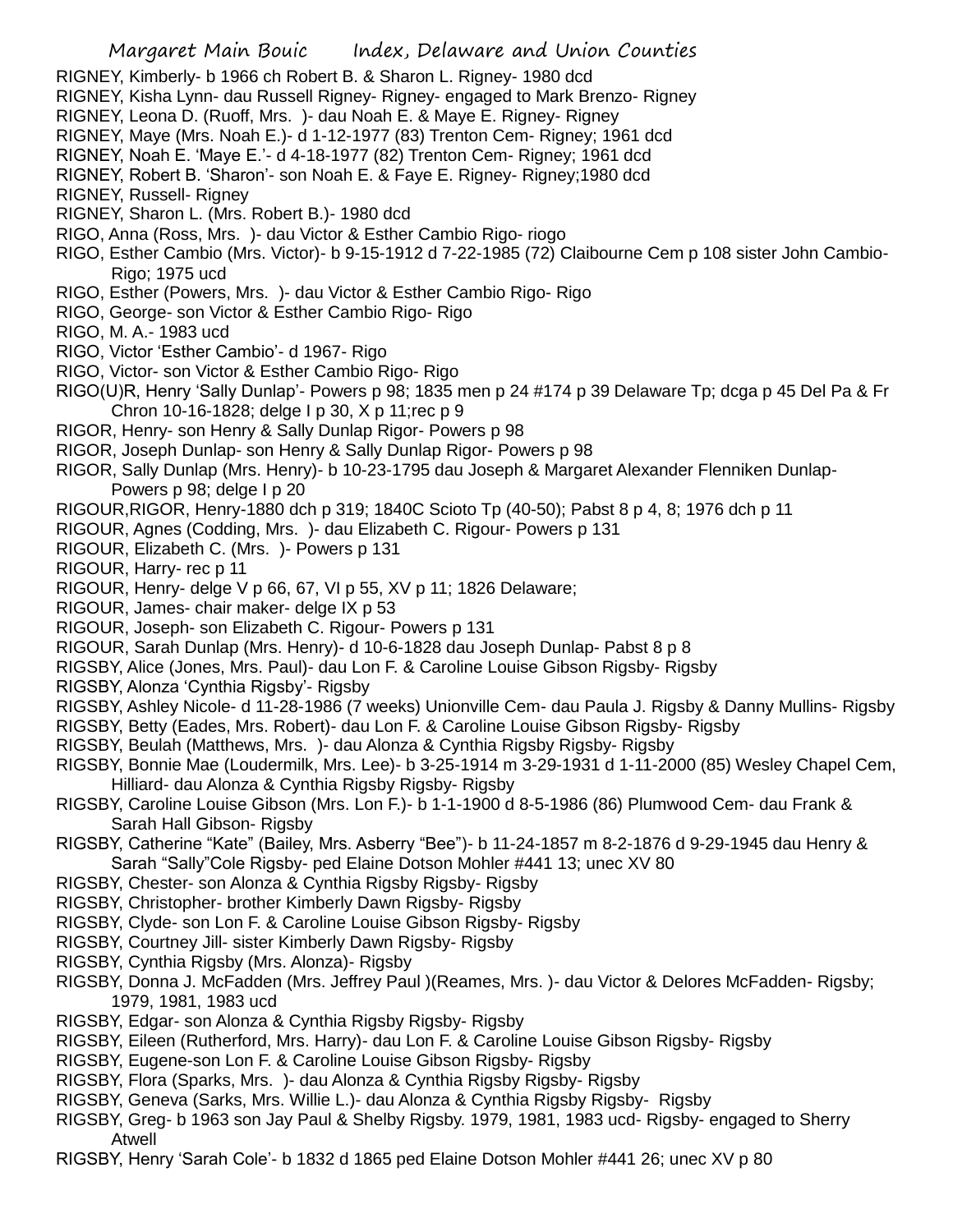RIGSBY, James- b 1961- son Jay Paul & Shelby Rigsby- 1971, 1973, 1975, 1979, 1983 ucd RIGSBY, Jay Paul 'Shelby'- Rigsby

RIGSBY, Jeffrey Paul.'Donna McFadden'- b 1960 son Jay Paul & Shelby Rigsby- Rigsby; 1971, 1973, 1975, 1979, 1981, 1983 ucd- engaged to Susan Jill Jeffrey

RIGSBY, Jim 'Sheri'- son Jay Paul & Shelby Rigsby- Rigsby- engaged to Maria Armentrout

RIGSBY, Kimberly Dawn- b 7-3-1981 d 8-27-1989 (8) Claibourne Cem p 108- dau Jeffrey Paul & Donna J. McFadden Rigsby- Rigsby

RIGSBY, Lon F. 'Caroline Louise Gibson'- d 12-24-1957- Rigsby

RIGSBY, Marjoire (McClaskie, Mrs. Roger)- dau Lon F. & Caroline Louise Gibson Rigsby- Rigsby

RIGSBY, Norma (Dillion, Mrs. Roger)- dau Lon F. & Caroline Louise Gibson Rigsby- Rigsby

RIGSBY, J. Paul 'Shelby'- Rigsby

RIGSBY, Paula J.- b 1966 dau J. Paul & Shelby Rigsby- Rigsby; 1971, 1973, 1975, 1979, 1981, 1983 ucdengaged to James H. Metz

RIGSBY, Richard "Dick" d 11-9-1985 (68) son Alonza & Cynthia Rigsby Rigsby- Rigsby

RIGSBY, Sarah "Sally"Coe (Mrs. Henry)- b 12-12-1837 d 1911 ped Elaine Dotson Mohler- unec XV p 80

RIGSBY, Shelby (Mrs. Jay Paul)- Rigsby; 1971, 1973, 1975, 1977, 1979, 1981, 1983 ucd

RIGSBY, Sheri Dort (Mrs. Jim)- dau Ray & Leslie Dort- Rigsby; engged to R.Michael Caldwell

RIGSBY, Stephen- b 1963 son Shelby Rigsby- 1971, 1973, 1975 ucd

RIGSBY, Virginia (Morcher, Mrs. George)- dau Lon F. & Caroline Louise Gibson Rigsby- Rigsby

RIGTON, Jane- 1870C Brown Tp p 247 (33)

RIGTON, Orin C.- 1870C Brown Tp p 247 (1)

RIGTON, Robert M.- 1870C Brown Tp p 247 (30)

RIGUR, Jane S. (Canan, Mrs. Robert)- 1883 uch V p 614

RIGUS, Harriet Lawrence Evans- b 7-27-1834- Pabst 8 p 9

RIHL, Charles- Rihl

RIHL, C. H. 'Estella LeMay'- Rihl

RIHL, Donna (Mrs. Leonard)- Rihl

RIHL, Dorothy (Smith, Mrs. Robert)- dau Fred & Helen P. Slaughter Rihl- Rihl

RIHL, Estella Lemay (Mrs. C. H.)- Rihl

RIHL, Fred 'Helen P. Slaughter'- m 1919 son Charles Rihl- Rihl

RIHL, Gretchen Walker (Mrs. J. L.)- d 3-28-1980 (79) Forest Grove Cem Rihl

RIHL, Helen P. Slaughter (Mrs. Fred)- m 1919 dau Mack Slaughter- Rihl

RIHL, John Alexander- b 10-14-1987 son O. K. & Pamela Lindsay Rihl- Rihl

RIHL, John (Mace, Mrs. Don)- Rihl

RIHL, John- son C. H. & Estella LeMay Rihl- Rihl

RIHL, John W.'Mary Lou Hennigh'- m 4-3-1948 son J. L. & Gretchen Walker Rihl- Rihl

RIHL, John Michael- son Leonard & Donna Rihl- Rihl

RIHL, Leonard H. 'Donna'- son John & Mary Lou Hennigh Rihl- Rihl

RIHL, Lindsay- dau O. K. & Pamela Lindsay Rihl- Rihl

RIHL, Mary Alice - b 4-15-1917 d 5-20-1991 (74) dau C. H. & Estella LeMay Rihl- Rihl

RIHL, Mary Lou (Mrs. John)- Rihl

RIHL, O. K.'Pamela Lindsay'- son John & Mary Lou Hennigh Rihl- Rihl

RIHL, Rex- son Fred & Helen P. Slaughter Rihl- Rihl

RIHLE, Angeline- dau Mary Rihle- 1860C Taylor Tp 972-988 p 130 (5,O)

RIHLE, John- son Mary Rihle- 1860C Taylor Tp 972-988 p 130 (3,O)

RIHLE, Mary- 1860C Taylor Tp 972-988 p 130 (27,O)

RIHLE, William A.- son Mary Rihle- 1860C Taylor Tp 972-988 p 130 (8,O)

RIHLEY, John- mt 3-16-1859 see John Riley

RIKE, Beverly Jean Gebhart (Mrs. Don Eugene)- b 10-15-1935 m 8-1-1955 dau Orville Albertus & Mary Elizabeth Siepel Gebhart- Weiser p 727

RIKE, Don Eugene 'Beverly Jean Gebhart'- b 3-29-1931 m 8-1-1955- Weiser p 727

RIKE, James B.- d 2-6-1964 (79)- Rike

RIKER, Charles 'Irene'- 1850C Harlem Tp 540 p 51 (23,NJ)

RIKER, Harry- Riker

RIKER, Irene (Mrs. Charles)- 1850C Harlem Tp 540 p 51 (21,NJ)

RIKER, J. C.- publisher- unec IV p 43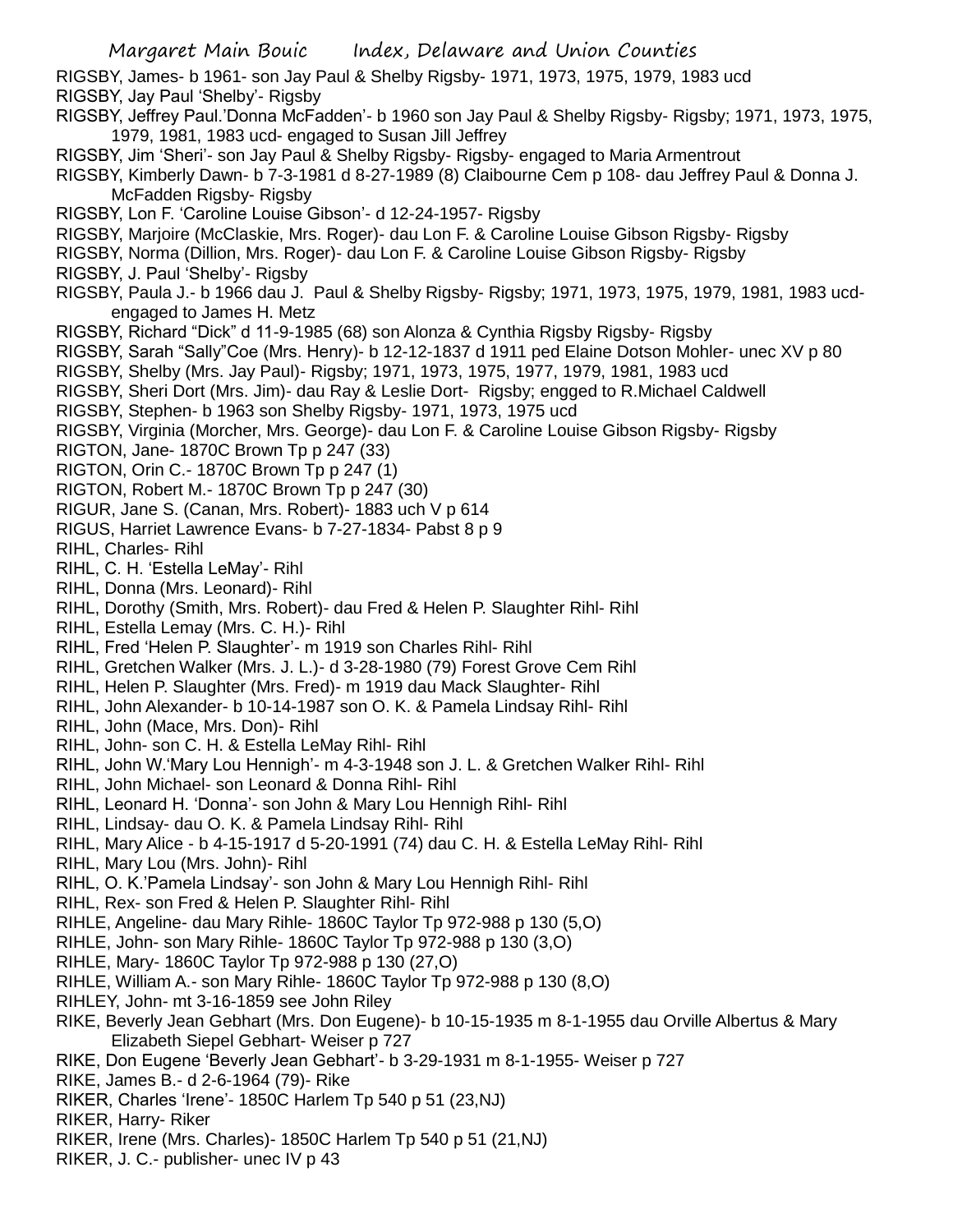- RIKER, Joseph 'Sarah'- 1850C Harlem Tp 537 51 (58,NJ)
- RIKER, Louvina (Casler, Mrs. Solomon)- 1908 dch p 718
- RIKER, Mary Lou Crumm (Mrs. Richard)- dau Delbert Crumm- Riker
- RIKER, Richard 'Mary Lou Crumm'- son Harry Riker- Riker
- RIKER, Sarah (Mrs. Joseph)- 1850C Harlem Tp 537 p 51 (59,NJ)
- RIKER, Rev. Samuel C.- unec XIII p 45; 1908 dch p 276; 1883 uch V p 34; unvmec p 38; unec XIV p 66, XV p 7, XVII p 14
- RIKSON, infant d 8-25-1879 (1y6m) Scioto Tp; ch H. W. Rikson- dcdeaths
- RILA, C. Clinton- dpc p 78, 111
- RILAND, Bessie (Neff, Mrs. Francis H.)- Weiser p 631
- RILAND, Emma Jane (Weiser, Mrs. Peter)- b 3-16-1856 m 12-25-1880 d 1-3\1894- Weiser p 416
- RILEA—M. G.- unec VI p 4
- RILER, Pat- d 1896 (63) potter's field, lptw p 58
- RILEY, —unec II p 18
- RILEY, Rev.- 1915 uch p 221
- RILEY, Mrs.- delge XV p 63
- RILEY, Ada- b 12-1875 (24,O,O,O) wid, no ch- sister A–Cook- Riley
- RILEY, Adelae "Addey"- b 6-25-1991 dau Mike & Shawn Renae Headings Riley- Riley
- RILEY, Agnes (Mrs. Donald)- Riley
- RILEY, Aleen Sawyers(Mrs. Robert K.)-d 8-3-1982 (53) Sunbury Mem. Pk- Riley; 1969, 1971, 1980 dcd
- RILEY, Alexander- d 78-1853 (27-6-23) son Joseph & Mary Riley- Whitehall Ceml Powell p 352
- RILEY, Alice E. (Kraus, Mrs. Kenneth M.)- m 8-29-1964- Riley
- RILEY, Alice M. Kyle (Mrs. John D.)- Hutchisson p 40
- RILEY, Almaretta Welch (Mrs. Joseph Davis III) b 5-28-1854 m 5-28-1872- Powell p 344; dg 3-5-1908 Cry Ab p 114
- RILEY, Almiretta- dau Charles & Keziah A. Fleming Riley- 1850C Oxford Tp 2720 and 2725 p 154 (5/12,O)
- RILEY, Amanda (Mrs. Thomas)- b 7-6-1838 d 7-13-1868 Ashley Cem, Powell 186
- RILEY, Amos W.- son Smith & Eleanor Riley- dg 3-6-1908, Cry Ab p 114; delge XII p 64
- RILEY, Mrs. Amos- death- dg 5-6-1890 Cry Ab p 16
- RILEY, Anna Marie (Douglas, Mrs. Fred)- b 10-1895 m 11-22-1916- dau Sherman & Margaret Riley- Riley; 1900C Claibourne Tp 308-325 p 13A (4,O,O,O); 1910C Claib SP p 1B (14,O,O,O)
- RILEY, Anselm- 1870C Taylor T 216-207 p 26 (15,O) male
- RILEY, Arlene- dau Carroll Earl & Hazel Riley- Riley
- RILEY, Arthur 'Dora Jewell'- son-in-law of Jonathan Jewell- delge XV p 36
- RILEY, Arthur- son Joseph & Lucy L. Slawson Riley- dg 11-16-1888 Cry Ab p 208; dg 3-3-1908 Cry Ab p 114; pallbearer for Willard Lawrence- dg 4-6-1915 Cry Ab p 37
- RILEY, Belva Ross (Boggs, Mrs. Eccleston)(Mrs. William A.)- b 7-15-1900 Ky d 10-5-1991 (91) Forest Grove Cem,- dau Merideth & Molly Kitchen Ross Riley- Riley
- RILEY, Bertha (Banning, Mrs. )- dau Chester & Orpha Drake Riley- Riley
- RILEY, Betty J. Harter (Mrs. Charles F.)- b 12-17-1924 d 9-30-1987 (62) Oak Grove Cem- Riley
- RILEY, Blanche- b 5-27-1880 Kingston Tp dau George H. & Mary B. Westbrook Riley- dcb
- RILEY, Blanche (Whipple, Mrs. O. L.)- Whipple p 29; 1908 dch p 741
- RILEY, Bonnie (Mrs. Richard)- Riley
- RILEY, Callie M.- 1964 dcd
- RILEY, Candace (Mrs. Thomas J.)- Riley
- RILEY, Carroll Earl 'Hazel'- b 3-15-1909 d 2-11-1964 Milford Cem- son William & Grace Weatherhead Riley-Riley
- RILEY, Cassnia/Cassius- son Ezra & Louisa Potter Riley- dg 3-21-1899 Cry Ab p 192; 1850C Oxford Tp 2800 p 156 (6,O) 1870C Berkshire Tp 210 (26\*)
- RILEY, Dr. Casivus- dg 1-3-1896 Cry Ab p 52
- RILEY, Catharine McNeal (Mrs. John)- m 2-24-1859 ucm 2847; mt 3-16-1859
- RILEY, Cecil (Douglas, Mrs. Cecil R.)- b 11-12-1899 m 1-8-1920 d 9-3-1986 (86) Price Cem- dau Sherman & Margaret Riley- Riley; 1900C Claibourne Tp 308-3225 p 13A (5/12,O,O,O); 1910C Claib SP 21 p1B (11,O,O,O)
- RILEY, Charlene (Taynor, Mrs. Robert" Bob")- dau Robert,Sr. & Gloria M. Chedister Riley- Riley
- RILEY, Charles F. 'Betty J. Harter'–brother Clyde Riley- Riley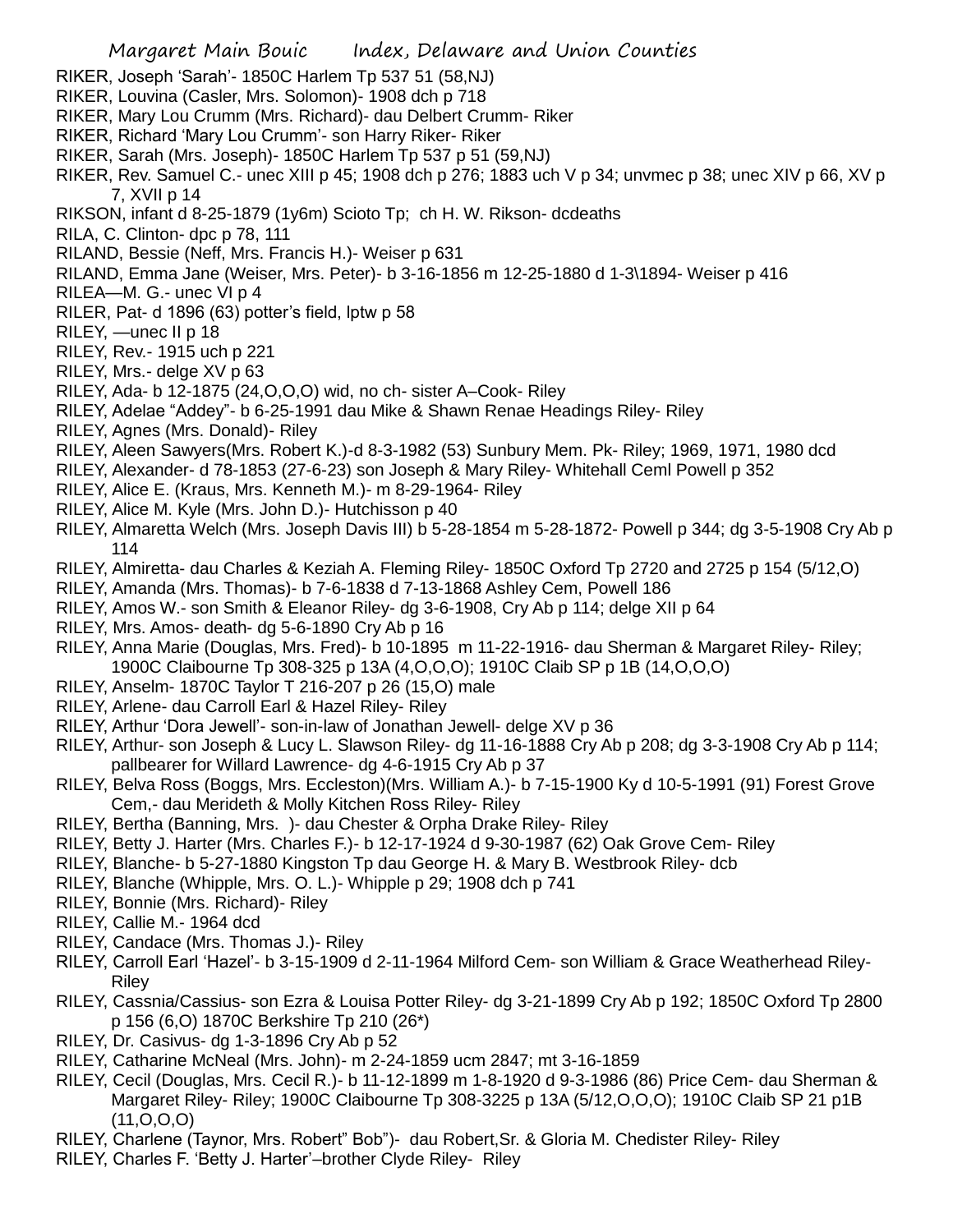- RILEY, Charles 'Keziah A. Fleming'- m 1-19-1840 dcm; hadc p 42; CCC; 1850C Oxford Tp 2720 p 154 (30,O)
- RILEY, Charlotte (Andrews, Mrs. LeRoy)- dau William F. & Dorothy L. Reams Riley- obit William F, mlib
- RILEY, Cheri (Hollern, Mrs. Pat)- dau Robert,Sr. & Gloria M. Chedister Riley- Riley
- RILEY, Cheri L. Morgan (Mrs. Michael C.)- m 5-10-1986- dau Stephen Morgan- Riley
- RILEY, Chester L. 'Kathryn'- 1959, 1962 ucd
- RILEY, Chester 'Orpha Drake'- Riley
- RILEY, Christine (Mrs. William A.)- b 9-18-1852 d 9-20-1894 Sourthardtown Cem, York Cem p 12
- RILEY, C. K.- 1850C Delaware Town 985 p 28 (22,O)
- RILEY, Clara Belle (Zachman, Mrs. )- dau Chester & Orpha Drake Riley- Riley
- RILEY, Clara Olive Graham (Mrs. William C.)- b 8-1866 m 7-28-1888 (Hearl) d 1933; Maskill Cem, lptw p 99; 1900C Claibourne Tp 310-327 p 13B (33,O,O,O) m 12y, 4 ch, 2 living
- RILEY, Clarence E.- b 7-30-1885 d 10-31-1948 Newhouse Cem p 11
- RILEY, Clyde M. 'Medrith D. Wycoff'- b 5-21-1918 m 7-2-1947 d 3-3-1990 (71) Maskill Cem- Riley; lptw p 101
- RILEY, Dr. C. M.- attended funeral of Ida Morey Riley- delge XIV p 16
- RILEY, Connie Sue (Fallon, Mrs. )- dau Frank & Linda Sue Conaway Riley- Riley
- RILEY, Cora B. (Gross, Mrs. Clifford)(Mrs. Floyd E.)- b 4-17-1912 d 11-14-1990 (78) Sunbury Mem. Pk- Riley
- RILEY, Cora (Harris, Mrs. Isaac W.)- m 1-24-1893 ucm (Hearl)
- RILEY, Cora- dau John & Mary Riley- 1880C Jerome Tp 261-271 p 29 (9,O,O,O)
- RILEY, D—b 12-1860 1900C Claibourne Tp 289-305 p 12B (39,O,O,O) baker
- RILEY, Dana J.- "Bill"- son Chester & Orpha Drake Riley- Riley
- RILEY, Daniel 'Sharon L. McIlvane'- son Donald & Agnes Riley- Riley
- RILEY, David F. b 8-1-1953 d 2-15-2000 (46) Oak Grove Cem- son Charles F. & Betty J. Harter Riley- Riley
- RILEY, Debbie- dau Robert,Sr. & Gloria M. Chedister Riley- Riley
- RILEY, Debra- dau Russell F. & Imo E. Riley- 1962 ucd (3)
- RILEY, Delores (Clark, Mrs. )- dau Clyde M. & Medrith D. Wycoff Riley- Riley
- RILEY, Denise (Mrs. G. Michael)- Riley
- RILEY, Diamama Jane (Sliter, Mrs. Seneca S.)- m 9-4-1851 dcm
- RILEY, D. J. 'Ruth J. Ridge'- Riley
- RILEY, Donald 'Agnes'- Riley
- RILEY, Don 'Genevia'- 1961 dcd
- RILEY, Don W.- b 1-10-1881 Kingston Tp son Geo. H. & Mary E Wertbook- dcb
- RILEY, Mrs. Don- mother of Mrs. Aaron Jolley- dg 9-11-1914 Cry Ab p 148
- RILEY, Dora Jewell (Mrs. Arthur)- dau Jonathan Jewell- delge V p 36; dg 4-23-1912 Cry Ab p 119, 120
- RILEY, Doris (Smith, Mrs. )- b 1955 dau Paul & Ruth I. Russell Riley- Riley; 1964, 1969, 1971 dcd
- RILEY, Dorothy L. Reams (Mrs. William F.)- m 12-20-1924 obit William F., mlib
- RILEY, Dorothy (Stumpe, Mrs. Merle)- sister William F. Riley- obit, William F., mlib
- RILEY, Dylan Wesley- b 11-10-1996 son Steve & Ingrid Riley- Riley
- RILEY, E.- 1850C Delaware Town 1048 p 82 (28,Va)
- RILEY, Edith (Pierson, Mrs. )- dau Chester & Orpha Drake Riley- Riley
- RILEY, Edna H.- 1961, 1964 dcd
- RILEY, Edward- d 10-25-1884 (25y) Infirmary, b NY- dcdeaths
- RILEY, Edward L- son Ezra & Louisa Potter Riley- 1850C Oxford Tp 2800 p 156 (11,O); dg 3-21-1899 Cry Ab p 192
- RILEY, Effie J.- b 5-1890 dau Sherman & Margaret Riley- 1900C Claibourne Tp 308-325 p 13A (10,O,O,O); 1910C Claib. SP 21 p 1B (18,O,O,O)
- RILEY, Effie Marie- b 8-13-1898 Kingston Tp dau A. W. & Ida McCartney Riley- dcb
- RILEY, Eleanor (Brown, Mrs. James)- m 1-2-1840 dcm
- RILEY, Eleanor Welch (Mrs. William Smith)- d 5-10-1898 (85-10-11) dau Dr. David Welch- Whitehall Cem, Powell p 342, 344; dg 3-6-1908 Cry Ab p 114
- RILEY, Elinor (Fruth, Mrs. Elden R.)- b 4-3-1905 d 9-28-1993 (88) bur Fostoria- dau George Washington & Grace Clark Riley- Riley
- RILEY, Elison- ch of Joseph & Evelin J. Johnson Riley- dg 11-16-1888 Cry Ab p 208
- RILEY, Eliza Ann (Hildreth, Mrs. David)- b 1828 m 3-19-1846 d 1917 dau William & Lucy Arnold Riley- ped Trella Hemmerly Romine #75 15; unec VI 34; 1985 uch p 70; dumch p 452
- RILEY, Elizabeth (Day, Mrs. Amorah)- b 17994 d 1866 ped Margaret McFadden Markley #20 unec III p 25
- RILEY, Elizabeth (Finley, Mrs. Robert)- b 9-24-1807 m 1829 d 7-19-1875 ped Rex Finley 17; delge III p 50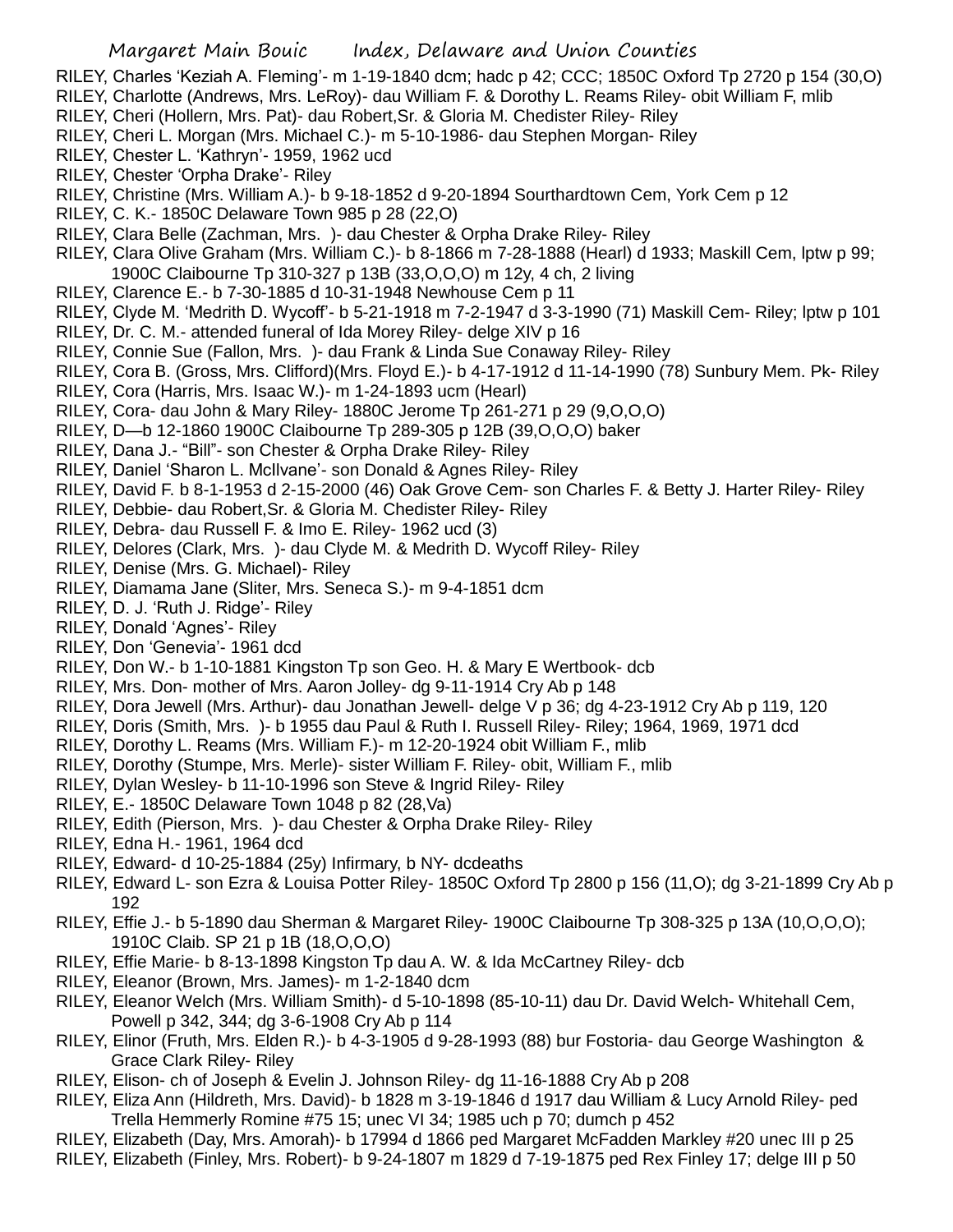- RILEY, Elizabeth- dau William Smith & Eleanor Riley- dg 3-6-1908 Cry Ab p 114
- RILEY, Elizabeth Queen (Mrs. Lowell F.)- Riley
- RILEY, Ellen Dunnigan (Mrs. Thomas)- lic m 5-16-1853 ucm 1966; unec XV p 39
- RILEY, Ellen Fitzgerald (Mrs. Malcolm)- d 4-14-1959, obit mlib
- RILEY, Ellen Jane McMurray (Mrs. George)- m 2-15-1842 Madison Co, unec IX p 56
- RILEY, Ellen (Long, Mrs. John)- m 9-14-1863 ucm 3472
- RILEY, Ellen M. (Edgerton, Mrs. Marvin)- m 7-31-1851 dcm; (8-1-1851) Wight p 57 (m 7-30-1851)
- RILEY, Elmer- d 7-1917 bur Kansas- Riley
- RILEY, Elsie Fisk (Mrs. Frank J.)- d 1-3-1975 (89) Ashley Union Cem- Riley
- RILEY, Elsie Lucille Stubbs (Mrs. Fay J.)- b 6-13-1899 m 1917 d 8-12-1982 (83) Middleburg Cem- dau Charles & Jettie Moore Stubbs- Riley; 1964 dcd
- RILEY, Emily (Wilson, Mrs. Henry)- dumch p 429
- RILEY, Emma Ava Seaman (Mrs. William A.)- m 10-29-1896 ucm (Hearl)
- RILEY, Emma E.- dau Joseph & Samantha Riley- 1870C Claibourne 11-11-(4,O)
- RILEY, Emma E. (Wilson, Mrs. Henry)- m 11-4-1876 ucm (Hearl)
- RILEY, Esther (Smith, Mrs. Milton B.)- m 2-6-1840 dcm- m 2-8-1840 Olen Gaz 2-21-1840, Wight p 41
- RILEY, Ethel (Mrs. Harvey C.)- 1949 ucd
- RILEY, Ethel (Smith, Mrs. )- dau Chester & Orpha Drake Riley- Riley
- RILEY, Eva- dau Joseph & Eveline J. Johnson Riley- dg 11-16-1888 Cry Ab p 208
- RILEY, Eveline C. Johnson (Mrs. Joseph D.,Jr,.)- b 8-4-1833 Highland Co, Va. m 10-14-1862/3 dcm- dau Adam & Sarah Haslett Johnson- Powell p 344; dg 11-16-1888 Cry Ab p 208
- RILEY, Ezra 'Louisa Potter'-b 9-26-1816 m 12-27-1838 dcm d 3-12-1899 St. Louis- son Joseph & Mary Smith
- Riley- 1880 dch p 216, 542; Potter p 2 611; delge VIII p 7, XV p 9; dg 3-21-1899 Cry Ab p 192 1850C Oxford Tp 2800 p 156 (34,O); 1870C Kingston Tp p 388 (53\*)
- RILEY, Fay R. 'Elsie Lucille Stubbs'- b 2-4-1893 m 1917 d 4-13-1971-Middleburg Cem- son Joseph & Mary Moyer Riley-Riley
- RILEY, F, E.- hardware, Richwood, unec II p 17; Sbc p 16
- RILEY, Fern L. (Stidam, Mrs. Ralph)- Riley
- RILEY, Ferne (Stanley, Mrs. )- dau Carroll Earl & Hazel Riley- Riley
- RILEY, F. J.- 1908 dch p 159, 427
- RILEY, Flawrence- b 4-10-1896 Kingston Tp dau Amos & Ida McCartney Riley- dcb
- RILEY, Flora J. (Perkins, Mrs. F. W.)- b 11-22-1861 m 12-26-1891- Riley
- RILEY, Flora- dau Sherman L. & Margaret Riley- 1910C Claibourne SP 21 p 1B (7,O,O,O)
- RILEY, Florence- b 2-25-1888 d 3-27-1961 Claibourne Cem p 95
- RILEY, Florence (Chaney, Mrs. William)(Mrs. Guy)- m(1) 1909 (2) 1917 d 3-27-1971 (73) Claibourne Cem-Riley; 1949 ucd
- RILEY, Floyd- brother Clyde Riley- Riley
- RILEY, Floyd E. 'Ruby L. Fitzgerald- Riley
- RILEY, Frances J.- b 9-17-1878 Kingston Tp dau George H. & Mary Westbrooks Riley- dcb
- RILEY, Francis- son Joseph & Samantha Riley- 1870C Claibourne Tp 11 (11,O)
- RILEY, Francis M. 'Lillie Simpson'- m 1-1-1885 ucm (Hearl)
- RILEY, Francis Marion 'Nancy M. Carey/Jones'-b 10-1859 m 2-16-1890 ucm (Hearl) d 1938 Maskill Cem, lptw p 100; obit Guy Dae, mlib; 1900C Leesburg Tp 59 p 3B (40,O,O,O) m 10y
- RILEY, Franie Lucille (Ahmad, Mrs. Maqsood)- m 4-11-1980 dau Owen Riley- Riley
- RILEY, Frank- Pabst 6 p 20
- RILEY, Frank/Francis E. 'Hazel White'- b 8-31-1893 m 1917 d 1964 Price Cem, djlm p 59 son Chester & Orpha Drake Riley- Riley; 1985 uch p 27
- RILEY, Frank J. 'Elsie Fisk'- m 4-9-1905 d 3-30-1964 Ashley Union Cem- Riley
- RILEY, Frank 'Linda Sue Conaway'- Riley
- RILEY, Frank M. 'Nancy M. Cary'- 1915 uch p 1006
- RILEY, Frank R. III- son Frank & Linda Sue Conaway Riley- Riley
- RILEY, Fred- brother Clyde Riley- Riley
- RILEY, Genevia (Mrs.Don)- 1961 dcd
- RILEY, George- mt 4-6-1859
- RILEY, Mr. & Mrs. George-attended funeral of Mrs. Jackson Hipple- dg 12-28-1915 Cry Ab p 103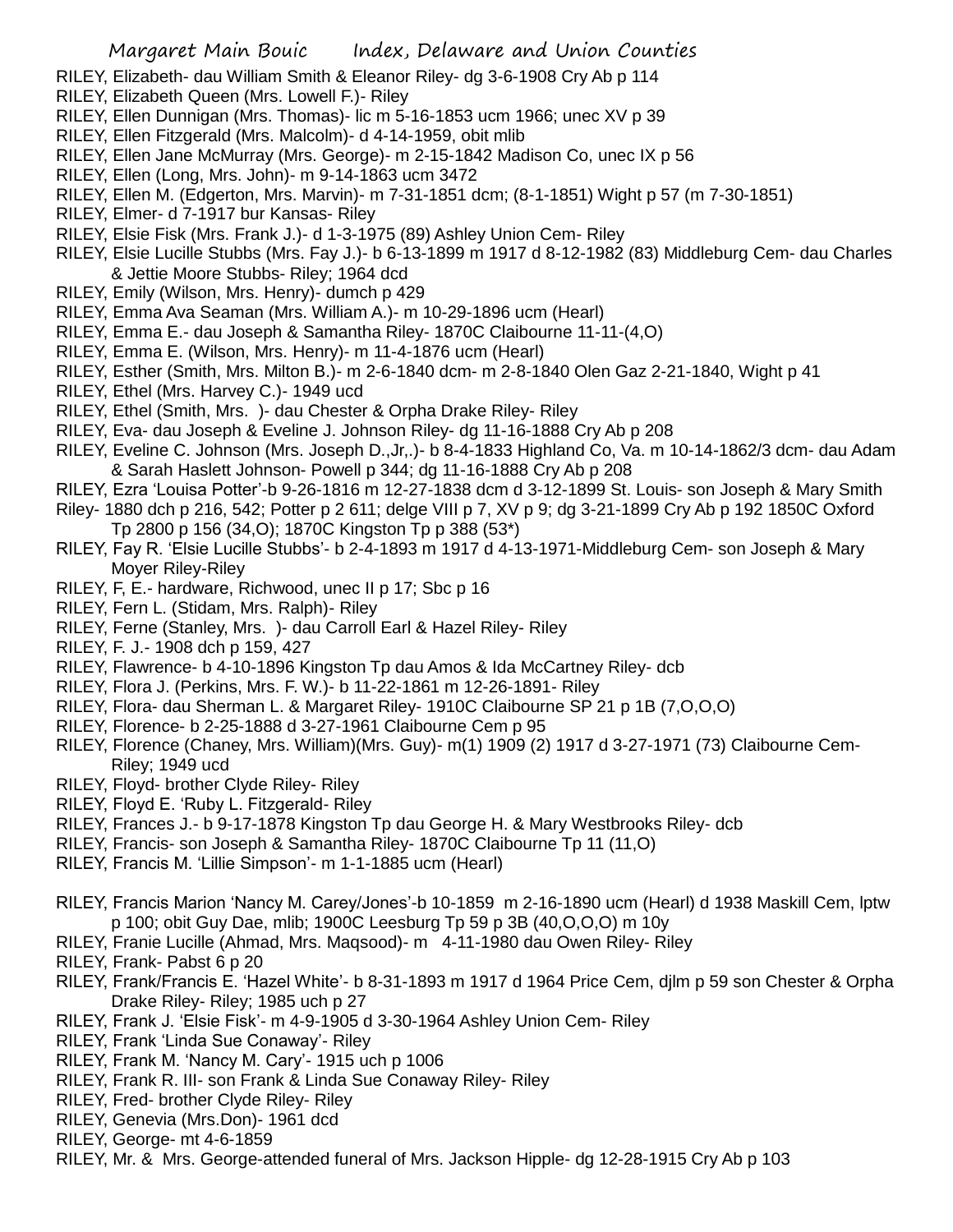- RILEY, George E.- b 3-1851 son Joseph & Samantha Riley- 1870C Claibourne T 11 (20,O); 1900C Claib. Tp 268-284 p 12A (49,O,O,O); 1910C Claib Tp SP 29 p 2A (60,O,O,O)
- RILEY, George H.- son Joseph & Lucy L. Slawson Riley- dg 11-16-1888 Cry Ab p 208; Pabst 4 p 1; delge XIII p 63 (Kingston Tp); dg 3-3-1908 Cry Ab p 114
- RILEY, George 'Helen Jane McMurray'- m 2-15-1842 Madison Co, unec IX p 56
- RILEY, George W. 'Grace Clark'- Riley
- RILEY, Gertrude-dau Sherman L. & Margaret Riley- 1910C Claibourne SP 21 p 1B (8,O,O,O)
- RILEY, Gile- b 4-1878 1900C Claibourne T 289-305 p 12B (22,O,O,O)
- RILEY, Gloria M. Chedister (Mrs. Robert,Sr.)- b 7-4-1926 d 7-22-1995 (69) cremated- dau Arthur & Ethel Oberlin Chedister- Riley
- RILEY, Golela Eddy (Mrs. Guy)- m 6-29-1910 dau Daniel M. & Linnie Alice Wilcox Eddy- 1985 uch p 45; Riley
- RILEY, Grace Giffen Clark (Mrs. George Washington)- Riley
- RILEY, Grace Weatherhead (Mrs. William)- Riley
- RILEY, Guy 'Golela Eddy'- m 6-29-1910 Riley; 1985 uch p 45
- RILEY, Guy Dale 'Ora Marie Foreman'- b 5-26-1891 m 5-14-1937 d 1-30-1982 Maskill Cem, lptw p 99- son Francis M. & Nancy Carey Riley- obit, mlib;; Riley; 1949, 1959, 1962, 1967, 1971, 1975, 1977, 1979, 1981 ucd; 1900C Leesburg Tp 60 p 38 (9,O,O,O)
- RILEY, Guy- b 1873 d 1939- son William A. & Rebecca Riley- Maskill Cem, lptw p 94
- RILEY, Hannah Fish (Mrs. )- sister Royal S. Fish- dg 11-23-1909 Cry Ab p 74
- RILEY, Hannah- dau Mike & Shawn Renae Headings Riley- Riley
- RILEY, Harriet (Inscho, Mrs. David)- b 7-2-1818 m 1837 d 2-20/22-1900 dau William & Lucy Riley- dcc Donald Keyser 15: dg 2-20-1900, 2-23-1900 Cry Ab p 9; delge VII p 4
- RILEY, Harriet (Mrs. -- )(Grove, Mrs. Joseph G.)- dg 4-21-1891 Cry Ab p 53
- RILEY, Harvey C. 'Ethel'- 1949 ucd
- RILEY, Hazel- b 4-26-1890 Kingston Tp dau George H. & Mary R. Westbrook Riley- dcb
- RILEY, Hazel (Mrs. Carroll Earl)- Riley
- RILEY, Hazel White (Mrs. Frank E.)- b 1890 m 1917 d 1939 Price Cem, djlm p 59; Riley
- RILEY, Henry- son John Riley- dcw Bk 1 p 13; dcga p 10 Franklin Chronicle
- RILEY, Henry 'Sarah'- 1880 dch p 538, 539; 1908 dch p 135, 427, 476; delge VII p 7, 19, VIII p 7, XIV p 11, XV p 11; 1835 men p 45 #61 p 81 Oxford Tp; 1850C Oxford Tp 2719 p 153 (57,Va)
- RILEY, Herman- son William & Grace Weatherhead Riley- Riley
- RILEY, Hester Ann- dau Henry & Sarah Riley- 1850C Oxford Tp 2719 p 153 (13,O)
- RILEY, Hester G.- dau Ezra & Louisa Potter Riley- 1850C Oxford Tp 2800 p 156 (1,O)
- RILEY, Histon/Heston G.'Ida Morey'- m 10-4-1877 d 1-19-1880 (30-4-8) Oxford Tp son Ezra & Louisa Potter Riley- dcdeaths; dg 3-21-1899 Cry Ab p 192, dg 3-15-1901 Cry Ab p 72;1870C Kingston Tp p 388 (20)
- RILEY, Ida Morey (Mrs. Heston G.)- m 4-11-1856 m 10-4-1877 d 3-7-1901 Chicago, bur Ashley- dau Joseph & Samantha Riley- delge XIII p 55, XIV p 15; dg 3-15-1901 Cry Ab p 72; 1870C Claibourne Tp 11 (2,O)
- RILEY, Imo E. (Mrs. Russell F.)- 1962 ucd
- RILEY, Ingrid (Mrs. Steve)- Riley
- RILEY, Iola (Rames/Reams, Mrs. LeRoy)- dau Fay & Elsie Lucille Stubbs Riley- Riley
- RILEY, Irene E.- dau Sherman E. & Margaret Riley- 1910C Claibourne SP 21 p 1B (4,O,O,O)
- RILEY, Ivan R.- b 1-1894 son Sherman & Maggie Riley- 1900C Claibourne Tp 308-325 p 13A (6,O,O,O)
- RILEY, Ivie M. (Murphy, Mrs. Joseph E.)- m 7-24-1884 uch (Hearl)
- RILEY, J.- uca p 60; 1883 uch IV p 514
- RILEY, Jackson 'Martha Ann Crawford'- Powers Pat p 279
- RILEY, James- hadc p 44 (Peru Tp)
- RILEY, James F.- delge XIII p 38, 39, XIV p 31
- RILEY, James F.- son Lowell F. Riley- Riley
- RILEY, James F.- son William F. & Dorothy L. Reams Riley- obit William, F., mlib
- RILEY, James M.- son Charles & Keziah A. Fleming Riley- 1850C Oxford Tp 2720 p 154 (3,O)
- RILEY, James Whitcomb- d Indianapolis, dg 7-28-1916 Cry Ab p 78
- RILEY, Jane (Allen, Mrs.Horace)- b 1-22-1817 m 5-6-1844 dcm d 3-1901; delge VI p 7, XIV p 15; dg 2-14-1893 Cry Ab p 113, dg 3-15-1901 Cry Ab p 71; dcq Helen Watson Scarff 11
- RILEY, Jane (Mrs. Randal)- Riley
- RILEY, Jay A.- son William & Olive Riley- 1910C Claibourne SP44 p 2B (7,O,O,O)
- RILEY, Jennessee Dawn- b 8-6-1999 dau Randal & Jane Riley- Riley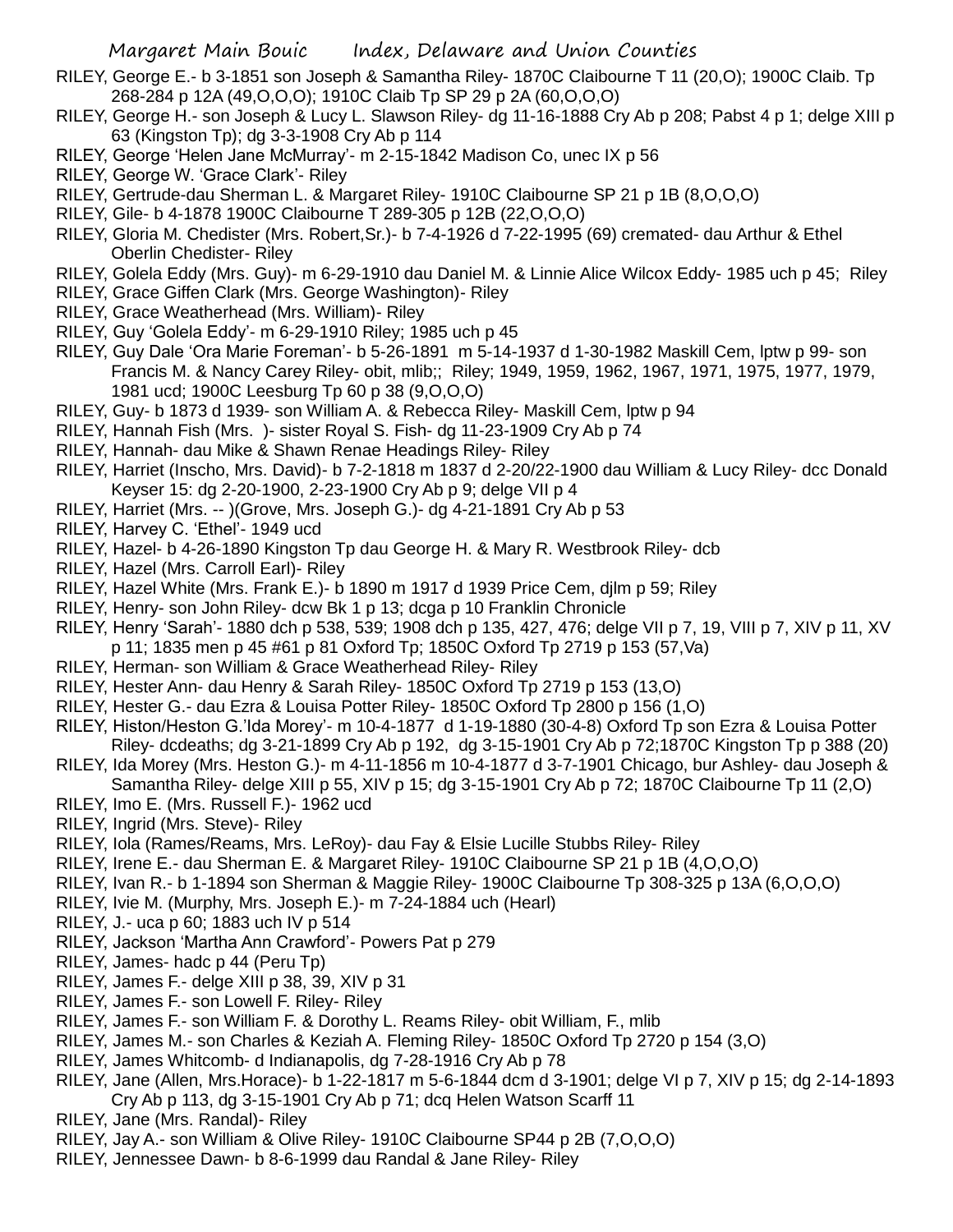RILEY, Jessie R.- son William & Olive Riley- 1910C Claibourne SP 44 p 2B (6,O,O,O)

- RILEY, Jevne Kessel (Mrs. Lowell F.)- Riley
- RILEY, J. F.- 1908 dch p 738
- RILEY, J. L.- d Sunday (79) Cardingtonm Glendale Cem, dg 8-14-1900 Cry Ab p 30
- RILEY, —(Stiner, Mrs. William)- dau J. L. Riley- dg 8-14-1900 Cry Ab p 30
- RILEY, Joel H.- son Joseph & Samantha Riley- 1870C Claibourne Tp 11 (13,O)
- RILEY, John & Henry- delge X p 74
- RILEY, John- delge VI p 56 (1826 Liberty Tp);delge V p 54 (1826 Concord Tp)
- RILEY, John- 1850C Orange Tp 1845 p 116 (32,Irel)- delge VII p 7, 19, VIII p 7; hadc p 42; CCC (1849 Oxford Tp)
- RILEY, John- exec. John Riley- dcga p 10 Franklin Chronicle
- RILEY, John- 1835 men p 45 #62 p 81 Oxford Tp, delge X p 74, XIII p 13
- RILEY, John- 1870C Taylor Tp 135 (12,O)
- RILEY, John 'Catharine McNeal'- m 2-24-1859 ucm 2847; 1883 uch IV p 483; mt 3-16-1859
- RILEY, John D. 'Alice M. Kyle'- Hutchisson p 40
- RILEY, John E.- b 3-1900 son William W. & Clara C. Riley- 1900C Claibourne Tp 310-327 p 13B (3/12,O,O,O)
- RILEY, John G. 'Mary E. Adams'- m 8-29-1867 dcm; delge XII p 70
- RILEY, John- son Henry & Sarah Riley- 1850C Oxford Tp 2719 p 153 (10,O)
- RILEY, John L. 'Matilda A. Buck'- m 5-6-1841 dcm
- RILEY, John 'Mary'- 1880C Jerome Tp 261-271 p 29 (50,O, Irel,Irel); 1900C Jerome Tp 30-22 p 2A (76, O, Irel,Irel) m 49y
- RILEY, John 'Mary'- will, ca Bk 1 p 13; dcga p 10 Franklin Chronicle 2-21-1820
- RILEY, Joseph- Co D 145th Inf, lptw p 94
- RILEY, Joseph- delge XIII p 63 (1890 Kingston Tp); 1880 dch p 540; 1908 dch p 403, 477
- RILEY, Joseph David III 'Almaretta Welch' b 1-23-1848 m 5-28-1872 d 2-29-1908 (59-8-6) son William Smith & Eleanor Riley- Powell p 344; dg 3-3-1908, 3-6-1908 Cry Ab p 113, 114
- RILEY, Joseph D. 'Lucy Slawson''Eveline C. Johnson'- b 1-5-1822 m 9-1-1852/3 dcm (2) 10-(1)4-1863/2 dcm d 10-3(0)-1888- Whitehall Cem, Powell p 341- son Dr. Joseph Riley- dg 11-2-1888, 11-16-1888 Cry Ab p 207
- RILEY, Joseph D. 'Mary Smith'- b 1782/3 m 10-18-1806 d 5-10-1867 Whitehall Cem, query, delge V p 74
- RILEY, Joseph E. 'Samantha J.'- b 1823/5 d 1906 Maskill Cem, lptw p 94; 1870C Claibourne Tp 11 (42,O); 1900C Claib Tp 268-284 p 12A (75, O,Va,Md)- m 54y
- RILEY, Joseph 'Mary Mayer/Moyer'- m 9-30-1886 ucm (Hearl); Riley
- RILEY, Joseph 'Mary Smith'- b 1-30-1783 m 10-18-1806 d 5-10-1867 (85-1-20) Whitehall Cem, Powell p 342, 344
- RILEY, Joseph S.- son Joseph & Samantha Riley- 1870C Claibourne Tp 11 (7,O)
- RILEY, Joshua- 1850C Delaware Town 985 p 78 (22,O)
- RILEY, Joshua- b 1978 son Terry D. & Martha J. Riley- 1979, 1981, 1983 ucd
- RILEY, Joyce (Mrs. )- Riley
- RILEY, Julius C.- son Ezra & Louisa Potter Riley- dg 3-21-1899 Cry Ab p 192; 1870C Kingston Tp p 388 (15)
- RILEY, June (Shotts, Mrs. )- dau Carroll Earl & Hazel Riley- Riley
- RILEY, Justin- son Daniel & Sharon L. McIlvane Riley- Riley
- RILEY, Kate- dau G. Michael & Denise Riley- Riley; Pacer 3-7-1988
- RILEY, Kathryn (Mrs. Chester L.)- 1959, 1962 ucd
- RILEY, Keziah A. Fleming (Mrs. Charles)-m 1-19-1840 dcm; 1850C Oxford Tp 2720 p 154 (32,O)
- RILEY, Lafey- b Va over 80- 1870; delge XV p 512
- RILEY, Larry R.- son Robert K. & Aleen Sawyers Riley- Riley; 1964, 1971 dcd
- RILEY, Laura Delia (Welch, Mrs. Henry Augustus)- b 1-20-1849 m 9-23-1880 dau Jackson & Martha Ann Crawford Riley- 79; dumch p 41; dg 3-6-1908 Cry Ab p 114
- RILEY, Lee- son John & Mary Riley- 1880C Jerome Tp 261-271 p 29 (17,O,O,O)
- RILEY, Leroy- (66-1997)- mt 9-13-1997, Riley
- RILEY, Leroy- son Carroll Earl & Hazel Riley- Riley
- RILEY, Lewis K.- son Ezra & Louisa Potter Riley- 1880 dch p 402; 1850C Oxford Tp 2800 p 156 (8,O)
- RILEY, Lilley G.- d 3-24-1889 (23y2m) Maskill Cem, lptw p 98
- RILEY, Lillie Simpson (Mrs, Francis M.)- m 10-1-1885 ucm (Hearl)
- RILEY, Linda L. (Overturf, Mrs. Gregg A.)- m 5-26-1973 dau Robert,Sr. & Gloria M. Chedister Riley- Riley;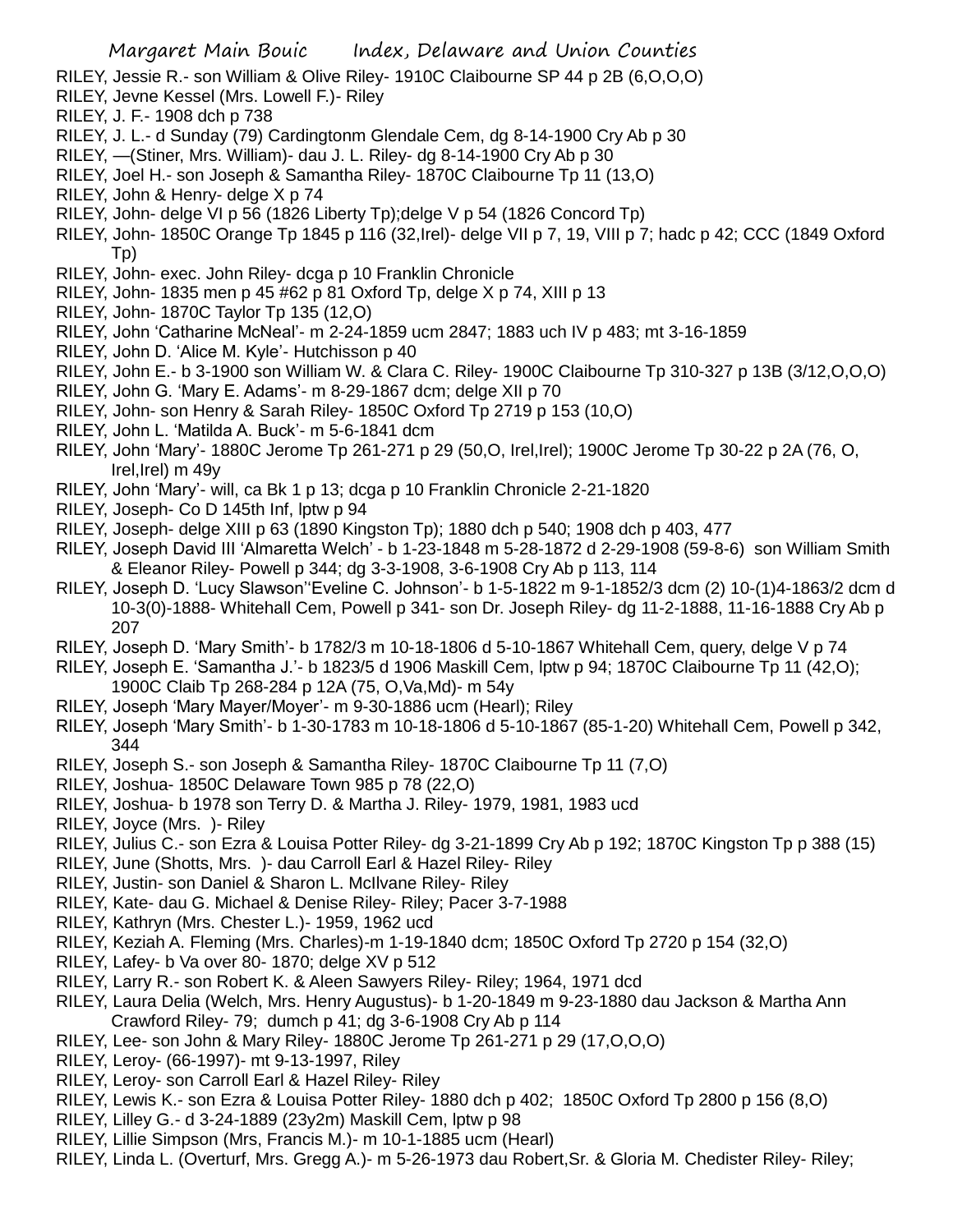1976 dch p 384

- RILEY, Linda Sue Conaway (Mrs. Frank)- b 1-20-1940 d 1-4-1992 (51) bur Oklahoma- dau Otto Redman & Cecil Agnes Thomas Conaway- Riley
- RILEY, Loisa (Bartholomew, Mrs. Franklin)- m 4-13-1848 dcm
- RILEY, Louisa E. Potter (Mrs. Ezra)- m 12-27-1838 dcm dau Asahel & Anne Benton Potter- Potter p 2 611; dg 1-3-1896 Cry Ab p 52; delge VIII p 7, XV p 8; dg 3-21-1899 Cry Ab p 192; 1850C Oxford Tp 2800 p 16 (35,Conn); 1870C Kingston Tp p 388 (54)
- RILEY, Loula H.- b 8-7-1872 Berkshire Tp dau C. M. & Lilley Evans Riley- dcb
- RILEY, Lowell 'Elizabeth Queen''Jeyne Kessel'- b 1913 d 11-28-1998 son Frank & Elsie Fisk Riley- Riley; organist
- RILEY, Lucy (84-1870) delge IX p 28
- RILEY, Lucy Arnold (Mrs. William)- delge VII p 4; ped Trella Hemmerly Romine #75 31; unec VI 34
- RILEY, Lucy Caulkins- 1908 dch p 205
- RILEY, Lucy- b 2-7-1900 Kingston Tp dau Gero. & Mary R. Westbrook Riley- dcb
- RILEY, Lucy J. Osborn (Mrs. Miller)- dau William N. & Harriet Dustin Osborn- dumch p 487
- RILEY, Lucy L. Slawson (Mrs. Joseph D.)- b 1834 or 1-4-1825 m 9-1-1852/3 d 3-25-1859 Whitehall Cem Powell p 341; dg 11-16-1888 Cry Ab p 208; Powell p 344
- RILEY, Lula- dau Joseph & Eveline J. Johnson Riley- dg 11-16-1888 Cry Ab p 208
- RILEY, Lydie- d 4-26-1890 (34-8-13) Kingston Tp; b Licking Co- dcdeaths
- RILEY, Madora Olive (Shupe, Mrs. Floyd) (Evans, Mrs. Richard)- b 9-2-1913 m(1) 10-1935 (2) 10-14-1976 d 12-30-1998 (85) Price Cem- dau Guy & Golela Eddy Riley- Riley
- RILEY, Malcolm 'Ellen Fitzgerald'- obit Elln, mlib
- RILEY, Margaret Ann (Cook, Mrs. Lorin W.)- d 1984; 1985 uch p 33, 181; Riley
- RILEY, Margaret Ann- dau Frank E. & Hazel White Riley- Riley
- RILEY, Maggie/Margaret Conklin (Mrs. Sherman E,)- b 1865 m 11-27-1890 ucm (Hearl) d 1911 Maskill Cem, lptw p 100; 1900C Tp 308-325 p 13A (34,O,O,O) m 10y, 5 ch
- RILEY, Margaret- dau John Riley- dcw Bk 1 p 13
- RILEY, Margaret (Murphy, Mrs. )- dau Tom & Pearl Smith Riley- Riley
- RILEY, Margaret (Slack, Mrs. Ralph)- d 9-1-1846 (63-4-17) Ashley Cem, Powell p 187 2nd wife; 1908 dch p 739; dcq
- RILEY, Maria E. (Dutton, Mrs. Benjamin P.)- ped Lura Price Fields #248 25; unec XI p 7
- RILEY, Marianne(DeVictor, Mrs. Garry)- dau Lowell F. Riley- Riley
- RILEY, Marie (Mrs. Guy)- 1975 ucd
- RILEY, Martha Ann Crawford (Mrs. Jackson)- Powers Pat p 279
- RILEY, Martha J. (Mrs. Terry D.)- 1979, 1981, 1983 ucd
- RILEY, Martha Jane Holloway (Mrs. )- dau John Edward,Sr. & Dorothea McCrary Holloway- 1985 uch p 76
- RILEY, Mary A. Davis (Mrs. Willie A.)- m 5-1-1877 ucm 6062
- RILEY, Mary- d 1-18-1876 Infirmary, Brown Tp- dcdeaths
- RILEY, Mary A.- dau Joseph & Lucy L. Slawson Riley- dg 11-16-1888 Cry Ab p 208
- RILEY, Mary B.- 1910C Claibourne SP 21 p 1B (44,O,O,O)
- RILEY, Mary B.-b 3-1898 dau William & Olive/Clara C. Riley- 1900C Claibourne Tp 310-327 p 13B (2,O,O,O); 1910C Claib Tp 44 p 2B (12,O,O,O);
- RILEY, Mary E. Adams (Mrs. John G.)- m 8-29-1867 dcm; delge XII p 70
- RILEY, Mary- dau John Riley- dcw Bk 1 p 13
- RILEY, Mary (Mrs. John)- 1880C Jerome Tp 261-271 p 29 (48,O,O,O); 1900C Jerome Tp 30-32 p 2A (68,O,Pa,Md) m 49y, 6 ch, 3 living
- RILEY, Mary J. (Mrs. Rev. Wilbur)- d 2-20-1984 (81) Kingscreek Cem, Urbana- Riley
- RILEY, Mary Mayer/Moyer (Mrs. Joseph)- m 9-30-1886 ucm (Hearl)
- RILEY, --- (Clapsaddle, Mrs. Ralph)- dau Joseph & Mary Moyer Riley- Riley
- RILEY, —(Sutphin, Mrs. Olin)- dau Joseph & Mary Moyer Riley- Riley
- RILEY, Mary Smith (Mrs. Joseph)- b 5-20-1782 m 10-18-1806 d 7-8-1862 (80-11-8) Whitehall Cem, Powell p 342, 344
- RILEY, Matilda A. Buck (Mrs. John L.)- m 5-6-1841 dcm
- RILEY, Medrith (Mrs. Clyde M.)- b 1920 m 7-2-1947 d 1984 Maskill Cem, DJ p 101
- RILEY, Melissa (Hall, Mrs. Jason)- m 8-15-1847 dcm; delge VIII p 32
- RILEY, Melissa Thurston (Mrs. Moses)- m 3-24-1836 dcm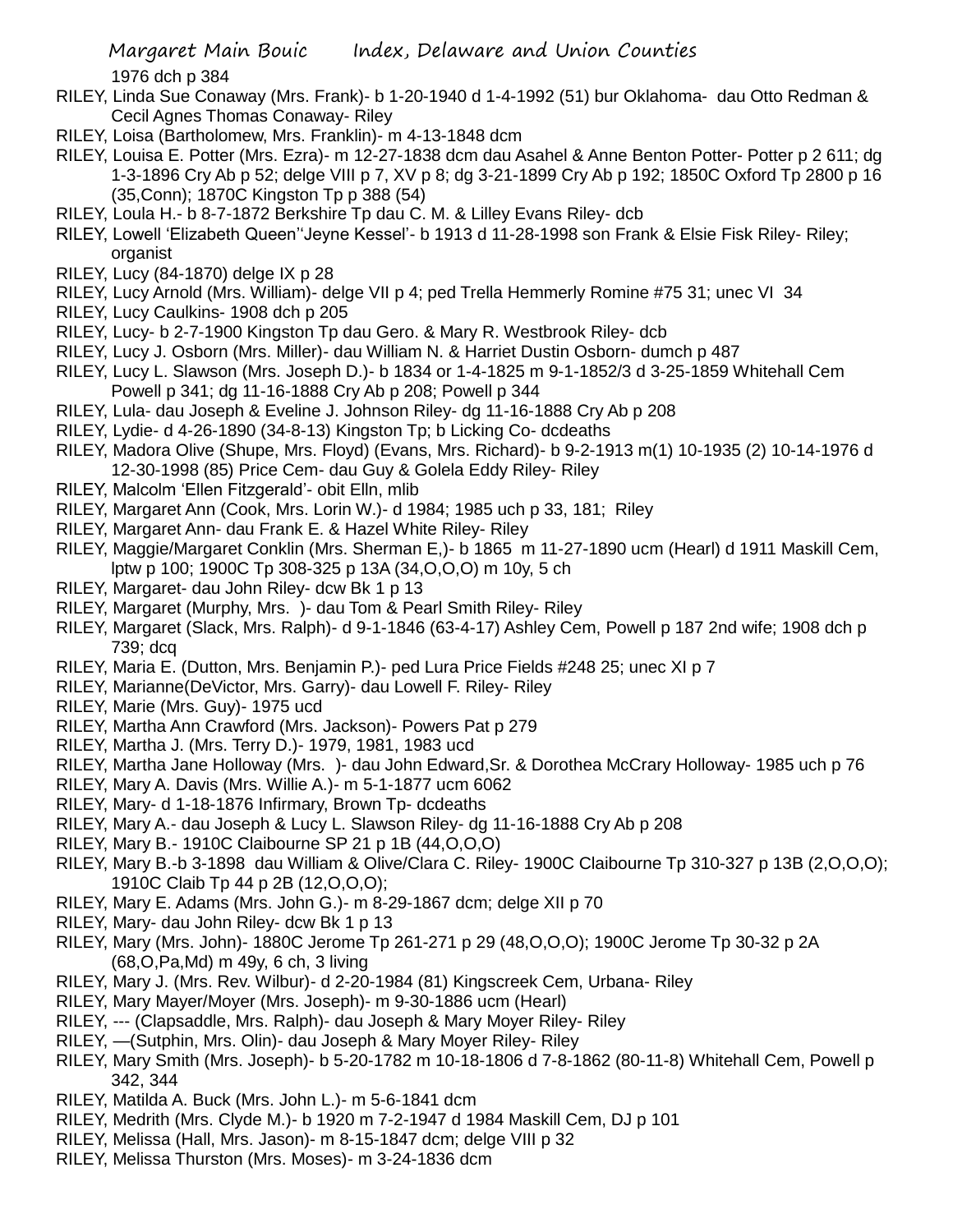- RILEY, Michael C. 'Cheri L. Morgan'- m 5-10-1986 son Charles Riley- Riley
- RILEY, G. Michael 'Denise'- Riley
- RILEY, Michael John- son Frank & Linda Sue Conaway Riley- Riley
- RILEY, Mike- son Robert,Sr. & Gloria M. Chedister Riley- Riley
- RILEY, Mike 'Shawn Renae Headings'- m 12-19-19??- son Richard & Bonnie Riley- Riley
- RILEY, Miller 'Lucy J. Osborn'- dumch p 487
- RILEY, Minerva B. (Watterson, Mrs. William Henry)- b 4-5-1849 dau John D. & Alice M. Kyle Riley- Hutchisson p 40, 41
- RILEY, Minnie M. (Swick, Mrs. Samuel N,.)- Newhouse p 83 (1383)
- RILEY, Minniette- b 12-31-1863 d 10-14-1865 Ashley Cem, Powell p 186, dau Thomas & Amand Riley
- RILEY, Moses 'Melissa Thurston'- m 3-24-1836 dcm
- RILEY, Nancy (Brown, Mrs. Harvey)- m 2-28-1845 dcm
- RILEY, Nancy M. Carey (Mrs. Francis M.)- b 6-1849 m 5-14-1937 d 1934 Maskill Cem, lptw p 100- dau George W. & Mary E. Franklin Carey- 1915 uch p 1006; 1900C Leesburg Tp 59 p 3B (50,O,O,O) m 10y, 10ch 5 living; obit Guy Dale, mlib
- RILEY, Nancy M. Jones (Mrs. Francis Marion)- m 2-16-1890 ucm (Hearl)
- RILEY, Nathan T.- b 10-1878 grandson Joseph & Samantha Riley- 1900C Claibourne Tp 268-284 p 12A (21,O,O,O)
- RILEY, Olive (Shupe, Mrs. Floyd L.)- m 1935- Riley
- RILEY, Olive (Mrs. William)- 1910C Claibourne SP 44 p 2B 943,O,O,O) m 21y, 6 ch 3 living, m2
- RILEY, Ora Marie Foreman (Mrs. Guy D.)- b 2-13-1906 m 5-14-1937 d 6-2-1990 (84) Maskill Cem. lptw p 100 dau John H. & Ida Naomi Ford Foreman- Riley; 1959, 1962, 1967, 1971, 1973, 1977, 1979,1981, 1983 ucd
- RILEY, Orpha Drake (Mrs. Chester)- Riley
- RILEY, Orpha D.- b 10-1897 dau Sherman & Margaret Riley- 1900C Claibourne Tp 308-325 p 13A (2,O,O,O); 1910C Claib SP 21 p 1B (12,O,O.O)
- RILEY, Owen J. "Luddy" b 10-113-1929 Ky d 1-6-1997 (67) Oak Grove Cem- son Tom & Pearl Smith Riley-Riley
- RILEY, Pamela- dau Chester L.& Kathryn Riley- 1959, 1962 ucd
- RILEY, Patrick- (60-1983); uninf p 3, 7, 9
- RILEY, Paul C.- 1980 dcd
- RILEY, Paul C. 'Ruth I. Russell'- brother Clyde Riley- Riley;1961, 1964, 1969, 1971, 1980 dcd
- RILEY, Pauline (Kellogg, Mrs. Glenn R.)- dau William F. & Dorothy L. Reams Riley- obit William F, mlib
- RILEY, Pearl Smith (Mrs. Tom)- Riley
- RILEY, Prette (Bradford, Mrs. Elias)- m 6-17-1804 unec V p 8
- RILEY, R—W.- b 8-19-1881 Kingston Tp son A. W. & Lida Waters Riley- dcb
- RILEY, Rasph W.- b 8-21-1878Morrow Co son Amos W. & Lide Waters Riley- dcb
- RILEY, Randal 'Jane'- Riley
- RILEY, Rebecca (Crossland, Mrs. Luke Garrison)- b 1804 d 1883 ped Louise Rambo Howison #159 31 unec IX p 45
- RILEY, Rebecca J.- dau Joseph & Samantha Riley- 1870C Claibourne Tp 11 (16,O)
- RILEY, Rebecca (Mrs. William A.)- b 1853 d 1913 Maskill Cem, lptw p 94
- RILEY, Richard A.- researching Moore, Walters; unec VII p 13
- RILEY, Richard 'Bonnie'- Riley
- RILEY, Richard- son Carroll Earl & Hazel Riley- Riley
- RILEY, Richard- son George Washington & Grace Clark Riley- Riley
- RILEY, Robert,Sr. 'Gloria M. Chedister'- Riley
- RILEY, Robert,Jr.- son Robert,Sr. & Gloria M. Chedister Riley- Riley
- RILEY, Robert K.'Aleen Sawyers'- Riley; 1964, 1971, 1980 dcd
- RILEY, Robert L.- Riley
- RILEY, Rosa- b 10-24-1883 Kingston Tp dau Amos W. & Lida C. Waters Riley- dcb
- RILEY, Roy- 1971 ucd, Washington Tp
- RILEY, Roy- 1910C Claibourne SP 65 p 3A (17, O,O,O)
- RILEY, Roy I. 'Sarah J.'- b 1894 d 1949 Maskill Cem, lptw p 94
- RILEY, Ruby Lee Fitzgerald (Mrs. Floyd E.)- b 1916 d 6-6-1961 (44) bur Maskill Cem, lptw p 101; Riley
- RILEY, Russell F. 'Imo E.'- 1962 ucd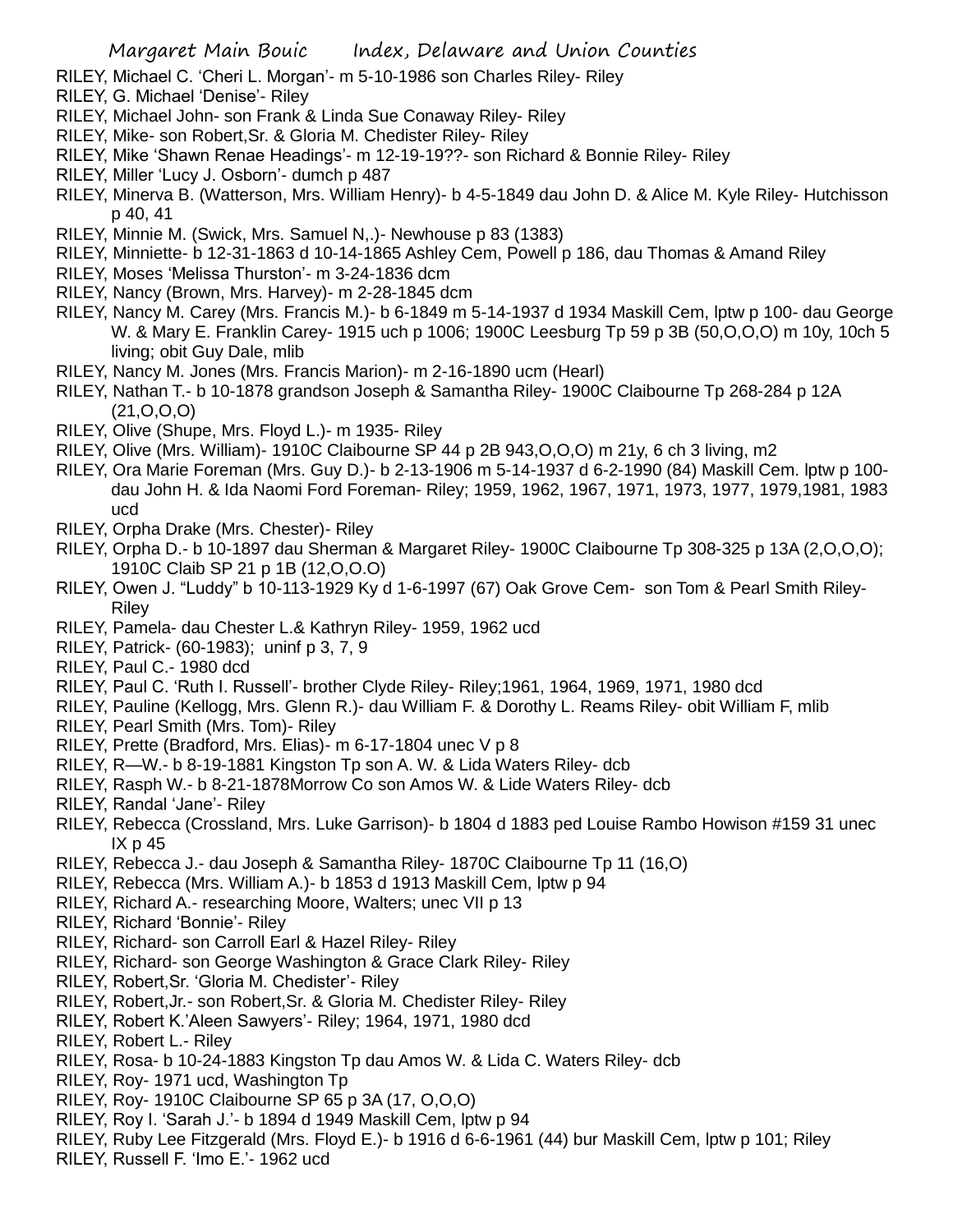- RILEY, Ruth I. Russell (Mrs. Paul C.)- b 12-16-1923 d 12-6-1991 (67) Marlborough Cem- dau Floyd G;em & Mabel Helena Hornsby Russell- Riley; dcc Martin Thomas, see 3; 1961, 1964, 1969, 1971, 1980 dcd
- RILEY, Ruth J. Ridge (Freshower, Mrs. Ernest W.)(Mrs. D. J.)- m (2) 1946- Riley; 1971, 1973 ucd
- RILEY, Ruth (Payton, Mrs. )- dau Carroll Earl & Hazel Riley- Riley
- RILEY, Samantha J. (Mrs. Joseph E.)- b 1826 d 1909 Maskill Cenm, lptw p 94; 1870C Claibourne Tp 11 (39,O); 1900C Claib Tp 268-284 p 12A (72,O,O,O) m 54y 19ch, 10 living
- RILEY, Samuel- 1870C Delaware Town 329 (23\*)
- RILEY, Sarah A.- dau Joseph & Samantha Riley- 1870C Claibourne Tp 11 (10,O)
- RILEY, Sarah A. (Snyder, Mrs. William A.)- m 6-23-1884 ucm (Hearl)
- RILEY, Sarah (Booker, Mrs. William)- m 7-3-1854 dcm
- RILEY, Sarah D.- b 5-25-1986 d 10-3-1989 auto accident- dau Daniel & Sharon L. McIlvane Riley- Riley
- RILEY, Sarah (Durflinger, Mrs. Daniel)- m 2-28-1838 Madison Co, unec X p 6
- RILEY, Sarah E. (Cook, Mrs. Lorin W.)- b 6-23-1903 m 12-10-1924 d 12-4-1964- Oakdale II p 137 (M-R4-1) dau Chester & Orpha Drake Riley- Riley; 1985 uch p 32
- RILEY, Sarah (Mrs. Henry)- 1850C Oxford Tp 2719 p 153 (53,O)
- RILEY, Sarah J. (Mrs. Roy I.)- b 1897 Maskill Cem, lptw p 94
- RILEY, Sarah M.- 1850C Oxford Tp 2782 p 156 (11,O)
- RILEY, Shannon- b 1976 ch Terry D. & Martha J. Riley- 1979, 1981, 1983 ucd
- RILEY, Sharon L. McIlvane (Mrs. Daniel)- b 7-8-1959 Mich d 10-3-1989 auto accident- bur Beal City, Michdau Robert & Mary McIlvane- Riley
- RILEY, Sherman 'Margaret Conklin'- b 12-1872/0 m 11-27-1890 ucm (Hearl) d 1940 Maskill Cem, lptw p 100 ; Riley; 1900C Claibourne Tp 308-325 p 13A (28,O,O,O) m 10y; 1910C Claib SP 21 p 1B (43,O,O,O) m 20y
- RILEY, Sherry E/K.- b 1956 dau Robert K. & Aleen Sawyers Riley- Riley; 1964, 1971, 1980 dcd

RILEY, Steve 'Ingrid'- Riley

- RILEY, Terry D.'Martha J.'- son Fay R. & Elsie Lucille Stubbs Riley- Riley; 1979, 1981, 1983 ucd
- RILEY, Thomas 'Amanda'- Powell p 186
- RILEY, Thomas 'Ellen Dunnigan'- m 5-16-1853 ucm 1966; unec XV p 39
- RILEY, Thomas- son Henry & Sarah Riley- 1850C Oxford Tp 2719 p 153 (15,O)
- RILEY, Thomas J. 'Candace'- son Lowell Riley- Riley
- RILEY, Tom 'Pearl Smith'- Riley
- RILEY, Violet (Loveless, M rs. Charles Robert)- Longbrake 4; Loveless p 5
- RILEY, W.- unec XII 64, sheriff sale W. hadc p 22 (1849, Concord Tp)
- RILEY, Rev. Wilbur 'Mary J.'- Riley
- RILEY, William- dcc Donald Keyser 30
- RILEY, Wilbur,Jr.- son Rev. Wilbur & Mary J. Riley- Riley
- RILEY, William- dumch p 452
- RILEY, William A. 'Christine'- b 8-7-1859 d 1-6-1900 Southardtown Cem, York Cem p 12
- RILEY, William A. 'Clara Olive Graham'- m 7-28-1888 ucm (Hearl)
- RILEY, William A. 'Emma Ava Seaman'- m 10-29-1897 ucm (Hearl)
- RILEY, William A. 'Rebekah'- b 1852 d 1932 Maskill Cem, lptw p 94
- RILEY, William F. "Bus"'Dorothy L. Reams'- b 8-31-1905 m 12-20-1924 d 11-12-1981 bur Marion, obit, mlib
- RILEY, William 'Grace Weatherhead'- Riley
- RILEY, William- son John Riley- dcw Bk 1 p 13
- RILEY, William- son Joseph & Samantha Riley- 1870C Claibourne Tp 11 (17,O)
- RILEY, William L.- son Robert K. & Aleen Sawyers Riley- Riley; 1964, 1971 dcd
- RILEY, William 'Lucy'- delge VII p 4
- RILEY, William 'Lucy Arnold'- ped Trella Hemmerly Romine #75 30l unec VI p 34
- RILEY, William ;Olive'- 1900C Claibourne SP 44 p 2B (58,O,O,O) m 21y m2
- RILEY, William Smith- 1840C Scioto Tp (20-30); hadc p 50
- RILEY, William Smith 'Eleanor Welch'- d 12-18-1893 (79-6-20) Whitehall Cem son Joseph D. & Mary Smith Riley- Powell p 342, 344
- RILEY, William W. 'Clara C.'- b 7-1854 1900C Claibourne Tp 310-327 p 13B (45,O,O.O) m 12y
- RILEY, Willia A. 'Mary A. Davis'- m 5-1-1877 ucm 6062
- RILEYS & MCMULLEN- Survey- delge XV p 15
- RILING, Betty- sister Myrtle Viola Riling Erickson- Riling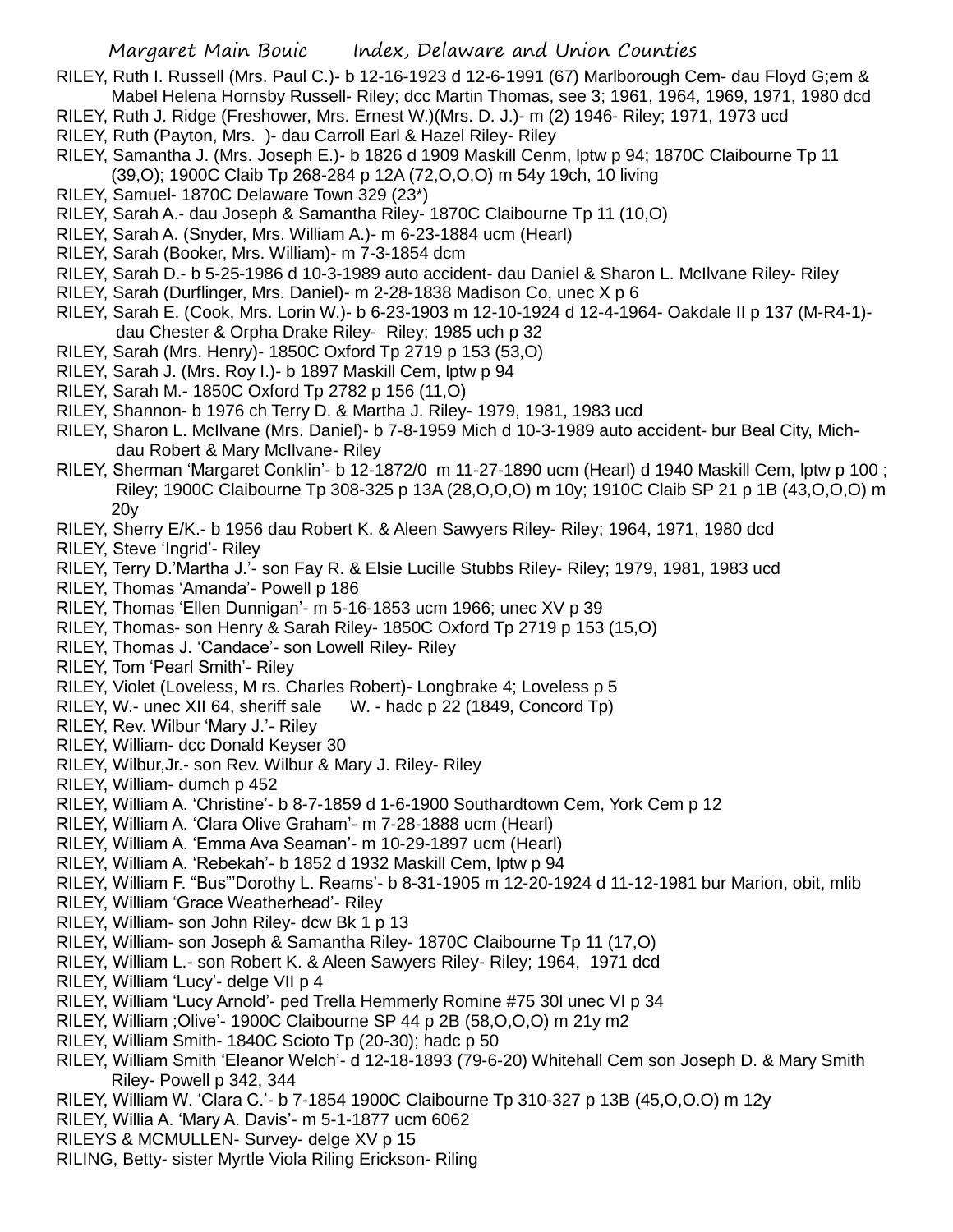RILING, Bill- brother Myrtle Viola Riling Erickson- Riling RILING, Jean- sister Myrtile Viola Riling Erickson- Riling RILING, Myrtle Viola (Erickson, Mrs. Albert W.,Jr.)- b 1-7-1909 Pa d 10-21-1998 bur Rocky River- Riling RILL, Henry- hadc p 40 (1849 Orange Tp) RILLER, Wilma Louise (Finley, Mrs. Rex Bird)- b 6-1-1911 m 12-9-1978 ped Rex Brid Finley (1); delge III p 50 RIMBALL, Mary (Mrs. Truman M.)- d 2-28-1858; mt 3-10-1858 RIMBALL, Truman M. 'Mary'- mt 3-10-1858 RIMBY, Jennie- 1971 dcd RIMER, Elizabeth (Clevenger, Mrs. Jacob)- b 1811 d 1892 ped Virgil Leonard Krouse #340 19; unec XI p 65 RIMKUS, Julia (Kungis, Mrs. Dominic)- 1985 uch p 71 RIMMEY, Edward- 1961 dcd RIMMEY, Elsie Hattie Kinniard- b 1905 d 1957 interment 7-10-1957 Unionville Cem, DJ p 53, 57 RIMMEY, George A. 'Louella'- d 1978 (81) son John & Virginia Flint Rimmey- Rimmey- 1961, 1964, 1969, 1971, 1980 dcd RIMMEY, Jane (Bauder, Mrs. Harold Lloyd)- b 8-15-1926 m 11-1-1955 dau George A. & Louella Kinniard Rimmey- Rimmey RIMMEY, John 'Virginia Flint'- Rimmey RIMMEY, Louella Kinniard (Mrs. George A.)- b 1-26-1901 d 6-15-1993 (92) Fairview Mem. Pk.- dau Robert & Sarah E. Siders Kinniard- Rimmey; 1961, 1964, 1969, 1971, 1980 dcd RIMMEY, Roma (Coleman, Mrs. Randall)- dau George A. & Louella Kinniard Rimmey- Rimmey RIMMEY, Ruth Anne (Willis, Mrs. Harold)- dau George A. & Louella Kinniard Rimmey- Rimmey RIMMEY, Samuel Edward- b 3-31-1892 d 2-13-1968 (75) Unionville Cem, DJ p 43, 48 son John & Virginia Flint Rimmey- Rimmey; 1967 ucd RIMMEY, Virginia Flint (Mrs. John)- Rimmey RINARD, Gary 'Pam'- Rinard RINARD, Pam (Mrs. Gary)- Rinard RINAR, Sarah Ann (Skidmore, Mrs. Isaac)- m 12-27-1849 unec 1489; unec VII p 59 RINARD, Sarah Ann (Skidmore, Mrs. Isaac)- m 12-27-1849 ucm (Hearl) RINARD, Tara (Hall, Mrs. Travis)- dau Gary & Pam Rinard- Rinard RINB—, Yohimer- Ekelberry Ledger- delge X p 53 RINCE, Lewis- 1835 men p 65 #88 p 121 Westfield Tp RINCE, Sebstin- 1835 men p 65 #95 p 121 Westfield Tp RIND, Sarah E. (Dearduff, Mrs. Francis M.)- m 1-1-1878 ucm 6183 RINDFLEISCH , Gail- dau Nolan Rindfleisch- Rindfleisch- engaged to Douglas Jenkins RINDFLEISCH, Nolan- Rindfleisch RINDFUS, Adam Fred- b 3-1-1884 Delaware Town son Adam & Emma Kissler Rindfus- dcb RINDFUSZ, Margaret- d Saturday (72) Oak Grove, dg 3-9-1915 Cry Ab p 23, 24 RINE, Amber Ruth Glenn (Mrs. Stephen)- b 11-23-1896 d 12-19-1995 (99) dau Alfred Glenn & May Breece Glenn- Rine RINE, Anna- dau Nicholas & Conway Rine- 1850C Darby Tp 1643p1663 p 243 (16,Ger)- unec VI p 30 RINE, Christian 'Louisa Shulze'- m 3-20-1862 d 1-10-1874- Weiser p 177 RINE, Conway (Mrs. Nicholas)- 1850C Darby Tp 1643-1663 p 243 (54,Ger)- unec VI p 30 RINE, Cummings- 1870C Allen Tp 61-60 p 5 (10,O) See Ryne RINE, Cyrus- Little Journal- delge XV p 11 RINE, L/Fightlouse- son Nicholas & Conway Rine- 1850C Darby Tp 1643-1663 p 243 (19,Ger); unec VI p 30 RINE, Henry- son Nicholas & Conway Rine- 1850C Darby Tp 1643-1663 p 243 (13, Ger); unec VI p 30

- RINE, Ida Poling (Mrs. Ira)- m 9-8-1881 ucm 7013
- RINE, Ira 'Ida Poling'- m 9-8-1881 ucm 7013
- RINE, Louisa Shulze (Mrs. Christian)- b 10-1-1814 m 3-20-1862 d 10-2-1875 dau John Andrew Melchior & Susan Kimmell Shulze- Weiser p 177
- RINE, Mary E. (Jennings, Mrs. William P.)- m 8-23-1868 ucm 4421; 1870C Allen Tp 61-60 p 5 (46,Canada)
- RINE, Nancy- 1870C Allen Tp 61-60 p 5 (13,O)
- RINE, Nicholas 'Conway;- 1850C Darby Tp 1643-1663 p 243 (56,Ger)- unec VI p 30
- RINE, Sarah- 1870C Allen Tp 61-60 p 5 (23,O)
- RINE, Stephen 'Amber Ruth Glenn'- d 1968- Rine
- RINEHARD, Elizabeth Catherine (Mrs. John)- d 5-19-1970 (77) bur St. Mary's- Rinehard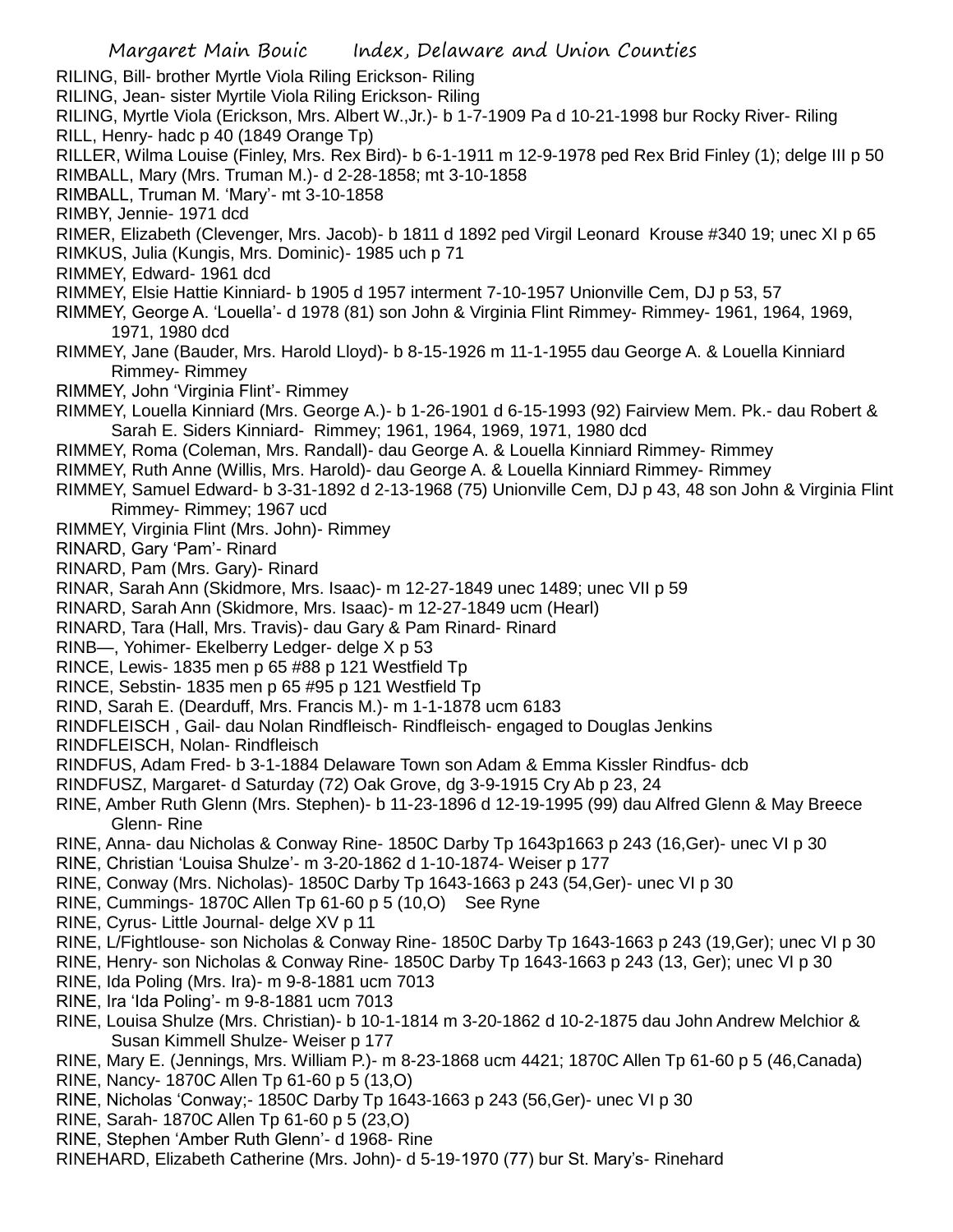RINEHARD, Fannie- Pabst 5 p 14 RINEHARD, John 'Elizabeth Catherine'- Rinehard RINEHARD, —(Russell, Mrs. John)- dau John & Elizabeth Catherine Rinehard- Rinehard RINEHARD, Lucille (Davis, Mrs. )- dau John & Elizabeth Catherine Rinehard- Rinehard RINEHARD, Martha (Graves, Mrs. N. F.)- m 11-14-1850 Madison Co, unec XI p 46 RINEHART, --- (Vining, Mrs, Lafayette)- m 10-27-1853 dg 2-16-1894 Cry Ab p 155 RINEHART, Mr. and Mrs. - baby born 2- 1901, delge XV p 20 RINEHART, Adell (McLain, Mrs. Zenus)- b 7-17-1894 d 2-29-1936 Oakdale I p 107 (F-R2-3) RINEHART, Ainsworth Q.- b 1-27-1871 d 11-18-1935 Oakdale I p 107 (F-R2-3)- son Jeremiah & Mary A. Rinehart- 1900C Leesburg Tp 27 p 2A (29,O,O,Va) RINEHART, Aleta B. (Stith, Mrs. )- dau Ethel Jane Rinehart- Rinehart RINEHART, Alvira E. (Maine, Mrs. James R.)- m 1-16-1872- Asp (1914) RINEHART, Annie E.- b 8-1889 dau Lawrence & Mary Rinehart- 1900C Taylor Tp 10 p 1A (10,O,O,O) RINEHART, Barbara Rawhouser (Mrs. Jacob)(Clay, Mrs. Phillip)- 1880 dch p 692 RINEHART, Bessie Jane- b 6-1877 dau Wesley & Mary A. Bowdre Rinehart- 1900C Taylor Tp 160-164 p 7B (22,O,O,O) dressmaker RINEHART, Bessie (Ridgeway, Mrs. )- sister Nathan William Rinehart; obit Nathan Wm- mlib RINEHART, Betty (Mrs. Eugene/ Gene)- 1964, 1980 dcd RINEHART, Beverly K. Oakes (Mrs. Clifford E.)- m 7-30-1977 dau Arthur L. Oakes- Rinehart RINEHART, Beverly (Mrs. Richard)- 1980 dcd RINEHART, Bonnie- dau Charles N. & Rosalyn B. Rinehart- 1959(3), 1962 ucd (4) RINEHART, Charles N. 'Rosalyn B.'- 1959, 1962 ucd RINEHART, Charles O.- son Ethel Jane Rinehart- Rinehart RINEHART, Charles R.- Rinehart RINEHART, Cheryl (Goodrich, Mrs. Don)- dau Harry G. & Evelyn L Slocum Rinehart- Rinehart; Bovey 5 RINEHART, Christopher- b 1977 son Donald E. & Debra A. Rinehart- 1983 ucd RINEHART, Clifford- Rinehart RINEHART, Clifford Arthur- b 2-23-1979 son Clifford & Beverly K. Oakes Rinehart- Rinehart RINEHART, Clifford E. 'Beverly K. Oakes'- m 7-30-1977 son Eugene & Betty Rinehart- Rinehart; 1964(12) dcd RINEHART, Conrad- brother Jacob Rinehart- 1880 dch p 692 RINEHART, Cora J.- 1964 dcd RINEHART, Debra (Mrs. Don)- 1975, 1977, 1979, 1983 ucd RINEHART, Diane dau Eugene C. & Betty G. Rinehart- 1964(2), 1980 dcd RINEHART, Donald E. 'Debra'- 1975, 1977, 1979, 1983 ucd RINEHART, Donald- son Harry G. & Evelyn L. Slocum Rinehart- Rinehart RINEHART, Donald Lee 'Ruth Elizabeth Bettilyon'- b 10–12-1928 m 12-24-1946- Weiser p 414 RINEHART, Edna (Zeisler, Mrs. )- sister Harry G. Rinehart- Rinehart RINEHART, Eliza A.- dau Samuel & Orril Allen Rinehart- 1880 dch p 692 RINEHART, Elizabeth Andrews (Mrs. John)- Weiser p 509 RINEHART, Elizabeth (Weiser, Mrs. Henry)- b 1900 m 1824 d 10-23-1859 dau John & Elizabeth Andrews Rinehart- Weiser p 509 RINEHART, Elmer- d 8-15-1903 (45y3m) Oakdale 1987 (30-F) RINEHART, Elsworth Jeremiah 'Mary Alice Braithwaite'- b 1-27-1871 m 4-22-1894 d 8-11-1919 Oakdale II p 43- son Jeremiah Ellsworth & Mary Ann Snell Rinehart- ped Alice Maxine Burkepile Burlile- unec II p 28; 1900C Leesburg Tp 47 p 3A (29,O,O,Va) m 6y RINEHART, Elva Lee 'Nora I. Davis'- Rinehart RINEHART, Emma Evalina (Van Atta, Mrs. Jesse Guy)- b 4-24-1884 m 3-19-1903 d 10-7-1982 (98)Oakdale Cem- dau Wesley & Mary Gardner/ Bowdre Rinehart- Rinehart; 1985 uch p 140; obit Nathan, mlib;

Oakdale II p 20 (B-R10-3); 1900C Taylor Tp 160-164 p 7B (16,O,O,O)

- RINEHART, Estella M. (White, Mrs. Joseph E.)- m 12-25-1881 ucm 7094 dau Jeremiah & Mary Ann Snell Rinehart- 1870C Leesburg Tp 14 p 2 (8,O)
- RINEHART, Ethel Jane (Mrs. )- d 3-20-1975 (91) Mt. Pleasant Cem- Rinehart; 1961 dcd
- RINEHART, Eugene- Rinehart
- RINEHART, Eunice Furniss (Mrs. Jeremiah Ellsworth "Jerry")- b 12-8-1902 m 6-4-1929 d 9-1-1984 (81) Oakdale II p 135 (M-R2-4) dau John F/M. & Ella Anderson Furniss- Rinehart; 1985 uch p 117; 1949,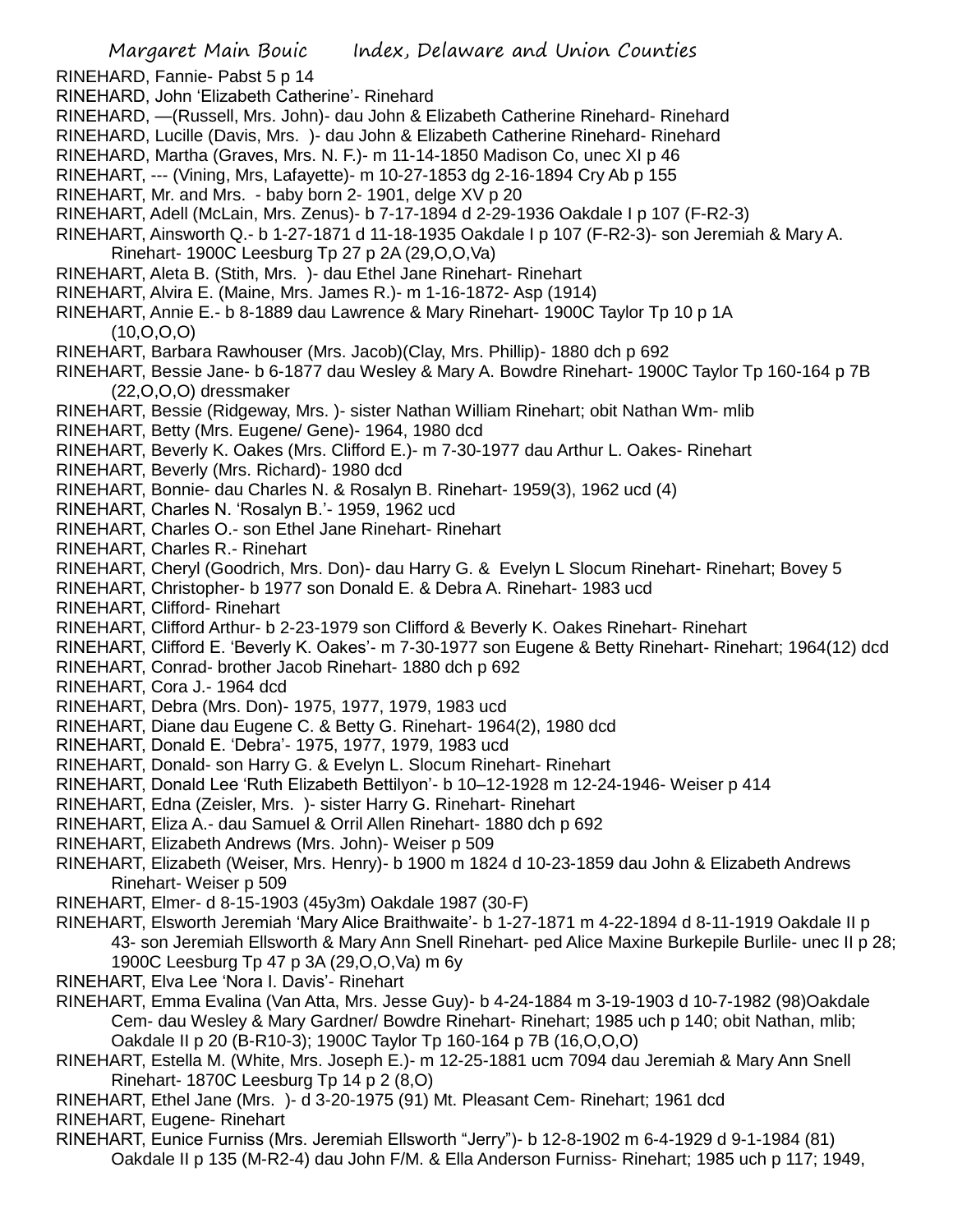1959, 1962, 1967, 1971, 1973, 1975, 1977, 1979, 1981, 1983 ucd

- RINEHART, Eva Larselers- dau Charles & Cora Irwin Larzelers- Pabst 1 p 29
- RINEHART, Evelyn Slocum (Mrs. Harry)- b 12-7-1909 Calif d 3-6-1988 (78) Fairview Mem. Pk- dau Vassar &
- Chloe Bovey Slocum- Rinehart; Bovey 4,5; Maugans p 51; 1961, 1964, 1969, 1971, 1980 dcd
- RINEHART, Evert E. 'Ina May Jewell'- Rinehart; 1985 uch p 81; 1961, 1969, 1971, 1980 dcd
- RINEHART, Fannie (Chippy, Mrs. Zenas)- dau Samuel & Orril Allen Rinehart- 1880 dch p 692, 830
- RINEHART, Fanny Mariah (Condit, Mrs. Zenas)- m 11-25-1868 dcm; delge XIV p 18
- RINEHART, —(Mrs. F. H.)- Pabst 8 p 43
- RINEHART, Fred 'Ruth''Susie'- Rinehart; 1964, 1980 dcd
- RINEHART, Gene/Eugene'Betty'- 1964, 1980 dcd
- RINEHART, George- son John & Harriet Nye Rinehart- obit Harriet, mlib
- RINEHART, Glenda- b 1956 dau Glenn A. & Juanita Rinehart- 1962, 1967, 1971 ucd
- RINEHART, Glenn A. 'Juanita'- 1962, 1967 ucd
- RINEHART, Harriet Nye (Mrs. John)- b 4-12-1814 obit mlib; 1900C Marysville 4th wrd 340-350 p 14A (86,O,NY,NY) 12 ch 5 living; mother-in-law of Marshall F. & Elyo Doty
- RINEHART, —(Doty, Mrs. M. F.)- dau John & Harriet Nye Rinehart- obit Harriet, mlib
- RINEHART, Harry G. 'Evelyn Slocum'- d 2-18-1982 (71) Fairview Mem. Pk- Rinehart; Bovey 4,5; Maugans p 51; 1961, 1964, 1969, 1971, 1980 dcd
- RINEHART, Ina May Jewell (Mrs. Evert E.)- d 11-25-1935- 1985 uch p 81; 1961. 1969, 1971, 1980 dcd RINEHART, J.- uca p 60
- RINEHART, Jacob 'Barbara Rawhouser'- 1880 dch p 692
- RINEHART, Jacob 'Mary Messmore'- b 1804 d 1877 ped Alice Maxine Burkepile Burlile 24; unec II p 28
- RINEHART, James 'Josephine'- lptw p 67
- RINEHART, James 'Josie E.Wilson'- m 9-8-1874 ucm 5535; mt 3 p 2
- RINEHART, James M.- son Ethel Jane Rinehart- Rinehart
- RINEHART, Janet- b 1959 dau Evert E. & Ina M. Rinehart- 1961, 1969, 1971 dcd
- RINEHART, Janet (Lee, Mrs. Chuck)- dau George H. & Hattie Phillips Davis- Rinehart
- RINEHART, J. E.- 1979 ucd, Leesburg Tp
- RINEHART, Jeanne (Mrs. Larry S.)- Rinehart; 1971, 1980 dcd
- RINEHART, Jeffrey- son John & Sharon Rinehart- Rinehart- engaged to Robbin Krull
- RINEHART, Jenna Marie- b 4-5-1991 dau Steve & Rita Thiergartner Rinehart- St. Paul p 64
- RINEHART, Jennie B.(Coffett, Mrs. Daniel W.)- m 12-25-1890 ucm (Hearl)- dau Jeremiah & Mary Ann Snell Rinehart- 1870C Leesburg Tp 14 p 2 (2,O)
- RINEHART, Jennie Lynn- dau Fred & Ruth Rinehart- Rinehart- engaged to Brian Milner- Rinehart
- RINEHART, Jennifer- b 1966 dau Richard & Beverly Rinehart- 1980 dcd
- RINEHART, Jeremy- b 1974 son Donald E. & Debra A. Rinehart- 1977, 1979, 1983 ucd
- RINEHART, Jerry- d 3-2-1907 (75y2m) Oakdale 2016 (30F)
- RINEHART, Jeremiah Ellsworth 'Mary Ann Snell'- b 3-1-1832 m 3-23-1858 d 3-2-1907 Oakdale I p 107 (GF-R2-4)- son Jacob & Mary Messmore Rinehart;; ped Alice Maxine Burkepile Burlile 12; unec II p 28; 1883 uch V p 428; mt 3-24-1858; 1870C Leesburg Tp 14 p 2 (38,O);1900C Leesburg Tp 27 p 2A (68,O,Md,Md) m 42y
- RINEHART, Jerry/Jeremiah 'Eunice Furniss'- b 9-20-1901m 1929 d 12-9-1967 Oakdale II p 135 (M-R2-4)- son Ellsworth & Mary Alice Braithwaite Rinehart- Rinehart; 1985 uch p 117; Grad Broadway 1919 unec III p 19; 1959, 1962, 1967 ucd
- RINEHART, Jerry- son Eugene C. & Betty G. Rinehart- 1964 (16) dcd
- RINEHART, Jerry K.- son Elva Lee & Nora I. Davis Rinehart- Rinehart
- RINEHART, Jerry Keith 'Barbara Lynn Landsittel'- m 12-29-1959 son C. L. Rinehart- Rinehart
- RINEHART, Jerry L 'Sarah'- 1971, 1980 dcd
- RINEHART, Jesse B. 'Sarah J. Welch'- m 10-6-1869 dcm; delge XV p 22
- RINEHART, Jill- dau Charles N. & Rosalyn B. Rinehart- 1962 ucd (2)
- RINEHART, J. N.- delge XV p 24 (1890 Porter Tp)
- RINEHART, JoAnn (Trafrate, Mrs. )- sister Robert C. Rinehart- Rinehart
- RINEHART, Joel- son Jacob & Barbara Rawhouser Rinehart- 1880 dch p 692
- RINEHART, John A. 'Sue'- Rinehart
- RINEHART, John 'Elizabeth Andrews'- Weiser p 509
- RINEHART, John- brother Jacob Rinehart- 1880 dch p 692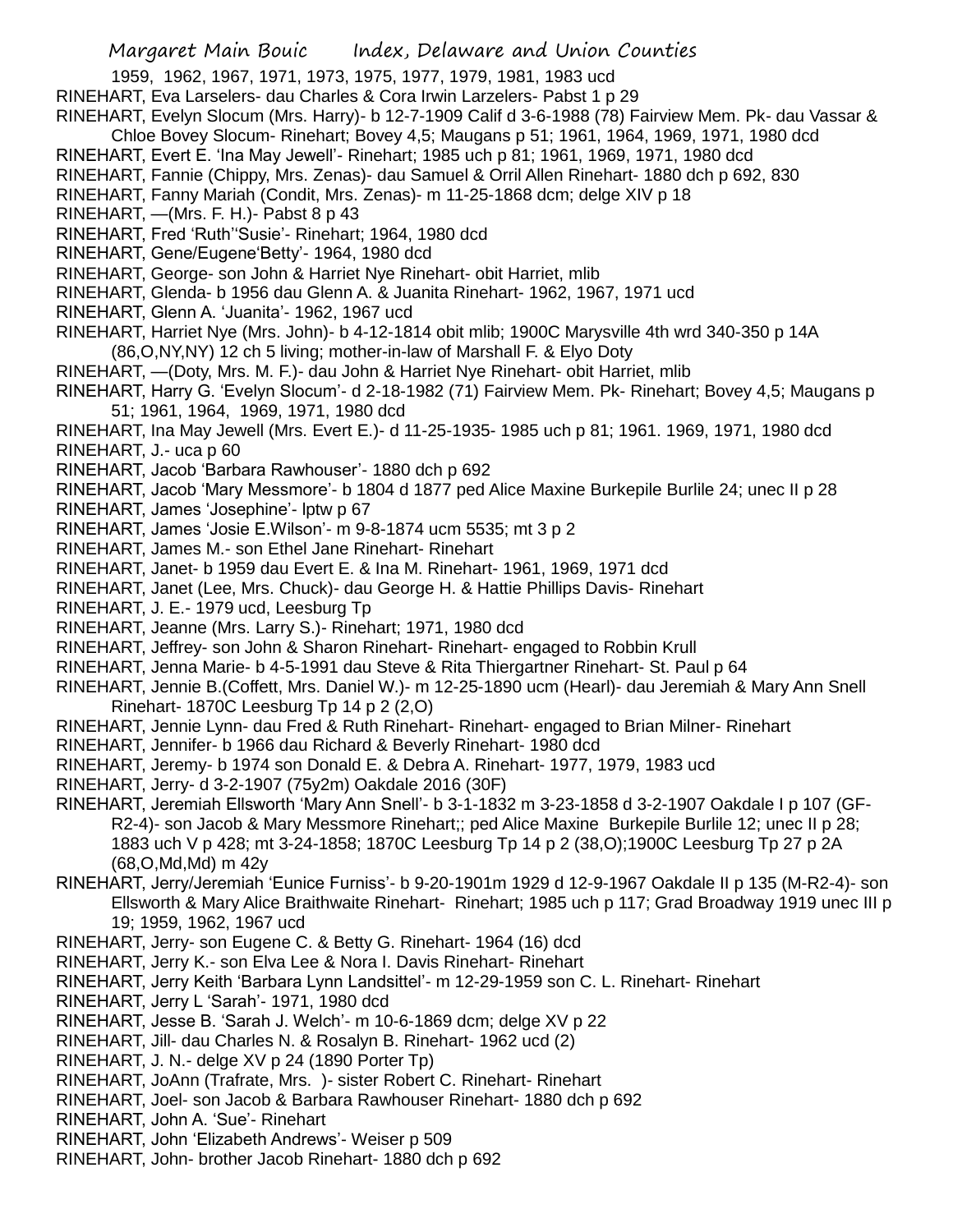RINEHART, John 'Romancy Huddleston'- 1880 dch p 823

RINEHART, John 'Sharon'- Rinehart

- RINEHART, Rev. John S.- d Saturday, dg 9-15-1893 Cry Ab p 133, tyhoid
- RINEHART, Jonas- son Jacob & Barbara Rawhouser Rinehart- 1880 dch p 692
- RINEHART, Joseph E.- Rinehart
- RINEHART, Josephine (Mrs. James)- no date, Asbury Cem, ltw p 67
- RINEHART, Joshua- son Jacob & Barbara Rawhouser Rinehart- 1880 dch p 692
- RINEHART, Josie E. Wilson (Mrs. James)- m 9-8-1874 ucm 5535; mt 3 p 2
- RINEHART, Joy- dau Charles N. & Rosalyn B. Rinehart- 1962 ucd (2)
- RINEHART, Juanita (Mrs. Glenn A.)- 1962, 1967, 1971 ucd
- RINEHART, Justina (Pool, Mrs. )- dau Ethel Jane Rinehart- Rinehart
- RINEHART, Judi (Mrs. Larry)- Rinehart
- RINEHART, Judith Lee- dau Richard Rinehart- Rinehart- engaged to William H. Buckley,Jr.
- RINEHART, Judy- b 1963 dau Richard & Beverly Rinehart- 1980 dcd
- RINEHART, Judy Kay (Beery, Mrs. Mark Steven)- b 1961 m 4-2-1983 dau Evert E. & Ina M. Rinehart-Rinehart; 1969, 1971 dcd
- RINEHART, June Eloise (Martino, Mrs. Lloyd Wayne)- b 5-9-1934 m 6-4-1952 dau Jeremiah Ellsworth & Eunice Furniss Rinehart- Rinehartl 1985 uch p 117; 1949 ucd
- RINEHART, J. W.- son John & Harriet Nye Rinehart- obit Harriet, mlib
- RINEHART, Kathleen- dau Charles N. & Rosalyn B. Rinehart- 1959(5),1962 ucd (7)
- RINEHART, Kathryn (Loose, Mrs. )- sister Robert C. Rinehart- Rinehart
- RINEHART, Keith Allen- b 9-19-1953 son Donald Lee & Ruth Elizabeth Bettilyon Rinehart- Weiser p 4114
- RINEHART, Kimberly Sue (Stalk, Mrs. Craig M.)- m 1-14-1985 dau John A. & Sue Rinehart- Rinehart
- RINEHART, Larry S. 'Judi''Jeanne'- son Harry G. & Evelyn Slocum Rinehart- Rinehart; Bovey 5; 1971, 1980 dcd
- RINEHART, Laura Elizabeth Hendricks (Mrs. Nathan William)- b 11-2-1877 m 3-12-1903d 7-27-1960 Oakdale I p 29 (E-R27-8)- dau Lemuel & Sarah Nash Hendricks- Rinehart; 1949, 1959 ucd; obit, mlib
- RINEHART, Lawrence Elmer'Mary Ward'- b 5-31-1860 m 1-5-1887 ucm (Hearl) d 8-15-1905 Oakdale I p 107 (F-R2-3)- son Jeremiah & Mary Ann Snell Rinehart- 1870C Leesburg Tp 14 p 2 (10,O); 1900C Taylor Tp
	- 10 p 1A (40,O,O,O) m 13y, blacksmith
- RINEHART, Lewis 'Sarah Ewart'- m 2-22-1852 dcm
- RINEHART, Linda (Mrs. Robert)- Rinehart
- RINEHART, Lois Bertram (Burkepile, Mrs. Milo Melvin)- b 9-20-1897 m 4-5-1018 d 10-14-1961 Oakdale II p 43 (G-R6-10) -dau Ellsworth J. & Mary Alice Braithwaite Rinehart- ped Alice Maxine Burkepile Burlile 3; unec II p 28; 1985 uch p 21, 117;1900C Leesburg Tp 47 p 3A (2,O,O,O)
- RINEHART, Lori Ann- b 10-21-1966 d 9-25-1983 (16) Greenlawn Cem- dau Larry & Judi Rinehart- Rinehart
- RINEHART, Loren Denise (Traucht, Mrs. Tyler)- m 3-21-1998 dau Robert & Linda Rinehart- Rinehart
- RINEHART, Lydia- dau Jacob & Barbara Rawhouser Rinehart- 1880 dch p 692
- RINEHART, Lyla (Adams, Mrs. )- sister Harry G. Rinehart- Rinehart
- RINEHART, Barbara Lynn Landsittel (Mrs. Jerry Keith)- m 12-29-1959 dau Lee Stacy & Marguerite Landsittel-Rinehart
- RINEHART, Maggie Stiner (Mrs. Willard)- d Sat. 9-19-1953 (83) bur Mt. Gilead- Rinehart
- RINEHART, Mary Alice Braithwaite (Mrs. Ellsworth Jeremiah)- b 3-22-1872 m 4-22-1894 ucm (Hearl) d 4-20- 1920 Oakdale II p 43 (G-R6-10)\_- dau Milton Hirma & Sophia Bertram Miller Braithwaite; ped Alice
- Maxine Burkepile Burlile 7 unec II p 28; 1985 uch p 16, 21, 117; ; 1900C Leesburg Tp 47 p 3A (28,O,O,O) m 6y, 1 ch
- RINEHART, Malen- son John & Harriet Nye Rinehart- Harriet, mlib
- RINEHART, Mary- d 5-26-1915 (67y10m) Oakdale 2748 (E-81); b Licking Co
- RINEHART, Mary/Marianne A. Bowdre (Mrs. Wesley)- mt 3 p 9; lic m 2-17-1875 ucm 5642; mt 3 p 9; 1900C Taylor Tp 160-164 p 7B (52,O,Va,VA) m 25y, 4 ch 3 living
- RINEHART, Mary A. Slagel (Shook, Mrs. John)(Mrs. Samuel)- b 1836 d 1928 Sunbury Cem, Powell 42- dau Christopher Slagel; 1880 dch p 6 92;
- RINEHART, Mary Ann Snell (Mrs. Jeremiah)- b 1-17-1829 m 3-23-1858 d 4-13-1906 (77y3m) Oakdale 2045 (30F) I p 107 (F-R2-3)- dau David Snavely & Elizabeth Kindley Berry Snell- ped Alice Maxine Burkepile Burlile 13; unec II p 28; 1985 uch p 117, 130; 1883 uch V p 427; 1870C Leesburg Tp 14 p 2 (40,Va); 1900C Leesburg Tp 27 p 2A (71,Va,Va,Va) m 42y, 5 ch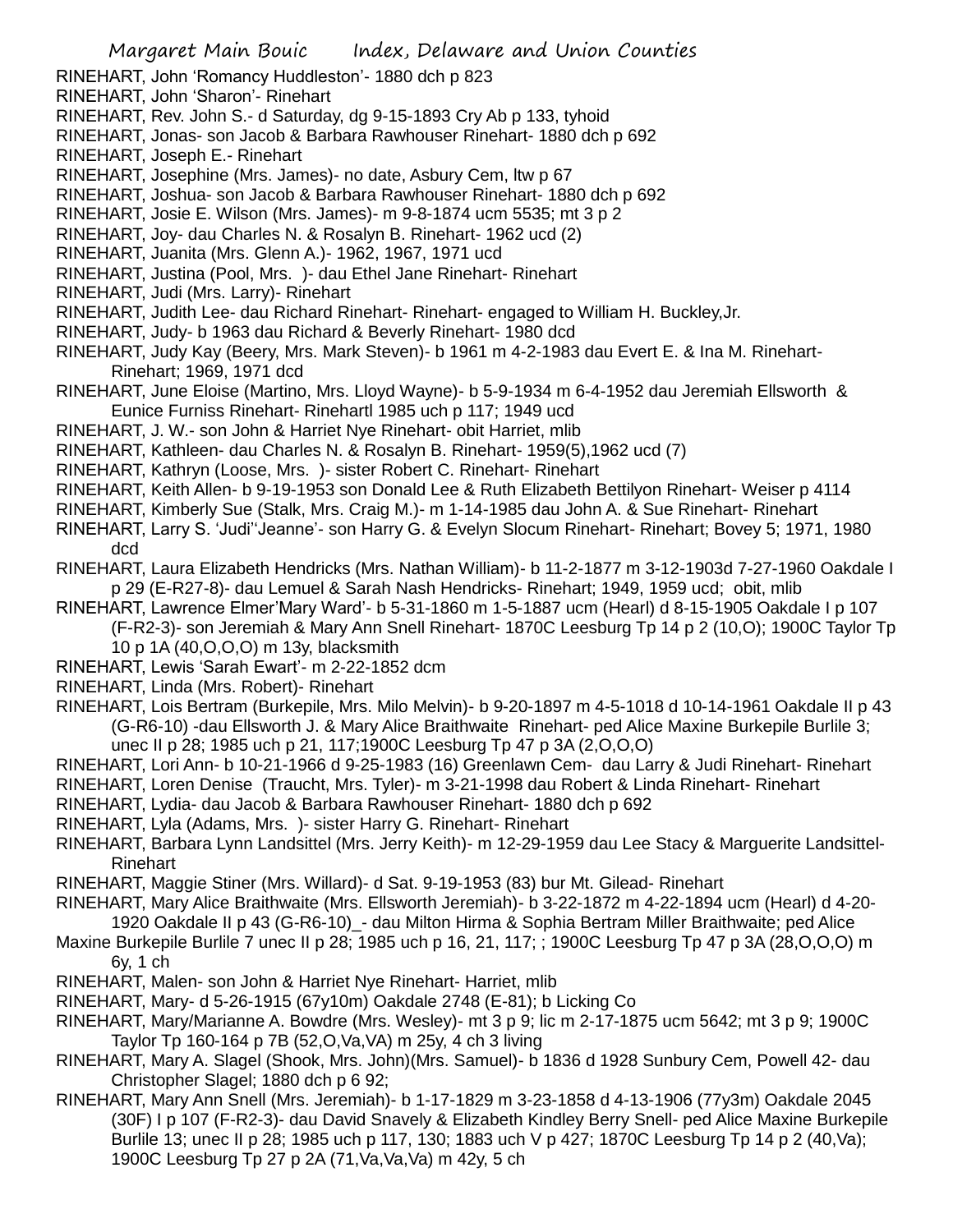RINEHART, Mary Gardener or Bowdre?(Mrs. Wesley)- b 7-22-1847 d 5-25-1915 Oakdale I p 29 (E-R27-8) dau William & Grace Aris Gardener- dumch p 217 Rinehart

- RINEHART, Mary Messmore (Mrs. Jacob)- b 1807 d 1874 ped Alice Maxine Burkepile Burlile 25; unec II p 28 RINEHART, Mary Ward (Mrs. Lawrence Elmer)(Thomas, Mrs. William)- b 11-4-1870/1868 m 1-5-1887 ucm
- (Hearl) d 1-27-1937) Oakdale I p 107 (F-R2-3); 1900C Taylor Tp 10 p 1A (31,O,O,O) m 13y, 2 ch RINEHART, Myrtle- b 1875 d 1876 Asbury Cem, lptw p 67- dau James Rinehart
- RINEHART, Nancy J.- dau Joseph E. Rinehart- Rinehart- engaged to Marvin L. Sheets
- RINEHART, Nathan William 'Laura Elizabeth Hendricks' b 9-21-1880 m 3-12-1903 d 8-24-1945 Oakdale I p 29 (E-R27-8); Raymond Cem.- Rinehart; 1900C Taylor Tp 46-47 p 2B (19,O,O,O)
- RINEHART, Nora I. Davis (Mrs. Elva Lee)- b 1-1-1905 d 8-13-1990 (85) Radnor Cem- dau George N. & Hattie Phillips Davis- Rinehart
- RINEHART, Olive Bosworth (Mrs. Samuel)- 1880 dch p 6 92; dau John Bosworth
- RINEHART, Orril Allen (Mrs. Samuel)- d 11-23-1855 (35-2-4) Sunbury Cem, Powell p 42; 1880 dch p 692
- RINEHART, P. H.- son John & Harriet Nye Rinehart- obit Harriet, mlib
- RINEHART, Rachel Elise- b 1-8-1989 dau Steve & Rita Thiergartner Rinehart- St. Paul p 64
- RINEHART, Richard,Jr.- 1980 dcd
- RINEHART, Richard 'Beverly'- 1980 dcd
- RINEHART, Rita Thiergartner (Mrs. Steve C.)- b 2-26-1959 m 5-17-1986 dau Roland L. & Mae Etta Rings Theirgartner- St. Paul p 64; Thiergartner; Rinehart
- RINEHART, Robert 'Linda'- Rinehart
- RINEHART, Robert C. 'Vivian'- d 4-16-1981 (61) Grove City Cem- son Mary L. Rinehart- Rinehart
- RINEHART, Robert- son Robert C. & Vivian Rinehart- Rinehart
- RINEHART, Romancy Huddleston (Mrs. John)- dau John & Sarah Butcher Huddleston- 1880 dch p 823
- RINEHART, Rosalyn B. (Mrs. Charles N.)- 1959, 1962 ucd
- RINEHART, Ruth Elizabeth Bettilyon (Mrs. Donald Lee)- b 1-19-1929 m 12-24-1946- dau Calvert Leslie & Ethel Estella Cook Bettilyon- Weiser p 414
- RINEHART, Ruth (Mrs. Fred)- Rinehart
- RINEHART, S,- delge XI p 48, Sunbury
- RINEHART, Samuel 'Olive Bosworth''Orril Allen''Mary A. Slagel'- b 10-18-1823 d 11-12-1903 Sunbury Cem, Powell p 42dau Jacob & Barbara Rawhouser Rinehart- 1880 dch p 692, 830
- RINEHART, Sarah Ewart (Mrs. Lewis)- m 2-22-1852 dcm
- RINEHART, Sarah (Mrs. Jerry L.)- 1971 dcd
- RINEHART, Sarah J. Welch (Mrs. Jesse B.)- m 10-6-1869 dcm; delge XV p 22
- RINEHART, Scott- b 1982 son Donald E. & Debra A. Rinehart- 1983 ucd
- RINEHART, Sharon (Mrs. John)- Rinehart
- RINEHART, Shirley Ann- b 1956 dau Evert & Ina M. Rinehart- Rinehart; 1961, 1969, 1971 dcd- engaged to James A. Bull
- RINEHART, S. L.- 1981 ucd
- RINEHART, Steve b 1958 son Evert E. & Ina M. Rinehart- 1961,1969, 1971 dcd
- RINEHART, Steve 'Rita Thiergartner'- b 10-30-1955 m 5-17-1986 St. Paul p 64
- RINEHART, Sue (Mrs. John A.)(Eppley, Mrs. )- Rinehart
- RINEHART, Susan (Kendick, Mrs. John)- b 2-18-1801 m 3-1-1821; unec I p 26, V p 12; Kendick Bible
- RINEHART, Susan Lee- b 12-5-1947 dau Donald Lee & Ruth Elizabeth Bettiltyon Rinehart- Weiser p 414
- RINEHART, Susie (Mrs. Fred)- Rinehart
- RINEHART, Sylvia C.- b 10-19-1901 Porter Tp- dau John J. & Lillie H,. Frost Rinehart- dcb
- RINEHART, Tracy Lee- son Charles R. Rinehart- Rinehart; engaged to Caren Sue Moody
- RINEHART, Tricia E. (Blake, Mrs. Michael D.)- m 12-16-1995 dau Robert Rinehart- Rinehart
- RINEHART, Viola A.- b 7-1984 dau Lawrence & Mary Rinehart- 1900C Taylor Tp 10 p 1A (5,O,O,O)
- RINEHART, Vivian (Mrs. Robert C.)- Rinehart
- RINEHART, Walter- son Willard & Maggie Stiner Rinehart- Rinehart
- RINEHART, Wesley 'Mary A. Bowdre'- b 10-1-1847 lic m 2-17-1875 ucm 5642 d 4-5-1924 (76) Oakdale 3631 (E81)l nt 3 p 9; 1900C Taylor Tp 160-164 p 7B (52,O,Pa,Va)- m 25y
- RINEHART, Wesley 'Mary Gardner'- Rinehart
- RINEHART, Willard 'Maggie Stiner'- Rinehart
- RINEHART, Billy- son Eugene C. & Betty G. Rinehart- 1964 dcd (4)
- RINEHEART, William E.- b 8-18-1876 Delaware Tp son Charles Rineheart- dcb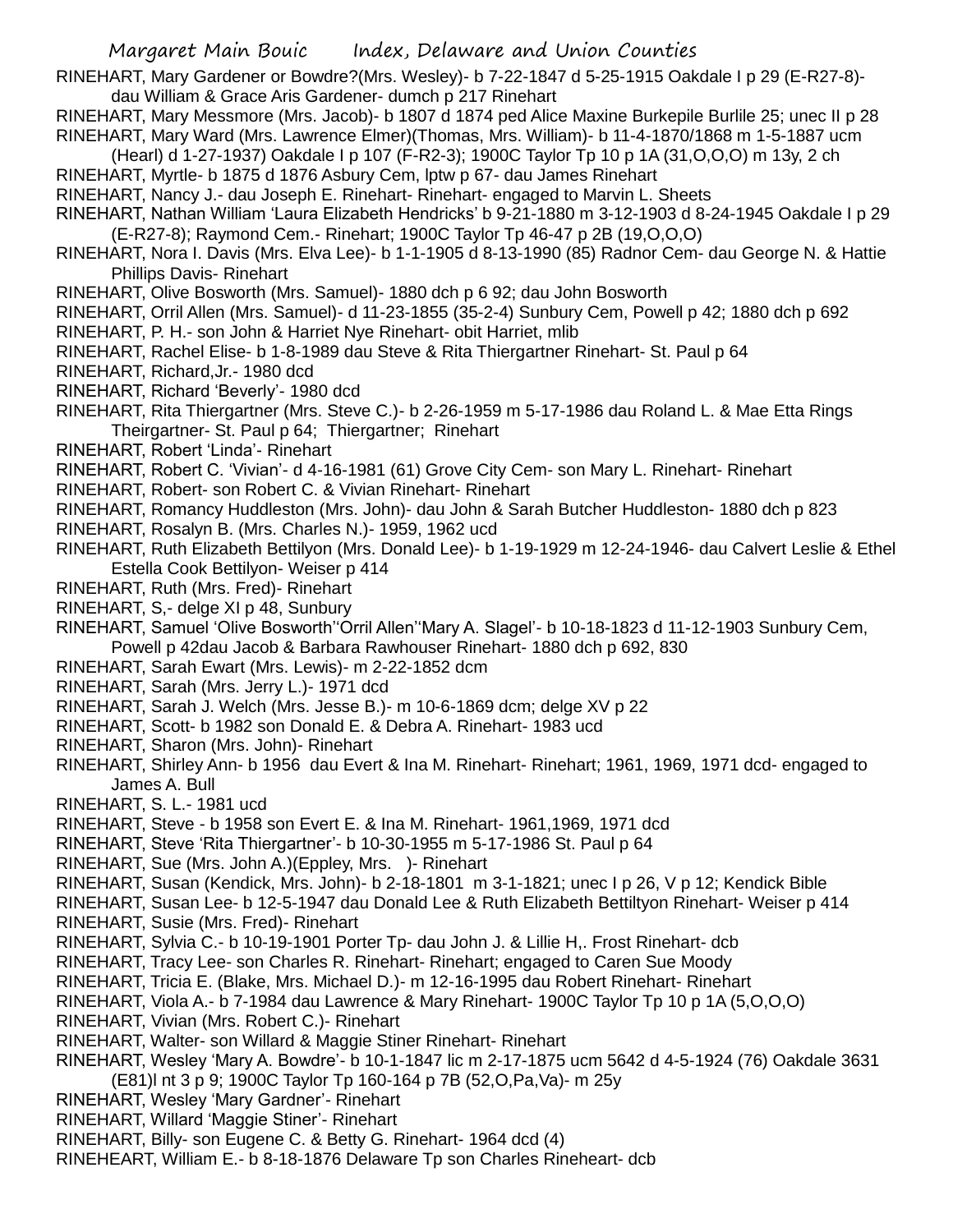Margaret Main Bouic Index, Delaware and Union Counties RINEHART, William F./T- son Samuel & Orril Allen Rinehart- 1880 dch p 692 RINEHART, William T.- d 9-3-1853 (4-1-19) Sunbury Cem, Powell p 42 RINEHART, Zella Collins (Mrs. )- d 1-27-1969 (69) Oak Grove Cem- Rinehart RINER, Emaline (Mrs. John)- 1860C York Tp 1174-1184 p 159 (24,O) RINER, Emaline A.- dau John & Emaline Riner-1860C York Tp 1174-1184 p 159 (3,O) RINER, Godfrey- 1840C Marlborough Tp p 253 (30-40) RINER, John 'Emaline'- 1860C York Tp 1174-1184 p 159 (30,Pa) RINER, Mary- dau John & Emaline Riner- 1860C York Tp 1174-1184 p 158 (1,O) RINERT, Daniel H. 'Minerva Edwards'- m 1-20-1863 dcm RINERT, Minerva Edwards (Mrs. Daniel H.)- m 1-20-1863 dcm RINESMITH, Jeannette (Baughman, Mrs. William David)- m 6-12-1940; Grahgam 127434 RINESS, Viney (Claison, Mrs. Richard)- m 7-4-1822, dcga p 6, Del Pat & Franklin Chro RINEWALD, Frances Ellen (Baker, Mrs. Clair R.)- m 5-14-1932- Rinewald RING, Ashley- b 1970 dau David L. & Diane Ring- 1975, 1977 ucd RING, Barbara ( Mrs. James H.)- 1961, 1964 dcd RING, Boyd- Ring RING, David L. 'Diane'- 1975, 1977 ucd RING, Diane (Mrs. David L.)- 1975, 1977 ucd RING, Eileen (Mrs. Joseph)(Cooper, Mrs. Bill)- Ring RING, Enos 'Marian'- Pabst 8 p 87 RING, James H. 'Barbara'- 1961, 1964 dcd RING, James H.- son James H. & Barbara Ring- 1961 dcd RING, Joseph 'Eileen'- Ring RING, Larry E. 'Marie'- d 9-16-1979 (38) Forest Grove Cem- son Joseph & Eileen Ring- Ring; 1967, 1971, 1975, 1977, 1979, 1981, 1983 ucd RING, Mabel (Hutchinson, Mrs. Holmes H.)- m 7-23-1881 ucm 6991 RING, Marian (Mrs. Enos)- Pabst 8 p 87 RING, Marie (Mrs. Larry E.)- Ring; 1967, 1971, 1975, 1977, 1979, 1981, 1983 ucd RING, Melinda- b 1964 dau Larry E. & Marie Ring- Ring; 1967, 1971, 1975, 1977, 1979, 1981, 1983 ucd RING, Melissa- b 1963- dau Larry E. & Marie Ring- Ring1967, 1971, 1975, 1977, 1979, 1981, 1983 ucd RING, Michael- son Boyd Ring- Ring- engaged to Marcy Ann Confer RING, Molly- b 1974 dau David L. & Diane Ring- 1975, 1977 ucd RING, Patrick- 1880C Marysville 7-8 p 1 (44, Irel, Irel, Irel) - ditcher RING, Randy- b 1967/8 son Larry & Marie Ring- Ring; 1967, 1971, 1975, 1977, 1979, 1981, 1983 ucd RING, Vickie- dau James H. & Barbara Ring- 1961 (3), 1964 dcd RINGE, Doris (Sdrojek, Mrs. )- dau Frank L. & Whilhemenia Lorio Ringe- Ringe RINGE, Elsie (Berghahan, Mrs.)- dau Frank L. & Whilhemenia Lorio Ringe- Ringe RINGE, Frank 'Hilda'- b 4-28-1906 d 4-15-1991 (84) son Frank L. & Whilhemenia Lorio Ringe- Ringe RINGE, Hilda (Mrs. Frank)- Ringe RINGE, Roger'Sarah Shatswell'- m 6 -9-1684 Powers Pat p 257 RINGE, Ruth (Redinger, Mrs. )- dau Frank L. & Whilhemenia Lorio Ringe- Ringe RINGE, Sarah Shatswell (Mrs. Roger)- m 6-9-1684 Powers Pat p 257 RINGE, Sharon- dau Frank & Hilda Ringe- Ringe RINGEL, John 'Margaret Lawson'- m 6-2-1887 ucm (Hearl) RINGEL, Margaret Lawson (Mrs. John)- m 6-2-1887 ucm (Hearl) RINGER, "Auction Bell'- Richard Grevous- shot & killed- dg 6-18-1869, Cry Ab p 74 RINGER, Ann (Nitzsche, Mrs. Donald O.)- Ringer RINGER, Charles- b 1-28-1899 Porter Tp son h. J. & Lulu Conklin Ringer- dcb RINGER, Charles E.'Margaret A.'- Pabst 5 p 16; delge XV p 79 RINGER, Clara (quartet)- delge X p 8 RINGER, David A.- 1975 ucd RINGER, Della M. (Anderson, Mrs. John B.)- Anderson; Piersol RINGER, Edith (Carr, Mrs. Edward Leon)- Maugans p 33 RINGER, Elizabeth (Knepper, Mrs. Samuel L.)- b 1848 d 1932 dau Jonas & Sarah Hummel Ringer- ped Richard May Miller 7 by Jan Stevenson #169; unec IX p 71

RINGER, Elizabeth Remaley (Mrs. John)- ped Richard Ray Miller 29 by Jan Stevenson #169; unec IX p 71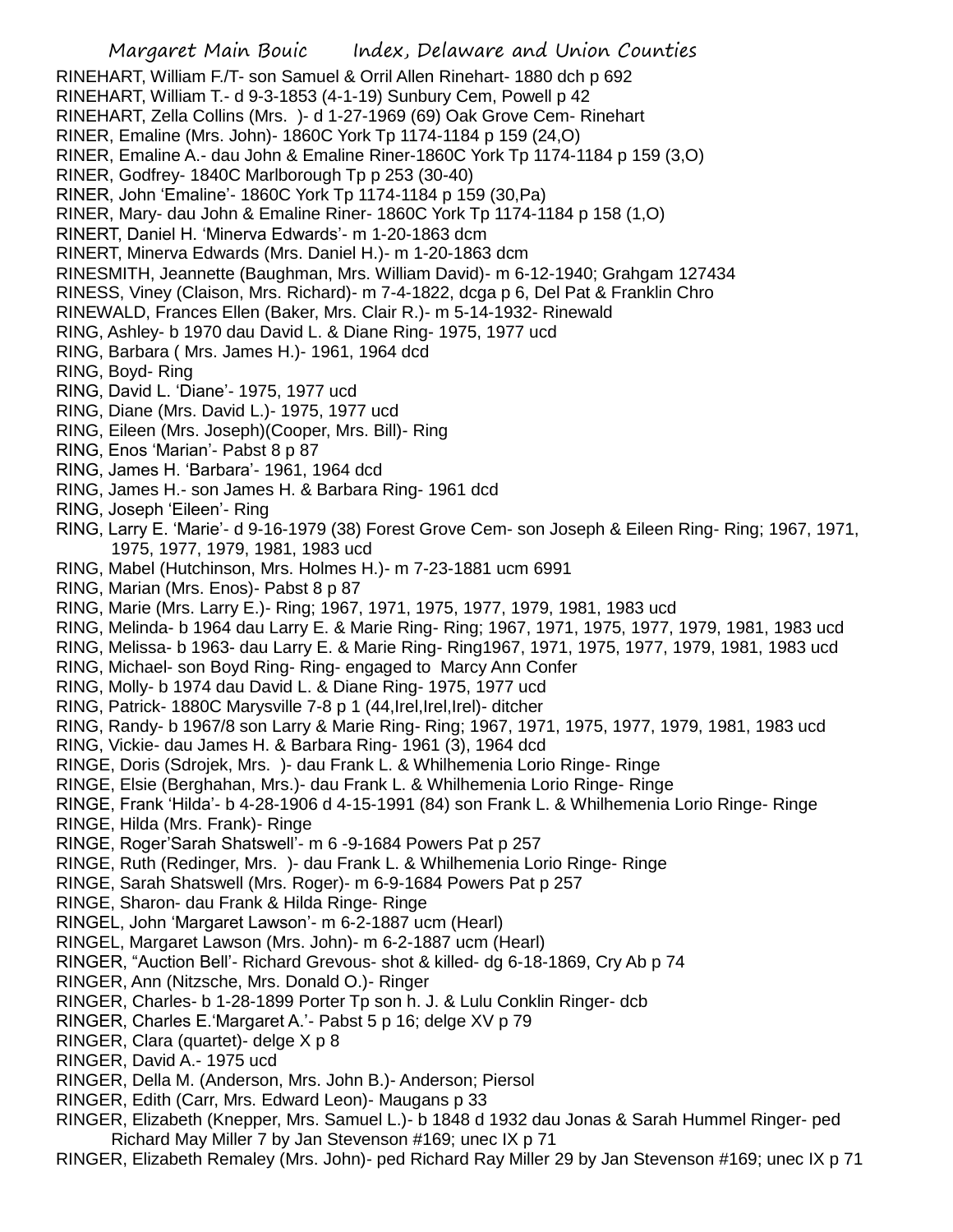- RINGER, Herman- Pabst 5 p 21
- RINGER, Herman J.- son Charles Ringer- Pabst 5 p 16
- RINGER, James S. 'Mary E.'- 1975, 1977, 1979, 1981 ucd
- RINGER, John 'Elizabeth Remaly'- ped Richard Ray Miller 28 by Jan Stevenson #169; unec IX p 71

RINGER, Jonas 'Sarah Hummel'- b 1813 d 1878 son John & Elizabeth Remaly Ringer- ped Richard Ray Miller 14 bu Jan Stevenson #169; unec IX p 71

- RINGER, Margaret A. (Mrs. Charles)- Pabst 6 p 20, 24
- RINGER, Marie (Eppley, Mrs. Luther Weir)- b 2-13-1824 m 12-24-1907 d 1-6-1950- Weiser p 477
- RINGER, Mary E. (Mrs. James S.)- 1975, 1977, 1979, 1981 ucd
- RINGER, Melancthon- 1908 dch p 403
- RINGER, Minnie- Pabst 5 p 21
- RINGER, Sarah Hummel (Mrs. Jonas)-b 1815 d 1865? Ped Richard Ray Miller 15; by Jan Stevenson #169; unec IX p 71
- RINGER, Sina F. Henson (Mrs. William J.)- m 7-5-1873 ucm 5293
- RINGER, Susan (Mrs. John)- d 6-24-1858 (81-2-18) Fairview Cem p 1
- RINGER, Vellak- b 10-1-1896 Porter Tp dau H. J. & Joe Ringer- dcb
- RINGER, William J. 'Sina F. Hanson'- m 7-5-1873 ucm 5293
- RIGGENBERG, Florence (Mrs. Ralph Allen\_ Ringgenberg
- RIGGENBERG, —(Hartley, Mrs. Thomas)- dau Ralph Allen Ringgenberg- Riggenberg
- RIGGENBERG, Ralph Allen 'Florence'- d 7-28-1970 bur Middletown- Riggenberg
- RIGGENBERG, Robert- son Ralph Allen Ringgenberg- Ringgenberg
- RINGGOLD, Dr. Jacob- Nash p 409
- RINGGOLD, James- Nash p 373, 384, 386, 408, 409, 410
- RINGGOLD, Joseph- Nash p 386
- RINGGOLD, Samuel- Nash p 410
- RINGGOLD, Susanna (Mrs. )- Nash p 410
- RINGGOLD, Thomas- Nash p 146, 373, 384, 386, 408, 410,
- RINGGOULD, Thomas- Nash p 412
- RINGHAM, James Thomas, Jr. 'Jean St. Clair'- 1985 uch p 140
- RINGHAM, Jason Carey- b 4-13-1983 son John Michael & Susan Elaine Weaver Ringham- 1985 uch p 140
- RINGHAM, Jean St. Clair (Mrs. James Thomas, Jr.)- 1985 uch p 140
- RINGHAM, Jon Benjamin- b 2-2-1979 son Jon Michael & Susan Elaine Weaver Ringham- 1985 uch p 140
- RINGHAM, Jon Michael 'Susan Elaine Weaver'- b 7-21-1950 son James Thomas,Jr. & Jean St. Clair Ringham- 1985 uch p 140
- RINGHAM, Susan Elaine Weaver (Mrs. Jon Michael)- b 7-23-1950 dau John Allen & Mary Catherine Weaver Weaver- 1985 uch p 140
- RINGHOULD, Thomas- nash p 408
- RINGLE, Dr. Christopher Allen 'Kathy Ann McDonnell'- m 9-15-1979 son Dean Ringle- Ringle
- RINGLE, Dean- Ringle
- RINGLE, Joyce (Buchanan, Mrs. Drew Bradley)- m 6-10-1967 dau William R. Ringler- Ringler
- RINGLE, Kathy Ann McDonnell (Mrs. Dr. Christopher Allen)- m 9-15-1979 dau Robert McDonnell- Riingle
- RINGLE, --- b 11-27-1980 dau Dr. Christopher Allen & Kathy Ann McDonnell Ringle- Ringle
- RINGLE, William R.- Ringler
- RINGLER, Alexander- (4-1980)-son William & Hiroyo Ringler- Ringler
- RINGLER, Frances E. (Mrs. William R)- d 3-30-1987 (71) Ashley Union Cem- Ringler; 1983 ucd
- RINGLER, Hiroyo Yama (Mrs. William)- Ringler
- RINGLER, Joyce (Buchanan, Mrs. )- dau William & Frances Ringler- Ringler
- RINGLER, Kay (Curran, Mrs. )(Mann, Mrs. )- dau William & Frances Ringler- Ringler
- RINGLER, Mary (Sears, Mrs. )- dau William & Frances Ringler- Ringler
- RINGLER, Ruth (Parett, Mrs. )- sister William Ringler, Sr.- Ringler
- RINGLER, William 'Frances'- d 11-29-1982 (81) Ashley Union Cem- Ringler
- RINGLER, William 'Hiroyo Yama'- son William & Frances Ringler,Sr.- Young farmer award Ringler
- RINGLEY, Carolyn Jean Green (Mrs. Rick Allen)- m 5-20-1978 dau Lawrence E. Green- Ringley
- RINGLEY, David- b 1963- son James W. & Henrietta Ringley- 1980 dcd
- RINGLEY, Henrietta (Mrs. James W.)- 1961, 1969 dcd
- RINGLEY, James- b 1952 son James W. & Henrietta Ringley- 1961, 1969 dcd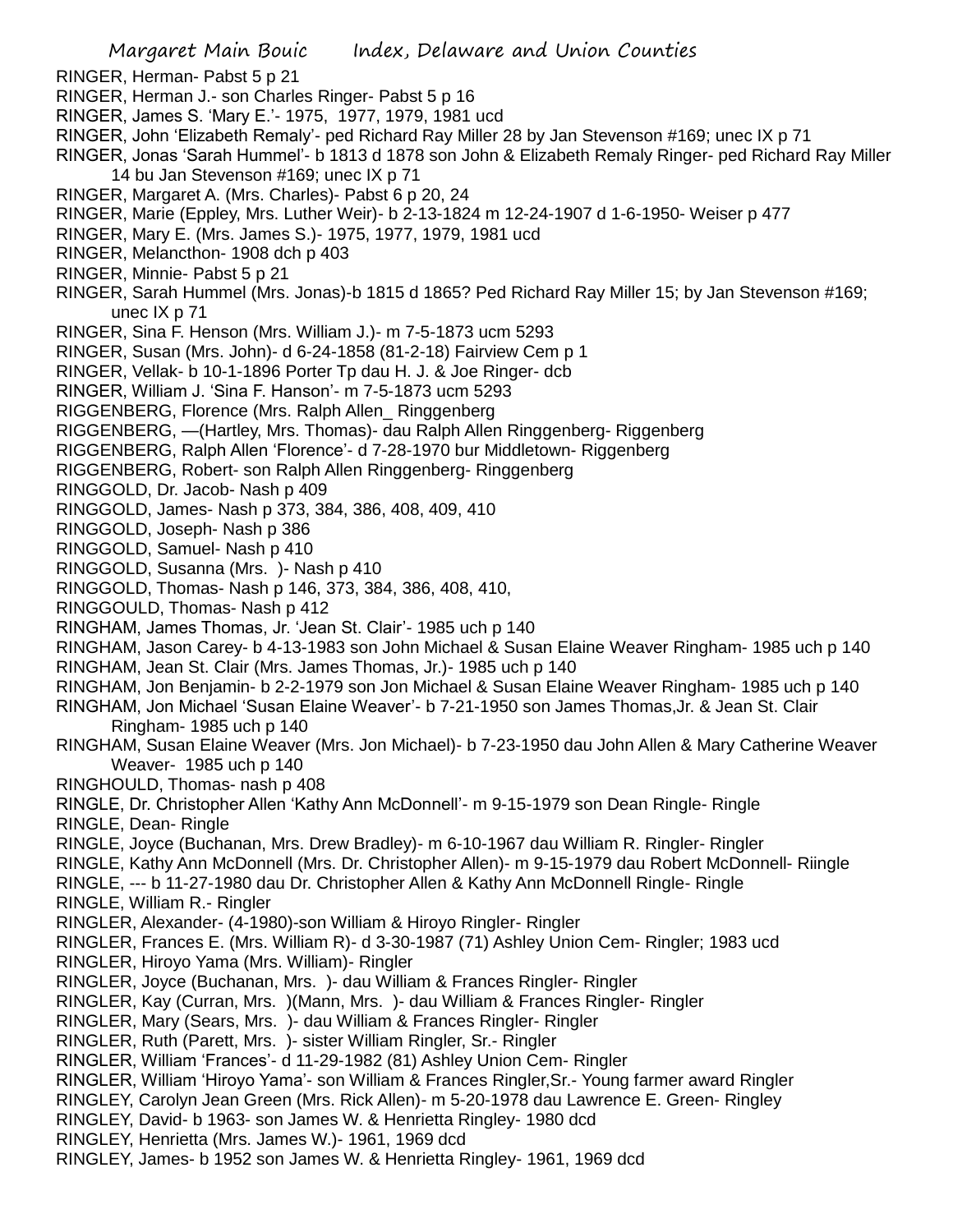- RINGLEY, James W. 'Henrietta'- Ringley; 1961, 1969, 1980 dcd
- RINGLEY, Kathryn- b 1954 dau James W. & Henrietta Ringley- 1961, 1969 dcd
- RINGLEY, Rick Allen 'Carolyn Jean Green'- b 1957 m 5-20-1975 son James W. & Henrietta Ringley- Ringley; 1961, 1969, 1980 dcd
- RINGS, Alvin A.- son Alvin W. & Doris Smith Rings- Rings
- RINGS, Alvin W. 'Doris Smith'- Rings
- RINGS, Betty T.(Pence, Mrs. Paul,Jr.)- dau Herman G. & Gladys F. Tripp Rings- Rings
- RINGS, Carmen (Mrs. Henry)- Rings
- RINGS, Carole (Mrs. Godfrey "Sam")- Rings
- RINGS, Carolyn (Mrs. Louis)- Rings
- RINGS, David 'Stephanie'- Rings; 1977 ucd
- RINGS, Doris Smith (Mrs. Alvin W.)- Rings
- RINGS, Frances Catherine (Schmidt, Mrs. William John)- b 7-11-1914 m 7-22-1934 dau Herman G. & Gladys F. Tripp Rings- Rings; St. Paul p 48, 98
- RINGS, George David- d 1-19-1960 (78) Sunset Cem- Rings
- RINGS, Gladys F.Tripp (Mrs. Herman G.)- b 1-28-1894 d 9-17-1987 (93) Dublin Cem- dau Burton & Alta Suydam Tripp- Rings
- RINGS, Godfrey "Sam" 'Carole'- son Godfrey L. & Ruth Rings- Rings
- RINGS, Godfrey L. 'Ruth'- d 11-17-1984 Sunset Cem- brother Herman G. Rings- Rings
- RINGS, Goldie (Popielak, Mrs. Theodore)- dau Jacob & Melvina Goldsberry Rings- Rings
- RINGS, Grant M.- son George David Rings- Rings
- RINGS, Henry 'Carmen'- son Godfrey L. & Ruth Rings- Rings
- RINGS, Herman G. 'Gladys F. Tripp'- d 9-30-1969 (81) bur Dublin- Rings
- RINGS, Jacob 'Melvina Goldsberry'- Rings
- RINGS, Jill A. Hammond (Mrs. Paul J.)- m 10-11-1997 dau Joe & Joyce A. Hammond- Rings
- RINGS, Joan (Gossard, Mrs. )- dau Godfrey L. & Ruth Rings- Rings
- RINGS, John J.- brother George David Rings- Rings
- RINGS, Lewis M. 'Minerva E. Williams'- m 12-19-1888 ucm (Hearl) consent Michael Rings- unec V p 10
- RINGS, Louis 'Carolyn'- son Godfrey L. & Ruth Rings- Rings
- RINGS, MaeEtta (Thiergartner, Mrs. Roland L.)- b 11-8-1936 m 5-13-1956- dau Godfrey L. & Ruth Rings-Rings; St. Paul p 64; Rausch (113454) II p 265
- RINGS, Margaret E. Liggett (Mrs. Ralph)- d 7-18-1976 (68) Fairview Mem. Pk- Rings
- RINGS, Mary Catherine (Reber, Mrs. )- dau Godfrey L. & Ruth Rings- Rings
- RINGS, Matt- son David & Stephanie Rings- Rings- engaged to Jamie Lewis
- RINGS, Melvina Goldsberry (Mrs. Jacob)- b 1-18-1893 d 5-2-1984 Unionville Cem-Un Al p 51 dau Augusta & Margaret Goldsberry- Rings
- RINGS, Michael, consent- unec V p 10
- RINGS, Minerva Williams (Mrs. Lewis M.)- m 12-19-1888 ucm (Hearl); unec V p 10
- RINGS, Patty (Clark, Mrs. Joe)- dau Godfrey L. & Ruth Rings- Rings
- RINGS, Paul J. 'Jill A. Hammond'- m 10-11-1997 son Paul & Sue Rings- Rings
- RINGS, Paul 'Sue'- Rings
- RINGS, Ralph 'Margaret E. Liggett'- Rings
- RINGS, Ruth (Mrs. Godfrey L.)- d 1-7-1987 (83)- Rings
- RINGS, Ruthella (Finch, Mrs. John)- dau Godfrey L. & Ruth Rings- Rings
- RINGS, Stephanie (Mrs. David)(Gereluk, Mrs. )- Rings; 1977 ucd
- RINGS, Sue (Mrs. Paul)- Rings
- RINGS, Walter- brother Godfrey L. Rings- Rings
- RINGS, Winifred (Rardon, Mrs. )- dau George David Rings- Rings
- RINGSTROM, Mrs. E. M.- 1980 dcd
- RINING, Homer- d 9-18-1881 (5m17d) Orange Tp dcdeaths
- RININGER, William- delge XIII p 24; father of Mrs. E. Phelps- delge XI p 68
- RINK, Barbara A. Lewis (Mrs. Brian A.)- m 7-6-1991 dau Lynne Bobula- Rink
- RINK, Brian A. 'Barbara A. Lewis'- m 7-6-1991 son Ralph & Joan Rink- Rink
- RINK, Joan (Mrs. Ralph)- Rink
- RINK, Ralph 'Joan'- Rink
- RINKARD—Pabst 8 p 4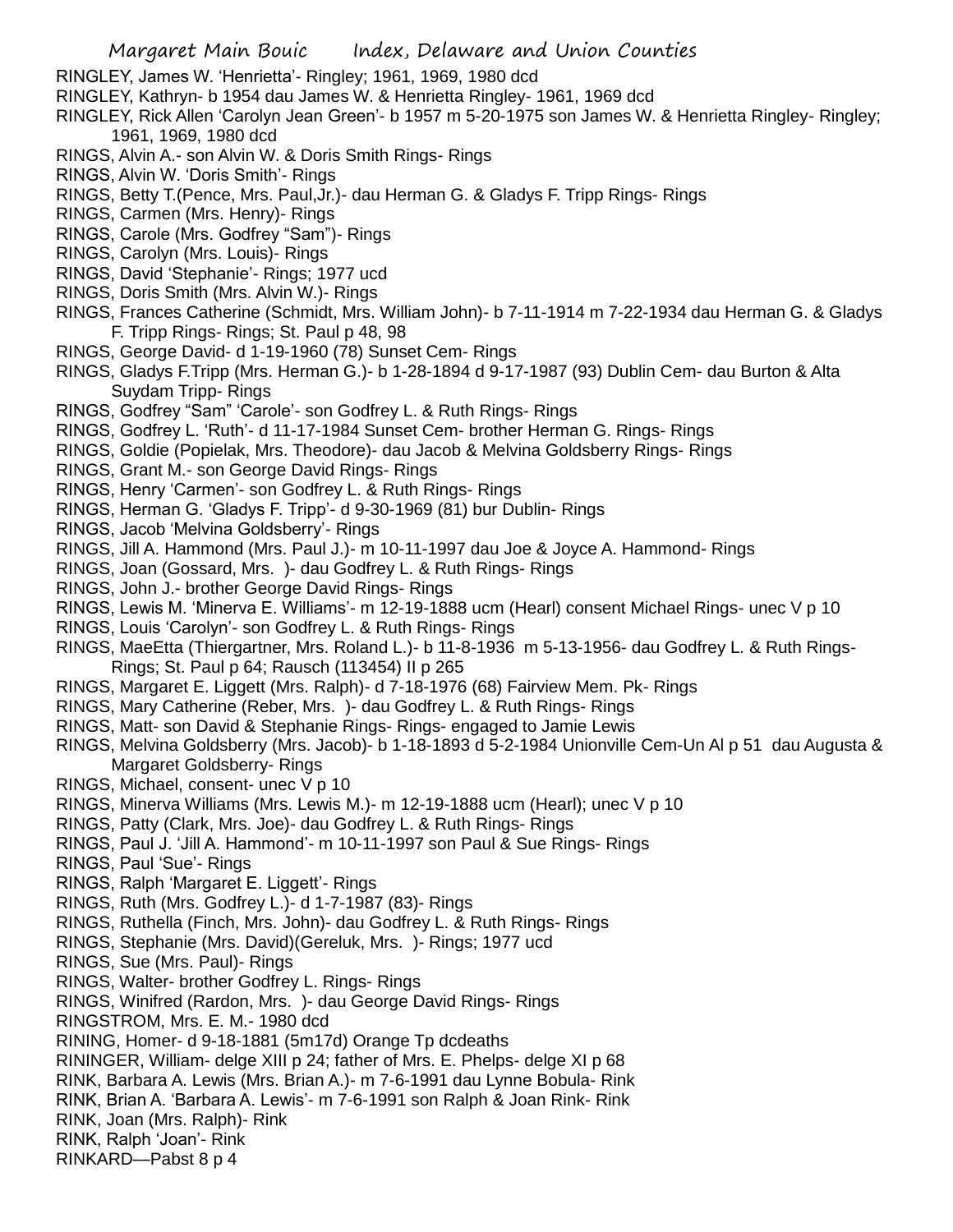- RINKER, Barbara (Spencer, Mrs. Denzel)- dau Harry C. & Gladys Rinker- Rinker
- RINKER, Brenda K. (Looney, Mrs. James)- dau Robert C. & Rajene Fawn Rinker- Rinker
- RINKER, Caroline (Farrand, Mrs. Stan)- dau Harry C. & Gladys Rinker- Rinker
- RINKER, Clara- b 1-1879 dau Elizabeth Rinker- 1900C Milford 134-145 p 6A (21,Va,Va,Va)
- RINKER, David Allen 'Tracy Lee Litsinberger'- m 5-23-1981 son Robert C. & Rajene Fawn Rinker- Rinker
- RINKER, Elizabeth- b 6-21-1838 d 3-1-1908 Milford Cem, Un Al p 64; 1900C Milford 134-145 p 6A
	- (61,Va,Va,Va) wid, 6 ch, 5 living
- RINKER, Frank- b 2-10-1892 Delaware Town son Joe & Ernest Rose Rinker- dcb
- RINKER, George, Jr.- Rinker; delge X p 65
- RINKER, Gladys Overfield (Mrs. Harry C.)- b 1900 d 4-28-1945 Milford Cem, Un Al p 60 dau Gould Overfield-Rinker; obit, mlib
- RINKER, Harry C. 'Gladys'- d 1-29-1980 (85) Union Cem, Cols.- Rinker
- RINKER, Kristan Kay (Crosby, Mrs. Robert Ray, Jr.)- m 6-28-1969 dau George Rinker, Jr. Rinker
- RINKER, Nancy (Stout, Mrs. George)- dau Harry C. & Gladys Rinker- Rinker
- RINKER, Rajene Fawn (Mrs. Robert C.)- Rinker
- RINKER, Robert C. 'Rajene Fawn'- b 6-13-1927 d 1-7-1995 (67) Marlborough Cem- son Harry C. & Gladys Overfield Rinker- Rinker
- RINKER, Shirley (Terry, Mrs. George)- dau Harry B. & Gladys Overfield Rinker- Rinker
- RINKER, Tracy Lee Litsinberger (Mrs. David Allen)- m 5-23-1981 dau Alton L. Litsinberger- Rinker
- RINN, Ann- 1870C Allen Tp 246-237 p 15 (17,O)
- RINN, James- 1910C Jackson Tp 11 p 1A (37,O(Ire)Eng (Ire)\_Eng
- RINN/RENN, Louis S.- 1910C Jackson Tp 36 p 2A (25,O,Irel, Irel(Eng)
- RINN/RENN, Rosa M.- sister Louis S. Renn- 1910C Jackson Tp 36 p 2A (38, O,Irel,Irel)
- RINN, Stephen W.- researcher- unec X p 39
- RINNER, Douglas- delge XII p 33 (1890, Delaware)
- RINNER, Phebe D.- delge XII p 33 (1890, Delaware)
- RINNERT, Ada (Clay, M rs. Fred)- dau Carl F. & Ethel Evans Rinnert- obit Carl F., mlib
- RINNERT, Anna Elizabeth Vogt (Louis J.)-b 7-25-1850 m 1869 d 6-10-1927-dcc Bernard McNeal 7
- RINNERT, Carl F. 'Ethel Evans'- b 4-1-1907 m 2-19-19927 d 6-5-1981 (74) Marion Cem, obit, mlib
- RINNERT, Charles- son Marvin W. & Vera L. Rinnert- 1964 dcd
- RINNERT, Clarence- brother Carl F. Rinnert- obit Carl F., mlib
- RINNERT, Ethel Evans (Mrs. Carl F.)- obit Carl F., mlib
- RINNERT, Frances (Carpenter, Mrs. )- sister Carl F. ,mlib
- RINNERT, Jerry- son Marvin W. & Vera L. Rinnert- 1964 dcd 94)
- RINNERT, Joey- ch Marvin W. & Vera L. Rinnert- 1964 dcd (10)
- RINNERT, Laura Isabell (McNeal, Mrs. Benjamin J.)- b 4-23-1888 m 12-24-1911 d 1-30-1976 dau Louis J. & Anna Elizabeth Vogt Rinnert- dcc Bernard McNeal 3
- RINNERT, Louis J. 'Anna Elizabeth Vogt'-b 4-26-1847 m 1869 d 7-30-1936- dcc Bernard McNeal 6
- RINNERT, Marvin W. 'Vera L.'- 1964 dcd
- RINNERT, Minnie Mable (Morris, Mrs. )- sister Carl F., obit mlib
- RINNERT, Minnie (Timmons, Mrs. James)- dau Carl F. & Ethel Evans Rinnert- obit Carl F., mlib
- RINNERT, Phyllis (Spires, Mrs. Carl)- dau Carl F. & Ethel Evans Rinnert- obit Carl F., mlib
- RINNERT, Richard- son Marvin W. & Vera L. Rinnert- 1964 dcd (1)
- RINNERT, Vera L. (Mrs. Marvin W.)- 1964 dcd
- RINNING, E. A.- delge VI p 20 (1849)
- RINO, Edward- son Mary A. Rino- 1870C Allen Tp 710-718 p 98 (11,Nova Scotia)
- RINO, Ira. C. 'Ida R.Poling'- m 9-8-1881 ucm (Hearl) Un Al p 86
- RINO, Ida R. Poling (Mrs. I. C.)-m 9-8-1881 ucm (Hearl) d 11-28-1884 (22-4-17) Broderick Cem, Un Al p 86
- RINO, Ira- son Mary A. Rino- 1860C Allen Tp 710-716 p 98 (5,O); 1880C Allen Tp 195-208 p 20 (24,Nova Scotia, NS,NS)
- RINO, Lulu- b 11-1884 granddau Henry & Malissa Poling- 1900C Allen Tp 66-69 p 3B (15,O,O,O)
- RINO, Mary A.- 1860C Allen Tp 710-717 p 97 (34,Nova Scotia)
- RINO, Mary E. (Jennings, Mrs. William P.)- m 8-23-1868 ucm (Hearl)
- RINO, Nancy (Leonhard, Mrs. Clinton)- m 12-31-1873 ucm 5416
- RINO, Nancy dau Mary A. Rino- 1860C Allen Tp 710-717 p 97 (3,O)
- RINO,- Sarah Ann- dau Mary A. Rino- 1860C Allen Tp 710-717 p 97 (7,NY)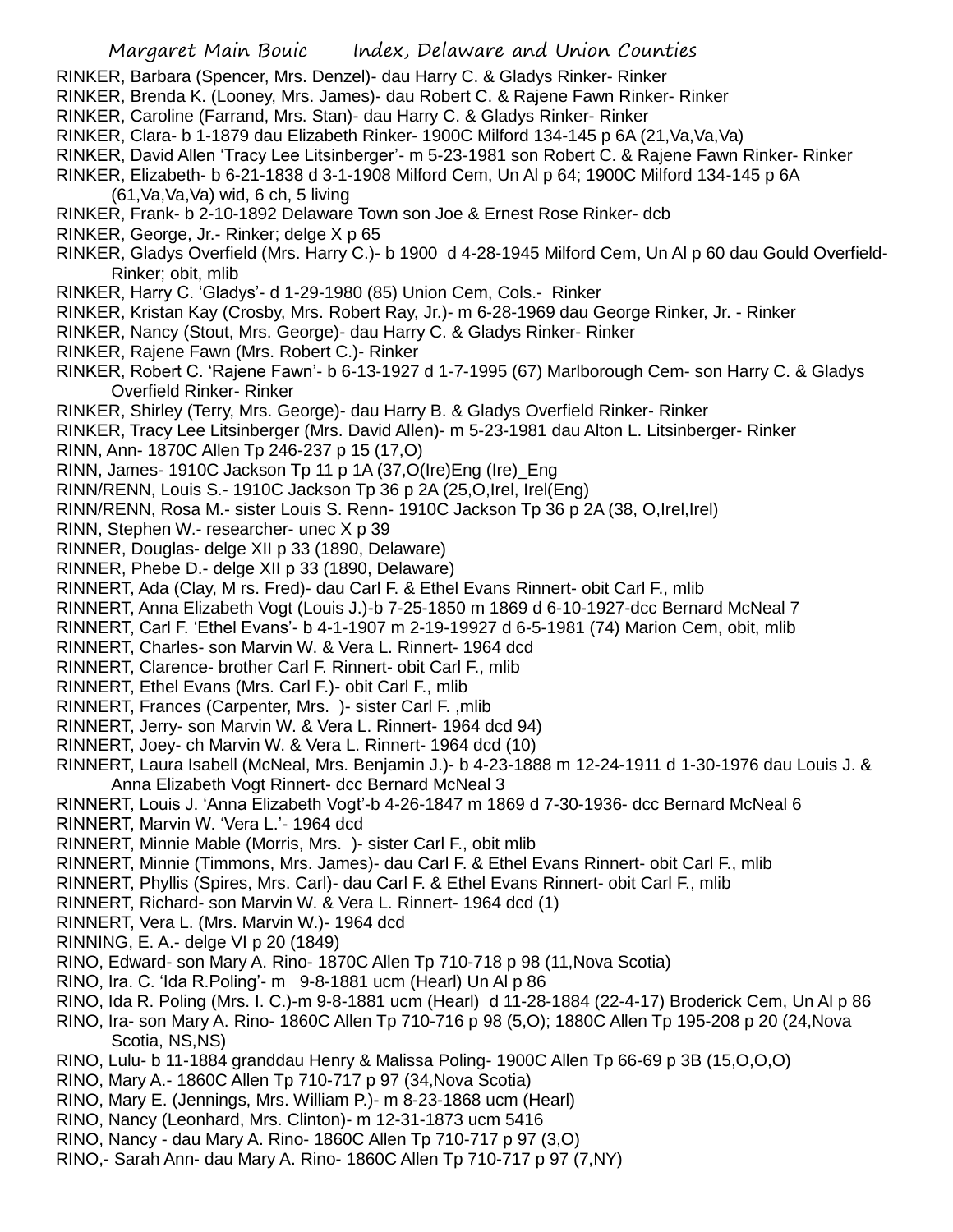- RINO, Sarah- dau Mary A. Rino- 1860C Allen Tp 710-717 p 97 (14,Nova Scotia)
- RINO, Sarah E. (Dearduff, Mrs. Francis M.)- m 1-1-1878 ucm (Hearl)
- RINOR", Jane- d 12-31-1862 Baughan Cem, lptw p 9;
- RINSON, Richard- 1980 dcd
- RINSTER, Charley- 1870C Marysville-Paris Tp 178 p 20 (22,O) baker
- RION, Clara Jo Maugans (Mrs. W. Graydon)- b 1901 d 6-6-1997 (94) Tenn, dau Dwight L. & Frances Dix Maugans- Maugans Anc p 15
- RION, Elizabeth Lane (Mrs. Malachia) m 4-17-1828 Madison Co, unec V p 28
- RION, Gradon 'Clara Jo Maugans'- Maugans Anc p 15
- RIORDAN, Abigail Foley (Mrs. Thomas)- m 7-2-1859 dcm
- RIORDAN, Ann- triplet dau Terry Riordan- Riordan
- RIORDAN, Lois- triplet dau Terry Riordan- Riordan
- RIORDAN, Patrick- triplet son Terry Riordan- Riordan
- RIORDAN, Terry- Riordan
- RIORDAN, Timoth- naturalization, Ireland 1863- delge X p 13
- RIORDIN, Mary Louise Arahood, researcher, unec XIV p 26
- RIOS, Georgianna Neasse (Mrs. R.)- dau Myron Dalrymple & Lucille Dunham Measse- dcq Lucille Dunham Neasse 1
- RIOS, R. 'Georgianna Neasse'- dcq Lucille Dunham Neasse 1
- RIPILL, Edwards- delge XV p 71
- RIPKA, Iris (Yearick, Mrs. Nelson)- m 3-7-1952- Weiser p 608
- RIPLEY, see Rysley- 1820C Union Tp 154 (45+)
- RIPLEY, Mrs. 1908 dch p 441
- RIPLEY, Adam Michael- dau Harold & Shelley Ripley- Ripley
- RIPLEY, Adolph-b 11-1898 son Wal–& Mary Ripley- 1900C Millcreek Tp 113-116 p 6A (1,O,Ger,Ger)
- RIPLEY, Alice Jane Alspaugh (Mrs. John Laverne ) b 6-3-1937 m 5-28-1955 dau Kenneth Russell & Ruth Ann Royal Alspaugh- Weiser p 661
- RIPLEY, Ann M. (Ludwig, Mrs. David)- m 11-24-1850 (12-13-1850) Wight p 62
- RIPLEY, Annetta (Mrs. Tim)- Ripley
- RIPLEY, Betty (Mrs. Ronald H.)- Ripley
- RIPLEY, Carolyn Jean- b 4-16-1957 dau John Laverne & Alice Jane Alspaugh- Weiser p 661
- RIPLEY, Cathy (Ford, Mrs. Charles A.)- Ripley
- RIPLEY, Cathy- dau Ronald H. & Betty Ripley- Ripley
- RIPLEY, Christina Higgins (Mrs. Franklin)- b 1834 d 1877 ped Ellsworth Coles #11 11; unec II p 44
- RIPLEY, Connie Sue Burton (Mrs. Robert Forest)- m 9-4-1971 dau George Burton- Ripley
- RIPLEY, David 'Phebe Cooledge'- m 4-7-1824 ucm 69; 1883 uch III p 284; unec II p 14; appr will Bk p 4, 53;
- uccp p 1, uccp p 1 appr will bk p 73; uccp p 18, JB 2 p 125; uccp p 47 record bk 3 p 273
- RIPLEY, Debbie (North, Mrs. )- dau Ronald H. & Betty Ripley- Ripley
- RIPLEY, Dolly (Webb, Mrs. James)- d 1822
- RIPLEY, Eldon Junior- Samuel & Martha Ripley- Ripley
- RIPLEY, Elizabeth- (8-1986)- dau Harold & Shelley Ripley- Ripley
- RIPLEY, Elizabeth Ann Sanders (Mrs. Michael Eugene)- m 2-14-1987 dau William Graham- Ripley
- RIPLEY, Emmett- b 10-1885 son Wal–& Mary Ripley- 1900C Millcreek Tp 113-116 p 6A (4, Minnesota, Ger,Ger)
- RIPLEY, Forrest E. 'Mary Roberta Morgal'- Ripley; 1977, 1979, 1981, 1983 ucd
- RIPLEY, Frances- b 7-1887 dau Wal–& Mary Ripley- 1900C Millcreek Tp 113-116 p 6A (12,NJ,Ger,Ger)
- RIPLEY, Franklin 'Christina Higgins'- b 1832 d 1895 ped Ellsworth Close #11 10; unec II 44
- RIPLEY, Gary- son Samuel & Martha Ripley- Ripley
- RIPLEY, Harold- son Ronald H. & Betty Ripley- Ripley
- RIPLEY, Harold 'Shelley'- Ripley
- RIPLEY, John Lavern 'Alice Jane Alspaugh'- b 5-27-1932 m 5-28-1955- Weiser p 661
- RIPL:EY, Josephine- b 5-1894 dau Wal-- & Mary Ripley- 1900C Millcreek Tp 113-116 p 6A (6,NJ,Ger,Ger)
- RIPLEY, Julia Caulkins (Mrs. )- teacher, delge X p 51; Powell p 61; 1880 dch p 241, 453, 457, 458
- RIPLEY, Larry Dean- son Samuel & Martha Ripley- ripley
- RIPLEY, Leslie (Schwab, Mrs. Hermann Caspar)- m 1940 div.- Weiser p 191
- RIPLEY, Lois (Toops, Mrs. )- dau Samuel & Martha Ripley- Ripley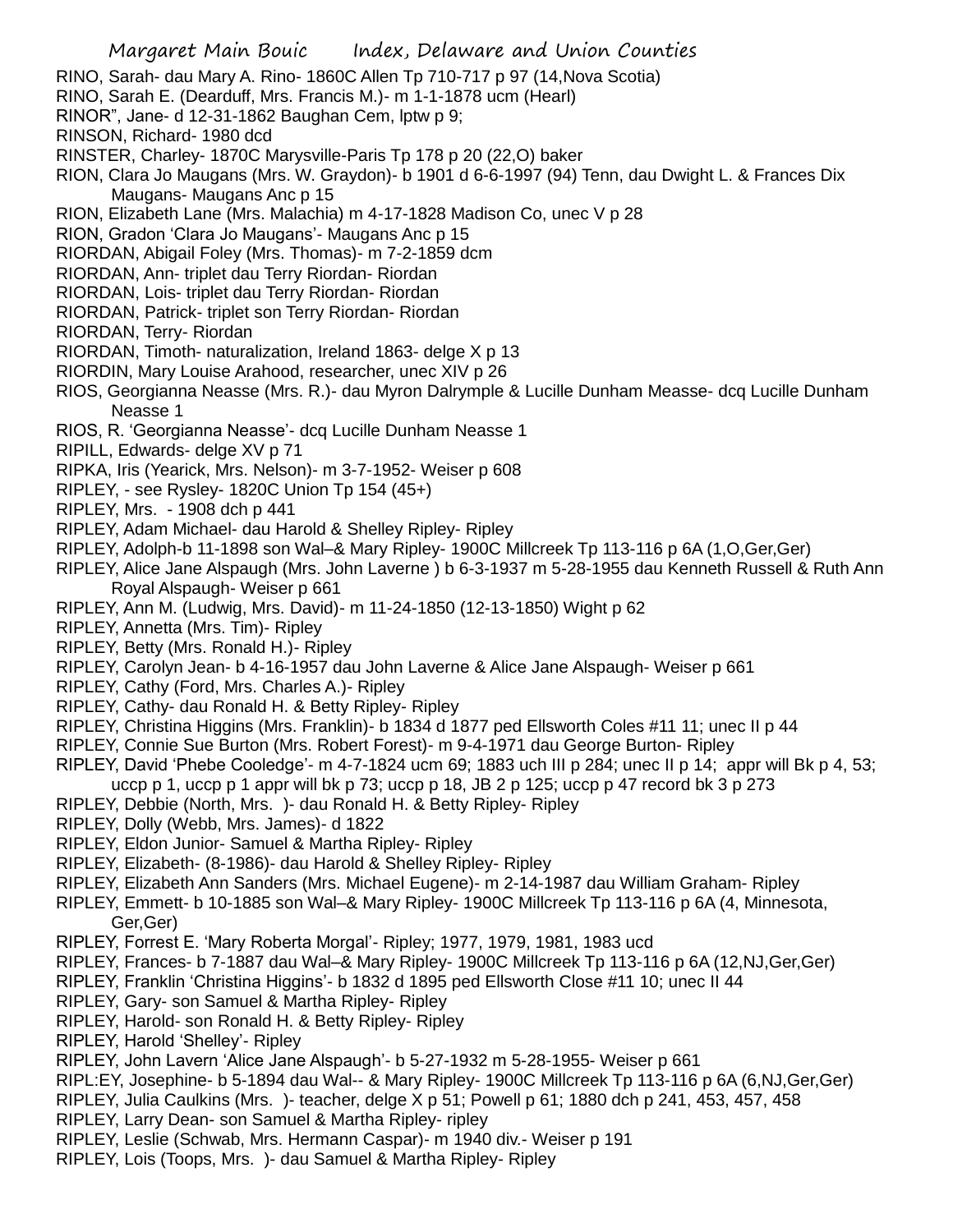RIPLEY, Marilyn Jean- b 5-7-1956 dau John Laverne & Alice Jane Alspaugh Ripley- Weiser p 661 RIPLEY, Martha (Mrs. Samuel)- Ripley

- RIPLEY, Mary Roberta Morgal (Mrs. Forrest E.)- b 5-24-1924 m 2-16-1945 d 11-25-2000 (76) Oakdale Cemdau Robert & Mary Cromes Morgal; Ripley; 1977, 1979, 1981, 1983 ucd
- RIPLEY, Mary (Mrs. Wal—)- b 5-1855 1900C Millcreek Tp 113-116 p 6A (41,Ger,Ger,Ger) m 16y 4 ch
- RIPLEY, Meleva E. (Close, Mrs. William O) b 1860 d 1940 dau Franklin & Christina Higgins Ripley- ped Ellsworth L. Close #11, 5; unec p II 44
- RIPLEY, Michael Eugene 'Elizabeth Ann Sanders'- m 2-14-1987 son Forest & Mary Roberta Morgal Ripley-Ripley; 1977, 1979 ucd
- RIPLEY, Phebe Cooledge (Mrs. David)- m 4–7-1824 ucm 69; 1883 uch III p 284; unec II p 14; uccp p 18 JB2 p 125; uccp p 47 record Bk 3 p 273
- RIPLEY, Phyllis (McClaskie, Mrs. )- dau Samuel & Martha Ripley- Ripley
- RIPLEY, Rhonda Lee (Reece, Mrs. David Bryan)- m 10-28-1978- dau Ronald H. & Betty Ripley- Ripley; Reece
- RIPLEY, Robert Edward- son Samuel & Martha Ripley- Ripley
- RIPLEY, Robert Forest 'Connie Sue Burton'- m 9-4-1971 son Forest & Mary Roberta Morgal Ripley- Ripley
- RIPLEY, Ronald H. 'Betty'- d 4-7-1984 (46) son Samuel & Martha Ripley- Ripley
- RIPLEY, Rosalind (Huff, Mrs. )- dau Samuel & Martha Ripley- ripley
- RIPLEY, Samuel 'Martha'- Ripley
- RIPLEY, Shelley (Mrs. Harold)- Ripley
- RIPLEY, Susan- dau Ronald H. & Betty Ripley- Ripley
- RIPLEY, Thomas- d 3-20-1856 (68-4-10) Radnor Cem; Powell p 226; delge X p 34, War of 1812; 1908 dch p 381; hadc p 48 (Radnor Tp); dg 5-28-1915 Cry Ab p 53
- RIPLEY, Thomas A. 'Valerie'- son Forest & Mary Roberta Morgal Ripley- Ripley
- RIPLEY, Tim 'Annette'- son Forest & Mary Roberta Morgal Ripley- Ripley; 1977 ucd
- RIPLEY, Valerie (Mrs. Thomas A.)- Ripleu
- RIPLEY, Wal—'Mary'- b 4-1861- 1900C Millcreek Tp 113-116 p 6A (39,Ger,Ger,Ger)- m 16y
- RIPLEY, William- 1883 uch p 284
- RIPLEY, William L.- 1880 dch p 381
- RIPO, Frederick, naturalization- delge X p 13; 1889, Germany
- RIPPEE, Mary Jane (Tyler, Mrs. Henry B.)- b 3-12-1854 m 8-17-1885 d 1-7-1950 dau Sampson & Mary Rippee- ped Harold Seth Tyler #429 5; unec XIV p 59
- RIPPEE, Mary (Mrs. Sampson)- b 1828 ped Harold Seth Tyler #429 11; unec XIV p 59
- RIPPEE, Sampson 'Mary'- b 1817 ped Harold Seth Tyler #429 10; unec XIV p 59
- RIPPEL, Carl- son Carl J. & Helen Rippel- 1961(13), 1964, 1969 dcd
- RIPPEL, Carl J. 'Helen'- 1961, 1964, 1969, 1971, 1980 dcd
- RIPPEL, Helen (Mrs. Carl J.)- 1964, 1969, 1971, 1980 dcd
- RIPPEL, James- b 1951 son Carl J. & Helen Rippel- 1961 (10), 1964, 1969, 1971 dcd
- RIPPEL, Billy- b 1960 son Carl J. & Helen Rippel- 1961, 1964, 1969, 1971, 1980 dcd
- RIPPER, Gene 'Kathryn Smith'- Ripper
- RIPPER, George- 1840C Darby Tp 1002 p 45 (40-50) 1 f 930-40), 1 f 15-20; 1m (10-15), 1f (10-15); 2m (-5); unec XII p 70 (letter, 1844); OGS Vol XIX 1 p 19
- RIPPER, George 1840C Darby Tp 2m(-10), 1m(-15) 1m (-50) 1f -15, 1 f (-20), 1 f (-40) unec V p 61
- RIPPER, Kathryn Smith (Mrs. Gene)- dau Richard & Betty Smith- Ripper
- RIPPER, Samuel Smith- b 6-9-1994 son Gene & Kathryn Smith Ripper- Ripper
- RIPPET/PYSPET, Elizabeth (Seiton, Mrs. Samuel)- m 11-13-1828 Madison Co, unec V p 39
- RIPPETH,.–family of Melba Clark #154 unec VI p 13
- RIPPETH, Cornelia (Brown, Mrs. Graily R.)- b 1898 m 1920- Rausch (1(10)23) II p 282
- RIPPETH, -- (Price, Mrs. Thomas)- d 9–6-1840 York Cem, unec XIV p 27
- RIPPETH, Sarah Scott- Pabst Pioneer I 53, 54
- RIPPETH, William S.- 1980 dcd
- RIPPEY, —(Mrs. )- sister Col S. K. Donavin- dg 8-15-1902 Cry Ab p 147
- RIPPEY, Ada- dau J. Thompson & Mary Jane Donavin Rippey- dg 1-16-1906 Cry Ab p 75
- RIPPEY, Bessie- 1870C Delaware Town p 288 (19)
- RIPPEY, Bessie R. (Hastings, Mrs. )- dau J. Thompson & Mary Jane Donavin Rippey dg 1-16-1908 Cry Ab p 75
- RIPPEY, Joseph- b 11-19-1874 Delaware Town son Joseph & Mary Dobbins Rippey- dcb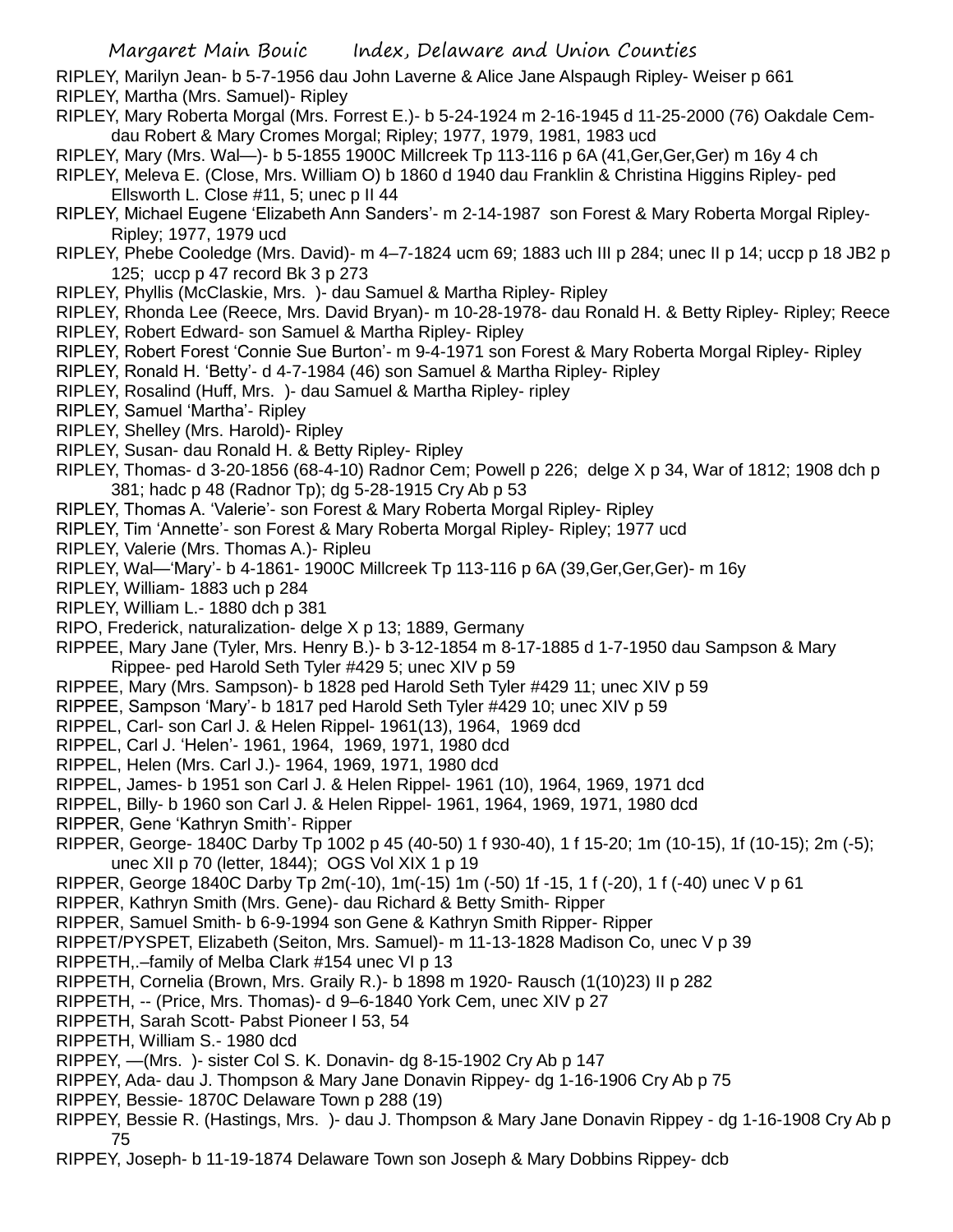RIPPEY, J. T.- son J. Thompson & Mary Jane Donavin Rippey- dg 1-16-1906 Cry Ab p 75

RIPPEY, Mary (Heistand, Mrs. Col. H. O. S.)- dau J. Thompson & Mary Jane Donavin Rippey- dg 1-16-1906 Cry Ab p 75

- RIPPEY, —(Kilbe, Mrs. G. A.)- dau J. Thompson & Mary Jane Donavin Rippey- dg 1-16-1906 Cry Ab p 75
- RIPPEY, —(Shearer, Mrs. R. E.)- dau J. Thompson & Mary Jane Donavin Rippey- dg 1-16-1906 Cry Ab p 75
- RIPPEY, Mary Jane Donavin (Mrs. J. Thompson)- m 11-24-1844 d 1-2-1906 (80y4d) dau Levi K. & Mary
- McConnell Donavin- dg 6-30-1893 Cry Ab p 126; dg 8-21-1894 Cry Ab p 177; dg 1-16-1906 Cry Ab p 75; unec III p 18 GS CP226
- RIPPEY, Mary (Reed, Mrs. )- sister Rebecca Rippey- uccp p 40 JB4 p 209
- RIPPEY, Myra (Sadler, Mrs. )- dau J. Thompson & Mary Jane Donavin Rippey- dg 1-16-1906 Cry Ab p 75
- RIPPEY, Rebecca- sister Mary Reed- uccp p 40 JB4 227
- RIPPEY, J. Thompson 'Mary Jane Donavin'- m 11-24-1844 d 2-28-1889- dg 1-16-1906 Cry Ab p 75
- RIPPLE, Albert LeRoy 'Margaret Ellen Dunmire'- b 10-7-1925 m 3-31-1949 son Elisha William & Winifred Priscille Goble Ripple- Weiser p 697
- RIPPLE, Albert LeRoy- b 7-10-1954- son Albert LeRoy & Margaret Ellen Dunmire Ripple- Weiser p 698
- RIPPLE, Charlie Edward- b 4-3-1956 son Albert LeRoy & Margaret Ellen Dunmire Ripple- Weiser p 698
- RIPPLE, Debra Ann- b 6-19-1951 dau Donald Goble & Ruth Sheafnocker Ripple- Weiser p 698
- RIPPLE, Donald Goble 'Ruth Sheafnocker'- b 1-28-1929 m 3-5-1949 son Elisha William & Winifred Priscilla Goble Ripple- iser p 698
- RIPPLE, Elisha William 'Winifred Priscilla Goble'- b 3-13-1896 m 9-4-1919 d 2-1926- Weiser p 697
- RIPPLE, Elisha, Jr.- b 6-13-1920 d 2-1926 son Elisha William & Winifred Priscilla Goble Ripple- Weiser p 697
- RIPPLE, Elizabeth Arda (Connon, Mrs. James Allen)- b 3-3-1922 m 7-10-1943 dau Elisha William & Winifred Priscilla Goble Ripple- Weiser p 697
- RIPPLE, Kelly Jane- b 1-7-1957 dau Donald Goble & Ruth Sheavnocker Ripple- Weiser p 698
- RIPPLE, Margaret Ellen Dunmire (Mrs. Albert LeRoy)- b 7-10-1926 m 3-31-1939- Weiser p 697
- RIPPLE, Ronald Dee- b 12-19-1949 son Donald Goble & Ruth Sheafnocker Ripple- RIPPLE, 698
- RIPPLE, Ruth Cleone (McGregor, Mrs. Bud)- b 5-12-1927 m 3-5-1949 son Elisha William & W(inifred Priscilla Goble Ripple- Weiser p 6 98
- RIPPLE, Ruth Sheafnocker (Mrs. Donald Goble)- b 8-9-1928 m 3-5-1949- Weiser p 698
- RIPPLE, Winifred Priscilla Goble (Mrs. Elisha William)- b 9-6-1897 m 9-4-1919 dau Charles Albert & Winifred Arda Kahle Goble- Weiser p 697
- RIPPLE, George- hadc p 20 (1849 Brown Tp)
- RIPPL:E, Steve- 1980 dcd
- RIPPLE, William Glenn- b 6-24-1951 son Albert LeRoy & Margaret Ellen Dunmire Ripple- Weiser p 698
- RIPSEED, Barbara Ann (Wysor, Mrs. Henry)- b 2-14-1754 m 4-21-1777 d 5-10-1837 Weiser p 846
- RISACKER, Brenda Florence Nicol (Mrs. James)- b 12-22-1953 m 8-2-1975 dau Milton & Betty L. Warner Nicol- Rausch 13(11)123 III p 277
- RISACKER, James 'Brenda Florence Nicol'- m 8-2-1975 son Gerald Risacker- Rausch (13(11)123) RISBIN, J.- hmp p 85
- RISCH, Sarah- d 8-8-1877 (62-3-3) Brown Tp, b Pa- dcdeaths
- RISCO (Erwin, Mrs. Steven R.)- Erwin
- RISDAHL, Sarah Jones- Jones researcher- delge XI 10
- RISDON, Thomas- 1820C Delaware Town
- RISE, Forest- b 12-2-1883 Berkshire Tp son Alonzo & Eliza Jones Rise- dcb
- RISE, James- b 12-11-1882 Berkshire Tp son Eldridge & Mary Mayter Rise- dcb
- RISE, Mary- b 9-15-1874 Delaware Town dau Martin & Annie Ray Rise- dcb
- RISELIN, William 'Chiselin'- Nash p 184
- RISELING, Elizabeth (4-1847) dau Henry Riseling- uccp p 35 JB4 p 73
- RISELING, Henry- uccp p 35, JB4 p 73
- RISELING, John (10-1847) son Henry Riseling- uccp p 35 JB4 p 73; unec III p 48 GSCP 226
- RISELINGER, John- b Germany- Oakdale 123 buried here 5-8-1883 I p 19E
- RISER, A.- Pabst 2 p 69
- RISER, Anna C.- d 12-13-1901 (62-11-20) Galena, b Medina dau John Groh- dcdeaths
- RISER, Bruce- son Cecil Riser- Riser
- RISER, Cecil- b 6-12-1906 m 112-24-1941 d 5-29-1961 Oakdale II p 120 (K-R6-28)- son P. J. & Rose Rebensburger Riser- Riser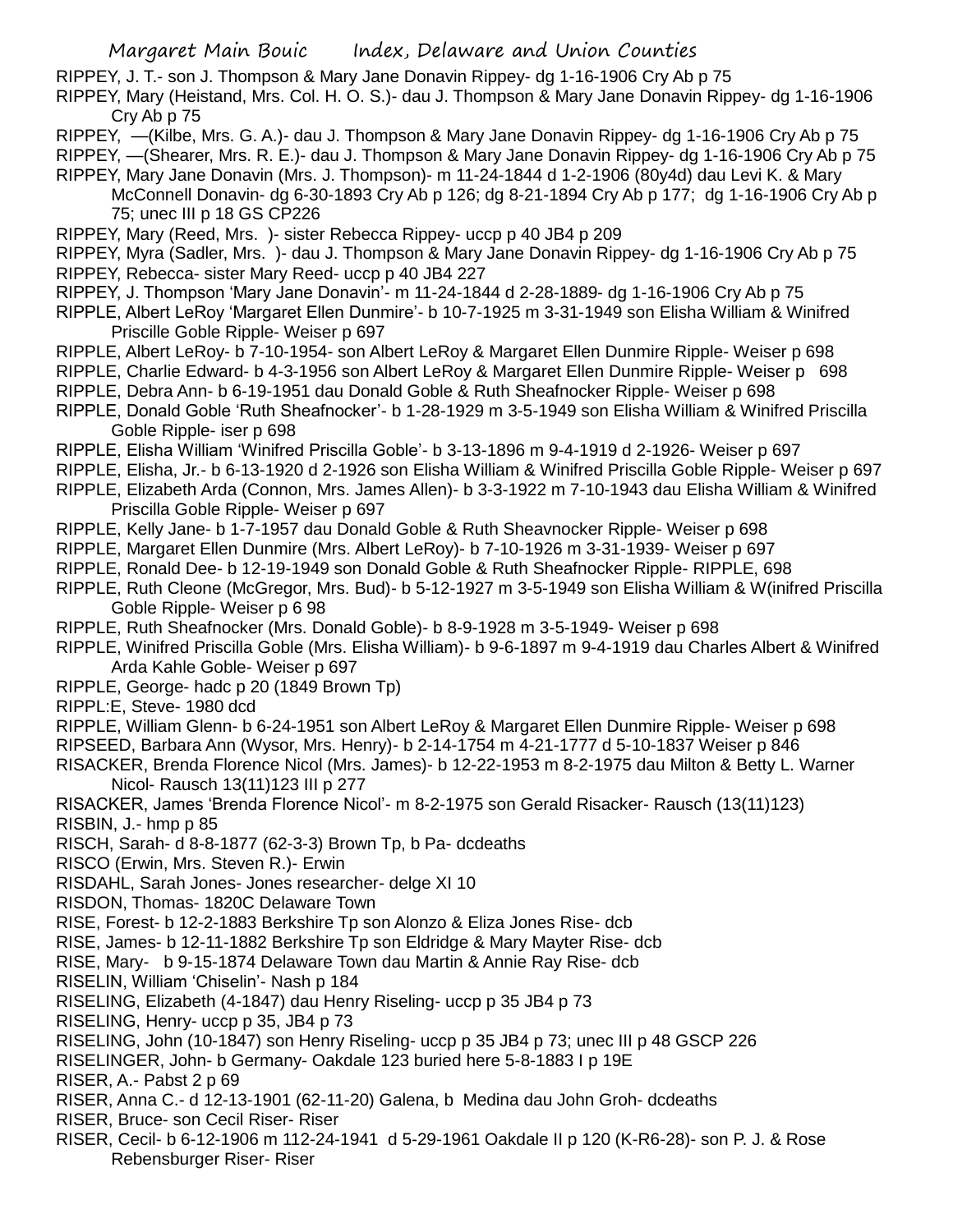- RISER, Charles 1870C Delaware Town p 342 (10)
- RISER, Cora- 1870C Delaware Town p 342 (2)
- RISER, Ella Belle (Mrs. Cecil)- m 12-24-1941 Riser
- RISER, E (Mrs. )- d Missouri, body came for interment, dg 4-9-1874 Cry Ab p 115
- RISER, Elmer- 1870C Delaware Town p 342 (6)
- RISER, Eve- dau Cecil Riser- Riser
- RISER, Frances- 1870C Delaware Town p 342 (19)
- RISER, Fredeika Gayer (Mrs. John)- m 4-25-1861 dcm
- RISER, Jane- 1870C Delaware Town p 342 (42)
- RISER, Jim- son Cecil Riser- Riser
- RISER, Jasper- 1870C Delaware Town p 342 (16)
- RISER, John 'Fredeika Gayer'- m 4-25-1861 dcm
- RISER, John- infant of Cecil Riser 1947 Oakdale II p 120 (K-R6-29)
- RISER, Joseph- infant of Cecil Riser 1947 Oakdale II p 120 (K-R6-30)
- RISER, John 'Mary L.'- 1962 ucd
- RISER, Leo- b 10-1895 grandson Amos & Eliza A. Miller- 1900C Richwood 74-80 p 3B (4,O,O,O)
- RISER, Mary (Alkire, Mrs. William)- 1908 dch p 893
- RISER, Mary L. (Mrs. John)- 1962 ucd
- RISER, Patricia- dau John & Mary L. Riser- 1962(1) ucd
- RISER, Paul- 1969 dcd
- RISER, Peter- 1870C Delaware Town p 342 (44\*)
- RISER, Randy- son John & Mary L. Riser- 1962 ucd (8)
- RISER, Sarah- 1870C Delaware town p 342 (22)
- RISER, Sherman- 1870C Delaware Town p 342 (4)
- RISH, Alma B.- b 1900 d 1919 Claibourne Cem p 67 dau J. J. & May
- RISH, Daniel 'Margaret'- b 6-28-1838 d 1-7-1881 Co B. 173 Ohio Inf. Claibourne Cem p 20
- RISH, David A.- query- Evans, etc, delge VIII p 33
- Rish, David Alvin 'Maxine L. Fitzpatrick'- b 9-10-1921 m 4-28-1946 son Fred & Mary Isabel Sieg Rish- ped 1; delge V p 70
- RISH, David 'Jane McElree'- b 1-28-1835 m 11-20-1856 d 12-28-1899 son Jacob & Mary Ann Potts Rish- ped David Alvin Rish 8; delge V p 70
- RISH, Florence Ellen McQuown (Mrs. John Irwin)- b 1-3-1867 m 1-21-1888 d 3-21-1936 Kenton- dau James T. & Sarah Spencer McQuown- ped David Alvin Rish 5; delge V p 70
- RISH, Fred 'Mary Isabel Sieg'- b 84-1893 m 3-18-1920 d 3-28-1964 dau Paul K. & Addie I. Zuck Sieg- ped David Alvin Rish 3; delge V p 70
- RISH, Horace L. 'Irene N.'- 1962, 1967, 1971, 1973 ucd
- RISH, Irene N. (Mrs. Horace L.)- 1967, 1971, 1973 ucd
- RISH, Jacob 'Mary Ann Potts- b 1805 d 1887 ped David Alvin Rish 16; delge V p 70
- RISH, Jane McElree (Mrs. David)- b 3-15-1857 m 11-20-1856 d 2-18-1903 dau Thomas & Jane McFadden McElree- ped David Alvin Rish 9; delge V p 70
- RISH, John Irwin 'Florence Ellen McQuown'- b 11-5-1858 m 1-21-1888 d 4-23-1929 son David & Jane McElree Rish- ped David Alvin Rish 4; delge V p 70
- RISH, John J.- 1861 d 1926 Claibourne Cem p 67
- RISH, Mahala (Garst, Mrs. Benjamin F.)- m 12-28-1890 ucm (Hearl)
- RISH, Margaret (Mrs. Daniel)- b 2-17-1869 d 3-27-1911 Claibourne Cem p 20
- RISH, Mary Ann Potts (Mrs. Jacob)- b 1810 d 1886 ped David Alvin Rish 17; delge V p 70
- RISH, Mary Isabel Sieg (Mrs. Frad)- b 7-18-18976 m 3-18-1920 d 3-28-1964 dau Paul K. & Addie I. Zuck Siegped David Allen Rish 3; delge V p 70
- RISH, Maxine L. Fitzpatrick (Mrs. David Alvin)- m 4-28-1986 oed (1)
- RISHEL, Anna Catherine Sager (Ms. Clyde)- m 6-10-1935 dau Alfred & Mayme Swavely Sager- Weiser p 527
- RISHEL, Clyde 'Anna Catherine Sager'- m 6-10-1935- Weiser p 527
- RISHEL, Irene (Brungart, Mrs. Harry Roy)- b 10-27-1884 m 12-28-1912 d 1-27-1957- Weiser p 593
- RISHEL, Jessy Duke- b 2-12-1995 son Kenneth & Karin Thacker Rishel- Rishel
- RISHEL, Karin Thacker (Mrs. Kenneth)- Rishel
- RISHEL, Kenneth 'Karin Thacker'- Rishel
- RISHER,–family of Richard/Connie Bond- delge XIV p 31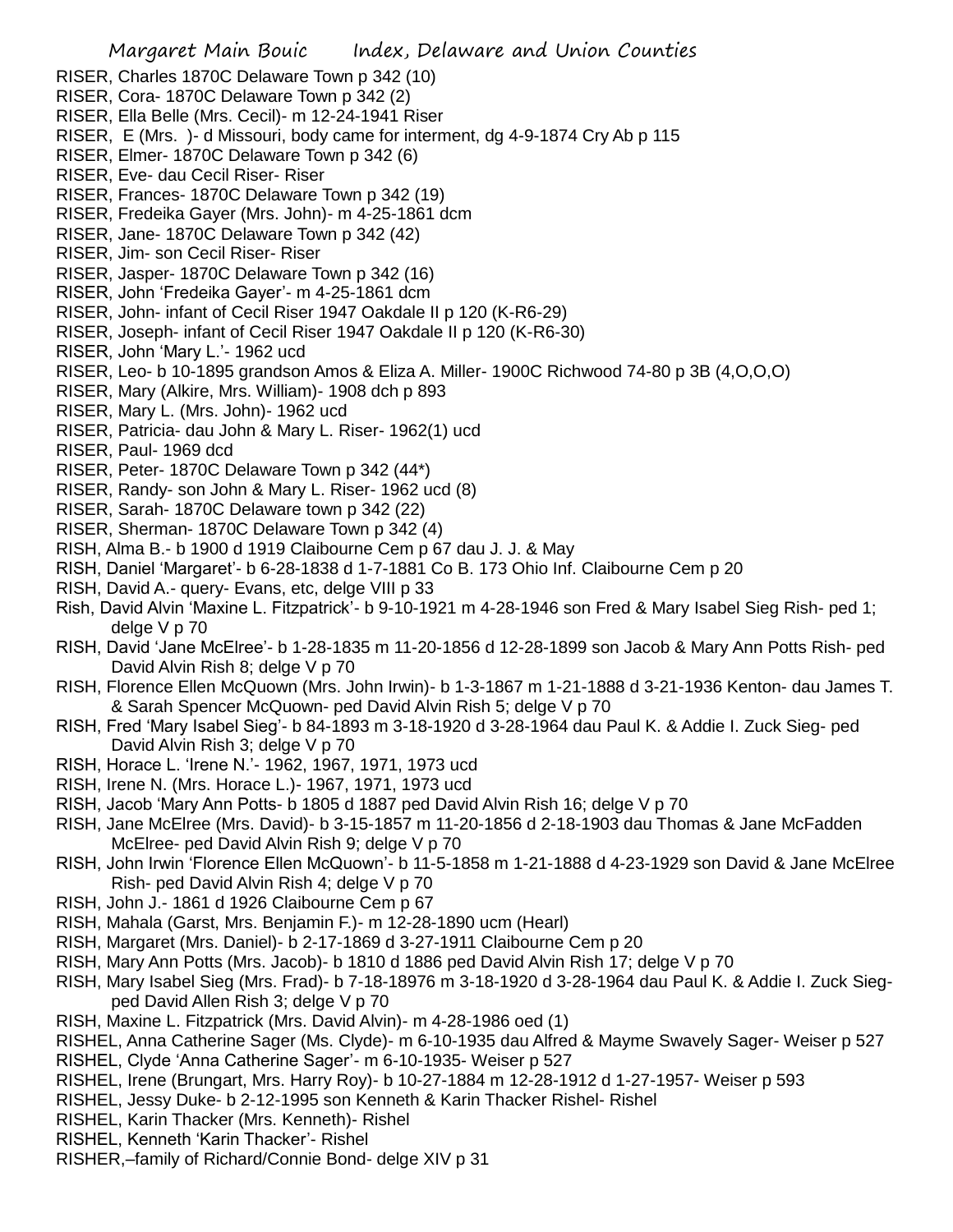- RISHER, Abraham- 1835 men p 62 #75 p 115 Troy Tp
- RISHER, Abraham- 1835 men p 62 #76 p 115 Troy Tp
- RISHER, Abraham D.'Angelesia Dirst'- m 2-8-1870 dcm; delge XV p 40; 1870C Delaware Town p 284 (26\*)
- RISHER, Abraham 'Elizabeth'- Pabst Pion II p 205, 206, 207; 1850C Troy Tp 2633 p 138 (79,Pa)
- RISHER, Alma E.- d 10-17-1962 (63) Delaware Mausoleum- Risher
- RISHER, Angelesia/Angelinica Dirst (Mrs. Abraham)- m 2-8-1870 dcm; delge XV p 40; 1870C Delaware Town p 284 (25)
- RISHER, Angelina (Mrs. )- sister Mrs. Sarah Elizabeth Hoyle- dg 2-6-1914 Cry Ab p 91
- RISHER, Anna- b 3-28-1874 Troy Tp dau James & Elen Bliber Risher- dcb
- RISHER, Aska M.- b 8-30-1872 Troy Tp son Abraham & Ann Darst Risher- dcb
- RISHER, Catharine M. Akins (Mrs. John)- m 11-23-1857 dcm; 1870C Town p 329 (58)
- RISHER, Claribel (Mrs. Loman Curtis)- Risher
- RISHER, Edna- d Sept., Kansas- sister of Mrs. Emory Darst- dg 10-5-1894, Cry Ab p 181
- RISHER, Edward- 1870C Troy p p 527 (17)
- RISHER, Eliza Ann- dau Jonas & Margaret Risher- 1850C Troy Tp 2632 p 138 (14,O)
- RISHER, Eliza A. (Martin, Mrs. Nehemiah)- m 5-1-1855 dcm; Asp (1010); dcq Raymond Miller 7; dg 1-1-1918 Cry Ab p 1
- RISHER, Elizabeth (Mrs. Abraham)- 1850C Troy Tp 2633 p 138 (77,Pa)
- RISHER, Elizabeth- dau John & Sarah Ann McPherson Risher- 1850C Troy Tp 2634 p 1138 (7,O)
- RISHER, Ellen- 1870C Troy Tp p 527 (20)
- RISHER, Era- b 5-27-1878 Troy Tp dau A. & A. Darst Risher- dcb
- RISHER, Estelle- b 10-21-1872 Delaware Town dau J. S. & Ellen Rlillee Risher- dcb
- RISHER, Eva- d 6-18-1878 (1y20d) Troy Tp?- dcdeaths
- RISHER, Fannt- 1850C Troy Tp 2633 p 138 (33,Pa)
- RISHER, Francis E.- b 10-16-1872 d 2-22-1873 (5m6d)Troy Tp son Manser & Harriot Worline Risher- dcb; dcdeaths
- RISHER, Harriet Worline (Mrs.Mannassah)- m 3-8-1866 dcm; delge XI p 13; 1870C Tory Tp p 527 (32)
- RISHER, Hiram 'Mary'- dg 12-1-1916 Cry Ab p 109
- RISHER, Howard C.- 1870C Troy Tp p 527 (1)
- RISHER, Ida- 1870C Delaware Towjn p 284 (1m)
- RISHER, Ida Mae (Darst, Mrs. Emory)- Maugans p 53
- RISHER, –b 5-18-1876 Troy Tp dau C. & —Darst Risher- dcb
- RISHER, James- b 2-5-1883 Troy Tp son ----& –Darst Risher- dcb
- RISHER, James- d Troy Tp 2-223-1879 (72) dg 3-6-1879 Cry Ab p 36
- RISHER, Dr. James Sanford- son John & Sarah Ann McPherson Risher- 1850C Troy Tp 2634 p 138 (5,O); 1870C Troy T p 527 (25\*)
- RISHER, Jane E.- dau John & Sarah Ann McPherson Risher- 1850C Troy Tp 2634 p 138 (8/12,O)
- RISHER, John- delge V p 71 (1855)
- RISHER, John 'Catharine M. Adkins'- m 11-23-1857 dcm; 1870C Troy T p 329 (\*52)
- RISHER, John 'Sarah Ann McPherson'- m 12-27-1842 dcm; Pabst Pion II p 205, 206; 1850C Troy Tp 2634 p 138 (32,Pa)
- RISHER, Jonas 'Margaret'- Pabst Pion II p 206, 207; 1850C Troy Tp 2632 p 138 (46,O); 1870C Troy Tp p 525 (60\*)
- RISHER, Joseph- d 2-23-1879 (71) Troy Tp, dcdeaths
- RISHER, J. S.- Pabst Pion II p 206
- RISHER, Loman Curtis "Jack"'Claribel'- b 3–7-1899 Troy Tp d 1-26-1979 Union Cem, Cols.- son Sabeerse M. & Nettie Martin Risher- dcb; Risher; dg 12-1-1916 Cry Ab p 109
- RISHER, Lydia (Martin, Mrs. Sabeers)- Asp (1013)
- RISHER, Manasseh 'Harriet Worline'- m 3-8-1866 dcm d Sunday (90) dg 5-14-1918 Cry Ab p 36; delge XI p 13; 1908 dch p 403; Pabst Pion II p 206; 1870C Troy Tp p 527 (42\*)
- RISHER, —(Engeroff, Mrs. Fred)- dau Manasah Risher- dg 5-14-1918 Cry Ab p 36
- RISHER, Mannsees 'Nancy Kail'- d 1882 dg 10-10-1890 Cry Ab p 35
- RISHER, —(Martin, Mrs. S.)- dau Mannsees & Nancy Kail Risher- dg 10-10-1890 Cry Ab p 35
- RISHER, Margaret- d 8-18-1870 (59) Troy Tp b Guensey Co- dcdeaths
- RISHER, Margaret (Mrs. Jonas)- 1850C Troy tp 2632 p 138 (42,O); 1870C Troy Tp p 525 (60)
- RISHER, Mary E. (Hubler, Mrs. William) m 3-9-1869 delge XIV p 30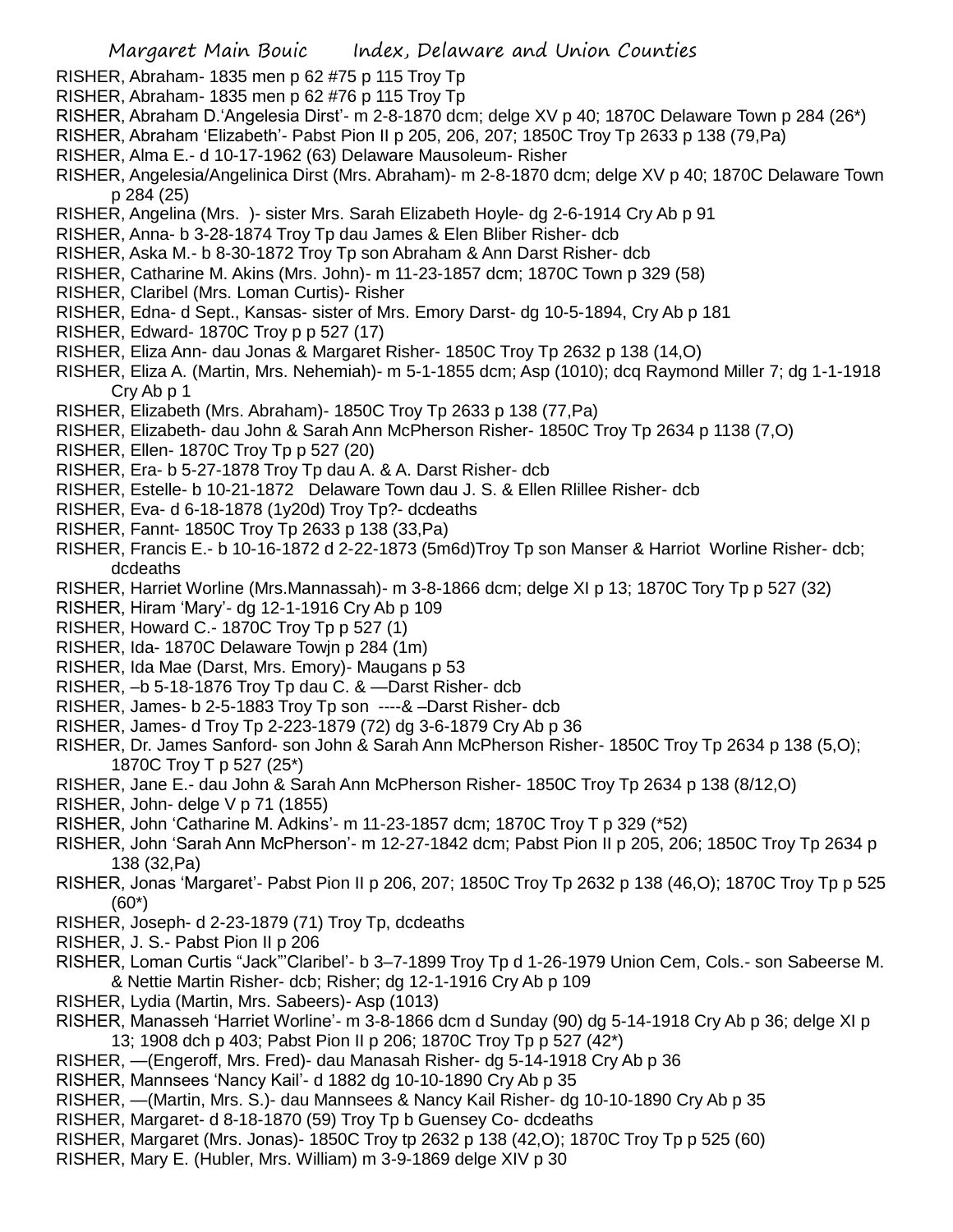- RISHER, Mary F.- dau John & Sarah Ann McPerson Risher- 1850C Troy Tp 2634 p 138 (4,O)
- RISHER, Mary Frances (Coates, Mrs. George F.)- m 9-19-1869 dcm; delge XV p 21
- RISHER, Mary (Mrs. Hiram)- dg 12-1-1916 Cry Ab p 109
- RISHER, Nancy- dau Jonas & Margaret Risher- 1850C Troy Tp 2632 p 138 (11,O)
- RISHER, Nancy (Baker, Mrs. Samuel H,.)- m 9-7-1859 dcm
- RISHER, Nancy Kail (Mrs. Mannsees)- d 9-26-1890 (80)- dg 10-10-1890 Cry Ab p 35
- RISHER, Nettie L. Martin (Mrs. Sabeerse)- b 1873-m 7-23-1893 dau Nehemiah & Eliza A. Risher Martin- dg 12-1-1916 Cry Ab p 109 Marlborough Cem p 177; dg 1-1-1918 Cry Ab p 1
- RISHER, Patricia (Fitzsimmons, Mrs. )- sister Loman Curtis Risher- Risher
- RISHER, Pearl (Cook, Mrs. )- sister Loman Curtis Risher- Risher
- RISHER, Pearl Lelda Schultz- Schultz p 7
- RISHER, Rebecca J. (Sager, Mrs. Jerome)- m 8-15-1861 dcm
- RISHER, Sabeers(e)'Nettie Martin' b 10-21-1862 Tuscarawas Co. m 7-23-1893 d 11-21-1916 (54y1m) Marlborough Cem p 177- dg 12-1-1916 Cry Ab p 109
- RISHER, —(Willey, Mrs. Leldy), dau Sabeerse & Nettie Martin Risher- dg 12-1-1916 Cry Ab p 109
- RISHER, —(Dearth, Mrs. W. P.)- dau Sabeerse & Nettie Martin Risher- dg 12-1-1916 Cry Ab p 109 RISHER, Samuel- 1870C Troy Tp p 527 (14)
- RISHER, Sarah Ann McPherson (Mr. John)- m 12-27-1842 dcm; 1850C Troy Tp 2634 p 138 (33,Pa)
- RISHER, Sarah Catherine McPherson (Getty, Mrs. George)- mother J. Paul Getty- Risher; 1976 dch p 48
- 
- RISHER, Sarah Jenett- b 10-31-1872 Troy Tp dau Jonas & Harriot Risher- dcb
- RISHER, Willie O.- b 3-3-1867 d 12-15-1880 Ashley Cem, Powell p 189- son Manassas & Harriet Worline Risher- ; 1870C Troy Tp 527 (3)
- RISING, Harriet (Maine, Mrs. Dudley Crandall)- Asp (303 )
- RISING, Suzanne Drysdale (Mrs. )- ped Suzanne Drysdale Rising #201 1 dau Walter Scott,Jr. & Florence Annabel Buyer Drysdale- unec X p 30, 31, XII p 19.
- RISING, W. P.- 1870C Delaware Town p 290 (18)
- RISLEY, Caroline Sharpe (Mrs. )- dau George W. Sharpe- dg 3-21-1916 Cry Ab p 37
- RISLEY, Charles 'Freelove Margaret Maine'- Asp (1188)
- RISLEY, Clifford A. 'Doris'- d 2-3-1964 (79) Greenlawn Cem, Col.- Risley
- RISLEY, Doris (Mrs. Clifford A.)- Risley
- RISLEY, Freelove Margaret Maine (Mrs. Charles)(Maine, Mrs. Milo M.)- b 3-6-1835 dau James & Lydia Edwards Maine- Asp 1188
- RISNER, Bailey Paul- b 9-30-1999- son Jeff & Stephanie Risner- Risner
- RISNER, Buell- son Elvin P. & Nellie Dykes Risner- Risner
- RISNER, Cora (McCarty, Mrs. )- dau Elvin P. & Nellie Dykes Risner- Risner
- RISNER, David- b 1963 son LeRoy & Ruth Risner- 1967, 1971, 1973, 1975 ucd
- RISNER, Deborah- b 1962 dau LeRoy & Ruth Risner- 1967, 1971, 1973, 1975 ucd
- RISNER, Deborah Kay (Thompson, Mrs. Dana Lynn)- Risner
- RISNER, Douglas Stuart- b 10-21-1938 son Kenneth Early & Frances Aline Cottingham Risner- Weiser p 743
- RISNER, Earl- son Elvin P. & Nellie Dykes Risner- Risner
- RISNER, Edward- son Elvin P. & Nellie Dykes Risner- Risner
- RISNER, Elvin P. 'Nellie Dykes'- Risner
- RISNER, Ervin 'Mazella Green'- b 11-20-1913 Ky m 12-10-1938 d 6-12-1999 (85) Oakdale Cem- son Elvin P. & Nellie Dykes Risner; Risner; 1967, 1971, 1973, 1975, 1977, 1979, 1981 ucd
- RISNER, Everett- b 1911 d 11-15-1974 York Cem, Sec. E. p 92
- RISNER, Frances Aline Cottingham (Mrs. Kenneth Early)- b 12-1-1902 m 9-30-1933 dau John Wesley & Margaret Viola Weiser Cottingham- Weiser p 743
- RISNER, Jeffrey Kenneth- b 11-26-1940 son Kenneth Early & Frances Aline Cottingham Risner- Weiser p 743
- RISNER, Jeff 'Stephanie'- b 1979 son Paul Risner & Sue Rowlett- Risner; 1983 ucd
- RIPPLE, Jeffrey Paul- b 10-17-1979 son Paul & –Pyers Risner- Risner
- RISNER, Kay F.(Mrs. Ray M.)- Risner; 1967, 1971, 1973, 1975, 1977, 1979, 1981, 1983 ucd
- RISNER, Kenneth Early 'Frances Aline Cottingham- m 9-30-1933 d 1-18-1955- Weiser p 743
- RISNER, Kimberly Ann- b 2-1978 dau LeRoy Risner- Risner- Risner; 1983 ucd
- RISNER, Leroy 'Linda'- son Ervin & Mazella Green Risner- Risner; 1977, 1979, 1981, 1983 ucd
- RISNER, LeRoy 'Ruth'- son Ervin Risner- Risner; 1967, 1971, 1973 ucd
- RISNER, Leslie- b 1960 ch Ray M. & Kay F. Risner- 1967, 1971, 1977, 1979, 1981 ucd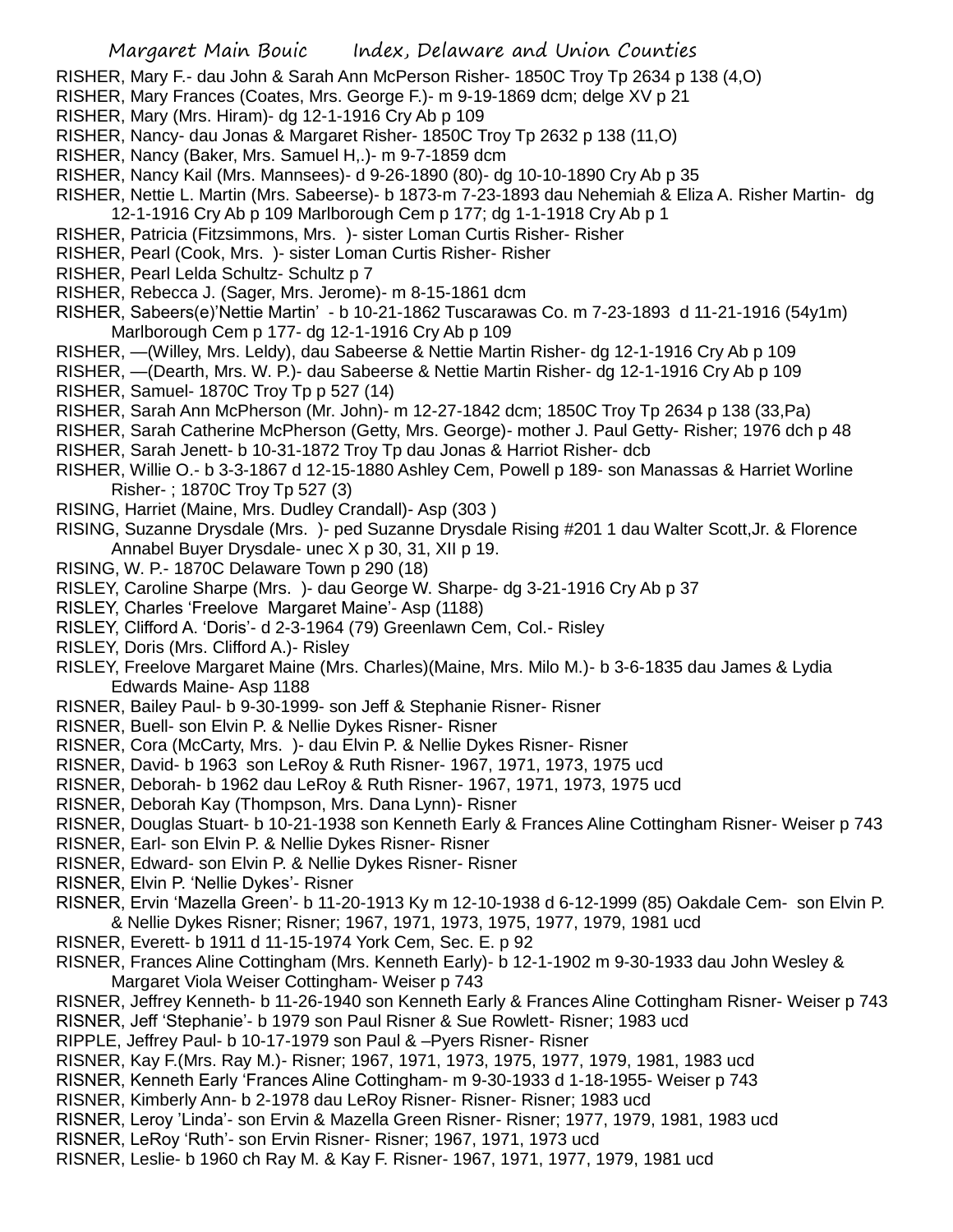- RISNER, Linda (Mrs. Leroy)- Risner
- RISNER, Lucretia Eldora- b 1850 d 3-3-1903 delge XI p 77; 1977, 1979, 1981, 1983 ucd
- RISNER, Marie- dau Elvin P. & Nellie Dykes Risner- Risner
- RISNER, Mazella Green (Mrs. Ervin)- m 12-10-1938- Risner; 1967,1971, 1973, 1975, 1977, 1979, 1981, 1983 ucd
- RISNER, Nellie Dykes (Mrs. Elvin P.)- Risner
- RISNER, Paul- son Elvin P. & Nellie Dykes Risner- Risner
- RISNER, Paul 'Sharon'- son Ervin & Mazella Green Risner- Risner
- RISNER, Paul 'Sue A.'-1967, 1973, 1975, 1977, 1979, 1981, 1983 ucd
- RISNER, Paula- b 1960 dau LeRoy & Ruth Risner- 1967, 1971, 1973, 1975 ucd
- RISNER, Phyllis (Hoffman, Mrs. Donald)- m 11-16-1968- dau Ervin & Mazella Green Risner- Risner
- RISNER, Leslie, Kay (Laird, Mrs. Charles S.)- m 8-20-1983- dau Ray Risner- Risner
- RISNER, Ray M. 'Kay F,'- son Ervin & Mazella Green Risner- Risner; 1967, 1971, 1973, 1975, 1977, 1979, 1981, 1983 ucd
- RISNER, Ruth (Mrs. LeRoy)- 1967, 1971, 1973, 1975 ucd
- RISNER, Sharon (Mrs. Paul)- Risner
- RISNER, Stephanie (Mrs. Jeff)- dau Steve & Penny Coyan- Risner
- RISNER, Sue Ann/E(Mrs. Paul)- m 7-5-1969- dau Paul Pyers- Risner; 1977, 1979, 1981, 1983 ucd
- RISNER, Susan- b 1965 dau LeRoy & Ruth Risner- 1967, 1975, 1983 ucd
- RISNER, Steve- b 1968 son Ruth Risner- 1975 ucd
- RISNER, Theresa Lynn- stillborn 9-26-1971 Oakdale I p 60 (O-R1-2) dau Paul & Sue Ann Pyers Risner
- RISNER, Tracey Lynn- (2-1979) dau Paul & —Pyers Risner- Risner
- RISNER, Vicki- b 1959 dau LeRoy & Ruth Risner- 1967, 1971, 1973, 1975 ucd
- RISNER, Wanda (Kleinman, Mrs. John)- b 1951 dau Ervin & Mazella Green Risner- Risner; 1967 ucd
- RISNER, Wesley- b 1960 son Ray M. & Kay F. Risner- 1973 ucd
- RISNER, Zelda (Havens, Mrs. )- du Elvin P. & Nellie Dykes Risner- Risner
- RISS, Howard, b 11-18-1883 Berlin Tp son Charles & —Tipdin Riss- dcb
- RISSER, Abraham 'Ann M.'- Pabst 2 p 92
- RISSER/RISHER, Adam 'Hester'- 1850C Harlem Tp 701 p 62 (69,Pa)
- RISSER, Ann M. (Mrs. Abraham)- Pabst 2 p 92
- RISSER, Catherine- dau Adam & Hester Risser- 1850C Harlem Tp 701 p 62 (22,O)
- RISSER, Helen Hoffman (Mrs. Jay A.)- b 4-7-1905 m 10-6-1928 dau William Jacob & Emma Baker Hoffman-Weiser p 405
- RISSER, Hester (Mrs. Adam)- 1850C Harlem Tp 701 p 62 (65,Pa)
- RISSER, Jacob- son Adam & Hester Risser- 1850C Harlem Tp 701 p 62 (16,O)
- RISSER, Jay A. 'Helen Hoffman'- b 3-2-1903 m 10-6-1928- Weiser p 405
- RISSER, Joan Hoffman- b 5-27-1932 dau Jay A. & Helen Hoffman Risser- Weiser p 405
- RISSER, Ruth- dau Adam & Hester Risser- 1850C Harlem Tp 701 p 62 (19,O)
- RISSER, Samuel- son Adam & Hester Risser- 1850C Harlem Tp 701 p 62 (11,O)
- RISSER, William- Pabst 2 p 92
- RISSER, William- son Adam & Hester Risser- 1850C Harlem Tp 701 p 62 (13,O)
- RISSLING, John- 1880C Milford 83 p 38 (45, Bav, Bav, Bav)
- RISTER, A. L.- 1949 ucd
- RISTER, Alice B. (Mrs. Paul E.)-1961, 1964, 1969, 1971, 1980 dcd
- RISTER, Anna Louise- interment 10-6-1941 (1m1d) Mitchell Cem, DJ p 22
- RISTER, B.,Jr.- 1949 ucd B. L.- 1949 ucd
- RISTER, Carl E.- b 2-14-1958 d 4-8-1958 Raymond Cem, lptw p 44
- RISTER, Christopher- b 1962 son Lenard & Rosie Rister- 1971 ucd
- RISTER, Daniel Eugene- b 1955 son Paul E. & Alice B. Rister-1961, 1964, 1969, 1971 dcd
- RISTER, Donald- b 1962 son Paul E. & Alice B. Rister- 1964, 1969, 1971, 1980 dcd
- RISTER, Edna G. England (Mrs. William Brady)- b 2-22-1909 m 9-6-1927 d 4-4-1982 Mitchell Cem0 Rister; obit Wm Brady, mlib; 1967, 1973 ucd
- RISTER, Elizabeth (Mrs. )- Rister
- RISTER, F. C.- 1949 ucd
- RISTER, Frank W.- son William Brady & Edna G. England Rister- Rister; obit Wm. Brady, mlib; 1949 ucd RISTER, G. E.- 1949 ucd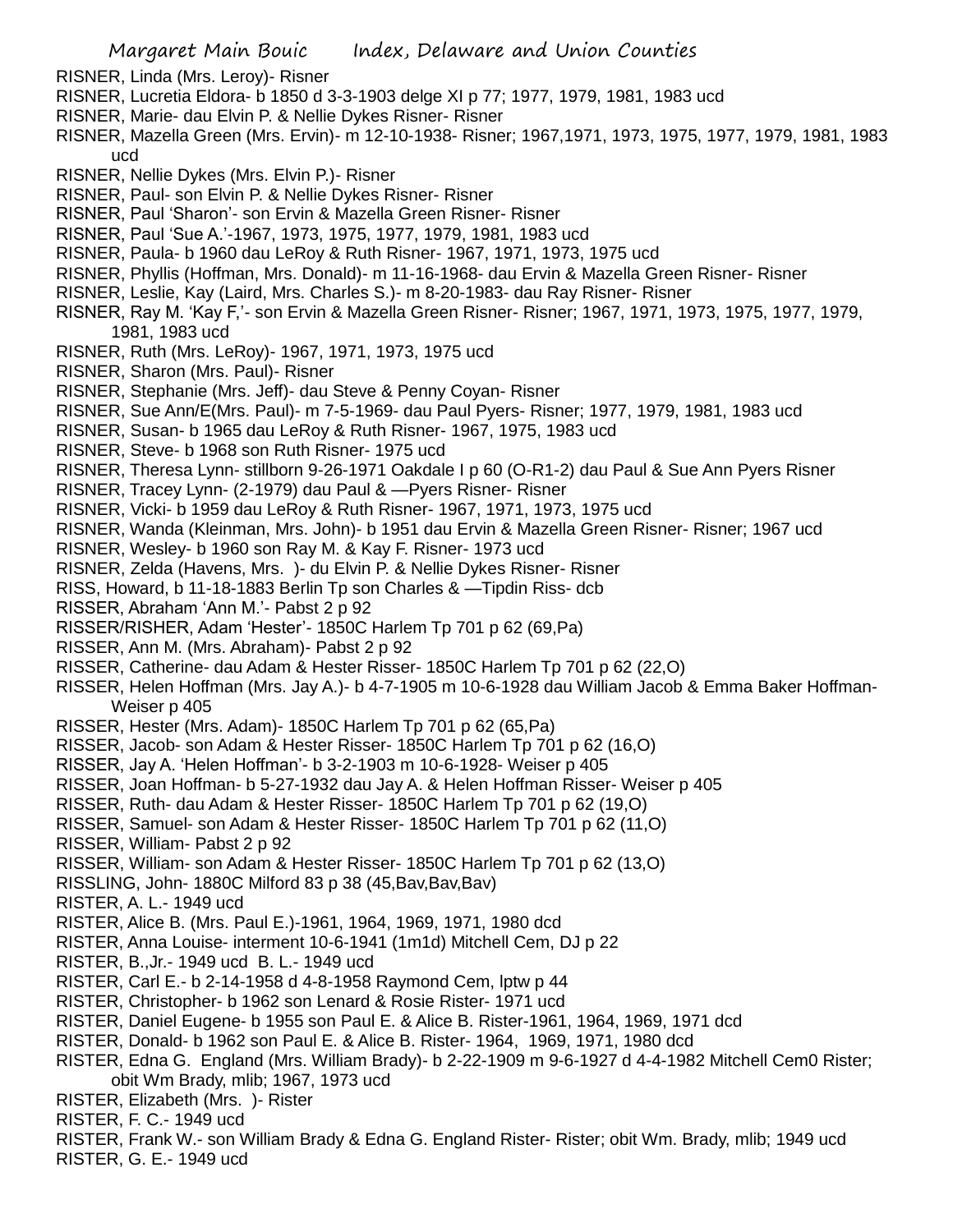RISTER, Glenn- b 1965 son Lenard & Rosie Rister- 1971 ucd

- RISTER, Harold- son William Brady & Edna G. England Rister- Rister; obit Wm. Brady, mlib; 1949 ucd
- RISTER, John C. 'Mary L.Sarver'- son William Brady & Edna G. England Rister- Rister; obit Wm,. Brady, mlib; 1967, 1971, 1973, 1975, 1977, 1979, 1981, 1983 ucd
- RISTER, John, Jr.- b 1970 son John & Mary Sarver Rister- Rister; 1971, 1973, 1975, 1979, 1981 ucd
- RISTER, Karen- b 1965 dau John C. & Mary L. Sarver Rister- Rister; 1967, 1971, 1973, 1975, 1979, 1981 ucd RISTER, Karen- b 1964 dau Lenard & Rosie Rister- 1971 ucd
- RISTER, Kathy Ellen- b 1-16-1962 d 6-17-1981 (19) boating accident. Raymond Cem, lptw p 44- dau John & Mary Sarver Rister- Rister; 1967, 1971, 1973, 1975, 1979 ucd
- RISTER, Lenard 'Roie'- 1971 ucd
- RISTER, Linda- 1980 dcd
- RISTER, Manuel G. "Bud" son William Brady & Edna G. England Rister- Rister; obit Wm. Brady, mlib; 1949 ucd
- RISTER, Manuel 'Rachel Burton'- Rister
- RISTER, Margaret Elizabeth (Fleure, Mrs. Donnie R.)- b 1958 m 6-6-1981 dau Paul E. & Slice B. Rister-Rister; 1961, 1964, 1969, 1971 dcd
- RISTER, Margaret (Kern, Mrs. )- dau William Brady & Edna G. England Rister- Rister. Obit Wm. Brady, mlib
- RISTER, Mark- b 1964 son Paul E. & Alice B. Rister- 1969, 1971, 1980 dcd
- RISTER, Mary Ruth (Lockwood, Mrs. Forrest)- dau William Brady & Edna G. England Rister- Rister; obit Wm. Brady, mlib; 1949 ucd
- RISTER, Mary L. Sarver (Mrs. John C,.)- dau Jack Sarver,Jr.- Rister; 1967, 1971, 1973, 1975, 1979, 1981, 1983 ucd
- RISTER, M. H.- 1949 ucd
- RISTER, Michael- b 1967 son Lenard & Rosie Rister- 1971 ucd
- RISTER, Pamela J. Wetherell (Mrs. Ronald L.)- m 2-28-1976 dau Thomas Wetherell- Rister
- RISTER, Patricia L. (Vigar, Mrs. Tim W.)- b 1960 m 12-30-1979 dau John C. & Mary Sarver Rister- Rister; 1967, 1971, 1973, 1975, 1979, 1981 ucd
- RISTER, Paul E. 'Alice B.- son Elizabeth Rister- Rister; 1961, 1964, 1969, 1971, 1980 dcd
- RISTER, Rachel Burton (Mrs. Manuel)- Rister
- RISTER, Ralph- son William Brady & Edna G. England Rister- Rister; obit Wm. Brady, mlib
- RISTER, Randy- b 1953 son John & Mary Sarver Rister- Rister; 1967, 1971 ucd
- RISTER, Rick- son John & Mary Sarver Rister- Rister
- RISTER, Ronald Lee 'Pamela J. Wetherell'- b 1952 m 2-28-1976 son Paul E. & Alice B. Rister- Rister; 1961, 1964, 1969, 1971 dcd
- RISTER, Rose Marie (Adkins, Mrs. Lee)- dau William Brady & Edna G. England Rister- Rister; obit Wm. Brady, mlib
- RISTER, Rosie (Mrs. Lenard)- 1971 ucd
- RISTER, William Brady 'Edna G. England'- b 9-27-1903 m 9-6-1927 d 12-28-1981 (78) son Manuel & Rachel Burton Rister- Rister; obit, mlib; 1967 ucd; plat record, DJ p 24
- RISTER, William Brady,Jr.- son William Brady & Edna G. England Rister- Rister; obit Wm Brady, mlib; 1949 ucd
- RISTINE, Betty G. (Mrs. Leonard P.)- 1961, 1964, 1969 dcd
- RISTINE, "Dolly" Elizabeth- b 1952 dau Leonard P. & Betty G. Ristine- 1961, 1964, 1969 dcd
- RISTINE, Leonard P. 'Betty G."-1961, 1964, 1969 dcd
- RISTNER, Kathy- 1981 ucd
- RISTNER, Ruth K.- 1983 ucd
- RISTON, Austin, Mrs. sister William Gay, dau Nicholas Gay- dg 10-13-1908 Cry Ab p 162
- RITCHARD, M. G.- 1880C Scioto Tp 181-192 ( 50, Ind, NY, Pa)
- RITCHARDS/PRITCHARD, Anna Pierce (Mrs. Levi)- m 7-3-1866 dcm; delge XI p 27
- RITCHARDS/PRITCHARD, Levi 'Anna Pierce'- m 7-3-1866 dcm; delge XI p 27
- RITCHESON, Rev.- dg 4-113-1906 Cry Ab p 93
- RITCHEY, Andrew 'Elizabeth Dontz'- m 1-12-1843- Madison Co, unec IX p 65
- RITCHEY, Barry- son Clinton & Melba Young Ritchey- Ritchey
- RITCHEY, Brenda (Steiner, Mrs. )- dau Clinton & Melba Young Ritchey- Ritchey
- RITCHEY, Catharine (Mrs. George)- 1883 uch V p 408
- RITCHEY, Clinton 'Melba Young'- Ritchey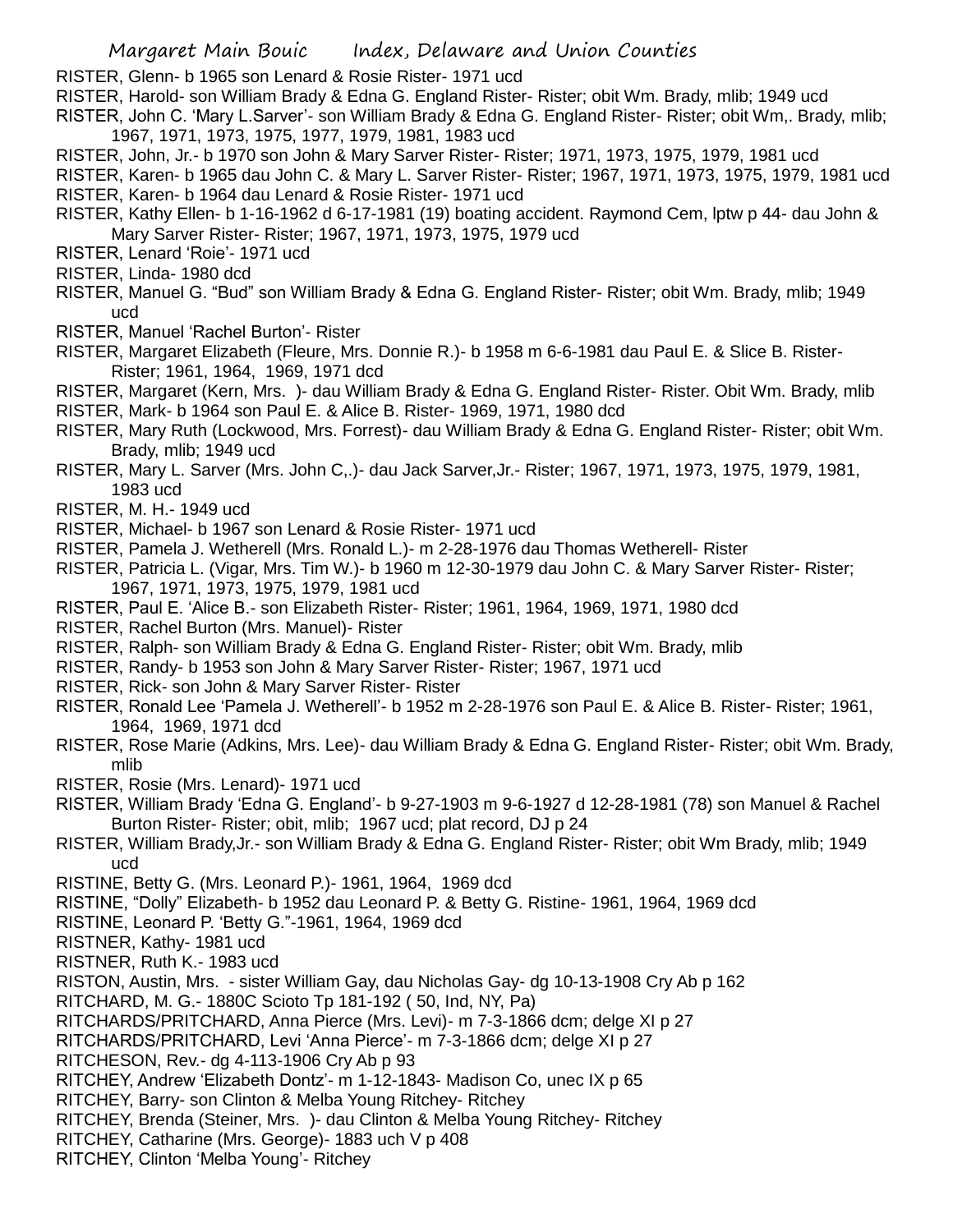- RITCHEY, David E. d 9-8-1878 (4-3-24) son n. B. & M., E. York Cem p 5
- RITCHEY, Elizabeth Dontz (Mrs. Andrew)- m 1-12-1843- Madison Co, unec IX p 65
- RITCHEY, Ethel- b 6-10-1885 d 3-2-1888 York Cem, Sec A. p 48
- RITCHEY, Ettie M. (McAllister, Mrs. Cassius R.)- m 9-22-1883 ucm (Hearl)
- RITCHEY, Darlene (Mrs. Joseph)- 1980 dcd
- RITCHEY, George F. supply Co- delge XV p 52 (1908)
- RITCHEY, George 'Catharine'- 1883 uch V p 408
- RITCHEY, J. B.- 1883 uch IV p 512
- RITCHEY, Jennifer (Mulhern, Mrs. )- dau Clinton & Melba Young Ritchey- Ritchey
- RITCHEY, Joseph 'Darlene'- 1980 dcd
- RITCHEY, Margaret (Johnson, Mrs. Baldwin)- b 10-11-1809 m 2-11-1836 dau George & Catherine Ritchey-1883 uch V p 408; ped Penny Johnson Deibert #17; unec III p 31
- RITCHEY, Martha- b 5-24-1870 d 3–17-1914 York Cem, Sec A. p 48
- RITCHEY, Mary Ann (Nichols, Mrs. )(Sabins, Mrs. Ronald L.)- b 11-21-1952 m 10-25-1993 d 8-24-1994 (41) dau Clinton & Melba Young Ritchey- Ritchey
- RITCHEY, Mary (Mrs. Nathaniel Boyd) b 7-8-1846 d 3-14-1894 York Cem p 5, 48
- RITCHEY, Melba Young (Mrs. Clinton)- Ritchey
- RITCHEY, Nathaniel Boyd 'Mary'- b 8-71841 d 4-2-1909 York Cem p 5, 48
- RITCHEY, Ramon M.- d 2-3-1894 (4-10-8) Scioto Tp dcdeaths
- RITCHEY, Terry- son Clinton & Melba Young Ritchey- Ritchey
- RITCHIE, A. H.- pallbearer for James Milton DeCamp- dg 3-30-1915 Cry Ab p 33
- RITCHIE, Allen- son Paul & Hazel Sumner Ritchie- Ritchie
- RITCHIE, Amanda Kay- b 6-3-1975 dau John G. & Pamela O'Brien Ritchie- 1985 uch p 40, 107
- RITCHIE, John Andy 'Marsha'- 1973, 1975, 1977, 1979, 1981, 1983 ucd
- RITCHIE, Ashton D. 'Rita;- 1980 dcd
- RITCHIE, Barbara (Mrs. Robert J.)- Ritchie
- RITCHIE, Barcus J.- b 9-1893 son Herbert Sheridan & Tertta Scott Ritchie- 1900C Taylor Tp 82-85 p 4B (6,O,O,O)
- RITCHIE, Betty (Lee, Mrs. Louisa Amrine)- b 11-17-1925 m 8-16-1948- dau Cletous & Elizabeth Brennard/Mary Sink Ritchie- Ritchie; 1985 uch p 89
- RITCHIE, Betty "Cookie" (White, Mrs. Mike)- dau Paul & Hazel Sumner Ritchie- Ritchie
- RITCHIE, Blanche (Bowen, Mrs. Stanley)- b 1881 m 12-27-1899 d 1940 Oakdale I p 35 (E-R33-3) dau Jerome & Sarah Jane Gardner Ritchie- 1915 uch p 738, 946
- RITCHIE, Brenda (Wurtsbaugh, Mrs. Rockie)- dau Paul & Hazel Sumner Ritchie- Ritchie; 1962 ucd (4)
- RITCHIE, Carol (Overfield, Mrs. )- dau Warren H. & Edna A. Peter Ritchie- Ritchie
- RITCHIE, Carson- b 7-3-1948 son Frank & Goldie Arlene Reitz Ritchie- Weiser p 824
- RITCHIE, Celia J. Smith (Mrs. Clark)- b 1841 dau William DeForest & Almira Gott Smith- 1883 uch V p 247; unec XII p 15
- RITCHIE, Charles H. 'Pauline G.'- b 2-1899 d 1959 Oakdale I p 74 (D-R1-30) son Herbert Sheridan & Retta Scott Ritchie- 1900C Taylor Tp 82-85 p 4B (1,O,O,O)
- RITCHIE, Charles- son Joseph & Susan Ann Stoolfire Ritchie- dumch p 216
- RITCHIE, Charles W. 'Martha D. Wright'- b 8-1852 m 11-26-1874 ucm 5586; mt 3 p 4; 1900C Leesburg Tp 1150-151 p 7A (47,O,Pa,Pa) m 26y
- RITCHIE, Christina Marie- dau Glenn & Linda Turner Ritchie- Ritchie
- RITCHIE, Clark 'Celia J. Smith'- 1883 uch V p 247; unec XII p 15
- RITCHIE, Cletous W.'Mary Sink''Elizabeth Brennard'- b 5-1899 d 3-14-1992 (92) son Joseph & Josephine Braithwaite Ritchie- Ritchie; 1985 uch p 89; 1915 uch p 738; 1900C Leesburg Tp 69 p 3B (1,O,O,O)
- RITCHIE, Danny- son Paul & Hazel Sumner Ritchie -Ritchie; 1962 ucd (3)
- RITCHIE, Darrell- son Paul & Hazel Sumner Ritchie- Ritchie; 1962 ucd (8)
- RITCHIE, David- son Paul & Hazel Sumner Ritchie- Ritchie
- RITCHIE, Delbert P.- d 12-31-1925 (4m) Oakdale 3774(G71)
- RITCHIE, Edna A. Peter (Mrs. Warren H.)- b 3-18-1906 d 12-29-1988 (82)-Oakdale II p 1146 (M-R12-5) dau George & Lily Roberts Peter- Ritchie
- RITCHIE, Eleanor Joy (White, Mrs. Fisher)(Mrs. )- dau Edward & Polly McMullen Joy- White II 2
- RITCHIE, Elijah 'Lila Jones'- Ritchie
- RITCHIE, Ethel M.- b 7-1876 dau Charles W. & Martha D. Wright Ritchie- 1900C Leesburg Tp 150-151 p 7A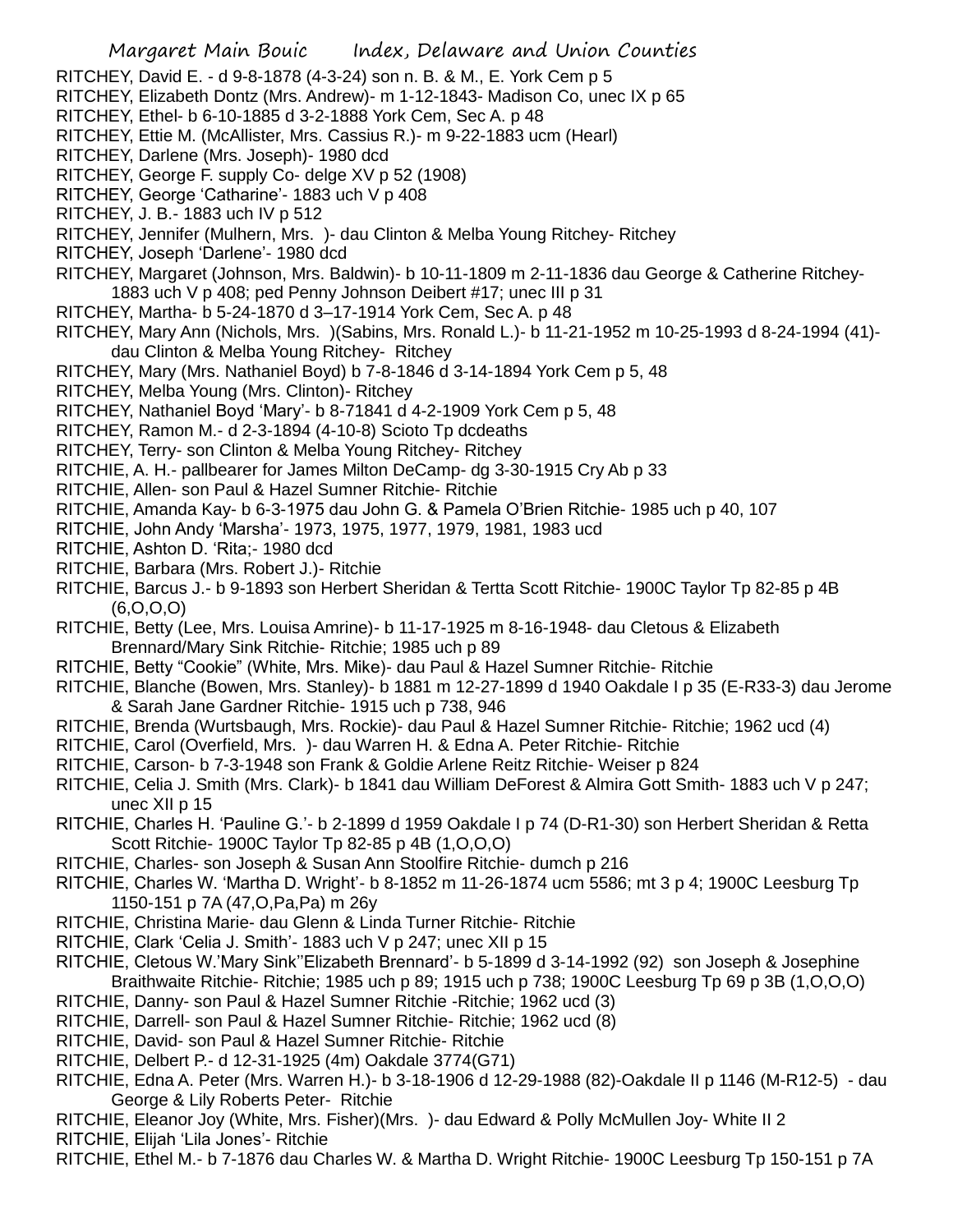(23,O,O,Va)

- RITCHIE, Etta May (McAlister, Mrs. Cassius)- dau Jerome & Sarah Jane Gardener Ritchie- dumch p 217; 1915 uch p 738, 946; 1870C Leesburg Tp 58-59 p 7 (5,O); 1880C Leesburg Tp 138 p 14 (15,O,O,O)
- RITCHIE, Evelyn- dau John F. & Fannabel Burkepile Ritchie- 1949 ucd; obit mlib
- RITCHIE, Fae (Manville, Mrs. Malcolm)- dau John & Fannabel Burkepile Ritchie- Ritchie; 1949 ucd
- RITCHIE, Fannabel Burkepile (Mrs. John F.)- b 5-10-1916 m 11-21-1939 d 3-18-1990 (73) Broadway Cem.
	- lptw p 81- dau Edward & Nellie Wuertsbaugh Burkepile- Ritchie; obit, John F.; 1949, 1962, 1967,
	- 1971,1973, 1975, 1977, 1979, 1981, 1983 ucd
- RITCHIE, Fielden- ch John F. & Fannabel Burkepile Ritchie- 1949 ucd
- RITCHIE, Florence Marie (Bale, Mrs. Forrest)- dcq Florence Bale 1; 1976 dch p 367
- RITCHIE, Frank 'Goldie Arlene Reitz'- Weiser p 824
- RITCHIE, Gary- son John F. & Fannabel Burkepile Ritchie- 1949, 1962(16) ucd
- RITCHIE, Glenn 'Linda Turner'- b 9-15-1955 m 6-21-1975 d 6-19-1982 (26) York Cem- son Paul & Hazel Sumner Ritchie- Ritchie; 1962 ucd (6)
- RITCHIE, Goldie Alrene Reitz (Mrs. Frank)- b 3-18-1923 dau Ellis Gordon & Maude Delp Reitz- Weiser p 824
- RITCHIE, Hazel (Mrs. Paul)- Ritchie; 1962 ucd
- RITCHIE, Hemlin,Sr.- Ritchie
- RITCHIE, Herbert Sheridan 'Rettie Scott'- b 12-1869 m 1-20-1891 ucm (Hearl) d 4-10-1935 Oakdale I p 74 (D-R1-30)- son Jerome & Sarah Jane Gardener Ritchie- dumch p 217; 1915 uch p 738, 946; Ritchie; 1870C Leesburg Tp 58-59 p 7 (5/12,O); 1880C Leesb. Tp 138 p 14 (10,O,O,O); 1900C Taylor Tp 82-85 p 4B (30,O,Pa,O)
- RITCHIE, Hila Clevenger (Mrs. )- dau John L. & Edna Gaston Clevenger- 1985 uch p 26, 27
- RITCHIE, Irene Groome (Mrs. Jerome C.)- b 4-27-1911 m 10-9-1931 d 7-16-1996 (85)- dau Fletcher & Carrie B. Styer Groome- Ritchie; unec XVII p 50; 1949, 1959, 1962, 1967, 1971, 1973, 1975, 1977, 1979, 1981, 1983 ucd
- RITCHIE, Irene (Mayes, Mrs. )- dau Warren H. & Edna A. Peter Ritchie- Ritchie
- RITCHIE, James R.- 1981, 1983 ucd
- RITCHIE, Jerome B.- son Herbert Sheridan & Retta Scott Ritchie- dumch p 217
- RITCHIE, Jerome C. 'Irene Groome'- 2-16-1908 m 10-9-1931 d (81) Broadway Cem- son Joseph & Josephine Braithwaite Ritchie- Ritchie; 1915 uch p 738; Grad Broadway 1925, unec III p 20; 1949, 1959, 1962, 1967, 1971, 1973, 1975, 1977, 1979, 1981, 1983 ucd
- RITCHIE, Jerome 'Sarah Jane Gardener'- b 2-23-1839 m 1-15-1863 d 10-12-1899 Oakdale I p 35 (E-R33-3) son Joseph & Susan Ann Stoolfire Ritchie- dumch p 216; 1915 uch p 737, 946;
- 1870C Leesburg Tp 58-59 p 7 (30,Pa); 1880C Leesburg Tp 138 p 14 (41,O,O,O); uca p 79 RITCHIE, John F.'Fannabel Burkepile'- b 6-14-1910 m 11-21-1939 d 2-15-1994 (83) Broadway Cem, lptw p 81 son Joseph & Josephine Braithwaite Ritchie- Ritchie; obit, mlib; 1915 uch p 738; 1949, 1962, 1967, 1971, 1973, 1975, 1977, 1979, 1981, 1983 ucd
- RITCHIE, John G.'Pamela O/Brien'- son John F. & Fannabel Burkepile Ritchie- Ritchie; 1985 uch p 106; obit, John F., mlib; 1949,1967 ucd
- RITCHIE, Johnny- son Paul & Hazel Sumner Ritchie- Ritchie; 1962 ucd (7)
- RITCHIE, Joseph W, 'Josephine Braithwaite'- b 11-10-1873 d 125-1919 Oakdale II p 40 (G-R5-13) son Jerome & Sarah Jane Gardener Ritchie- dumch p 217; 1915 uch p 737, 946; Ritchie; obit John F., mlib; 1880C Leesburg Tp 138 p 14 (6,O,O,O); 1900C Leesb Tp 69 (26,O,Pa,O) m 4y
- RITCHIE, Joseph 'Susan Ann Stoolfire'- dumch p 216
- RITCHIE, Joseph,Jr.- son Joseph & Susan Ann Stoolfire Ritchie- dumch p 216
- RITCHIE, Josephine Braithwaite (Mrs. Joseph W.)- b 11-8-1876 d 11-18-1959 Oakdale II p 40 (G-R5-13)- dau Milton Braithwaite- Ritchie; obit John F., mlib; 1985 uch p 16; 1915 uch p 738; 1949 ucd; 1900C Leesburg Tp 69 (22,O,Pa,O) m 4y, 3 ch
- RITCHIE, Kathleen (Jordan, Mrs. Lynn)- dau Warren H. & Edna A. Peter Ritchie- Ritchie
- RITCHIE, Laurie Jo (6-1983) dau Gene Ritchie- Ritchie
- RITCHIE, Lila Jones (Mrs. Elijah)- Ritchie
- RITCHIE, Linda Turner (Mrs. Glenn)- m 6-21-1975- Ritchie
- RITCHIE, Lois Marie (Magana, Mrs. Arthur)-dau Paul & Hazel Sumner Ritchie- Ritchie; 1962 ucd (1)
- RITCHIE, Louann (Herd, Mrs. Phillip)- b 1958 dau John F. & Fannabel Burkepile Ritchie- Ritchie; obit, John F.; 1962, 1967, 1971, 1973 ucd
- RITCHIE, Louisa (White, Mrs. )- dau Joseph & Susan Ann Stoolfire Ritchie- dumch p 216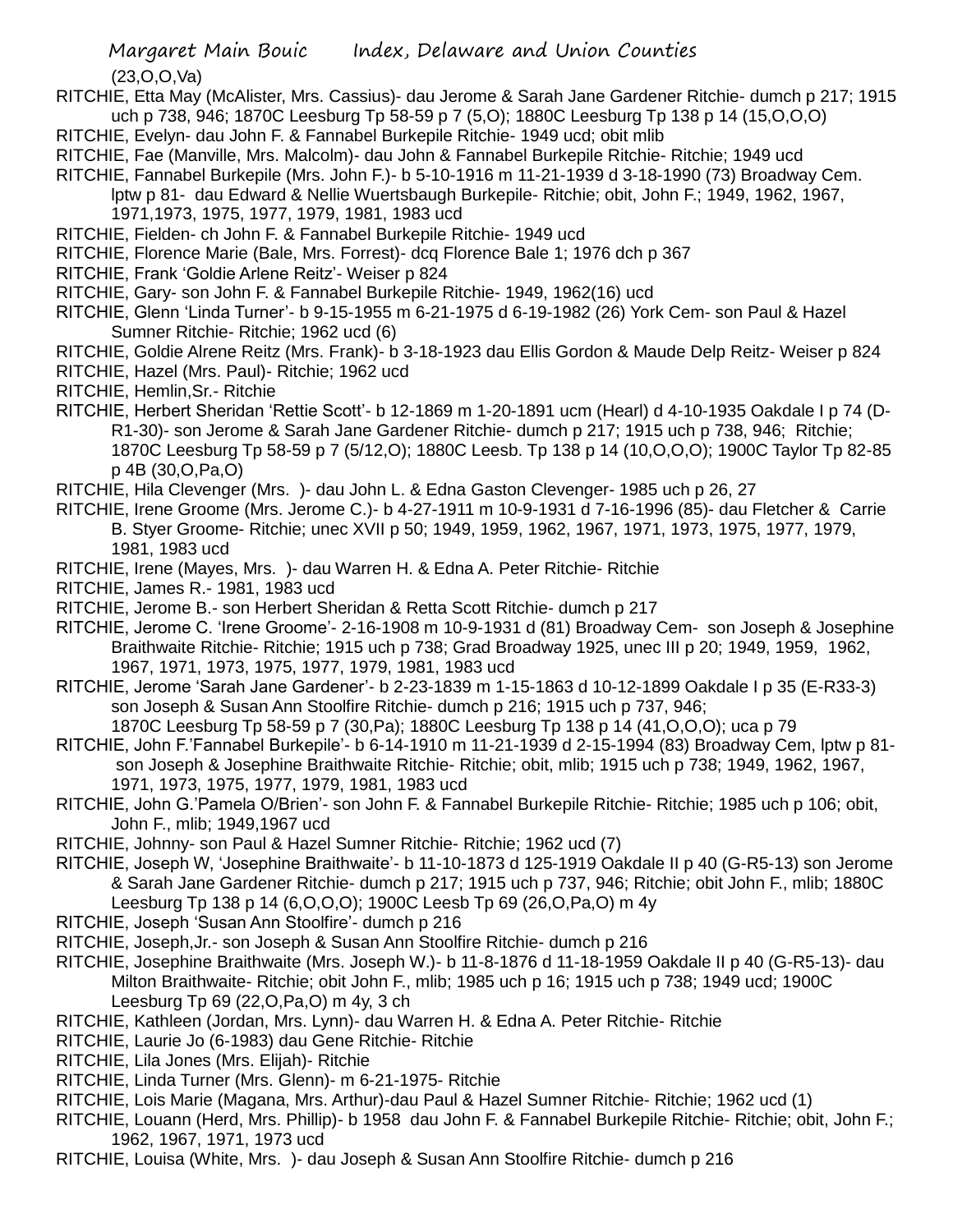- RITCHIE, Lucius- son Joseph & Susan Ann Stoolfire Ritchie- dumch p 216
- RITCHIE, Mabel R/Z- b 8-1880 d 1931 Claibourne Cem p 47; dau Charles W. & Martha D. Wright Ritchie-1900C Leesburg Tp 150-151 p 7A (19,O,O,Va)
- RITCHIE, Margaret- dau Eleanor Joy Ritchie- White 2, see
- RITCHIE, Marsha (Mrs. John Andy)- 1973, 1975, 1977, 1979, 1981, 1983 ucd
- RITCHIE, Martha- dau Elijah & Lila Jones Ritchie- Ritchie
- RITCHIE, Martha D. Wright (Mrs. Charles W.)- b 9-18-1854 m 11-26-1874 ucm 5586 d 10-19-19123
- Claibourne Cem p 80; mt3 p 4; 1900C Leesburg Tp 150-151 p 7A (45,Va,Pa,Pa)
- RITCHIE, Mary-d 6-29-1927 (84) Oakdale 3931
- RITCHIE, Mary Belle (Cooley, Mrs. Bernard)-b 7-29-1932 dau Jerome & Irene Groome Ritchie- Ritchie; Grad Broadway 1925, unec III p 20; 1949 ucd
- RITCHIE, Mary (Delbou, Mrs. James)- m 10-12-1937 dau Joseph & Josephine Braithwaite Ritchie- Ritchie; 1915 uch p 738
- RITCHIE, Mary Jane (Wood, Mrs. James F.)(2nd wife)- m 12-24-1856 d 1-29-1911 Wood Bible, Un Co Hist. Soc. Museum; unec II p 4, 5
- RITCHIE, Mary Lee- dau Joseph & Susan Ann Stoolfire Ritchie- dumch p 216
- RITCHIE, Mary Sink (Mrs. Cleotus)- 1985 uch p 89
- RITCHIE, Matthew- b 1971 son John Andy & Marsha Ritchie- 1973, 1975, 1977, 1979, 1981, 1983 ucd
- RITCHIE, Melissa Lynn- b 10-6-1977 dau John G. & Pamela O'Brien Ritchie- 1985 uch p 107; Ritchie
- RITCHIE, Nancy (Williams, Mrs. Dr. Thomas B.)- 1880 dch p 236; 1908 dch p 351
- RITCHIE, Nannie Blanche- dau Joseph & Susan Ann Stoolfire Ritchie- dumch p 216
- RITCHIE, Nathan b 1979 son Ashton D. & Rita Ritchie- 1980 dcd
- RITCHIE, Nathan B.- son Joseph & Susan Ann Stoolfire Ritchie- dumch p 216
- RITCHIE, Norma (Votaw, Mrs. Rick)- dau Warren H. & Edna A. Peter Ritchie- Ritchie
- RITCHIE, Pamela O'Brien (Mrs. John)- dau James & Sara O'Brien- 1985 uch p 40; Ritchie
- RITCHIE, Patricia (Johnson, Mrs. Richard)- dau Jerome & Irene Groome Ritchie- Ritchie; 1949, 1959 ucd (15)
- RITCHIE, Paul Delbert- b 12-26-d 12-30-1925 infant son Warren & Rose Ritchie- Oakdale II p 40 (G-R5-13)
- RITCHIE, Paul 'Hazel Sumner'- b 4-21-1927 d 3-3-1993 (65) York Cem- son Elijah & Lila Jones Ritchie-Ritchie; 1962 ucd
- RITCHIE, Paul- b 1965 son John Andy & Marsha Ritchie- 1973, 1975, 1977, 1979, 1981, 1983 ucd
- RITCHIE, Pauline (Combs, Mrs. Raymond)- Ritchie
- RITCHIE, Pauline (Foreman, Mrs. )- dau Paul & Hazel Sumner Ritchie- Ritchie; 1962 ucd (11)
- RITCHIE, Pauline G. (Mrs. Charles H.)- b 1897 d 1963 Oakdale I p 74 (D-R1-30)
- RITCHIE, Pauline b 7-1897 d 8-18-1963 (66)Oakdale dau Herbert Sheridan & Retta Scott Ritchie- 1900C Taylor Tp 82-85 (2,O,O,O)
- RITCHIE, Rhetta Scott (Mrs. Herbert Sheridan)- b 1870 d 7-24-1932 (62) Oakdale 4455 (D110) I p 74 (D-R1- 30); dumch p 217; Ritchie; 1900C Taylor Tp 82-85 p 4B (29,O,O,O) m 9y 3ch
- RITCHIE, Rita (Mrs. Ashton D.)- 1980 dcd
- RITCHIE, Robert J.- son Jerome & Irene Groome Ritchie- Ritchie; 1949 ucd
- RITCHIE, Ronald- Ritchie
- RITCHIE, Rozella May/Mae -b 4-4-1904 d 3-9-1924 (19) Oakdale 3622 (G71) II p 40 (G-R5-13)- dau Joseph W. & Josephine Braithwaite Ritchie- 1915 uch p 738
- RITCHIE, Sarah Jane Gardener (Mrs. Jerome)- b 9-18-1841 m 1-15-1863 d 8-115-1924 (83) Oakdale 3362(E193) I p 35 (E-R33-3)- dau William & Grace Aris Gardener- dumch p 217; 1915 uch p 737, 946; 1870C Leesburg Tp 58-59 p 7 (28,O); 1880C Lees Tp 138 p 14 (38,O,O,O); 1900C Leesburg Tp 69 p 3B (58, O,Va,Va) wid, 4 ch
- RITCHIE, Sharlene Ann (Fancey, Mrs. Lynn Eugene)- m 3-3-1990 dau Ronald Ritchie- Ritchie
- RITCHIE, Sophia Jennie b 5-1-1897 d 11-24-1918 Oakdale II p 40 (G-R15-13)- dau Joseph & Josephine Braithwaite Ritchie- Ritchie; 1915 uch p 738; Grad Broadway HS 19916, unec III p 19; 1900C Leesburg Tp 69 p 3B (3,O,O,O)
- RITCHIE, Susan Ann Stoolfire (Mrs. Joseph)- dumch p 216
- RITCHIE, Tamie/Tammy- b 1969 dau John Andy & Marsha Ritchie 1973, 1975, 1977, 1979, 1981, 1983 ucd
- RITCHIE, Tia- b 1966 dau John Andy & Marsha Ritchie- 1973, 1975, 1977, 1979, 1981, 1983 ucd
- RITCHIE, Timothy F.- b 1942 d 1961 Broadway Cem, lptw p 81- son John F. & Fannabel Burkepile Ritchie-1949 ucd
- RITCHIE, Warren H. 'Edna A. Peter(s)'- b 4-30-1897 d 1948 or 5-17-1958 WW I, II Oakdale II p 146 (M-R12-5)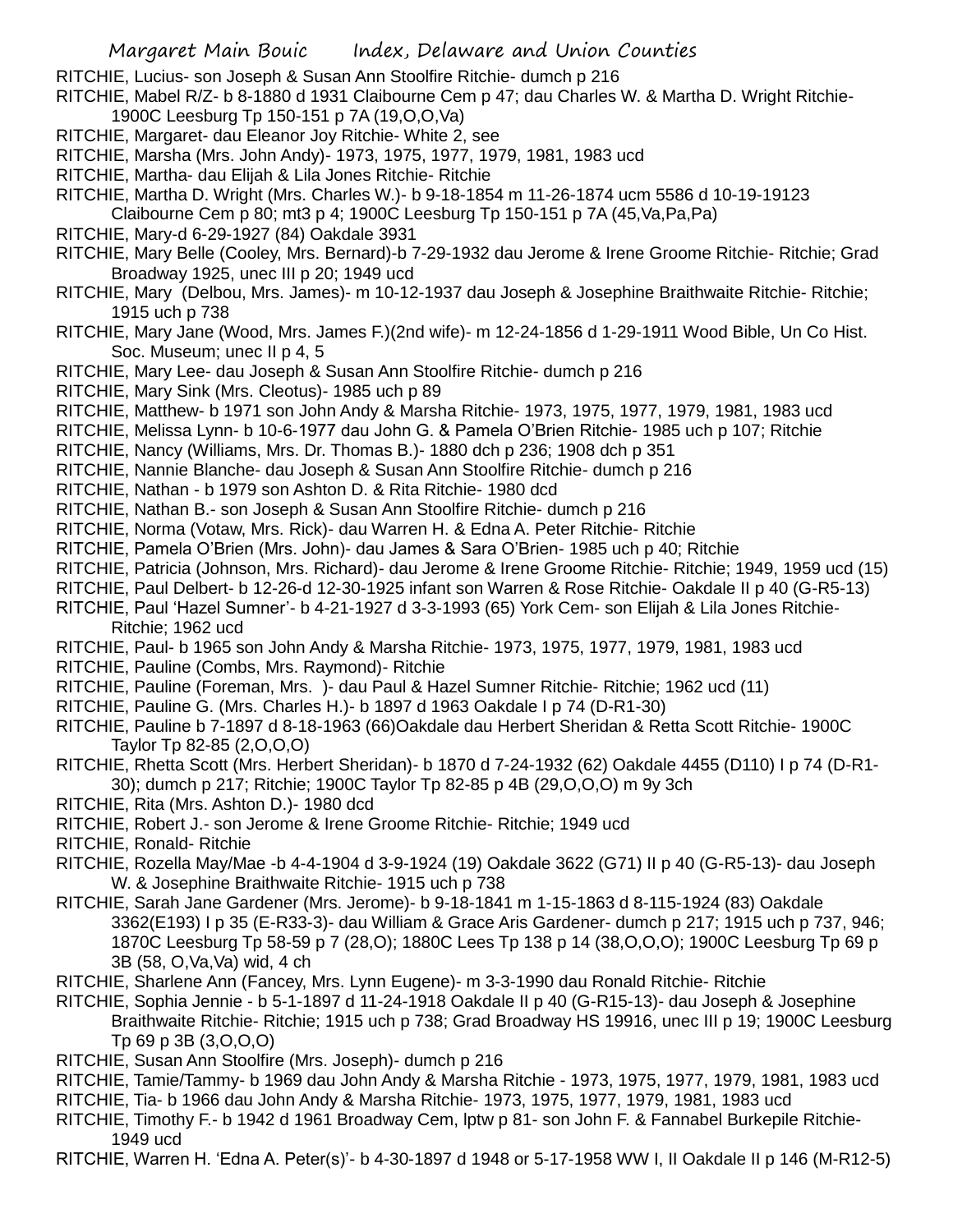- son Joseph W. & Josephine Braithwaite Ritchie 1915 uch p 738; grad Broadway 1915, unec III p 18; Ritchie; 1900C Leesburg Tp 69 p 3B (3,O,O,O)

- RITCHIE, Warrenetta (Lowe, Mrs. Donald R.)- m 6-25-1948- Ritchie
- RITCHIE, William B.- son Joseph & Sarah Ann Stoolfire Ritchie- dumch p 216
- RITCHIE, William E. son Hemlin Ritchie,Sr.- Ritchie- engaged to Susan Yates
- RITE, Almira- d 5-3-1887 (72-7-0)- Harlem Tp- dcdeaths
- RITE, Charles- d 4-6-1878 (1y3m) Ashley- son Henry & P. Mendenhall Rite- dcdeaths
- RITE, Mary, Miss, unclaimed letter 1851; unec VIII p 44
- RITENOUR, Carl- son Charles & Ora Huffman Ritenour- obit Charles, mlib, obit Ora, mlib
- RITENOUR, Charles 'Ora Huffman'- d 9-28-1949 (70) jeffersonville Cem, obit, mlib; Ritenour
- RITENOUR, Kenneth- son Charles & Ora Huffman Ritenour- Ritenour; obit Charles, obit, Ora, mlib
- RITENOUR, Marlin- son Charles & Ora Huffman Ritenour- Ritenour; obit Charles, obit Ora, mlib
- RITENOUR, Ora Huffman (Mrs. Charles)- d 5-18-1960 (79) Jeffersonville Cem- Ritenour' obit, mlib; obit, charles, mlib
- RITENOUR, Ro(d)ger- son Charles & Ora Huffman Ritenour- Ritenour; obit Charles, obit Ora, mlib RITHERFORD, Peter A.- d 12-5-1875 (2y3m) Concord Tp dcdeaths
- RITHMAYER, Blanchie- b 11-14-1889 Delaware Town dau William & Mattie Robinson Rithmayer- dcb
- RITMEYER, Louis- d Monday (58) dg 8-26-1913 Cry Ab p 55; brother of Mrs. George Havens
- RITMOYER, Frederica Southe (Mrs. Lewis)- m 11-25-1853 dcm
- RITMOYER, Leis 'Fredericka Southe'- m 11-25-1853 dcm
- RITNER, Caralas- 1870C Delaware Town p 337 (2)
- RITNER, Caroline- 1870C Delaware Town p 337 (3)
- RITNER, John- 1870C Delaware Town p 337 (40\*)
- RITNER, Gov. Joseph- 1880 dch p 577; 1883 uch V p 507 brother Maj. Peter Ritner
- RITNER, Katrine- 1870C Delaware Town p 337 (28)
- RITNER, Maj. Peter 'Rachel S.'- 1883 uch V p 507
- RITNER, Rachel S. (Hughes, Mrs. William R.)- m 12-1853 dau Maj. Peter & Rachel S. Ritner- 1883 uch V p 507
- RITNER, Rachel S. (Mrs. Peter)- 1883 uch V p 507

RITSON, Mary- b 1822 d 1858 Oak Grove Cem, Powell p 439,May Bemer (Mrs. Thomas)- m 6/9-27-1865 dcm

RITTEL, Mary Bemer (Mrs. Thomas)- m 6/9-27-1865 dcm

- RITTEL, Thomas 'May Bemer'- m 6/9-27-1865 dcm
- RITTENHOUSE, many references to Baskett are from Melissa Perkins Baskett, Punta Gorda, Fla.
- RITTENHOUSE, —family of Patricia A. Marshall- unec XVI p 29
- RITTENHOUSE, —family of James D. Fathbruckner- delge V p 38
- RITTENHOUSE, —family of Stanley R. Miller, delge IX p 65
- RITTENHOUSE, —family of Melissa Baskett- delge XIII p 65
- RITTENHOUSE, —family of Lona Cappis #57, unec V p 13, VI p 13
- RITTENHOUSE, —family of Ned Sharp #140, unec V p 14, VI p 2, VII p 8
- RITTENHOUSE, —family of Julia Fishbaugh #130, unec VI p 13, VII 31, IX p 13
- RITTENHOUSE, --- b 3-6-1879 Scioto Tp dau James H. & Zelda Myers Rittenhouse- dcb
- RITTENHOUSE, —b 2-10-1868 Scioto Tp dau Thomas C. & Sarah A. Rittenhouse- dcb
- RITTENHOUSE, Addie George (Mrs. Thomas)- Rittenhouse
- RITTENHOUSE, Adelaide- Sbc p 43
- RITTENHOUSE, Alice- opc 357
- RITTENHOUSE, Alice A. (Elsom, Mrs. Nelson)(Price, Mrs. )- m 2-10-1885 ucm (Hearl); Rittenhouse; opc 357
- RITTENHOUSE, Alice (Gamble, Mrs. Samuel,Jr.)- m 2-24-1874 ucm 5446 dau David & Charlotte Nichols Rittenhouse- unec IV p 66; Sbc p 35; dg 3-24-1908 Cry Ab p ; 1860C Dover Tp 298 (5,O); 1870C Dover Tp 50-54 p 7 (16,O)
- RITTENHOUSE, Alice Joan (Streng, Mrs. Donald Lee)- m 1-17-1957 Rausch (16244) III op 295 dau Edgar D. & Carol Rittenhouse- Rittenhouse
- RITTENHOUSE, Amanda Carr (Mrs.Joseph M.)- b 4-30-1847 m 9-20-1866 d 12-6-1906 New Millcreek Cem p 29- dau Evans & Phebe Randall Carr-Bean 11149; opc 449; 1908 dch p 532; 1915 uch p 1046; Maugans Anc p 92, 114; delge XI p 57; 1850C Scioto Tp 2399; 1870C Diover Tp 155-158 p 25 (23,O); 1880C Scioto Tp 281-299 (33,O, Vt,-)

RITTENHOUSE, Mildred Amanda (Liggett, Mrs. Absalom)- b 10-1828/9 m 6-21/27-1849 ucm 1429; d 1907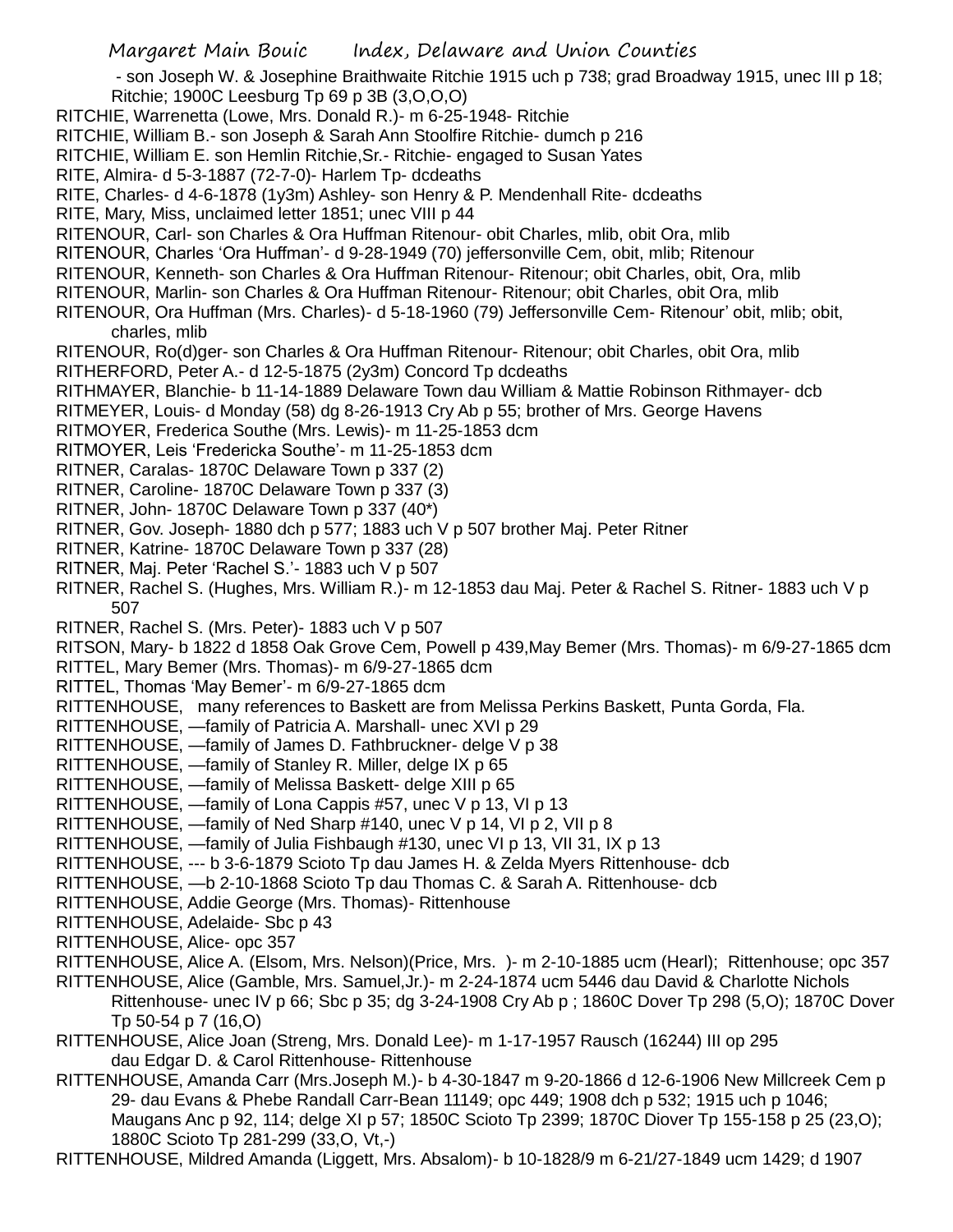New Millcreek Cem p 17. Powell p 251; dau Henry & Martha Turner Rittenhouse- Cunec XIII p 19; Carr (114131); Rittenhouse 169; Baskett, dcq Guy Anderson 7;

RITTENHOUSE, Amanda J. Reed (Mrs. Hamilton Wrothwell)- b 1844 m 3-29-1894 ucm (Hearl) d 1-13-1929 New Millcreek Cem p 33; 1908 dch p 691; 1915 uch p 735; Rittenhouse

RITTENHOUSE, Amelia- dau Thomas & Polly Rittenhouse- 1860C Dover tp 343 (18,O)

RITTENHOUSE, Ann (Mrs. Nicholas,Sr.)

RITTENHOUSE, Anna Boyd (Mrs. Henry George)- Rittenhousel ped Ruth Irene Bigelow Stewart 27; delge II p 26; unec II p 39; dg 5-19-1914 Cry Ab p 119

RITTENHOUSE, Anna E. (Mrs. Hugh)- b 1874 d 1946- Maugans Anc p 92

- RITTENHOUSE, Anna Midden (Mrs. Hugh)- dau Eugene Midden- dg 10-17-1913, 10-24-1913, Cry Ab p 64, 66
- RITTENHOUSE, Lauren Baxter- son Deaniel Frank & Lillie Crees Rittenhouse- Rittenhouse; Parrott 5; obit Daniel Frank, mlib
- RITTENHOUSE, Beatrice Lucille- b 4-5-1912 d 8-13-1971 Oakdale Cem II p 130 (M-RD-13)- dau Edgar L. & Lulu Rogers Rittenhouse- Taylor 11316; Rittenhouse; obit, mlib (brown); obit Edgar L, mlib; Sbc p 44
- RITTENHOUSE, Bernard H. 'Vera Howey''Daisy Walker Hart'- b 5-4-1875 d 1-1959 New Millcreek Cem p 33; son Hamilton Wrothwell & Sarah Jane Elsom Rittenhouse- 1908 dch p 424, 691; delge VIII 28, dg 2-14- 1908; Carr (142213); 1880C Scioto Tp 223-239 (5,O,Va,Va); pallbearer for Emma Emily Hutch- dg 3-8- 1918 Cry Ab p 18
- RITTENHOUSE, Bertha (Mack, Mrs. Harry)- b 5-30-1886 d 1935 New Millcreek p 29- dau Joseph & Amanda Carr Rittenhouse- Bean 111497; Rittenhouse; opc 450; 1908 dch p 532; 1915 uch p 1046; Maugans Anc p 92, 114; dg 12-11-1906 Cry Ab p 138; dcb
- RITTENHOUSE, Nancy Candace Witt (Mrs. James)- m 4-9-1838- Rittenhouse
- RITTENHOUSE, Carole L. McElroy (Mrs. Edgar D.)- b 9-21-1914 d 9-29-1948- Raymond Cem, lptw p 36; dau Z. M. McIlroy- Rittenhouse; obit, mlib; Taylor
- RITTENHOUSE, Carrie (Rittenhouse, Mrs. Isaac)- dau Samuel & Judith Thomas Rittenhouse- Bassett; dumch p 82
- RITTENHOUSE, Carson- 1860C Dover Tp 344 (19) son Henry G. Rittenhouse
- RITTENHOUSE, Cathryn (Law, Mrs. )(Whitworth, Mrs. )- dau Henry & Susanna Rittenhouse- Rittenhouse 15; Baskett
- RITTENHOUSE, Charles H.- 1880C Dover Tp 5 p 19 (9,Va,Va,Va)
- RITTENHOUSE, Charles S.'Elizabeth Taylor'- son David & Charlotte Nichols Rittenhouse- Rittenhouse; Sbc p 43; dg 3-24-1908. Cry Ab p 110; 1870C Dover Tp 53-54 p 7 (11,O); 1880C Dover Tp 11 p 20  $(19,0,0,0)$
- RITTENHOUSE, Charlotte Nichols (Mrs. David)- b 6-16-1829 Ross Co m 12-21-1848 d 2-10/9-1908 (78y9m) Oakdale 2096 (68F); dg 3-24-1908 Cry Ab p 119; Sbc p 44; 1860C Dover Tp 298 (31,O); 1870C Dover Tp 53-54 p 7 (41,O); 1880C Dover Tp 11 p 20 (50,O,Md,Md), 1900C Dover Tp 86-88 p 4b (70,O,Md,Md)m 51y, 11 ch, 8 living; ; djlm p 11
- RITTENHOUSE, Charlotte D.- d 8-1-1859 (4m12d) Mt. Herman Cem, djlm p 11 dau D. W. & C. M.
- RITTENHOUSE, Charlotte L. Parrott (Mrs. George W,)- b 2-16-1862 m 2-24-1881 ucm 6919 d 12-11-1940 New Millcreek Cem p 28; Rittenhouse; 1915 uch p 758; dau Charles & Mary Bown Parrott- Parrott 1616; obit, mlib; 1985 uch p 108, 109; Sbc p 44; dg 3-24-1911 Cry Ab p 20; 1900C Dover Tp 76-78 p 40 (38,O,Eng,Eng) m 19y, 4 ch; 1910C Dover Tp 127-131 p 6A (48,Eng,Eng,Eng) m 29y, 5 ch, 4 living
- RITTENHOUSE, Chester L. 'Neva'- m 9-1-1933 son Edgar & Lulu Rogers Rittenhouse- Rittenhouse; Taylor ; Sbc p 26, 29; obit Edgar L., mlib 1910C Dover T 204-208 p 9A (12/12,O,O,O); 1949, 1959, 1962, 1971, 1973, 1975, 1977, 1979, 1981, 1983 ucd
- RITTENHOUSE, Clara/Clarissa (Swick, Mrs. Frederick)- m 10-11-1866 ucm 4054; dau Henry G. Rittenhouse;1908 dch p 532; unec IV p 66; 1860C Dover Tp 344 (12,O)
- RITTENHOUSE, Clara (Shover, Mrs. Walter)- b 11-17-1881 d 1922 New Millcreek Cem p 31 dau James & Mary Guy Rittenhouse- 1883 uch V p 376; Rittenhouse; Sbc p 44
- RITTENHOUSE, Clarence- Sbc p 26
- RITTENHOUSE, Clarrissa (Swick, Mrs. David F.)- m 10-11-1866 ucm (Hearl)
- RITTENHOUSE, Cora Stump (Mrs. John G./S) m 12-23-1882 dau Phillip & Mary J. Stump Rittenhouse- ped Laurene Ann Huston 15; delge I p 23, Il p 6
- RITTENHOUSE, Daisy Walker (Hart, Mrs. Elbridge Joseph)(Mrs. Bernard)- b 11-18-1875 m(2) 2-19-1908 d 1949 New Millcreek Cem p 33-dau Alexander & Mary Woolam Walker; Newhouse (13164) p 42; Richey (15(10)64); Rittenhouse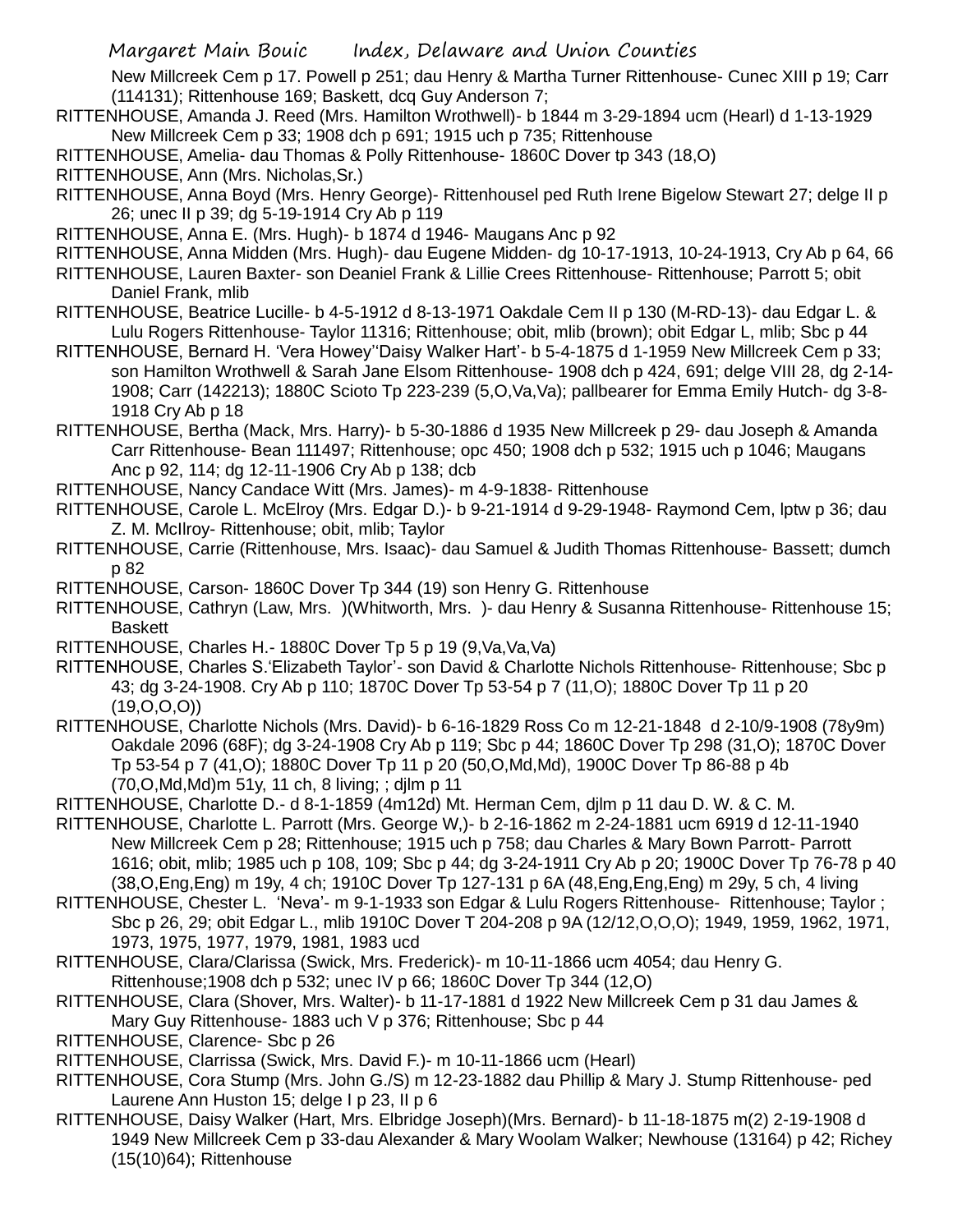- RITTENHOUSE, Rev.Daniel Frank 'Lillie Crees'- b 3-14-1882 m 3-29-1911 d 7-17-1943 son George W. & Charlotte L. Parrott Rittenhouse- Rittenhouse; 1915 uch p 758; obit Charlotte, mlib; Sbc p 3, 5, 44; dg 6-30-1916 Cry Ab p 73, dg 3-24-1911, Cry Ab p 20 preached funeral of Almire Bowdre Sullivan
- RITTENHOUSE, Daniel Frank,Jr.- son Daniel Frank & Lillie Crees Rittenhouse- Parrott; Rittenhouse; obit Daniel Frank, mlib
- RITTENHOUSE, David L.- son Chester & Neva Rittenhouse- Rittenhouse; Taylor, 1949, 1959, 1962, 1967, 1971, 1973, 975, 1977, 1979, 1981, 1983 ucd
- RITTENHOUSE, David Crig 'Sarah Brown'- b 10-13-1821 m 4-28-1859 son Henry & Martha Turner Rittenhouse- Rittenhouse 167; Baskett
- RITTENHOUSE, David D. 'Ruth'- b 11-23-1912 d 1-3-1992 (79) Fairview Mem. Pk- son Bernard & Daisy Walker Rittenhouse- Rittenhouse; delge XI p 82 (1940 draft)
- RITTENHOUSE, David- son James Turner & Nancy Candace Witt Rittenhouse- Rittenhouse 1641
- RITTENHOUSE, David M.- son Henry C. & Margaret Latta Rittenhouse- 1908 dch p 532; 1915 uch p 1045; Rittenhouse; 1860C Dover tp 344 (15,O)
- RITTENHOUSE, David W. 'Charlotte Nichols'- b 1-1824 m 12-21-1848 Ross Co. d 1-30-1905 (81y11m) Oakdale 1939 (68-F) I p 113 (F-R4-11)- djlm p 11; dg 3-24-1908 Cry Ab p 119; Baskett; 1860C Dover Tp 298 (35,O); 1870C Dover Tp 53-54 p 7 (46,O); 1880C Dover Tp 11 20 (56,O,Va,Va); 1900C Dover Tp 86-88 p 4B (76,O,Va,Va)
- RITTENHOUSE, David W. 'Sallie N.'- 1880C Dover Tp 5 p 19 (36,Va,Va,Va)
- RITTENHOUSE, Delmo K/Delano- son David & Charlotte Nichols Rittenhouse- d 8-28-1873 (5-1-3) Mt. Herman Cem, djlm p 11
- RITTENHOUSE, Dora Kirby (Mrs. James H,)-b 3-24-1887 d 10-21-1978 Oakdale II p 54 (G-R11-15)-dau Joseph & Eva Ledley Kirby- Rittenhouse; ; 1915 uch p 967; Sbc p 44; obit, mlb(brown); 1949, 1959, 1962, 1967, 1971, 1973, 1975, 1977, ucd
- RITTENHOUSE, Dortha (Bollinger, Mrs. )- dau Bernard & Daisy Walker Rittenhouse- Rittenhouse
- RITTENHOUSE, D. W.- 1883 uch V p 361, 371
- RITTENHOUSE, Edgar D. "Wink"'Carole L. McElroy'- b 8-12-1907 d 1-3-1981(73) Raymond Cem, lptw p 36 son Edgar L. & Lula B. Rogers Rittenhouse- Rittenhouse; Taylor 11312 ; obit Edgar, mlib; obit Beatrice; Sbc p 44; 1985 uch p 102; 1910C Dover T 204-208 p 9A (2,O,O,O); 1949. 1962, 1967, 1971, 1973, 1975, 1977, 1979, 1981 ucd
- RITTENHOUSE, Edgar D. 'Lulu B, Rogers'- b 6-3-1877 m 1907 d1944 Oakdale II p 96 (H-R26-6) son James & Margaret A. Guy Rittenhouse- Sbc p 44; 1883 uch V p 376; Rittenhouse; Taylor (1131); 1880C Dover Tp 30-31 p 22 (3,O,O,O); 1900C Dover Tp 88-90 p 4B (22,O,O,O) m 2y; 1910C Dover Tp 204-208 p 9A (32,O,O,O) m 12y;
- RITTENHOUSE, Edith G. Miller (Mrs. Samuel H.)- m 4-28-1870 ucm 4720; Sbc p 43; 1870C Marysville 286- 293 p 33 (19,O)
- RITTENHOUSE, Edith (Springer, Mrs. Henry A.)- m 4-27-1898 ucm (Hearl); Sbc p 45- dau David W. & Charlotte Rittenhouse- dg 3-24-1908 Cry Ab p
- RITTENHOUSE, Edna Crandall (Mrs. Walter)- dau Homer & Blanche Walker Crandall- Rittenhouse; Parrott 4,5; opc 552; 1961, 1964 dcd
- RITTENHOUSE, Edward- son Henry,Sr. & Susannah Rittenhouse Rittenhouse- Baskett
- RITTENHOUSE, E, L.- Sbc p 29
- RITTENHOUSE, Elizabeth I- dau David & Charlotte Nichols Rittenhouse- 1860C Dover Tp 298 (3,O); 1870C Dover Tp 53-54 p 7 (13,O); 1880C Dover Tp 11 p 20 (21,O,O,O)
- RITTENHOUSE, Elizabeth (Mrs. Isaac)- Rittenhouse (11)
- RITTENHOUSE, Elizabeth Nichols (Mrs. Samuel Thomas)- b 1-22-1822 m 1841 d 8-28/27-1857 (35-7-8) New Millcreek Cem p 5, Powell p 255 dau James & Martha Beard Nichols- ped Ervin Chester Rittenhouse-7; unec XVI p 50a, XVII p 3; 1883 uch V p 376
- RITTENHOUSE, Elizabeth- b 5-28-1856 d 10-10-1871 (15-5-18) New Millcreek Cem p 5, Powell p 253; dau Samuel Thomas & Elizabeth Nichols Rittenhouse- Rittenhouse; Sbc p 44; 1870C Dover Tp 45-46 p 6  $(13,0)$
- RITTENHOUSE, Elizabeth Taylor (Mrs. Charles)- Rittenhouse
- RITTENHOUSE, Ellen Bean (Mrs. Thomasb 1875 d 9-22-1951 New Millcreek Cem p 2- dau Joseph W. & Mary E. Honeter Bean- Bean 1122241
- RITTENHOUSE, Emma (Connors, Mrs. Samuel)- dau Henry G. & Margaret Latta Rittenhouse- 1908 dch p 532; 1915 uch p 1045; Rittenhouse; 1870C Dover Tp 56-57 p 7 (11,O)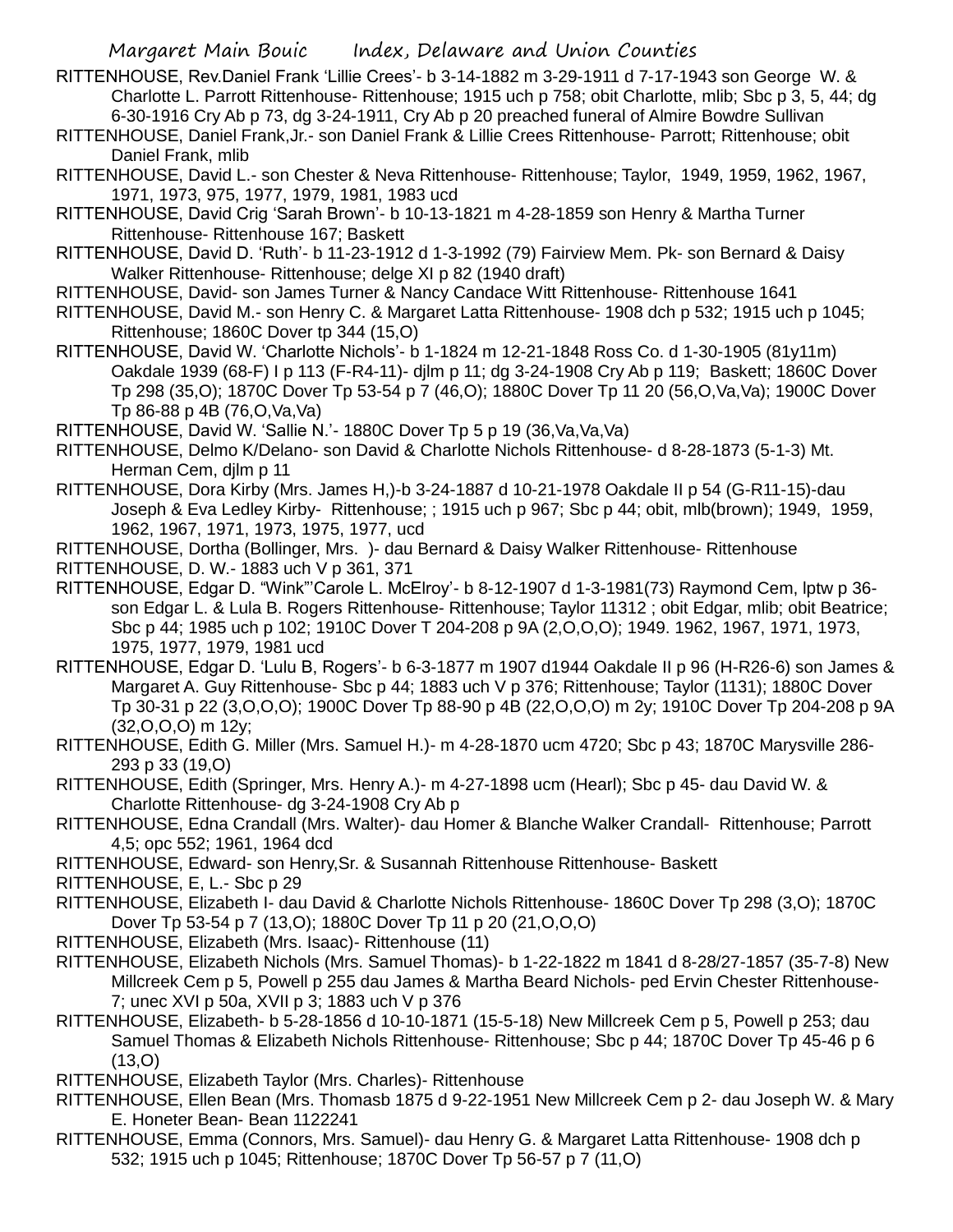RITTENHOUSE, Emma F.- dau David Wl. & Sallie N. Rittenhouse- 1880C Dover Tp 5 p 19 (4,Va,Va,Va)

- RITTENHOUSE, Ester Ann- dau Thomas & Polly Rittenhouse- 1860C Dover Tp 343 (20,O)
- RITTENHOUSE, Ethel (McCumber, Mrs. Alva)- b 2-15-1886 d 5-11-1966 Oller Cem- dau Charles & Elizabeth Taylor Rittenhouse- Rittenhouse
- RITTENHOUSE, Martha Evalina (Moseley, Mrs. Alexander)- b 2-7-1864 m 1-11-1882 dau Hamilton Wrothwell & Sarah Jane Elsom Rittenhouse- 1908 dch p 691; Rittenhouse; 1880C Scioto Tp 223-239 (16,O,Va,Va)
- RITTENHOUSE, Eva- 1870C Scioto tp p 489 (5)
- RITTENHOUSE, Eva Fern (Waltner, Mrs. )- dau James H. & Dora A. Kirby Rittenhouse- 1915 uch p 967; halfsister Orange, obit Orange David, mlib (brown)
- RITTENHOUSE, Fay Joy Hamilton 'Nina Gabriel'- b 10-28-1906 m 2-3-1928 d 8-25-1979 (72) bur Woodland Cem, Dayton- son Bernard & Vera Howey Rittenhouse- Rittenhouse; Gabriel (16461)
- RITTENHOUSE, Fern E. (Waltner, Mrs. Henry)- b 9-15-1910 d 2-28-1993 (82) dau James & Dora Kirby Rittenhouse- Rittenhouse
- RITTENHOUSE, Flora (Maugans, Mrs. Joseph C.)- b 1859 m 10-3-1878 ucm 6325 d 1940 New Millcreek Cem p 28; Maugans Anc p 15; Sbc p 40; 1880C Scioto Tp 233-250 (21, O, Md,NY)
- RITTENHOUSE, Florence (Lee, Mrs. Robert Oscar)- b 1889 m 3-14-1907 d 2-26-1958 Oakdale I p 129 (F-R8- 13); dau George & Charlotte Parrott Rittenhouse- Rittenhouse; Parrott 4,5; Scb p 39; obit Charlotte, mlib; 1900C Dover Tp 76-78 p 4A (10,O,O,O)
- RITTENHOUSE, Frank- see Daniel Frank
- RITTENHOUSE, Frank D.- b 3-1882 son George & Charlotte Parrott Rittenhouse- 1900C Dover tp 76-78 p 4A (18,O,O,O)
- RITTENHOUSE, George W. 'Charlotte L. Parrott'-b 1861 m 2-24-1881 ucm 6919 d 3-24-1911 New Millcreek Cem p 28- son Samuel Thomas & Mary Ann Rittenhouse; Parrott 3,4; 1985 uch p 108; obit Charlotte, mlib; Sbc p 28, 44; unec XVII p 53; dg 3-224-1911, Cry Ab p 20; 1860C Dover T 45-46 p 6 (8,O);1900C Dover Tp 76-78 p 4A (39,O,O,NY); 1910C Dover Tp 127-131 p 6A (49,O,O,O) m 29y
- RITTENHOUSE, George W. 'Jane Erhard'- Weiser p 578
- RITTENHOUSE, Geraldine- dau Walter & Edna Crandall Rittenhouse- Rittenhouse; Parrott 5
- RITTENHOUSE, Goldie (Matthews, Mrs. Francis P.)- d 6-26-1980 (70) Marlborough Cem- dau Norman & Lulu Stiffler Rittenhouse- Rittenhouse; sister John Rittenhouse
- RITTENHOUSE, Greg T.- son Harold & Joan Rittenhouse- Rittenhouse; Taylor; 1961 dcd (6)
- RITTENHOUSE, Guy T/A.- b 12-1886/5 d 1918 New Millcreek Cem p 33- stepson Clark & Alice Spurgeon- Sbc p 44; 1900C Dover Tp 52 p 3A (13,O,O,O)
- RITTENHOUSE, Hamilton Wrothwell 'Jane Liggett''Sarah Jane Elsom' 'Amanda J. Reed'- b 1-24-1834 m(1) 2- 7-1856 m (3) 3-29-1894 ucm (Hearl) d 3-2-1917 New Millcreek Cem p 33, Powell p 255- son Henry & Martha Turner Rittenhouse- 1908 dch p 160, 424, 554, 690, 691, 787; Ost p 2,3; Sbc p 8, 44; uca p 49; Sbc p 8, 44; 1915 uch p 735; Maugans Anc p 93; Carr (11421); Bean (11151); Rittenhouse16(11); Baskett; dcq Pauline Newhouse 6; dg 88-1890 Cry Ab p 27;1870C Scioto Tp p 489 (36\*); 1880C Scioto Tp 223-29 (46,Va,Pa,Va)
- RITTENHOUSE, Hannah- sister Henry & Nicholas Rittenhouse- Rittenhouse
- RITTENHOUSE, Hannah(Susannah)(Meeks, Mrs. William)- dau Henry Sr., & Susannah Rittenhouse-Rittenhouse- Baskett
- RITTENHOUSE, Harold R. 'Joan Leigh Reed'- m 10-17-195- son Taylor Guy & Helen J. mouser Rittenhouse-Taylor; Rittenhouse; Sbc p 18, 23, 24, 26, 28; 1985 uch p 100, 155; dg 11-7-1953, 11-20-1992 ; 1961, 1980 dcd
- RITTENHOUSE, Harriet "Hattie" E. Andrews (Mrs. James H.)- b 2-11-1866 m 5-2-1889 ucm (Hearl) d 1-31- 1890 New Millcreek Cem p 3- dau William H. & Minerva Bean Andrews- Rittenhouse; Bean 112112; dg 2-4-1890 Cry Ab p 4
- RITTENHOUSE, Harry- son J. H. Rittenhouse- dg 1-3-1902, delge IV p 24; dg 12-11-1906 Cry Ab p 138
- RITTENHOUSE, Harvey A.- d 3-12-1862 (7m4d) new Millcreek Cem p 6; son S. A. & T. Rittenhouse
- RITTENHOUSE, Heather- b 1967 dau Harold & Joan Rittenhouse- Rittenhouse; 1980 dcd
- RITTENHOUSE, Helen Julia Mouser (Mrs. Taylor Guy)- d 10-16-1963 (58) Oak Grove Cem- dau Frederick Lyon & Lydia Ellen Scott Mouser- 1985 uch p 100, 102, 158; Sbc p 44; 1961 dcd
- RITTENHOUSE, Henry- unec VIII p 39, Sandusky City
- RITTENHOUSE, Henry E./C- son Joseph H. & Amanda Carr Rittenhouse- 1908 dch p 532; Bean 111492; Rittenhouse; 1915 uch p 1046; Maugans Anc p 114; 1880C Scioto Tp 281-299 (35,O,Va,Pa)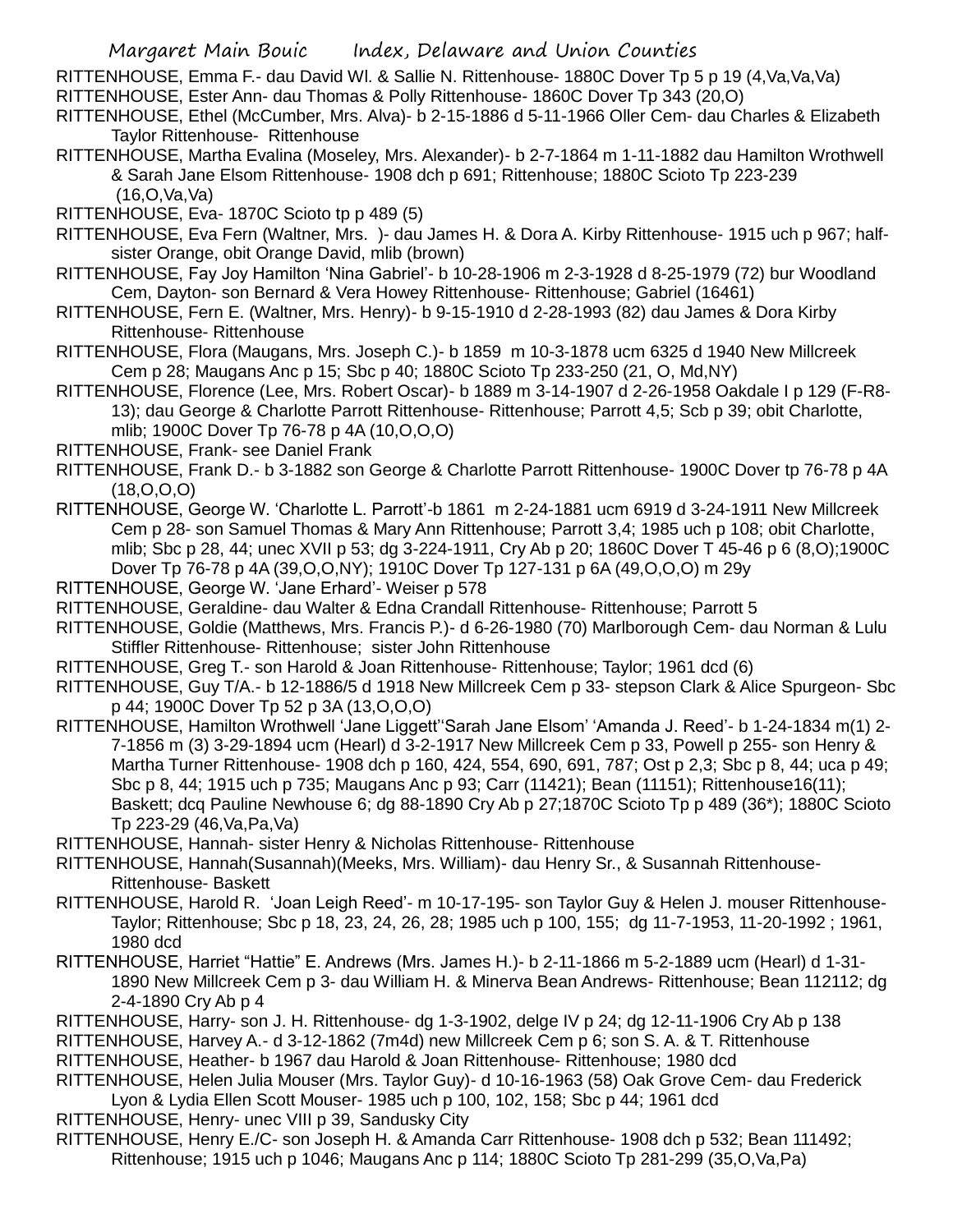- RITTENHOUSE, Henry George 'Anna Boyd''Martha Thompson- b 5-15-1817 m 1-17-1839- son Henry & Martha Turner Rittenhouse- Rittenhouse; ped Ruth Irene Bigelow Stewart 26, unec II p 39; delge II p 26; ped Ned Sharp #140 22; unec VIII p 63; dg 5-14-1914 Cry Ab p 119; 1860C Dover Tp 344 (42,Va)
- RITTENHOUSE, Henry G. 'Margaret Latta'- m 10-8-1836 Ross Co -son Samuel & Judith Thomas Rittenhouse-Baskett' 1883 uch V p 364 1908 dch p 532; 1915 uch p 1045; mt 3 p 1; Maugans Anc p 92; 1860C Dover Tp 344 (39,Va); 1870C Dover Tp 50-57 p 7 (55,Va)
- RITTENHOUSE, Henry 'Martha Turner'- b 1783/8 m 12-1807 d 7/6-27-1857- son Henry,Sr. & Susannah Rittenhouse Rittenhouse- Baskett; 1908 dch p 688, p 690, 691; Maugans Anc p 93; Rittenhouse16; dcq Guy Anderson 14; dcq Pauline Newhouse 12; dcc James Fathbruckner 230
- RITTENHOUSE, Henry,Sr. 'Susannah Rittenhouse- b 1-18-1755 m 1774 d 1796 son Nicholas,Sr. & Ann Rittenhouse Rittenhouse- Baskett; dcc James Fathbruckner 460
- RITTENHOUSE, Homer S.- d 10-16-1976 (65) bur Prospect- son Norman & Lulu Stiffler Rittenhouse-**Rittenhouse**
- RITTENHOUSE, Howard Carey- d 7-8-1871 (1y) New Millcreek Cem p 5- son Hamilton Wrothwell & Sarah Jane Elsom Rittenhouse- Rittenhouse
- RITTENHOUSE, Hugh C. 'Anna Midden' b 1867 d 1945 son Joseph H. & Amanda Carr Rittenhouse-Rittenhouse; 1915 uch p 1046; Maugans Anc p 92, 114; Bean 111491; 1908 dch p 532; dg 12-11-1906 Cry Ab p 138; dg 1-3-1902, delge VII 24; 1870C Dover Tp 156-158 p 20 (3,O)
- RITTENHOUSE, Irene May (McCracken, Mrs. Curtis H.)- b 1905 m 5-1-1926 Oakdale II p 129 (M-RC-12)-
- Rittenhouse; Taylor 11313; Sbc p 30, 42; obit Edgar, mlib; 1910C Dover Tp 204-208 p 9A (5,O,O,O) RITTENHOUSE, Isaac 'Carrie' dumch p 82
- RITTENHOUSE, Isaac 'Jane Rittenhouse''Elizabeth'- d 1832; Rittenhouse 11; Baskett
- RITTENHOUSE, Isabel (Myers, Mrs. James Henry)- b 7-17-1853/5 m 4-6-1871 ucm 4911 d 3-27-1925 Oakdale II p 69 (H-R3-11) dau Samuel Thomas & Elizabeth Nichols Rittenhouse- 1915 uch p 1021; 1883 uch V p 366, 375; Rittenhouse; Baskett; 1860C Dover Tp 363-393 p 47 (8,O)
- RITTENHOUSE, Isabelle- dau Thomas & Polly Rittenhouse- 1860C Dover Tp 343 (8,O)
- RITTENHOUSE, Ivaloo (Gardner, Mrs. Icabod)- d 10-1960 (83) Walnut Grove Cem- dau Joseph H. & Amanda Carr Rittenhouse- Maugans Anc p 92, 114; Bean 111495; opc 431; 1908 dch p 532; 1915 uch p 1046; delge X p 6; unec VIII p 39; dg 12-11-1906 Cry Ab p 138; dg 2-9-19?? Cry Ab p 78; 1880C Scioto Tp 281 (2,O,O,O)
- RITTENHOUSE, J.- 1883 uch V p 354
- RITTENHOUSE, James- 1883 uch III 339, 340, IV p 507; uca p 106
- RITTENHOUSE, James- see John S/G
- RITTENHOUSE, James 'Dora Kirby'- Rittenhouse
- RITTENHOUSE, James E.- Sbc p 26, 29
- RITTENHOUSE, James H.- son David & Charlotte Nichols Rittenhouse- dg 3-24-1908 Cry Ab p 119; 1870C Dover Tp 53-554 p 7 (6,O); 1880C Dover Tp 11 p 20 (14,O,O,O); 1900C Dover Tp 86-88 p 4B (35,O,O,O) m 7y
- RITTENHOUSE, James Henry 'Zelda Myers'- b 3-9-1858 d 10-24-1881 New Millcreek Cem p 11, Powell p 255-son Hamilton Wrothwell & Sarah Jane Liggett Rittenhouse- 1908 dch p 411, 691; 1985 uch p 101; Maugans Anc p 35. 93. 96' Carr 114211; Bean 111511; Rittenhouse; 1870C Scioto Tp p 489 (12)
- RITTENHOUSE, James H. 'Hattie Evelyne Andrews'- m 5-2-1889 ucm (Hearl); Bean (112112); Rittenhouse
- RITTENHOUSE, James H. 'Mary A. Guy'- b 7-30-1842 m 11-21-1865 dcm d 1-30-1887 (44y6m) New Millcreek Cem p 6, Powell p 253- son Samuel Thomas & Elizabeth Nichols Rittenhouse- Baskett; 1908 dch p 403, 424; 1883 uch V p 366, 371, 376; 1860C Dover Tp 363, 343 (19,O); 1870C Dover Tp 155-157 p 20 (27,O); 1880C Dover Tp 30-31 p 22 (37,O,O,O); ucd Bk 3 p 166, 117
- RITTENHOUSE, James- son Fay J. & Nina Gabriel Rittenhouse- Rittenhouse
- RITTENHOUSE, James H. 'Sarah S. Black''Dora Kirby' b 1865 m 3-1-1892 ucm (Hearl) div; d 1-1-1942 Oakdale II p 54 (G-R11-15); 1915 uch p 967; 1883 uch IV p 507, 510; Freshwater p 201; obit Dora, mlib, obit Orange David, mlib (brown); Sbc p 44
- RITTENHOUSE, James Richard 'Patricia Cross'- b 5-4-1932 m 10-21-1956 son Fay Joy & Nina Gabriel Rittenhouse- Rittenhouse; Gabriel 164611
- RITTENHOUSE, James- son Taylor Guy & Helen Mouser Rittenhouse- Rittenhouse; Taylor; 1961, 1964, 1969, 1971, 1980 dcd; 1985 uch p 100
- RITTENHOUSE, James T.- son James & Margaret A. Guy Rittenhouse- obit Edgar L, mlib
- RITTENHOUSE, James- son Thomas & Polly Rittenhouse- Sbc p 28; 1860C Dover Tp 343 (19,O)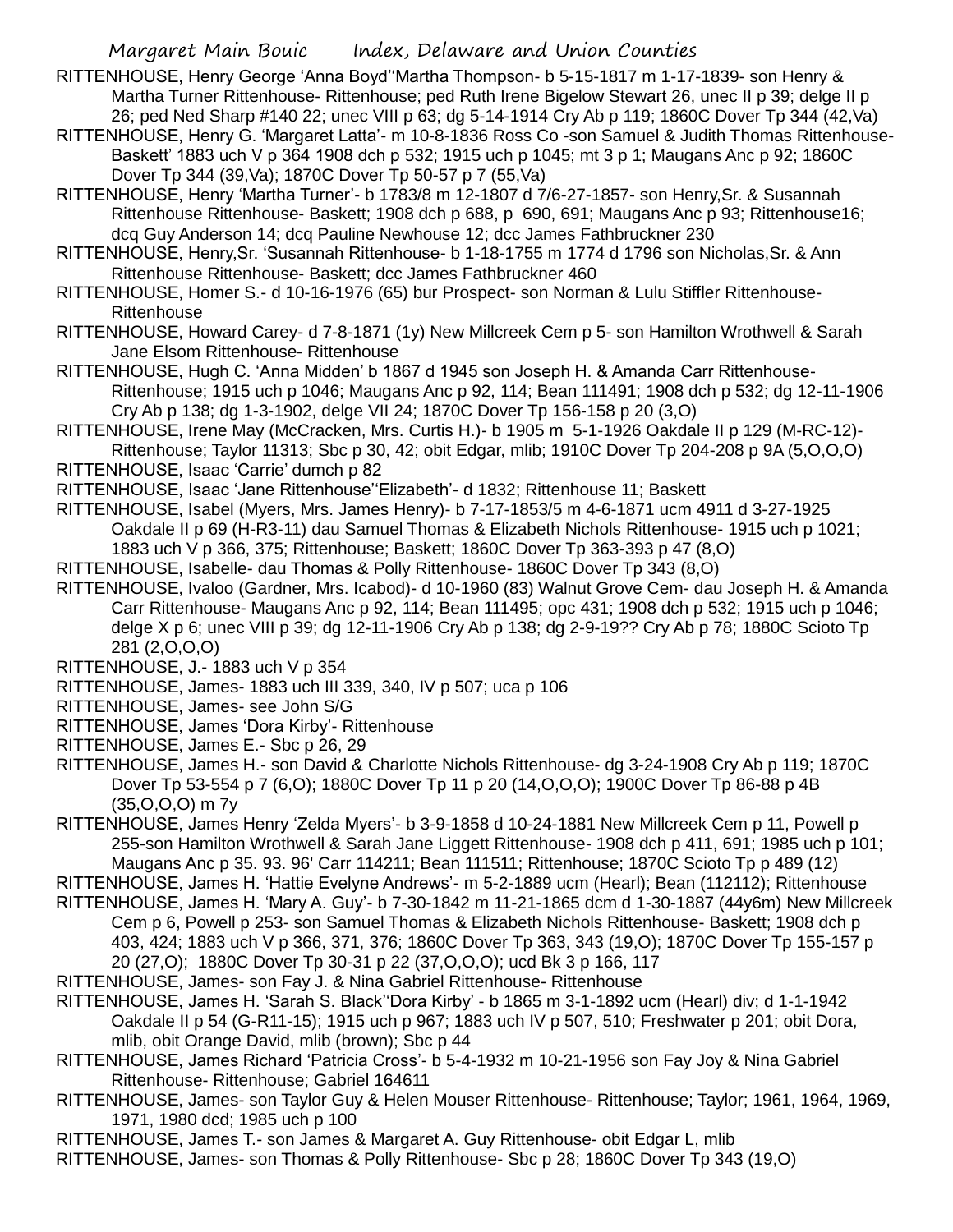- RITTENHOUSE, James Turner 'Nancy Candice Witt'- b 5–17-1815 m 4-9-1838 son Henry & Martha Turner Rittenhouse- Rittenhouse 164; Baskett
- RITTENHOUSE, Jane Erhard (Mrs. George W.)- dau Charles Clark & Margaret Crawford Erhard- Weiser p 578 RITTENHOUSE, Jane (Mrs. Isaac)- Rittenhouse (11)
- RITTENHOUSE, Sarah Jane Liggett (Mrs. Hamilton Wrothwell)- b 1834 m 2-7-1856 dcm d 3-23-1858 New Millcreek Cem p 11, 33, Powell 255- dau Joab & Mary Carr Liggett; ; 1908 dch p 554, 691; Bean 11151; Rittenhouse (16(11); Carr 114121

RITTENHOUSE, Jane M.- 1883 uch V p 366

- RITTENHOUSE, Jane M. (Robinson, Mrs. Alfred G.)- b 11-114-1839 m 7-14-1869 dcm d 5-5-1894 dau Henry & Anna Boyd Rittenhouse- ped Ned Sharp #140 11; unec VIII 63; Rittenhouse; ped Ruth Irene Bigelow Stewart 13; 1915 uch p 997; unec II p 39; delge II p 26, XIV p 18; dg 5-19-1914 Cry Ab p 119, 120
- RITTENHOUSE, Jane (Snyder, Mrs. )- sister Homer S. Rittenhouse- Rittenhouse
- RITTENHOUSE, Joan Leigh Reed (Mrs. Harold)- dau Rev. George Reed; Rittenhouse; Taylor; Sbc p 18, 23, 26, 30; 1960, 1980 dcd
- RITTENHOUSE, Jeanette (Thomas, Mrs. )- dau Bernard & Daisy Walker Rittenhouse- Rittenhouse
- RITTENHOUSE, Jennie (Carter, Mrs. Hiram W.)(Wright, Mrs. ) (Miller, Mrs. )- m 2-12-1883 ucm (Hearl) dau David & Charlotte Nichols Rittenhouse- Rittenhouse; Sbc p 43; dg 3-24-1908 Cry Ab
- ROBERTS, J. h.- pallbearer for Jacob Ostrander- dg 10-11-1910 Cry Ab p 163
- RITTENHOUSE, Jody (Streng, Mrs. Donald)- m 1-18-1958 dau Edgar D. & Carole L. McElroy Rittenhouse-**Rittenhouse**
- RITTENHOUSE, John- brother Goldie Matthews- Rittenhouse
- RITTENHOUSE, John E.- son Henry C. & Margart Latta Rittenhouse- 1908 dch p 532; 1915 uch p 1045; Rittenhouse; 1860C Dover Tp 344 97,O); 1870C Dover Tp 56-57 p 7 (16,O)
- RITTENHOUSE, John- son Norman & Lulu Stiffler Rittenhouse- Rittenhouse
- RITTENHOUSE, John S./G./James 'Cora Stump'- m 12-23-1882 Mercer Co O.- delge I p 23, ped Laurene Ann Huston 14; delge II p 6
- RITTENHOUSE, John 'Sarah Jane Veatch'- lic m 11-19-1829 Ross Co marriages, DAR
- RITTENHOUSE, John Thomas 'Ella Bean'- b 1871 d 8-27-1947 New Millcreek Cem p 2 son James & Mary Guy Rittenhouse- Rittenhouse; Bean (112241); 1883 uch V p 376;
- RITTENHOUSE, Jonas- Rittenhouse
- RITTENHOUSE, Joseph H.'Amanda M. Carr'- b 5-31-1844 m 9-27-1866 dcm d 1926 New Millcreek Cem p 29 son Henry G. & Margaret Latta Rittenhouse- 1908 dch p 403, 532; Bean (11149); 1915 uch p 1045, 1046; delge VII p 24, dg 1-3-1902; dg 2-9-1906 Cry Ab p 80; delge XI p 57; unec VIII p 39; 1860C Dover Tp 344 (17,O); 1870C Dover Tp 156\1158 (26,O); 1880C Scioto Tp 281-299 (35,O,Va,Pa); pallbearer for Jacob Ayers- dg 3-28-1911 Cry Ab p 21
- RITTENHOUSE, Joy Lynn- b 8-14-1957 dau James Richard & Patricia Cross Rittenhouse- Rittenhouse; Gabriel 1646111
- RITTENHOUSE, J. T.- Sbc p 44
- RITTENHOUSE, Judith Thomas (Mrs. Samuel)- b 10-28-1784 Va d 8-26-1857 (73-2-21) New Millcreek Cem p 5. Powell p 253- dau Jesse Thomas; unec XIII p 3; Baskett
- RITTENHOUSE, Judson- son Henry & Anna Boyd Rittenhouse- Rittenhouse
- RITTENHOUSE, Judy- dau Edgar Rittenhouse- 1949 ucd
- RITTENHOUSE, Kerr Willis d 4-10-1940 son Joseph H. & Amanda Carr Rittenhouse- Rittenhouse; Maugans Anc p 92, 114; 1908 dch p 532; opc 451; Bean 111496;
- RITTENHOUSE, Lanore M.- b 8-1883 dau George & Charlotte Parrott Rittenhouse- 1900C Dover Tp 76-78 p 4A (16,O,O,O)
- RITTENHOUSE, Larry Allen- b 8-24-1958 son James Richard & Patricia Cross Rittenhouse- Rittenhouse; Gabriel 1646112
- RITTENHOUSE, Lawrence- son Samuel Thomas & Mary Ann Carr Rittenhouse- 1870C Dover Tp 45-46 p 6  $(11, 0)$
- RITTENHOUSE, Lester A.- d 2-6-1875 (6mos, 21d) New Millcreek Cem p 6; Powell p 253; son James & Mary Guy Rittenhouse- Rittenhouse; 1883 uch V p 376
- RITTENHOUSE, Lewis M.- b 1887 d 1903 New Millcreek Cem p 33, stepson Clark & Alice Spruteon- 1900C Dover Tp 52 p 3 (13,O,O,O)
- RITTENHOUSE, Lillie Crees (Mrs. Daniel Frank)- b 7-25-1891 m 3-29-1911 dau John S. & Mary Fry Crees-Rittenhouse; Parrott; obit Rev. Daniel Frank, mlib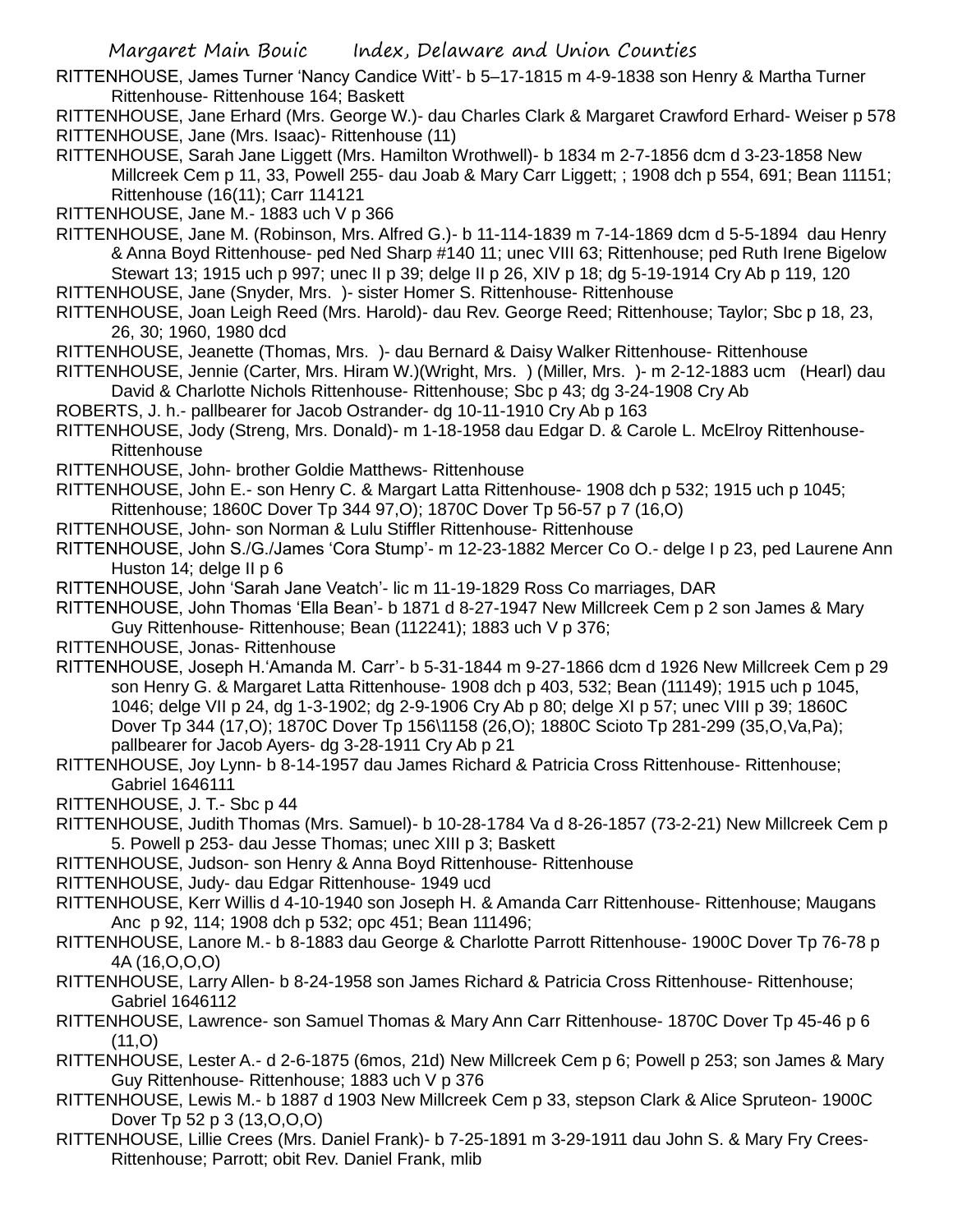RITTENHOUSE, Lizzie- Sbc p 44

- RITTENHOUSE, Lloyd George- son Daniel Frank & Lillie Crees Rittenhouse- Rittenhouse; Parrott; obit Rev. Daniel Frank, mlib
- RITTENHOUSE, Louisa Mehala- dau David W. & Charlotte Nichols Rittenhouse- 1985 uch p 36; 1880C Dover Tp 11 p 30 (17,O,O,O) Luisa- Sbc p 43
- RITTENHOUSE, Louisa (Taylor, Mrs. Adrian M.)- b 8-31-1862 m 1-18-1883 ucm (Hearl)- dau David & Charlotte Nichols Rittenhouse1915 uch p 1097; Rittenhouse; dg 3-24-1908 Cry Ab p ;1870C Dover Tp 53-54 p 7 (7,O)
- RITTENHOUSE, Lucinda/Lulu E. (Hamner, Mrs. Howard)- b 1867 m 3-20-1889 ucm (Hearl(d 1891 New Millcreek Cem p 32 dau James & Mary Guy Rittenhouse- 1883 uch V p 376; Rittenhouse; Sbc p 30, 36; 1870C Dover Tp 155-157 p 20 (3,O); 1880C Dover Tp 30-31 p 22 (13,O,O,O)
- RITTENHOUSE, Lulu Ella (Newhouse, Mrs. Thomas B.)- b 9-20-1868 m 11-26-1891 d 11-14-1946 dau Hamilton Wrothwell & Sarah Jane Elsom Rittenhouse- Newhouse (13(10)21); dcb; 1908 dch p 691; opc 268; dcq Pauline Newhouse 3; 1870C Scioto Tp p 489 (2); 1880C Scioto Tp 223-239 (12,O,Va,Va)
- RITTENHOUSE, Lulu B. Rogers (Mrs. Edgar M.) b 1876 d 1965 Oakdale II 96 (H-R26-6) dau Elan & Izora Taylor Rogers- Rittenhouse; Taylor; 1985 uch p 102; Sbc p 44; obit Edgar, mlib; 1949 ucd; obit Beatrice, mlib (brown); 1880C Washington Tp 195-202 p 22 (3,O); 1900C Dover Tp 88-90 p 4B (23,O,O,O) m 2y, ch; 1910C Dover Tp 204-208 p 9A (35,O,O,O) m 12y, 5 ch;
- RITTENHOUSE, Maggie (Thompson, Mrs. Albert)- m 11-12-1868 ucm (Hearl)

RITTENHOUSE, Malinda- 1883 uch V p 366

- RITTENHOUSE, Malissa Garner (Perkins, Mrs. David Tilghman)- b 3-21-1851/2 m 9-18-1873 ucm 5324 d 2- 18-1905 New Millcreek Cem p 6- dau Samuel Thomas & Elizabeth Nichols Rittenhouse- 1908 dch p 6 88; ped Ervin Chester Rittenhouse 3 ; Rittenhouse; 1880C Scioto Tp 135-141 (28,O,O,O)
- RITTENHOUSE, Malvena/Melvina M. (McBride, Mrs. James)- m 3-28-1871 ucm 4904 dau David & Charlotte Nichols Rittenhouse- Rittenhouse; Sbc p 41; 1860C Dover Tp 298 (4,O); 1870C Dover Tp 53-54 p 7  $(14, 0)$
- RITTENHOUSE, Margaret A. Latta (Mrs. Henry G.)- m 10-8-1836 Ross Co. d 11-4-1903 (58) Scioto Tp, dcdeaths- dau Moses Latta; dg 3-10-1903 Cry Ab p 173; 1883 uch V p 364, 366; 1908 dch p 532; 1915 uch p 1045; Rittenhouse; Sbc p 44; Baskett; 1860C Dover T 344 (39,Va); 1870C Dover TP 56-57 p 7 (53,O)
- RITTENHOUSE, Margene- 1883 uch V p 366
- RITTENHOUSE, Margery (Thompson, Mrs. Albert)- b 7-28-1848 m 11-12-1868 ucm 4468 d 8-4-1875(27y7d) New Millcreek Cem 5, Powell p 253; dau Samuel Thomas & Elizabeth Nichols Rittenhouse-Rittenhouse; Thompson 2
- RITTENHOUSE, Maria- 1883 uch V p 366
- RITTENHOUSE, Maria (Gardner, Mrs. Francis M.)- b 8-27-1849 m 7-12-1871 ucm 4946 d 11-14-1877 dau Samuel Thomas & Elizabeth Nichols Rittenhouse- unec XIV p 50, 63; ped Patricia Annette Gardner Marshall 9; Rittenhouse; Baskett; unec XIV p 67, XVI p 29; dumch p 373; 1860C Dover Tp 343 (13,O)
- RITTENHOUSE, Maria J.- dau Ellis & Connie Rittenhouse- Rittenhouse -engaged to Eric Woodworth
- RITTENHOUSE, Maria- dau Samuel & Judith Thomas Rittenhouse- Baskett
- RITTENHOUSE, Mariah Frances (Winston, Mrs. William)- b 3-5-1831 d 1911 New Millcreek Cem p 10 dau Henry & Martha Turner Rittenhouse- Rittenhouse 16(10); Baskett; unec VI p 33
- RITTENHOUSE, Marilyn Bernice (Stave, Mrs. )-b 12-9-1943 dau Fay Joy & Nina Gabriel Rittenhouse-Rittenhouse; Gabriel 164612
- RITTENHOUSE, Marjorie Lucille (McDowell, Mrs. Lloyd)- m 3-23-1947- dau Taylor Guy & Helen Mouser Rittenhouse- Rittenhouse; Taylor 113121; 1985 uch p 98, 100, 102; Mitchell 112183121;
- RITTENHOUSE, Martha Ann- b 5-17-18113 d 5-9-1822 dau Henry & Martha turner Rittenhouse- Rittenhouse; **Baskett**
- RITTENHOUSE, Martha Ann (Laird, Mrs. Moses)- m 9-4-1851 d 11-22-1855 dau Isaac & Carrie Rittenhousedumch p 82; Rittenhouse; dumch p 82
- RITTENHOUSE, Martha Evelyn (Mosely, Mrs. Alexander Carrie)- 1985 uch p 84
- RITTENHOUSE, Martha Jane (Elsom, Mrs. William)- b 9-1-1825 m 4-22-1847 d 1876 dau Henry & Martha Turner Rittenhouse- 1883 uch V p 345;
- RITTENHOUSE, Martha (Liggett, Mrs. William)(Mackan, Mrs. Peter)- b 5-12-1847 m 6-13-1867 ucm 4196 d 7- 29-1894 New Millcreek Cem p 10- dau Samuel Thomas & Elizabeth Nichols Rittenhouse- Rittenhouse 168; Baskett; unec IV 66; 1883 uch V p 345; Elsom 1; Freshwater p 195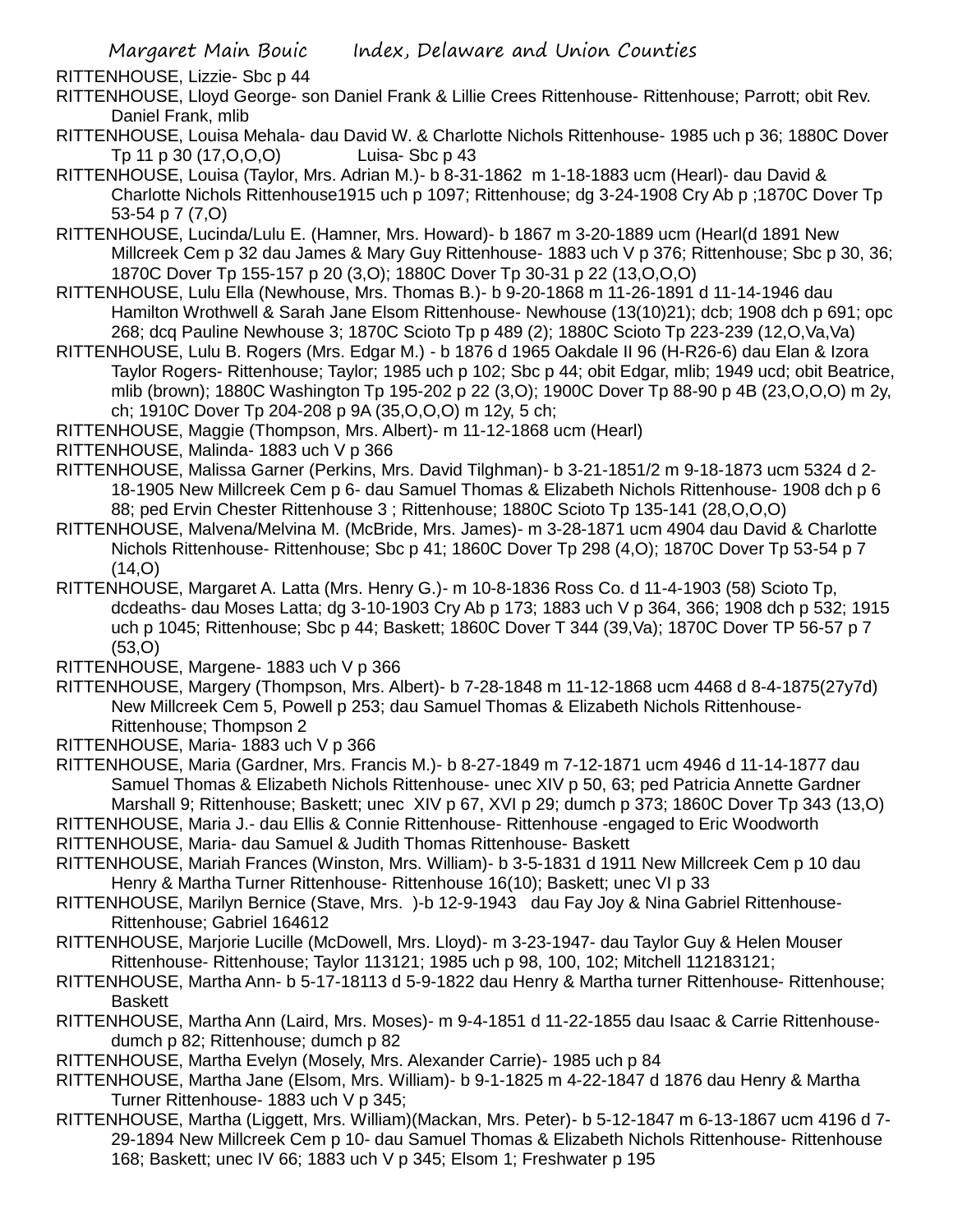RITTENHOUSE, Martha Thompson (Mrs. Henry)- Rittenhouse

RITTENHOUSE, Martha- dau Thomas & Polly Rittenhouse- 1860C Dover Tp 343 (10,O)

- RITTENHOUSE, Martha "Patsy" Turner (Mrs. Henry)- b 1792 m 12-1807 dau James & Rebcca Hamner Turner- dcc James Fathbruckner 231; Baskett; Maugans Anc p 93; Rittenhouse (16); dcq Guy
- Anderson 15; dcq Pauline Newhouse 13; ped Ervin Chester Perkins 11; 1908 dch p 688, 690 RITTENHOUSE, Mary Ann Carr (Mrs. Samuel Thomas)- m 2-224-1858 dcm d 9-6-1881 (60-11-2) New
- Millcreek Cem p 5, Powell p 253; unec XVII p 15; Rittenhouse; dg 3-24-1911, Cry Ab p 20; 1870C Dover Tp 45-46 p 5 (49,NY); 1880C Dover Tp 71-76 p 26 (61,NY,NY,NY)
- RITTENHOUSE, Mary Ann or Margaret H. Guy (Mrs. James)- b 10-9-1844 m 11-2-1865 dcm d 3-4-1903 (58-4- 6) New Millcreek Cem p 6. Powell p 253; dau John & Lucinda Guy- Rittenhouse; 1883 uch V p 366, 376; 1870C Dover Tp 155-157 p 20 (25,O); 188C Dover Tp 30-31 p 22 (38,O,O,O)
- RITTENHOUSE, Mary Ann (Stover, Mrs. Washington)- b 10-10-1819 m 11-16-1842 dau Henry & Martha Tuner Rittenhouse- Rittenhouse 166; Baskett
- RITTENHOUSE, Mary E. (Brown, Mrs. LeRoy C.)- b 6-27-1869/8 ucm m 1895 m 8-14-1895 ucm (Hearl)d 10- 8-1901 - dau James & Mary Guy Rittenhouse- Rittenhouse; 1883 uch V p 376; Sbc p 31; Maugans Anc p 88; 1915 uch p 1079; Bean 111161; 1985 uch p 101; 1870C Dover Tp 155-157 p 20 (1,O); 1880C Dover Tp 30-31 p 22 (11,O,O,O)
- RITTENHOUSE, Mary Elizabeth- b 6-21-1862 d 11-9-1865 (3-4-19) New Millcreek Cem p 5- son Hamilton Wrothwell & Sarah Jane Elsom Rittenhouse- Rittenhouse
- RITTENHOUSE, Mary (Harger, Mrs. Sylvester/Sylvanus)- b 3-18-1845 m 10-11-1866 ucm (Hearl) d 6-29-1867 (22-3-11) New Millcreek Cem p 5, Powell p 253- dau Samuel Thomas & Elizabeth Nichols Rittenhouse-Baskett; Rittenhouse; 1860C Dover Tp 363 p 47 (17,O)
- RITTENHOUSE, Mary Louise- dau Dr. Daniel Frank & Lillie Crees Rittenhouse- obit Dr. Daniel, mlib
- RITTENHOUSE, Mary Susan- dau David Crig & Sarah Brown Rittenhouse- Rittenhouse
- RITTENHOUSE. Mary- dau Thomas & Polly Rittenhouse- 1860C Dover Tp 343 (17,O)
- RITTENHOUSE, Maurice- d 1-10-1872 (3-2-11) New Millcreek Cem p 3, Powell p 257- son Joseph M. & Amanda Carr Rittenhouse- Rittenhouse; Maugans Anc p 92, 114; 1870C Dover Tp 156-158 p 20 (1,O)
- RITTENHOUSE, Melissa- dau Thomas & Polly Rittenhouse- 1860c Dover Tp 343 (12,O)
- RITTENHOUSE, Melvin- d 2-3-1850 (4m3w5d) son David W. & Charlotte Nichols Rittenhouse- Mgt. Herman Cem, djlm p 11
- RITTENHOUSE, Miller- b 7-8-1870 Scioto Tp son H. W. & Mary Jane Elsom Rittenhouse- dcb
- RITTENHOUSE, Minerva Hicks (Mrs. William)- m 12-10-1846, Baskett
- RITTENHOUSE, Mollie- Sbc p 43
- RITTENHOUSE, N.- delge XV p 54, 1908 Radnor Tp
- RITTENHOUSE, Nancy- 1860C Dover Tp 45-46 p 6 (17,Va)
- RITTENHOUSE, Nancy Candace Witt (Mrs. James Turner)- Rittenhouse (164)
- RITTENHOUSE, Nancy Givens (Mrs. Samuel)- m 4-12-1832 Ross Co marriages, D. A. R.
- RITTENHOUSE, Nancy Meeks (Mrs. Nicholas)- d 4-9-1875 (75) New Millcreek Cem p 5, Powell p 253; Rittenhouse (12); 1883 uch V p 366; 1860C Dover Tp 272 (60,Va)
- RITTENHOUSE, Nancy (Roche, Mrs. Richard)- m 8-10-1798 dau Henry,Sr. & Susannah Rittenhouse Rittenhouse- Baskett
- RITTENHOUSE, Nelson Elsom 'Alice A. Price'- b 7-29-1860 m 2-10-1885 ucm (Hearl) d 8-2-1890 New Millcreek Cem p 3- son Hamilton Wrothwell & Sarah Jane Elsom Rittenhouse- Rittenhouse; uninf p 6, to Asylum 1890; dg 8-8-1890 Cry Ab p 27; 1870C Scioto Tp p 489 (9)
- RITTENHOUSE, Neva P. Yocum/Yoakum (Mrs. Chester L )- m 9-1-1933 d 7-8-1985- Fairview Cem-
- Rittenhouse; 1949, 1959, 1962, 1967, 1971, 1973, 1975, 1977, 1979, 1981, 1983 ucd RITTENHOUSE, Nicholas,Sr. 'Ann Rittenhouse'- Baskett
- RITTENHOUSE, Nicholas 'Nancy Meeks'- son Nicholas S. & Ann Rittenhouse Rittenhouse- Rittenhouse
- RITTENHOUSE, Nila I. (Shank, Mrs. Parker)- b 12-30-1898 m 3-15-1920 d 4-11-1992 (93) Fairview Cem- dau Edgar L. & Lula Rogers Rittenhouse- Rittenhouse; Taylor 11311; obit Edgar L., obit Beatrice, mlib; 1900C Dover Tp 88-90 p 4B (1,O,O,O); 1910C Dover Tp 204-208 p 9A (11,O,O,O)
- RITTENHOUSE, Nina Beatrice Gabriel (Mrs. Fay Joy)- b 7-31-1905 m 2-3-1928 dau Carl & Ura McPeak Gabriel- Gabriel 16461; Rittenhouse
- RITTENHOUSE, Nora (Amrine, Mrs. Otto)- b 8-31-1883 d 11-20-1964 Oakdale Cem- dau George & Charlotte Parrott Rittenhouse- Rittenhouse; Parrott; Sbc p 30; obit Charlotte, obit Daniel, mlib
- RITTENHOUSE, Norman- son David W. & Charlotte Nichols Rittenhouse- 1880C Dover Tp 11 p 20 (1,O,O,O)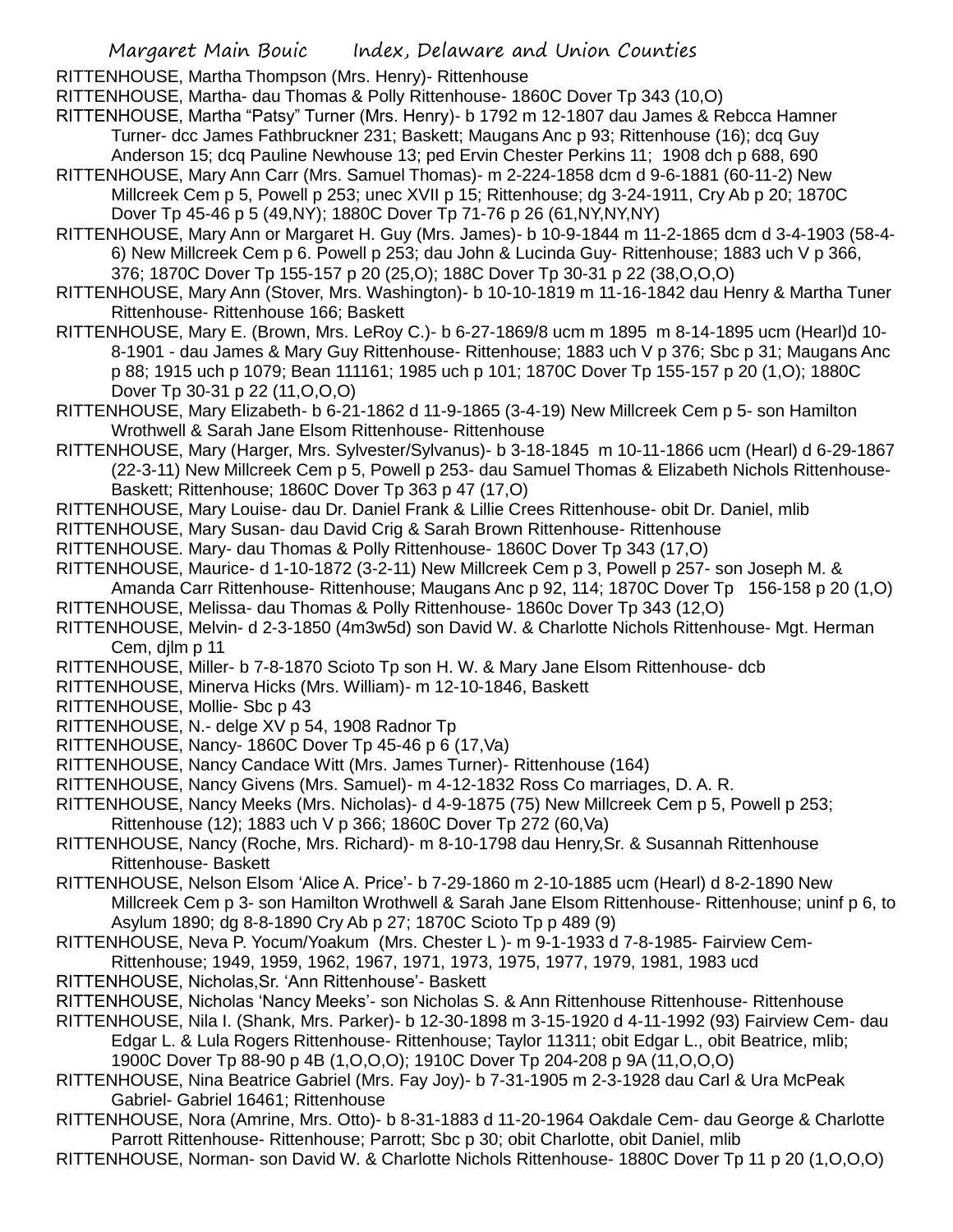RITTENHOUSE, Norman 'Lulu Stiffler'- son Jennie Rittenhouse- Rittenhouse

RITTENHOUSE, Ollie (Amrine, Mrs. )- dau George W. & Charlotte L. Parrott Rittenhouse- dg 3-24-1911, Cry Ab p 20

- RITTENHOUSE, Orange David- b 10-23-1894 d 5-16-1971 Oakdale II p 46 (G-R7-15)- son James & Sara Black Rittenhouse- Rittenhouse; Freshwater p 201; 1900C Dover Tp 6 1A (5,O,O,O); 1949, 1962, 1967, 1971 ucd; obit, mlib (brown)
- RITTENHOUSE, Orpha (Loveless, Mrs. Bert)- b 5-29-1879 Scioto Tp bur Union Cem, Cols.- dau Joseph H. & Amanda Carr Rittenhouse- dcb; Bean 111494; Maugans Anc p 92; Rittenhouse; 1880C Scioto Tp 281(11/12,O,O,O) b July
- RITTENHOUSE, Pamelia Tulley (Mrs. Tighlman)- m 11-25-1819 Ross Co Marriages D. A. R.
- RITTENHOUSE, Patricia Cross (Mrs. James Richard)- b 6-24-1937 m 10-21-1956 Gabriel (164611); **Rittenhouse**
- RITTENHOUSE, Pearl Gretrude (Faulkner, Mrs. Frank)- b 1966, California- dau James H. & Zelda Myers Rittenhouse- Bean 1115111; Maugans Anc p 93. 96; Rittenhouse; delge IV p 12; 1880C Scioto Tp 155- 161 (1,O,O,O)

RITTENHOUSE, Pendleton- brother Mrs. Amanda Liggett- dg 12-13-1907 Cry Ab p 88

- RITTENHOUSE, Polly (Mrs. Thomas)- 1860C Dover Tp 343 (40,Va)
- RITTENHOUSE, P. W.- Sbc p 43
- RITTENHOUSE, Rebecca (Perkins, Mrs. Schuyler)- b 2-27-1814 Va m 11-8-1827 d 12-31-1878 New Millcreek Cem p 9- dau Henry & Martha Turner Rittenhouse- dcc James Fathbruckner 115; ped Lona Lynn Perkins Cappis #89 17; ped Ervin Chester Perkins 5 unec VI p 61; 1908 dch p 687; Rittenhouse161; Baskett: 1860C Dover Tp 272 (51.Va)
- RITTENHOUSE, Richard 'Susanna Rolve'- son Henry & Susanna Rittenhouse- Rittenhouse 14; Baskett
- RITTENHOUSE, Roberta Blanche- b 4-26-1904 d 12-31-1904 New Millcreek Cem p 28 dau George & Charlotte Parrott Rittenhouse- Rittenhouse; Parrott
- RITTENHOUSE, Rose Mae (Haddox, Mrs. Harlem H.)- b 9-24-1884 dau John G. & Cora Stump Rittenhouseped Laurene Ann Huston 7; delge II p 6
- RITTENHOUSE, Russell A.- son David W. & Sallie N. Rittenhouse- 1880C Dover Tp 5 p 19 (10,Va,Va,Va)
- RITTENHOUSE, Ruth E. (Mrs. David D.)- d 9-27-1986 (75) Fairview Mem. Pk.- Rittenhouse
- RITTENHOUSE, Salie Abigail (Lyon, Mrs. William James)- dau James Turner & Nancy Candace Witt Rittenhouse- Rittenhouse 1642
- RITTENHOUSE, Sallie C.- b 11-1879 dau David W. & Sallie N. Rittenhouse- 1880C Dover Tp 5 p 19 (6/12,O,Va,Va)
- RITTENHOUSE, Sally N. (Mrs. David W.)- Sbc p 42; 1880C Dover T 5 p 19 (35,Va,Va,Va)
- RITTENHOUSE, Samuel mt 8-15-1860 (74)
- RITTENHOUSE, Samuel- son David W. & Charlotte Nichols Rittenshoue- dg 3-24-1908 Cry Ab p 119
- RITTENHOUSE, Samuel H. 'Edith G. Miller'- m 4-28-1870 ucm 4720; 1883 uch V p 366; 1870C Marysville-Paris Tp 286-293 p 33 (20,O)
- RITTENHOUSE, Samuel 'Judith Thomas'- b 10-20-1774 m 6-16-1806 d 1-29-1873 New Millcreek Cem p 5, Powell p 25- son Henry,Sr. & Susannah Rittenhouse- Rittenhouse; 1908 dch p 532, 688 1870C Dover Tp 45-46 p 5 (52,O)- unec XVII p 3
- RITTENHOUSE, Samuel 'Nancy Givens'- m 4-12-1832 Ross Co Marriages, son Samuel & Judith Thomas Rittenhouse- Baskett
- RITTENHOUSE, Samuel Thomas 'Elizabeth Nichols''Mary Ann Carr'- b 2-16-1817 m 1841 Ross Co-d 1-8- 1897 (79-10-23) New Millcreek Cem p 5- son Samuel & Judith Thomas Rittenhouse-1915 uch p 273; 1883 uch V p 376; Baskett; Powell p 253; unec XVI 50a, XVII p 3, 15; Sbc p 28, 43; ped Ervin Chester Rittenhouse 6; Rittenhouse; uca p 22, 53 Dover Tp; dg 3-24-1911 Cry Ab p 20; 1870C Dover Tp 45- 446 p 5 (52,O)
- RITTENHOUSE, Samuel W.- 1860C Dover Tp 298 (10,O)
- RITTENHOUSE, Sarah Brown (Mrs. David Crig)- Rittenhouse (167); Baskett
- RITTENHOUSE, Sarah- dau Henry G. & Margaret Latta Rittenhouse- 1908 dch p 532; Rittenhouse; 1870C Dover Tp 56-557 p 7 (14,O)
- RITTENHOUSE, Sarah Jane Elsom (Mrs. Hamilton Wrothwell)- b 03-8-1842 d 12-24-1884 New Millcreek Cem p 5, 33; Powell p 255- dau Nelson & Evalina Elsom; 1908 dch p 691; Rittenhouse (16(11)); dcq Pauline Newhouse 7; dg 12-31-1884 Cry Ab p 103; 1870C Scioto Tp p 489 (28); 1880C Scioto Tp 223  $(36$ , Va, Va, Va $)$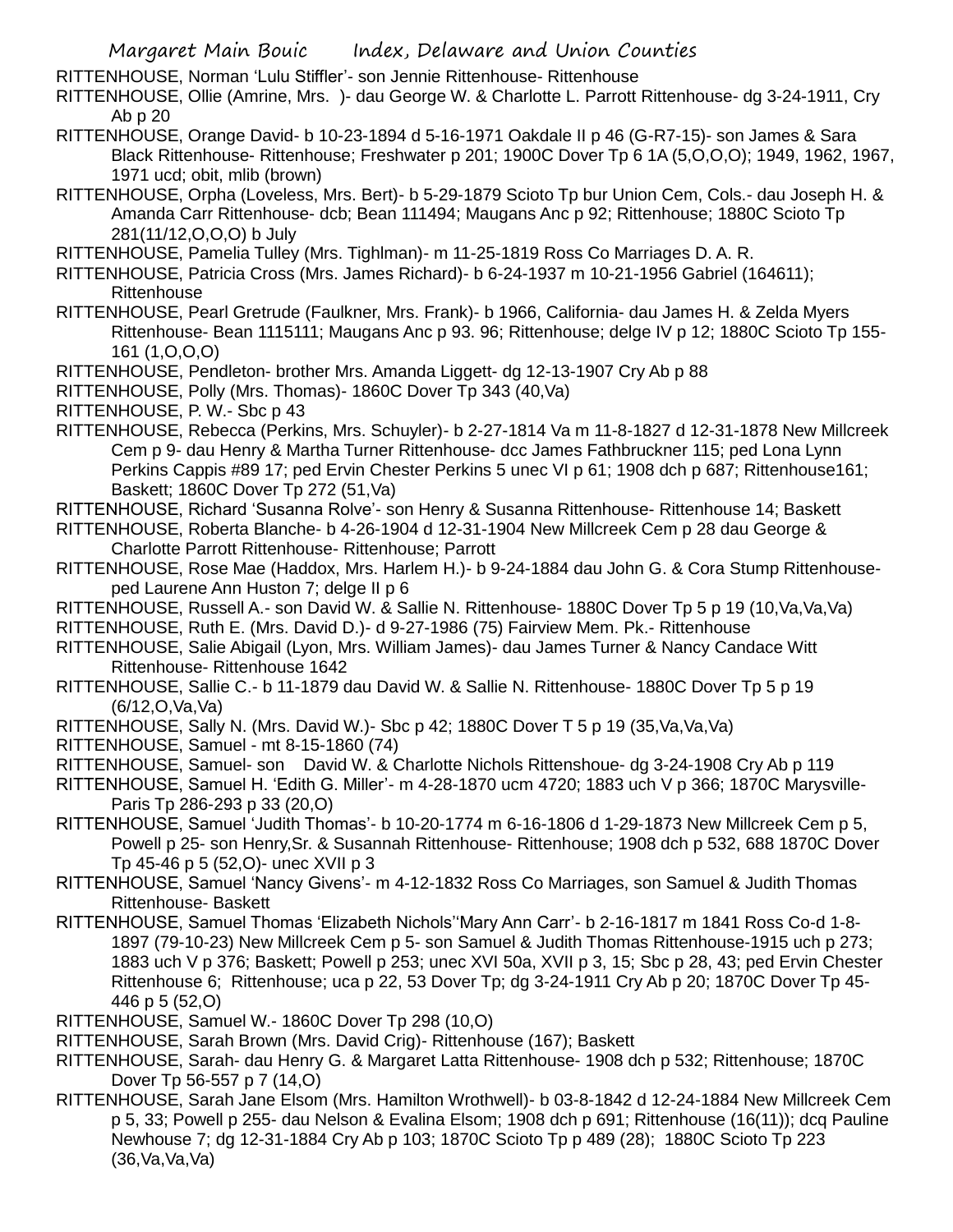RITTENHOUSE, Sarah J. (Estep, Mrs. John)- m 9-5-1867 ucm 4227

- RITTENHOUSE, Sarah Jane Veatch (Mrs. John)- m lic 11-19-1829 Ross Co mar, D. A. R
- RITTENHOUSE, Sarah (Johnson, Mrs. David)- b 6-6-1811 m 9-21-1826 dau Henry & Martha Turner Rittenhouse- Rittenhouse 162; Baskett
- RITTENHOUSE, S. T.- d 1-8-1897 (79-10-21) son Samuel & Judith Thomas Rittenhouse- dcdeaths;
- RITTENHOUSE, Sarah S. Black (Mrs. James H.)- b 4-1871or 4-8-1868 m 3-1-1892 ucm (Hearl) div; d 10-28- 1942 Oakdale II p 46 (G-R7-15) Freshwater p 201 1900C Dover Tp 6 p 1A (29,O,O,O); m 8 y, 1 ch. Obit Orange David, mlib (brown)
- RITTENHOUSE, Sarah Sherman (Mrs. Thomas C.)- m 8-23-1860 dcm dau Vinson & Mahala Sherman- delge IV p 18
- RITTENHOUSE, Shirley Jean (Kirby, Mrs. Frank Girard)- m 2-9-1957 dau Chester & Neva Yoakum Rittenhouse- Rittenhouse; Taylor; 1949 ucd
- RITTENHOUSE, Sidney Q. son David W. & Sallie N. Rittenhouse- 1880C Dover Tp 5 p 19 (6,Va,Va,Va)
- RITTENHOUSE, Simon P.- son David W. & Sallie N. Rittenhouse- 1880C Dover Tp 5 p 19 (3,O,Va,Va)
- RITTENHOUSE, Stella- dau Norman & Lulu Stiffler Rittenhouse- Rittenhouse
- RITTENHOUSE, Susanna Rolve (Mrs. Richard)- Rittenhouse; Baskett
- RITTENHOUSE, Susannah (Mrs. Henry)- Rittenhouse (11); dcc James Fathbruckner 461
- RITTENHOUSE, Susannah Shobe (Mrs. Tighlman)- lice 4-24-1835 Ross Co Mar D. A. R.; Baskett
- RITTENHOUSE, Taylor Guy 'Helen Mosier'- b 1-30-1903 d 7-21-1963 (60) son Edgar & Lulu B. Rogers Rittenhouse- Sbc p 21, 28, 44; Taylor 11315; Rittenhouse; 1985 uch p 100, 103; obit Edgar L. mlib; 1910C Dover Tp 204-208 p 9A (7,O,O,O); 1961 dcd
- RITTENHOUSE, T. C.- 1883 uch IV p 513
- RITTENHOUSE, Thomas C.- son Henry G. & Margaret Latta Rittenhouse- 1908 dch p 532; 1915 uch p 1045; 1883 uch V p 366; Sbc p 28, 43
- RITTENHOUSE, Thomas C. 'Sarah Sherman'- m 8-23-1860 dcm son Samuel T. & Elizabeth Nichols Rittenhouse- 1908 dch p 688; Maugans Anc p 15; delge IV p 18; ped Patricia Annette Gardner Marshall #466 18; unec XIV p 67
- RITTENHOUSE, Thomas E.- son Edgar & Carole L. McElroy Rittenhouse- Rittenhouse; obit Carole, mlib RITTENHOUSE, Thomas Edgar
- RITTENHOUSE, Thomas J.- son James & Mary A. Guy Rittenhouse- 1880C Dover Tp 30-31 p 22 (9,O,O,O)
- RITTENHOUSE, Thomas 'Polly'- dumch p 373; 1860C Dover Tp 343 (45,Va)
- RITTENHOUSE, Tilghman'Susannah Shobe'- lic m 4-24-1835 Ross Co D. A. R. son Samuel & Judith Thomas Rittenhouse- Baskett
- RITTENHOUSE, Tilghman 'Pamelia Tulley'- m 11-25-1819 Ross Co D. A. R.
- RITTENHOUSE, Todd Steven- son Harold & Joan Rittenhouse- Rittenhouse; 1961 dcd (2); engaged to Evelyn Suzzanne Kelly; delge XIII p 65
- RITTENHOUSE, Vern Howey (Mrs. Bernard)- b 1880 d 1906 New Millcreek Cem p 33; dau Milo & Marietta Liggett Howey- Rittenhouse; Carr 1142213
- RITTENHOUSE, Virginia B. (Ufferman, Mrs. Albert)- b 11-27-1923 d 12-3-1974 (51) Marlborough Cem- dau Walter & Edna Crandall Rittenhouse- Rittenhouse; Parrott
- RITTENHOUSE, Walter George'Edna Crandall'- d 1-10-1964 (68) son George W. & Charlotte L. Parrott Rittenhouse- Rittenhouse; Parrott; Sbc p 44; 1985 uch p 108; obit Charlotte, mlib; obit Daniel, mlib; dg 3-24-1911. Cry Ab p 20; 1900C Dover Tp 76-78 p 49 (4,O,O,O);1910C Dover Tp 127-131 p 6A (14,O,O,Eng); 1961 dcd
- RITTENHOUSE, Wanda M.- bur Delaware dau Hugh & Anna E. Rittenhouse- Maugans Anc p 92
- RITTENHOUSE, William 'Minerva Hicks'- m 12-10-1846 son Samuel & Judith Thomas Rittenhouse- Baskett
- RITTENHOUSE, William B.- b 11-2-1853 d 10-7-172 New MillCreek Cem p 5, Powell p 253 son Samuel Thomas & Elizabeth Nichols Rittenhouse- Sbc p 13; Baskett; 1860C Dover Tp 363 (6,O); 1870C Dover Tp 45-46 p 6 (15,O)
- RITTENHOUSE, Wilton D.- on David W. & Sallie N.l Rittenhouse- 1880C Dover Tp 5 p 19 (8,Va,Va,Va
- RITTENHOUSE, Zelda Myers (Mrs. James H)(Maugans, Mrs. Eli)- b 4-29-1859 m(2) 4-15-1888 d 12-14-1889 New Millcreek Cem p 16, Powell p 255- dau Henry & Matilda Brown Myers- Rittenhouse; Liggett (114211); Bean (11421); 111511; Maugans Anc p 35, 95, 96,114
- RITTENOUR, Eleanor (Wolfe, Mrs. George)- sister Robert Gould Rittenhouse- Rittenour
- RITTENOUR, Professor- pallbearer for Prof. W. O. Semans, dg 10-21-1904 Cry Ab p 269
- RITTENOUR, Robert Gould- b 8-15-1916 d 8-15-1977 bur Kingston- Rittenour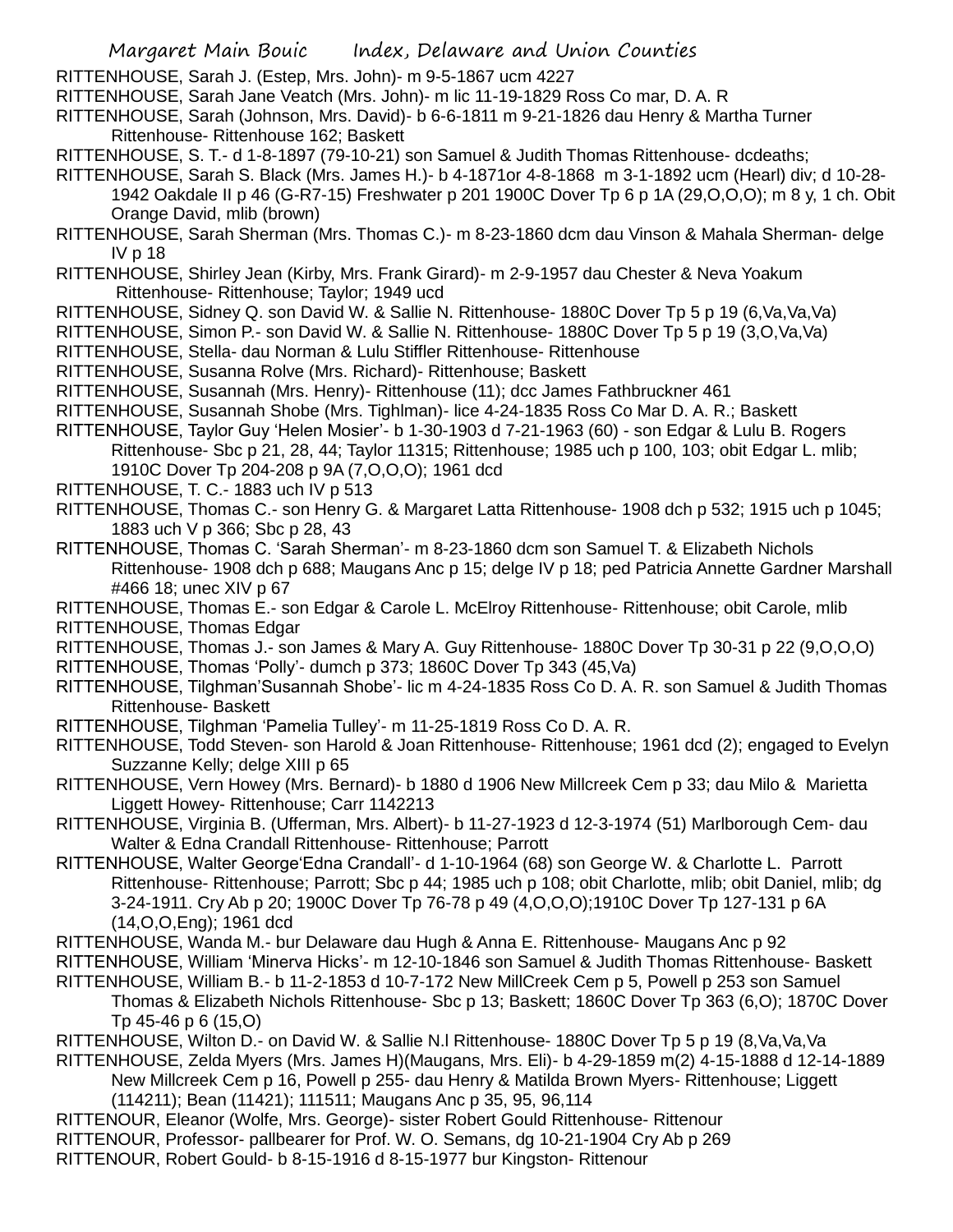- RITTENOUR, Ruth (Denney, Mrs. )- sister Robert Gould Rittenour- Rittenour
- RITTER, Adam 'Hannah Dennison'- m 6-20-1880 ucm 6732; 1910C Claibourne Tp 133 (55,Ind,Ind,Ind)
- RITTER, Ann Rene- b 11-30-1959 dau Jack & Joyce Beightler Ritter- Ritter
- RITTER, Audrey (O'Conner, Mrs. )- dau Williams,Sr. & Leola Shaw Ritter- Ritter
- RITTER, A. W.- (56-1912, dismissed 4-12-1918; uninf p 15
- RITTER, Barbara Thelma (Rook, Mrs. Robert Edward)(Melville, Mrs. Frederick)- b 10-7-1902 m(1) 11-11-1920 (2) 1-7-1936- dau Elmer Grieb & Flora Emma Weiser Ritter- Weiser p 676
- RITTER, Carl "Butch"- d 12-16-1998 (86) Burnside Cem- Ritter; 1961, 1980 dcd
- RITTER, Catherine (Mrs. Stephen M.)- 1880C Dover Tp 158-167 p 35 (30,Pa,Pa,Pa)
- RITTER, Cinda Louise b 2-22-1953 dau Wilbur & Louise Virginia Pensyl Ritter- Weiser p 387
- RITTER, Clarence E.- b 3-18-1899 Oxford Tp; son Wm. & Maggie Claypool Ritter- dcb
- RITTER, Clifford 'Hazel'- b 1-11-1897 Oxford Tp. d 5-4-1967 (70) Harrisburg- son Isaac & Maggie Claypool Ritter- Ritter; dcb
- RITTER, Conrad Weiser- b 11-22-1898 d 6-1902 son Elmer Grieb & Flora Emma Weiser Ritter- Weiser p 676
- RITTER, Cora L. Wolfley (Mrs. Daniel)dau George T. & Louisa Darst Wolfley- 1908 dch p 684
- RITTER, Daniel 'Cora L. Wolfley'- 1908 dch p 684
- RITTER, Darren 'Laurie Koehn'- m 9-19-1998 son Doug & Julie Ritter- Ritter
- RITTER, Deckard 'Mary Ramsey'- Ritter
- RITTER, Dorotha (Humble, Mrs. Martin)- m 9-26-1882 ucm (Hearl)
- RITTER, Dorothy Flora (Robbins; Mrs. )- dau Raymond Augustus & Lillian Jester Ritter- Weiser p 676
- RITTER, Effie Harpour (Mrs. Watson)- Ritter
- RITTER, Eleanor (Wolfe, Mrs. George)- sister Robert Gould Ritter- Ritter
- RITTER, Eli D.- b 1-1851/0 d 1920 Claibourne Cem p 66; 1900C Claibourne Tp 59-64 p 3A (49,Ind,Pa, O); 1910C Claib. S.P. 129-130 p 6B (57,Ind,Md,O)
- RITTER, Ella- dau Stephen M. & Catherine Ritter- 1880C Dover Tp 1158-167 p 35 (7,O,O,Pa)
- RITTER, Ellia (Vangordan, Mrs. Silas W.)- m 7-21-1887 ucm (Hearl)
- RITTER, Elmer Grieb 'Flora Emma Weiser'- b 7-26-1863 m 9-15-1885 d 6-9-1936- Weiser p 675
- RITTER, Ervin- son Clifford & Hazel Ritter- Ritter
- RITTER, Ethel (Young, Mrs. )- dau Clifford & Hazel Ritter- Ritter
- RITTER, Faye Adelaide Mengel (Confer, Mrs. Thomas Fister)- b 5-16-1903 m 11-24-1926 d 7-21-1930- Weiser p 137
- RITTER, Flora Emma Weiser (Mrs. Elmer Grieb)- b 7-27-1863 m 9-15-1885 d 8-6-1940 dau Jacob & Martha A. Potts Weiser- Weiser p 675
- RITTER, Frank C.- b 3-29-1901 son W. M. & Alpha A. Smith Ritter- dcb
- RITTER, Frederick 'Mary Blair'- m 10-14-1806 onwq I; grantee1800, delge III p 24
- RITTER, George H.- Co E. 176th Ohio Inf Milford Cem, Un Al 30
- RITTER, George 'Julia A. Beard'- unec VIII p 70 (should be Rutter?)
- RITTER, George 'Mary'- b 3-1844 1900C Union Tp 162-168 p 8B (56,Va,Va,Va) m 35y
- RITTER, George- son Matthias & Lovina Ritter- dg 4-3-1906 Cry Ab p 90
- RITTER, Geraldine A. (Boggs, Mrs. Lonnie)- b 9-29-1929 d 8-21-1985 (56) Forest Grove Cem- dau William,Sr. & Leola Shaw Ritter- Ritter
- RITTER, Hannah Dennison (Mrs. Adam)- m 6-20-1880 ucm 6732
- RITTER, Hazel (Mrs. Clifford)- Ritter
- RITTER, Hazel Estella (Cannon, Mrs. Perry)- dau Norman F. & Lucy Arzella Moore Ritter- Pounds 5
- RITTER, J. A. 1910C Dover Tp 67-70 p 3B (26,O,O,O)
- RITTER, Jack 'Joyce Beightler'- son John B. Ritter- Ritter
- RITTER, Jacob T. 'Mary E. Stillings'- m 5-10-1886 ucm (Hearl)
- RITTER, James H.-d 10-15-1882 (67y11m) Kingston, b Va- dcdeaths
- RITTER, James H.- son Matthias & Lovina Ritter- dg 4-3-1906 Cry Ab p 90
- RITTER, John 'Lydia Ann Stiner'- m 4-22-1875 ucm 5688; mt 3 p 12
- RITTER, John Michael- b 7-22-1964 son Jack & Joyce Beightler Ritter- Ritter
- RITTER, John M.- son Matthias & Lovina Ritter- dg 4-3-1906 Cry Ab p 90
- RITTER, Joyce Beightler (Mrs. Jack)- dau Clarence Beightler- Ritter
- RITTER, Juliette Millington (Mrs. Presley)- b 12-1837 m 6-24-1875 ucm 5702 d 1907 dau Otis & Angeline Millington- unec V p 24; mt 3 p 13, 14; 1900C Allen Tp 71-74 p 4A (62,O,O,unknown)
- RITTER, Julia A. Beard (Mrs. George) unec XIII p 70 (Rutter?)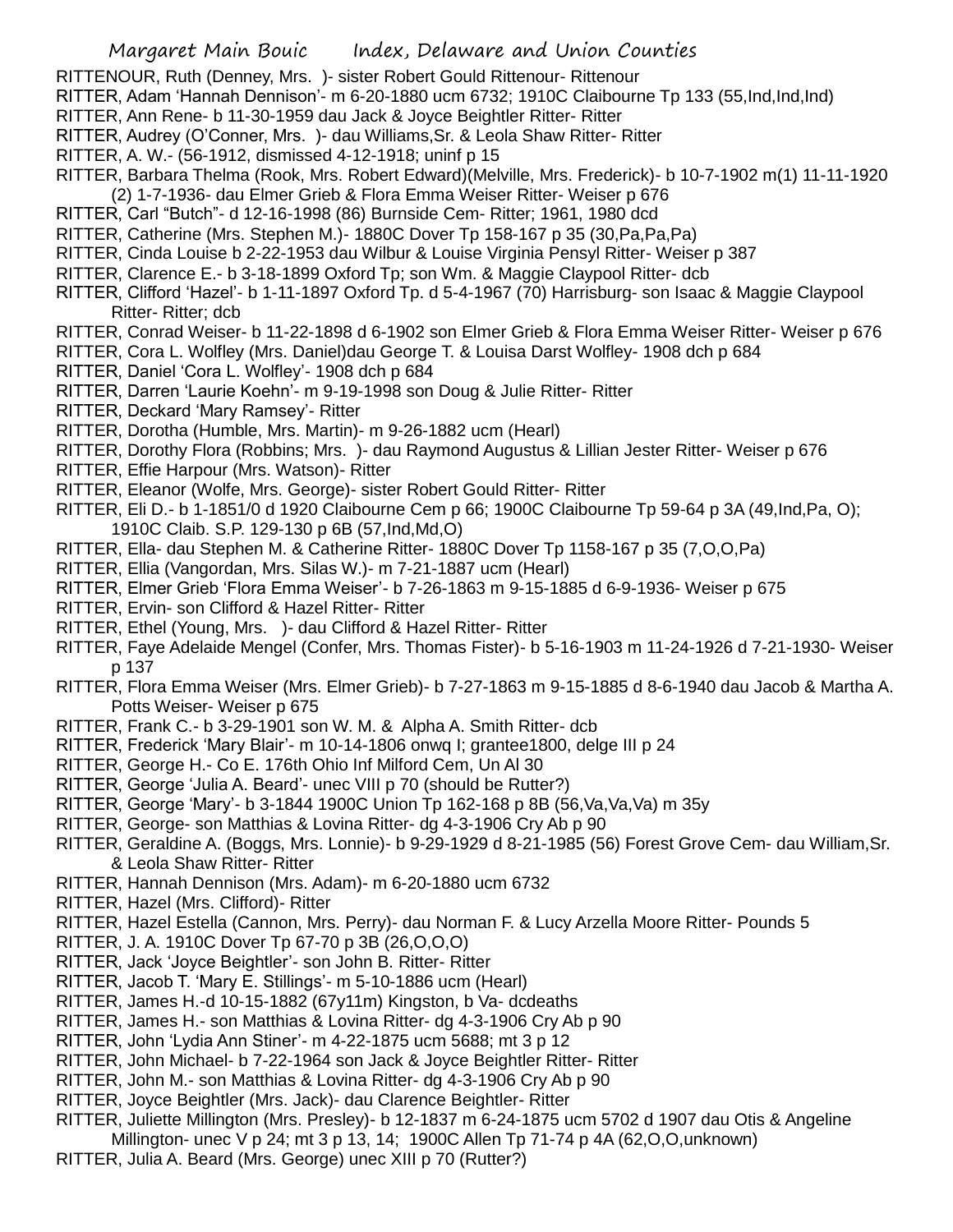- RITTER, Laurie Koehn (Mrs. Darren)- m 9-19-1998 dau David & Lilly Koehn- Ritter
- RITTER, Leola Shaw (Mrs. William, Sr.)- Ritter
- RITTER, Lillian Jester (Mrs. Raymond Augustus)- Weiser p 676
- RITTER, Lorinda J. (Morris, Mrs. William F.)- m 11-19-1876 ucm 5969
- RITTER, Louise Virginia Pensyl (Mrs. Wilbur)- b 2-22-1929 dau Chester John & Beulah Emeline Adams Pensyl- Weiser p 387
- RITTER, Lovina (Mrs. Matthias)- d Wednesday (58)- dg 4-3-1906 Cry Ab p 90
- RITTER, Lucy Arzella Moore (Mrs. Norman F.)(Hartong, Mrs. Lewis Sheridan) dau William James & Elizabeth Elma Shoup Moore- Pounds 4,5
- RITTER, Lydia Ann Stiner (Mrs. John)- m 4-22-1875 ucm 5688; mt 3 p 12
- RITTER, Margaret Ann (Wycoff, Mrs. William)(Dimm, Mrs. Charles)- dau Elmer Grieg & Flora Emma Weiser Ritter- Weiser p 676
- RITTER, Margaret Ruth- dau Raymond Augusta & Lillian Jester Ritter- Weiser p 676
- RITTER, Martha (Colter, Mrs. John W.)- m 9-22-1876 ucm 5936
- RITTER, Mary A.- dau Stephen M. & Catherine Ritter- 1880C Dover Tp 158-167 p 35 (2,O,O,Pa)
- RITTER, Mary Blair (Mrs. Frederick)- m 10-14-1806 onwq I
- RITTER, Mary E. Stillings (Mrs. Jacob T.)- m 5-10-1886 ucm (Hearl)
- RITTER, Mary (Mrs. George)- b 8-1842 1900C Union Tp 162-168 p 8B (57,O,Pa,Md) m 35y no ch
- RITTER, Mary Ramsey (Mrs. Deckard)- d 5-24-1981 (86) OWU teacher- cremated- Ritter
- RITTER, Mary Viola (Dawson, Mrs. William D.)- dau Elmer Grieb & Flora Emma Weiser Ritter- Weiser p 676
- RITTER, Matthias 'Lovina'- dg 4-3-1906 Cry Ab p 90
- RITTER, —(Bummel, Mrs. )- dau Matthias & Lovina Ritter- dg 4-3-1906 Cry Ab p 90
- RITTER, —(Gaird, Mrs. L.)- dau Matthias & Lovina Ritter- dg 4-3-1906 Cry Ab p 90
- RITTER, Myrtle (Mabry, Mrs. Clem)- b 6-1-1900 m 6-17-1919 d 6-4-1988 bur Champaign Co dau Watson & Effie Harpour Ritter- Ritter
- RITTER, Nellie May (Slattery, Mrs. Steven)- b 1887 dau Elmer Grieb & Flora Emma Weiser Ritter- Weiser p 675
- RITTER, Nila (Wilkins, Mrs. )- dau Watson & Effie Harpour Ritter- Ritter
- RITTER, Norman F. 'Lucy Arzella Moore'- Pounds 5
- RITTER, Oscar- b 1-18-1893 Claibourne Tp, Union Co son Adam & Hannah Dennison Ritter- dcb
- RITTER, Presley 'Juliette Millington'- b 4-1849 m 6-24-1875 ucm 5702; mt 3 p 13, 14; 1900C Allen Tp 71-74 p 4A (51,O,Va,unknown) , 30y
- RITTER, Raymond Augustus 'Lillian Jester;- b 12-1893 son Elmer Grieb & Flora Emma Weiser Ritter- Weiser p 676
- RITTER, Robert Gould- d 8-15-1977 (61)- cremated, Bethel Cem at Kingston- Ritter
- RITTER, Rora (Mrs. )(Jones, Mrs. John T.)- dg 5-14-1884 Cry Ab p 97
- RITTER, Ruth (Denney, Mrs. )- sister Robert Gould Ritter- Ritter
- RITTER, Sarah- dau Matthias & Lovina Ritter- dg 4-3-1906 Cry Ab p 90
- RITTER, S. M.- uca p 106; 1883 uch IV p 495
- RITTER, Stephen M. 'Catherine'- 1880C Dover Tp 158-167 p 35 (37,O,O,O)
- RITTER, Wanda May- b 1-3-1898 Oxford Tp dau Alace A. Foust Ritter- dcb
- RITTER, Wendy- delge XV p 80
- RITTER, William- railroad accident- d 10-23-1902 Cry Ab p 159
- RITTER, William- d Sunday, Ashley Cem- dg 7-14-1916 Cry Ab p 76
- RITTER, --- (Mrs. William)- d Thursday, Ashley Cem, dg 8-15-1916 Cry Ab p 82
- RITTER, Watson 'Effie Harpour'- Ritter
- RITTER, Wilbur 'Louise Virginia Pensyl'- Weiser p 387
- RITTER, William,Sr. 'Leola Shaw'- Ritter
- RITTER, William Frank- son William, Sr. & Leola Shaw Ritter- Ritter
- RITTINMEYER, John- b 10-9-1886 Delaware Town son William & Mattie Robinson Rittinmeyer- dcb
- RITTS, Edward Alexander- b 2-27-1949 son Roy & Ruth Marie Weiser Ritts- Weiser p 101
- RITTS, Roy Eugene- b 2-26-1938 son Roy & Ruth Mrie Weiser Ritts- Weiser p 101
- RITTS, Ruth Marie Weiser (Mrs. Roy)- b 7-28-1911 m 10-11-1936 dau William Alexander & Margaret Kerr Weiser- Weiser p 101
- RITUPER, Elise E. (Farnsworth, Mrs. Harold E.)- b 5-23-1912 m 6-28-1933- Weiser p 421
- RITZ, Ada Cathleen- dau Harrison & Betty Justice- Ritz- engaged to William Bruce Cline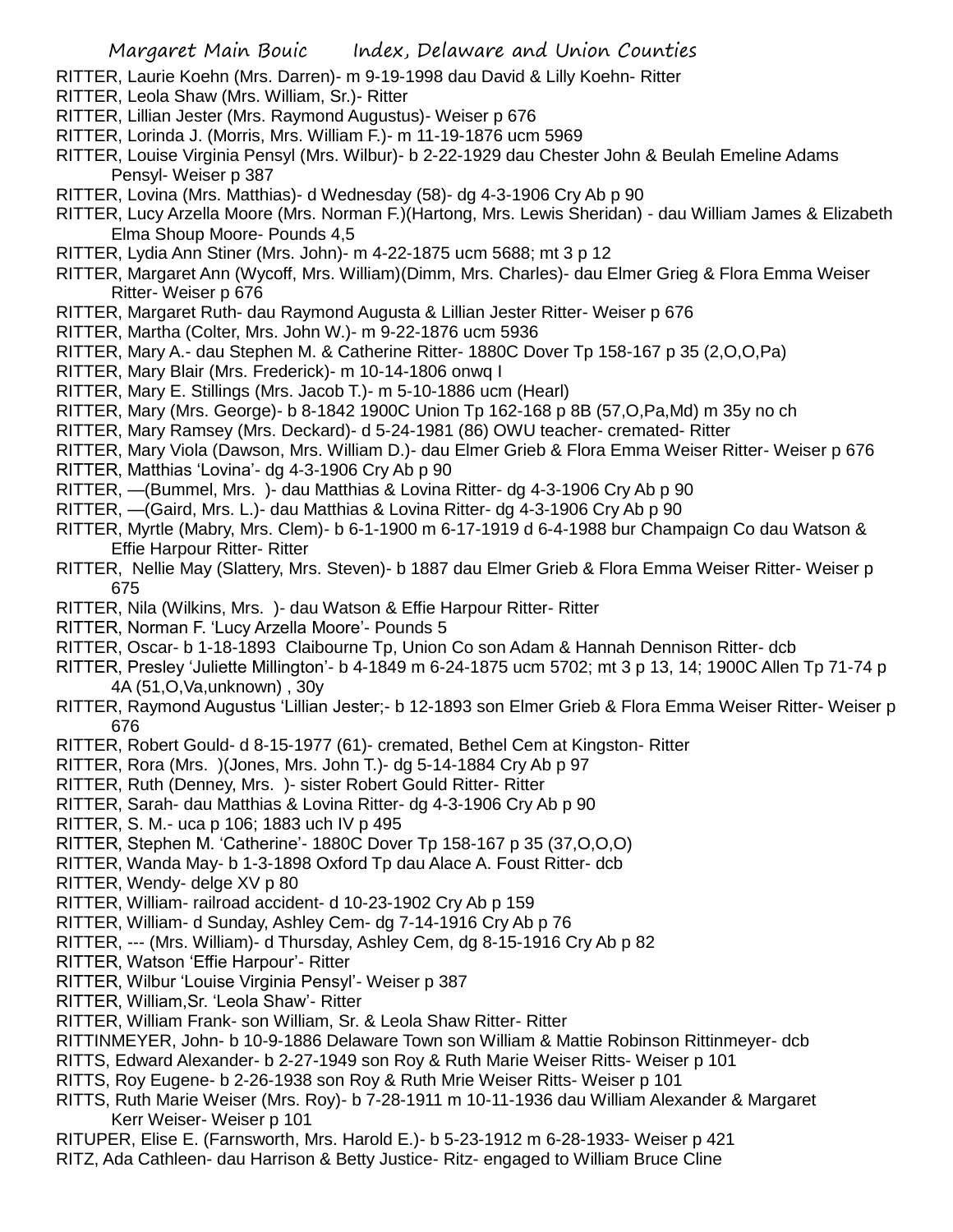- RITZ, Barbara Ann- b 2-7-1957 dau Karl F. & Phyllis Jane Hutchisson Ritz- Hutchisson p 58
- RITZ, Charles- Powers p 313
- RITZ, Constance Jane- b 12-19-1947 dau Karl F. & Phyllis Jane Hutchisson Ritz- Hutchisson p 58
- RITZ, Craig Douglas- b 8-3-1954 son Karl F. & Phyllis Jane Hutchisson Ritz- Hutchisson p 58
- RITZ, Etta (Hawn, Mrs. Rev. Abram Dehart)- m 9-1862 d 1-13-1876 -1880 dch p 628; 1908 dch p 169; hmp p 257; dg 7-9-1912 Cry Ab p 140
- RITZ, Josef- father of Mrs. Ron Levings- Ritz
- RITZ, Judy Ann- (Hertel, Mrs. Frank Karl)\_ m 8-30-1981 dau Mr. and Mrs. Harrison Justice- Ritz
- RITZ, Karl F. 'Phyllis Jane Hutchisson'- Hutchisson p 58
- RITZ, Nancy Carol- g 11-5-1950 dau Karl F. & Phyllis Jane Hutchisson Ritz- Hutchisson p 58
- RITZ, Phyllis Jane Hutchisson (Mrs. Karl F.)- b 11-20-1922 dau Carroll Frank & Meldene Helen Jennings Hutchisson- Hutchisson p 58
- RITZ, Rachel Smeltzer (Mrs. )- Powers p 313
- RITZHAUPT, Katherine (Wolpert, Mrs. George)- 1985 uch p 148
- RITZLER, John- d Sunday (30) dg 3-26-1907 Cry Ab p 31; struck by C.D. & M. car
- RITZMAN, Arthur Floyd- son Ephraim & Claud Adelia Shoup Ritzman-Pounds 5
- RITZMAN, Claud Adelia "Ada" (Mrs. Ephraim)- dau William James & Elizabeth Elm Shoup Moore- Pounds 4,5
- RITZMAN, Daniel 'Maria Womelsdorf'- Weiser p 446
- RITZMAN, Elizabeth (Koppenheffer, Mrs. Moses)- b 1838 m 2-15-1855 d 1921- Weiser p 314
- RITZMAN, Ephraim 'Claud Adelia Moore'- Pounds 4,5
- RITZMAN, Maria Womelsdorf (Mrs. Daniel)(Troutman, Mrs. John)- b 10-19-1818 d 8-6-1892 dau Daaneil & Eva Elizabeth Moyer Womelsdorf- Weiser p 446
- RITZMAN, Melba Cline (Mrs. )- dau Roscoe & Becky Maugans Cline- Maugans Anc p 66
- RITZMAN, Paul Ephraim- son Ephraim & Claud Adelia Shoup Ritzman- Pounds 5
- RITZMAN, Sandra- dau --- & Melba Cline Ritzman- Maugans Anc p 66
- RIVARD, Anne Marie Coleman (Mrs. Michael Louis)- m 5-23-1981 dau Dr. & Mrs. Carl R. Coleman- Rivard RIVARD, Louis A.- Rivard
- RIVARD, Michael Louis 'Anne Marie Coleman'- m 5-23-1981 son Louis A. Rivard- Ribard
- RIVELY, Martha Ellen (Weiser, Mrs. Marcellus Gotwalt)- d 11-9-1863- Weiser p 798
- RIVERA, Michelle Elizabeth- b 9-25-1977 dau Louis & —Sommers Rivera- Rivera
- RIVERA, Louis' Sommers'- Rivera
- RIVERS, Auttie M. (Mrs. Clayton J.)- 1959, 1971 ucd
- RIVERS, Carol- dau Donald W. & Elizabeth A. Rivers- 1964 (15) dcd
- RIVERS, Clayton J. 'Auttie M.'- 1959, 1971 ucd
- RIVERS, Clayton- son Clayton J. & Auttie Rivers- 1959 ucd (9)
- RIVERS, Danny- son Warren H. & Delores Rivers- 1964 (4) dcd
- RIVERS, David- b 1959 son Warren H. & Delores Rivers- 1964, 1969, 1971 dcd
- RIVERS, Deloris T. (Mrs. Warren H.)- 1964 dcd
- RIVERS, Don- son Donald W. & Elizabeth A. Rivers- 1964 (13) dcd
- RIVERS, Donald W. 'Elizabeth A.- 1964 dcd
- RIVERS, Dora Northrup- dg 1-7-1908, delge VIII p 28
- RIVERS, Douglas- b 1965 son Delores Rivers- 1969, 1971 dcd
- RIVERS, Elizabeth A. (Mrs. Donald W.)- 1964 dcd
- RIVERS, Gayle- b 1953 ch Warren H. & Delores F. Rivers- 1964, 1969 dcd
- RIVERS, James- son Donald W. & Elizabeth A. Rivers- 1964(17) dcd
- RIVERS- Julia A.- 1983 ucd
- RIVERS, Karen- dau Donald W. & Elizabeth A. Rivers- 1964 (9) dcd
- RIVERS, Laura- b 1960 dau Warren H. & Delores Rivers- 1964, 1969, 1971 dcd
- RIVERS, Lorena- b 1969 dau Roger & Mary Ann Rivers- 1971 ucd
- RIVERS, Marilyn- b 1955 dau Warren H. & Delores F. Rivers- 1964, 1969, 1971 dcd
- RIVERS, Mary Ann (Mrs. Roger)- 1971 ucd
- RIVERS, Marylin- dau Clayton J. & Auttie Rivers- 1959 ucd (15)
- RIVERS, Maureen- dau Donald W. & Elizabeth A. Rivers- 1964 (4) dcd
- RIVERS, Mike- son Donald W. & Elizabeth A. Rivers- 1964 (6) dcd
- RIVERS, Patricia- dau Donald W. & Elizabeth A. Rivers- 1964 (14) dcd
- RIVERS, Bob- son Donald W. & Elizabeth A. Rivers- 1964(12) dcd